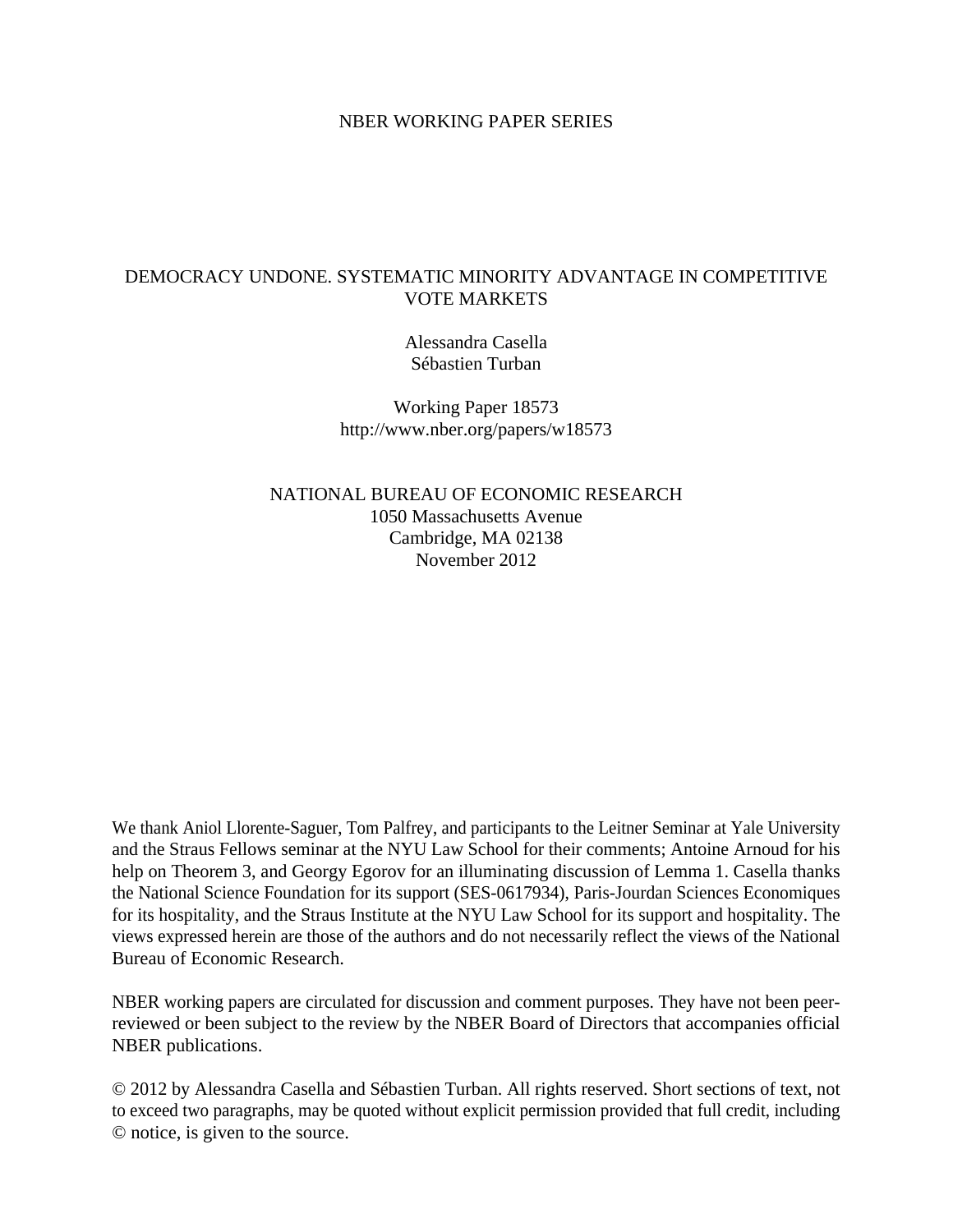Democracy Undone. Systematic Minority Advantage in Competitive Vote Markets Alessandra Casella and Sébastien Turban NBER Working Paper No. 18573 November 2012 JEL No. C62,D70,D72,P16

#### **ABSTRACT**

We study the competitive equilibrium of a market for votes where voters can trade votes for a numeraire before making a decision via majority rule. The choice is binary and the number of supporters of either alternative is known. We identify a sufficient condition guaranteeing the existence of an ex ante equilibrium. In equilibrium, only the most intense voter on each side demands votes and each demands enough votes to alone control a majority. The probability of a minority victory is independent of the size of the minority and converges to one half, for any minority size, when the electorate is arbitrarily large. In a large electorate, the numerical advantage of the majority becomes irrelevant: democracy is undone by the market.

Alessandra Casella Department of Economics Columbia University 420 West 118 Street New York, NY 10027 and NBER ac186@columbia.edu

Sébastien Turban Department of Economics Columbia University 420 West 118 Street New York NY 10027 st2511@columbia.edu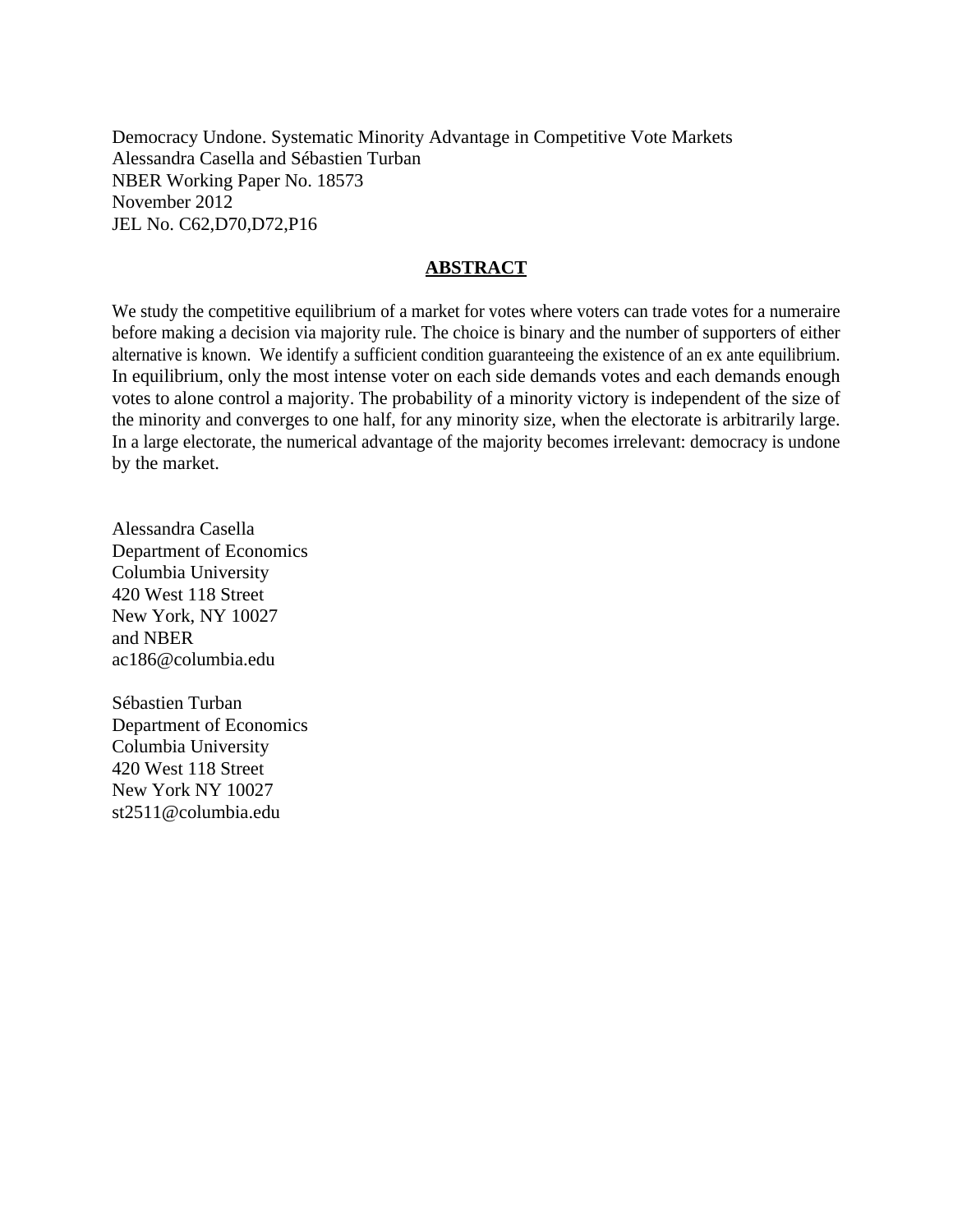# 1 Introduction

Consider a group making a single binary decision via majority voting. We know that majority voting treats all voters equally and both options symmetrically, and that it responds positively to changes in the preferences of the electorate (May, 1972), inducing voters to vote sincerely. We also know, however, that it ignores the intensity of voters' preferences and can lead to decisions that do not maximize utilitarian welfare. Can this difficulty be resolved?

It is a classic question in political economy and has led to a classic line of inquiry: Could a market for votes be the answer? Markets are designed to allocate goods to the individuals who value them the most; why wouldn't the same logic apply to a market for votes? A large literature developed in the Sixties and Seventies, whether focusing on a market for votes or on vote-trading when more than one decision is at stake: Buchanan and Tullock (1962), Coleman (1966, 1967), Park (1967), Wilson (1969), Tullock (1970), Haefele (1971), Kadane (1972), Riker and Brams (1973), Mueller (1973), Bernholtz (1973, 1974). The question has a long history, but providing an answer has been difficult. The problem is a fundamental nonconvexity associated with vote trading: votes are intrinsically worthless; their value depends on the influence they provide, and therefore on the holdings of votes by all other individuals. Thus, demands are interdependent, and payoffs discontinuous at the point at which a voter becomes pivotal. Both in a market for votes and in log-rolling games, traditional equilibrium concepts such as competitive equilibrium or the core typically fail to exist. Writing in 1974, Ferejohn concluded: "[W]e really know very little theoretically about vote trading. We cannot be sure about when it will occur, or how often, or what sort of bargains will be made. We don't know if it has any desirable normative or efficiency properties" (p. 25). Ferejohn's early observation was echoed in later works (Schwartz (1977, 1981), Shubik and van der Heyden (1978), Weiss (1988), Philipson and Snyder (1996)), and with very few exceptions (Piketty (1994), Kultti and Salonen (2005)), the theoretical interest in voters trading votes among themselves effectively came to an end. This paper is part of a larger research project aimed at reopening the debate on competitive vote markets. We focus on a competitive market because it is both the first tool of an economist and the paradigm of the efficient market, and it is within this paradigm that we want to evaluate the early normative recommendations for markets for votes.

We study the *ex ante* competitive equilibrium of a market for votes where voters can trade votes for a numeraire before taking a single decision via majority rule. The choice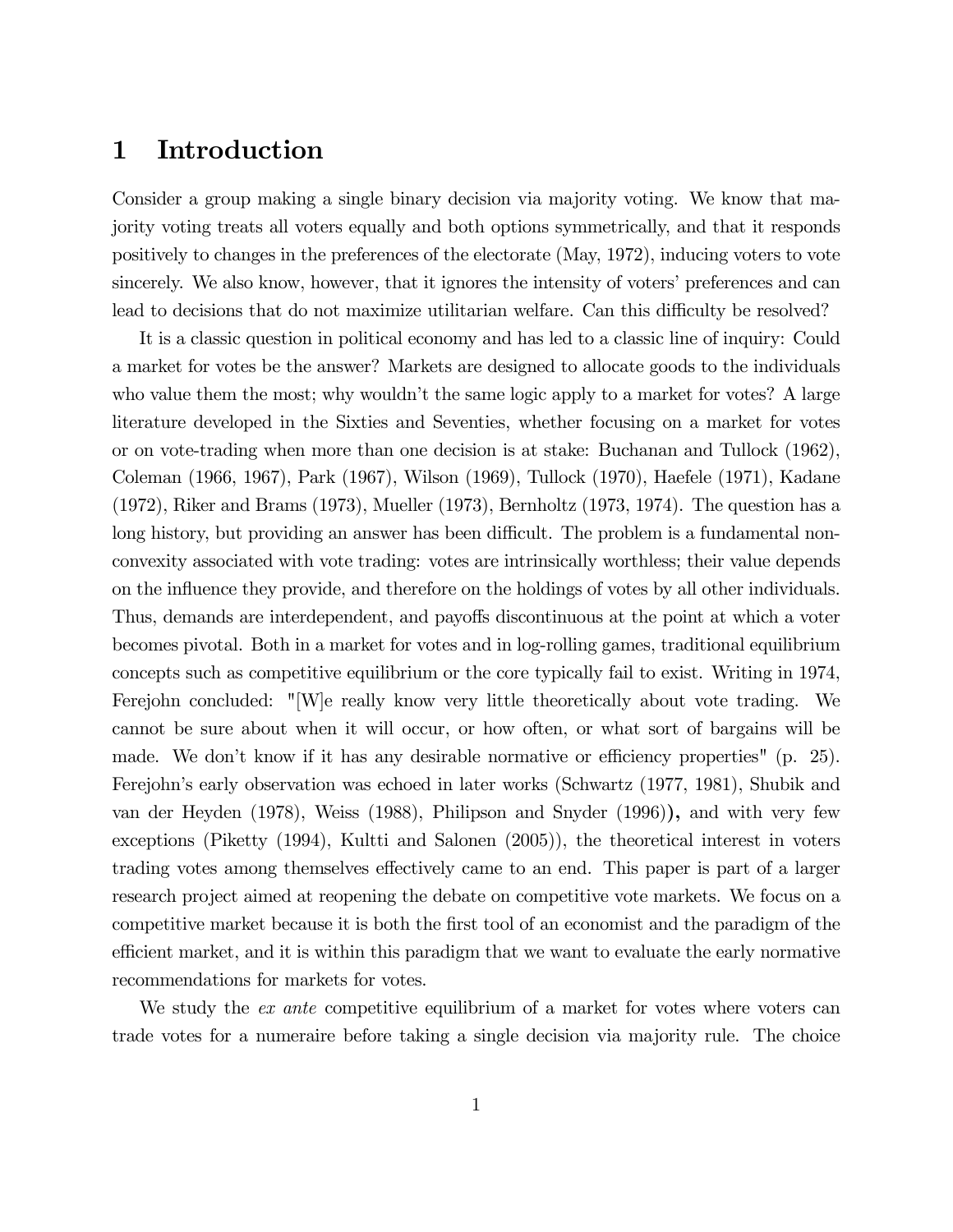is binary and the number of supporters of each alternative is known. The concept of ex ante competitive equilibrium was introduced in Casella, Llorente-Saguer and Palfrey (2012): it requires the market to clear in expectation, as opposed to clearing ex post, and allows traders to express probabilistic demands. These two features reestablish the existence of an equilibrium, while preserving the discipline imposed by market clearing: any mismatch between demand and supply must be unsystematic and unexpected.<sup>1</sup>

Casella, Llorente-Saguer and Palfrey show that an equilibrium exists when each voter has equal probability of favoring either alternative: without vote trading, the expected outcome of the vote is a tie. In most circumstances, however, one of the two alternatives is expected to win, and in many cases, lacking vote-trading, the sizes of the two opposing groups are known. Consider for example a decision with a clear partisan bias fought over by two opposing political parties; or taken by a committee where repeated interactions have led to a clear understanding of members' positions. What is often less clear is the intensity with which preferences are held. In a general election, for example, it is this uncertainty that translates into uncertainty about participation and explains the empirical importance of getting-out-the-vote campaigns.2

It is this case, when the size of the majority is known but the intensity of preferences is private information, that we study in this paper. Note that the existence of an ex ante equilibrium cannot be taken for granted: in general, we expect that the non-convexity problems associated with votes will be made worse by more precise information.3

We obtain two main results. First, we construct an ex ante equilibrium with vote trading that exists for arbitrary electorate size and majority/minority partition, as long as a condition on the intensities of preferences is satisfied. The condition rules out the possibility that multiple members of one group all have preferences that are much more intense (in a precise sense) than any member of the opposite group. The ex ante likelihood that the condition is satisfied depends on the distribution from which voters' intensities are drawn, on the size

<sup>&</sup>lt;sup>1</sup>Kultti and Salonen (2005) also propose a Walrasian approach to vote markets based on probabilistic demands, but do not impose any market clearing condition.

<sup>&</sup>lt;sup>2</sup>In U.S. Presidential elections, even voters who classify themselves as "undecided" also overwhelmingly identify themselves as partisan. See for example Bartels and Vavreck, "Meet the Undecided", on Campaign Stops, July 30, 2012 (http://campaignstops.blogs.nytimes.com/2012/07/30/meet-the-undecided/)

<sup>&</sup>lt;sup>3</sup>See for example the discussion in Piketty (1994). Casella, Palfrey and Turban (2012) show that an ex ante equilibrium with trade exists in the case of five voters, divided into two groups of sizes 3 and 2, under a condition on the realized ranking of intensities. This finding allows them to run laboratory experiments comparing a market for votes to centralized bargaining by group leaders. It opens, however, the question of how robust the existence result may be in a more general model with arbitrary, known majority size.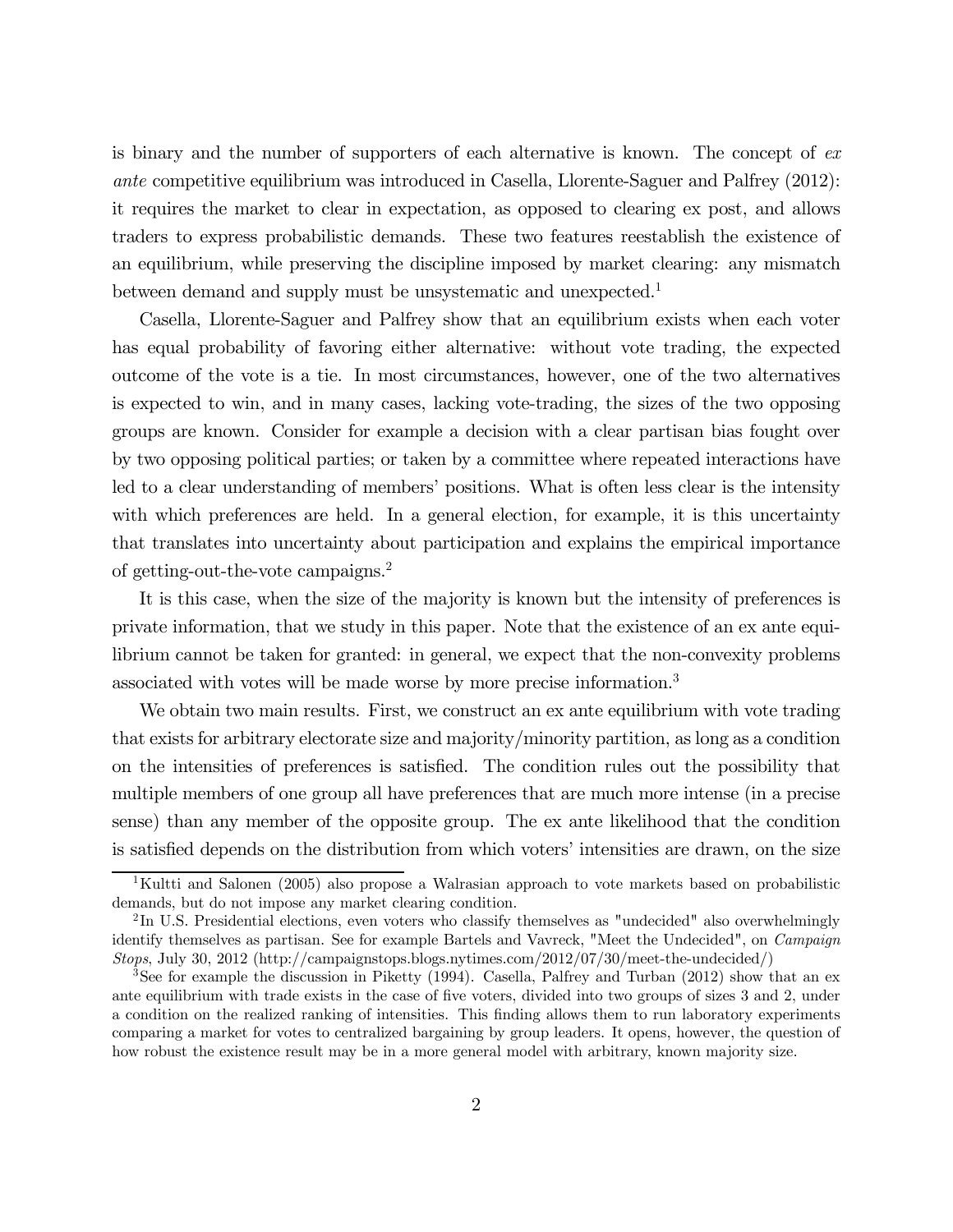of the electorate, and on the sizes of the two groups. At small electorate sizes, we find such likelihood to be high for standard intensity distributions—for example, if the minority is a third of the electorate and the distribution of intensities is uniform, the equilibrium exists with probability larger than 98 percent with nine voters, and larger than 99.9 percent with 21 voters. The stronger conclusion, however, concerns large electorates, where an ex ante equilibrium exists with probability arbitrarily close to 1, for any intensity distribution.

Second, the equilibrium we characterize has strong properties that translate into a systematic bias in favor of the minority. In equilibrium, only the highest intensity member of each group demands votes with positive probability; all other individuals offer their vote for sale. But the two voters who are willing to buy do not demand one or a few votes, rather they demand enough votes to single-handedly control a majority. The competition for votes becomes a competition for dictatorship between the highest-intensity member of the majority and the highest-intensity member of the minority, independently of the size of the minority, and of the intensities of all other voters. In a sense, the market functions as we should have expected: votes per se are worthless; what is traded is decision power, and the market allocates it to the individuals who want it most. Still, this also means that the frequency of minority victories reflects the relative intensity of the most intense minority member, without taking into account the smaller size of the minority and the aggregate group values. As a result, if the minority is very small or if the distribution of intensities assigns low probability to large outliers, the minority wins too often, relative to utilitarian efficiency. The bias can be strong enough that ex ante welfare is lower with a vote market than in the absence of trade. Again, this is particularly clear in large electorates. In such settings, if the minority is a non-negligible share of the total electorate, the highest intensities of majority and minority voters converge to the upper bound of the support of the intensities distribution, and thus are arbitrarily close. As a result, the minority is always expected to win half of the time, for any distribution of intensities, and regardless of its share of the electorate. The outcome is inefficient and inferior to simple majority voting with no vote market. As we summarize in the title of this paper: in a large market, democracy—the power of majority rule—is undone: the numerical superiority of the majority becomes irrelevant.

The equilibrium we construct echoes the equilibrium in Casella, Llorente-Saguer and Palfrey (2012): a vote market leads individuals to either demand bundles of votes-in fact a majority—or sell. It is an interesting conclusion, surprisingly robust to different assumptions about the expected size of the opposing groups and the structure of information. But when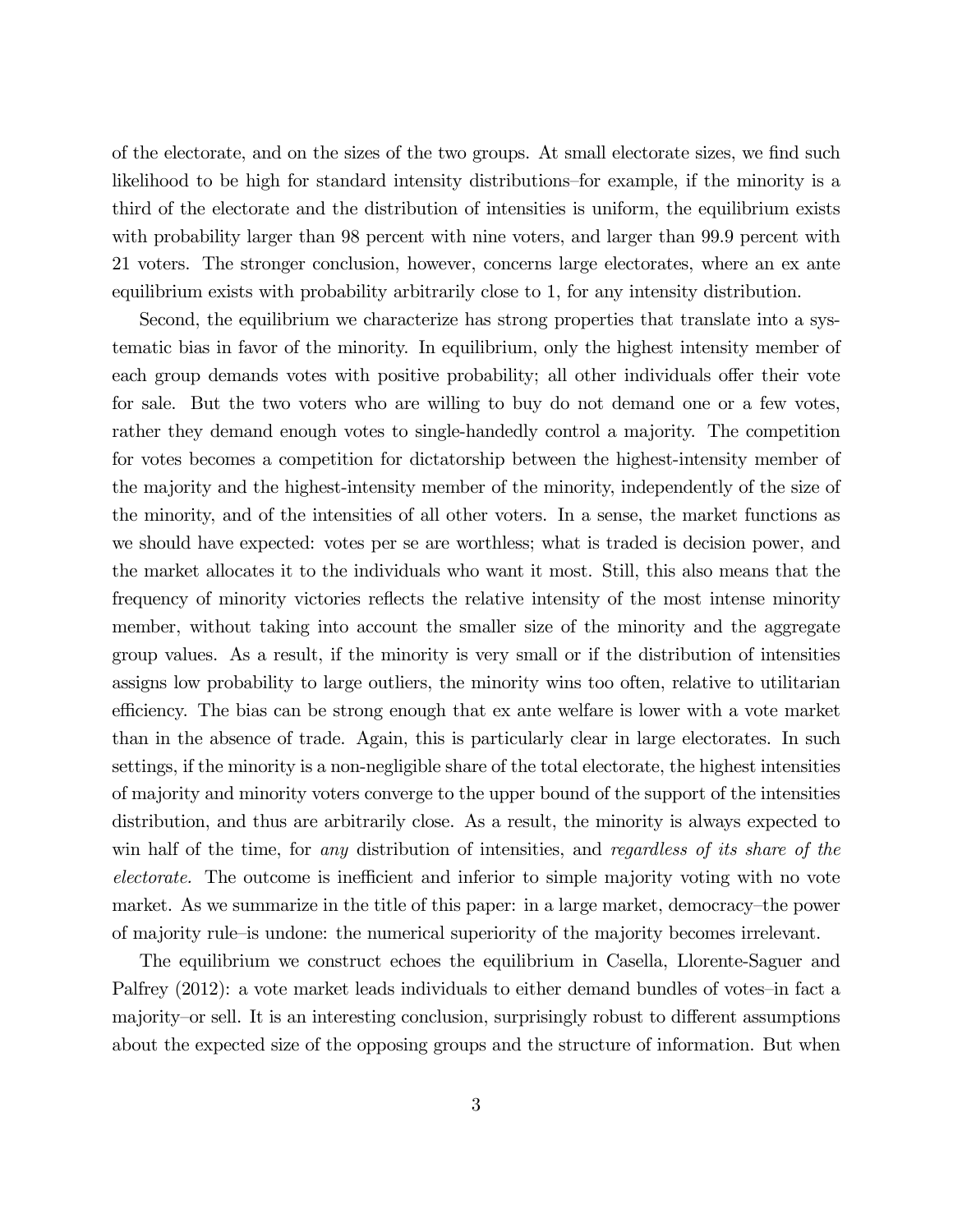the two groups' sizes are known, the model delivers a number of additional predictions. First, because in both groups most individuals are offering their vote for sale, demand for additional votes is just as likely to arise from the majority as from the minority. Second, in equilibrium, intra-group trade and super-majorities always arise with high probability, even though votes command a positive price and the majority size is known. The intuition is clear: high intensity individuals need to preempt sales to the opposite group by their own weak allies. We believe that the predictions are empirically very plausible, but intra-group trades are absent from all vote-buying models we are familiar with.4

The goals of our project can be clarified by briefly addressing three fundamental objections to vote markets. First, there is the philosophical objection to the very idea of a vote market: votes just should not be traded because individual political rights and obligations in a democracy cannot be sold or bought (for recent voices, see, for example, Tobin, 1970, Marshall, 1977, Waltzer, 1989, Anderson, 1993, Sandels, 2012, Satz, 2012). We do not disagree, even as we note that vote trading and vote buying most likely do occur, both in popular elections and in committees.<sup>5</sup> And yet, we may still want to ask what the results of a vote market would be if one were allowed. Knowing how the institution would behave can only help in evaluating the moral objection. Second, it is also argued, again from a normative view, that vote markets are unacceptable because differences in income and wealth would translate into different incentives to trade, reducing the political voice of poorer individuals. Again, we agree in principle. But understanding the role that inequality would play is impossible if we do not understand how a market for votes would work in an ideal (abstract) world without inequality. This is the question we ask. Third, trades of votes create externalities on individuals who are not part of the trades. Failing a full Coasian bargain, a market for

 $4G$ roseclose and Snyder's (1996) conclusion that vote-buying leads to supermajorities has the same flavor. Their paper studies vote-buying in a legislature by two competing outside buyers, as opposed to vote trading among voters, and their result is due to the buyers taking turns in proposing a deal to the legislators, as opposed to the one-shot market studied here.

<sup>&</sup>lt;sup>5</sup>There is a large empirical literature on vote-buying by candidates and parties in general elections. Studies of vote-buying among voters concentrate on committee votes. Building on political science's traditional focus on urban politics (for example, Goodman (1975)), Philipson and Snyder (1998) discuss indirect evidence of vote-buying in municipal decisions. A recent literature attempts to quantify vote-buying in international organizations. See, for example, Kuzienko and Werker (2006), Eldar (2008), Drexel et al. (2009), Dippel (2010), and Carter and Stone (2011). There is some anecdotal evidence of vote-buying among voters in popular elections: for example, http://www.slate.com/articles/news\_and\_politics/net\_election/2000/10/want\_to\_sell\_your\_vote\_not\_so\_fast.html, or http://www.fbi.gov/louisville/press-releases/2011/salyersville-man-convicted-of-buying-votes-in-2010 general-election.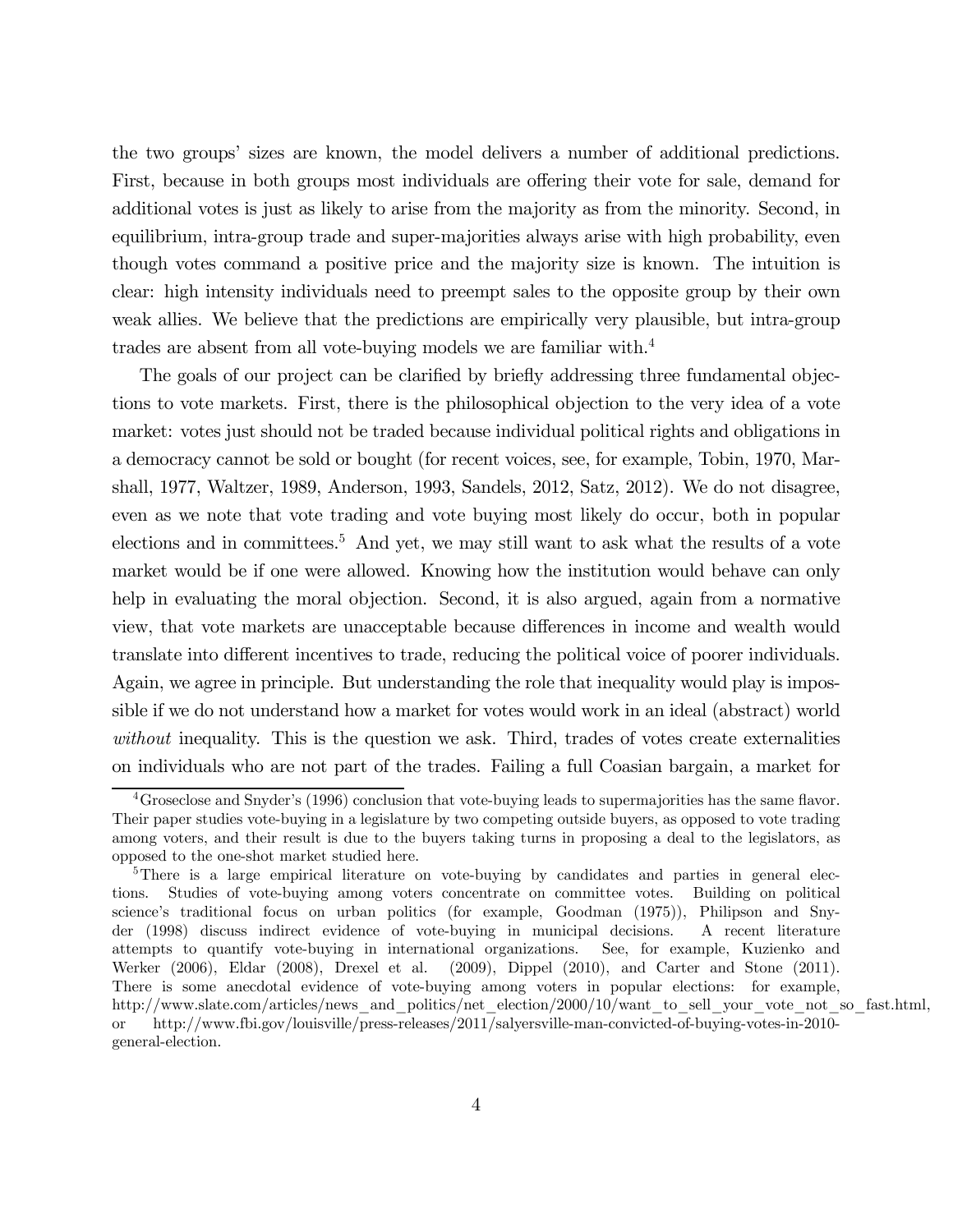votes, even in its more favorable design, will not be fully efficient. Externalities, however, do not imply that a market for votes should be expected to be inferior to simple majority voting with no trading, since the latter is likely to be inefficient as well. The comparison between the two then remains unsettled and interesting.

Finally, two other strands of literature should be mentioned. First, there is the important but different literature on vote markets where candidates or lobbies buy voters' or legislators' votes: for example, Myerson (1993), Groseclose and Snyder (1996), Dal Bò (2007), Dekel, Jackson and Wolinsky (2008) and (2009). These papers differ from the problem we study because in our case vote trading happens within the committee (or the electorate). The individuals buying votes are members, not external traders, groups or parties. Second, vote markets are not the only remedy advocated for majority rule's failure to recognize intensity of preferences in binary decisions. The mechanism design literature has proposed mechanisms with side payments, building on Groves-Clarke taxes (e.g., d'Apremont and Gerard-Varet 1979). However, these mechanisms have problems with bankruptcy, budget balance, and collusion (Green and Laffont 1980, Mailath and Postlewaite 1990). A recent literature suggests combining insights from mechanism design into the design of voting rules. Goeree and Zhang (2012) and Weyl (2012) propose allowing voters to purchase votes from a central agency at a price equal to the square of the number of votes purchased, a scheme with strongly desirable asymptotic properties. Casella (2005, 2012), Jackson and Sonnenschein (2007) and Hortala-Vallve (2012) propose mechanisms without transfer that allow agents to express their relative intensity of preferences by linking decisions across issues. Casella, Gelman and Palfrey (2006), Engelmann and Grimm (2012), and Hortala-Vallve and Llorente-Saguer (2010) test the performance of these mechanisms experimentally and find that efficiency levels are very close to theoretical equilibrium predictions, even in the presence of some deviations from theoretical equilibrium strategies.

The rest of the paper is organized as follows. Section 2 presents the model; section 3 characterizes the ex ante equilibrium whose properties we discuss in the rest of the paper; section 4 studies the expected frequency of minority victories and expected welfare, and compares these measures to the equivalent measures in the absence of a vote market and in the utilitarian first best. Section 5 discusses the robustness of the results to more general assumptions on the stochastic process generating intensities and to an alternative rationing rule. Section 6 concludes. The Appendix collects the proofs.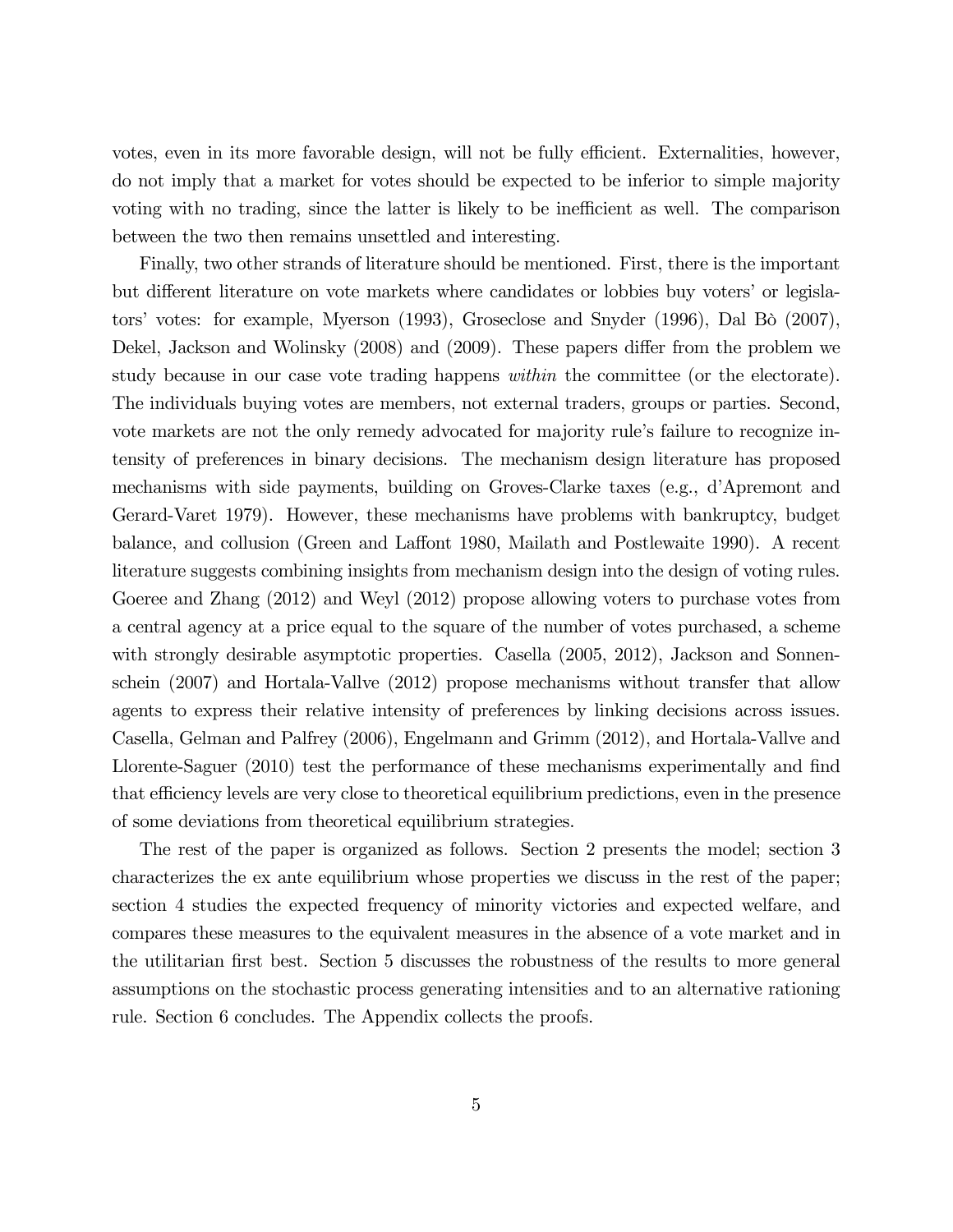# 2 The Model

A committee of size n (odd) must decide between two alternatives,  $A$  and  $B$ . The committee is divided in two publicly known groups with opposite preferences: M individuals prefer alternative A, and m prefer alternative B, with  $m = n - M < M$ . We will use M and m to indicate not only the size of the two groups, but also the groups' names. While the direction of each individual's preference is known, the intensity of such preference is private information. Intensity is summarized by a value  $v_i$  representing the utility that individual i attaches to obtaining his preferred alternative, relative to the competing one: thus the utility experienced by i as a result of the committee's decision is  $v_i$  if i's preferred alternative is chosen, and 0 if it is not. We will use intensity and value interchangeably. Individual values are independent draws from a common and commonly known distribution  $F(v)$  with support  $[0, 1]$ . We call **v** the vector of realized values.

Each individual is endowed with one indivisible vote. The group decision is taken through majority voting. Prior to voting, however, individuals can purchase or sell votes among themselves in exchange for a numeraire. The trade of a vote is an actual transfer of the vote and of all rights to its use. We normalize each voter's endowment of the numeraire to zero and allow borrowing at no cost. The important point is that no voter is budget constrained and all are treated equally. Individual utility  $u_i$  is given by:

$$
u_i = v_i I + t_i \tag{1}
$$

where I equals 1 if i's preferred decision is chosen and 0 otherwise, and  $t_i$  is i's net monetary transfer, positive if  $i$  is a net seller of votes, or negative if he is a net buyer.

With two alternatives and a single voting decision, voting sincerely is always a weakly dominant strategy, and we restrict our attention to sincere voting equilibria: after trading, each individual casts all votes in his possession, if any, in support of the alternative he prefers. Our focus is on the vote trading mechanism. We are interested in a competitive spot market for votes.

We allow for probabilistic (mixed) demands for votes. Let  $S = \{s \in \mathbb{Z} \ge -1\}$  be the set of possible pure demands for each agent, where  $\mathbb Z$  is the set of integers, and a negative demand corresponds to supply: agent i can offer to sell his vote, do nothing, or demand any positive integer number of votes. The set of strategies for each voter is the set of probability measures on S,  $\Delta S$ , denoted by  $\Sigma$ . Elements of  $\Sigma$  are of the form  $\sigma : S \to \mathbb{R}$  where, for each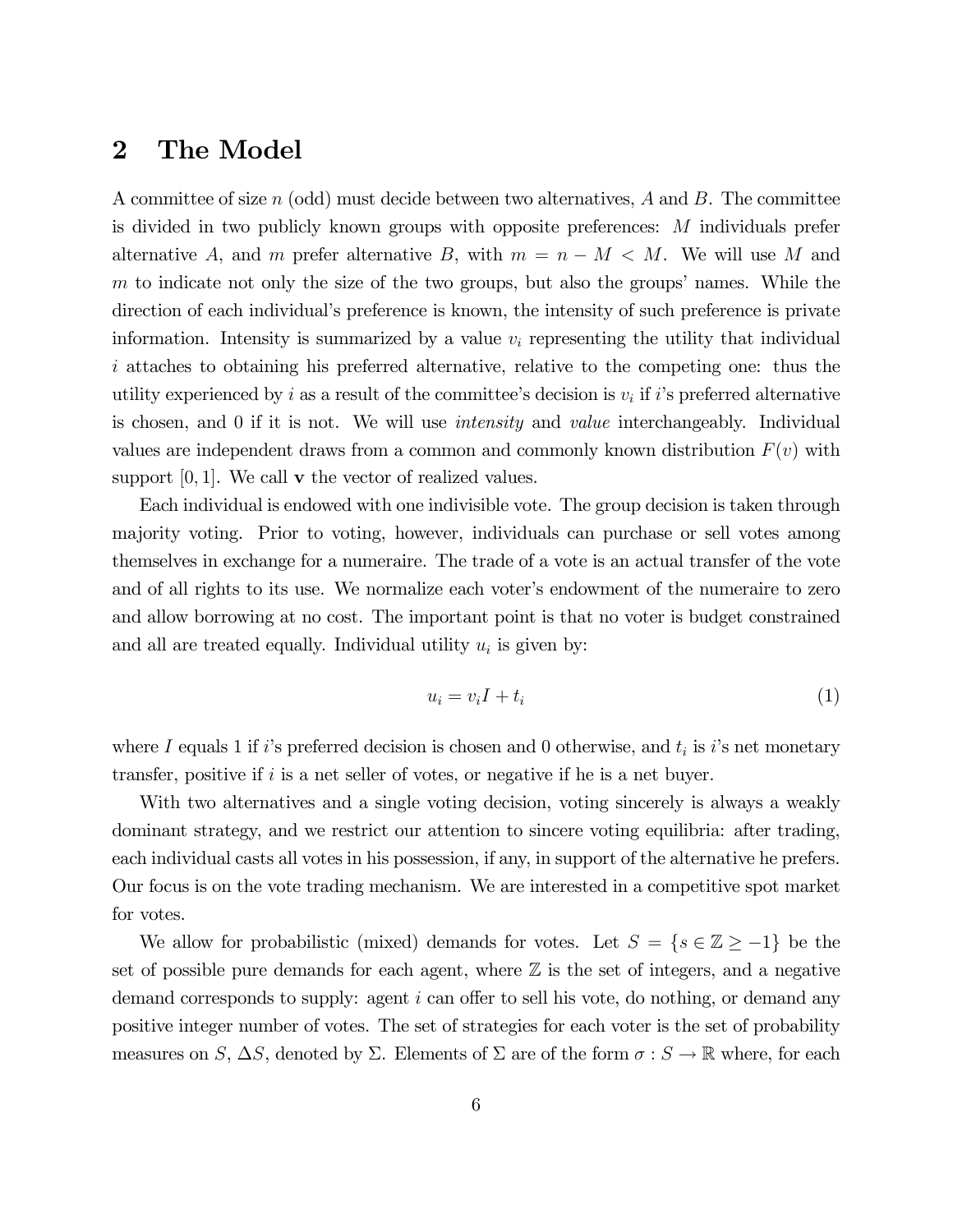voter,  $\sum_{s \in S} \sigma(s) = 1$  and  $\sigma(s) \ge 0$  for all  $s \in S$ .

If individuals adopt mixed strategies, the aggregate amounts of votes demanded and of votes offered need not coincide ex post. A rationing rule  $R$  maps the profile of voters' demands to a feasible allocation of votes. We denote the set of feasible vote allocations by  $X = \{x \in \mathbb{Z}_{+}^{n} \mid \sum x_{i} = n\}$ . The rule R is a function from realized demand profiles to the set of probability distributions over vote allocations:  $R : S^n \to \Delta X$ . We require:  $R(s)(x)=0$  if:  $\exists i \in \{1, ..., n\} | x_i > 1 + s_i$  and  $s_i \geq 0$ ; or  $\exists i \in \{1, ..., n\} | x_i = 0$  and  $s_i \geq 0$ ; or  $\exists i \in \{1, ..., n\} | x_i \notin \{0, 1\}$  and  $s_i = -1$ ; we require:  $R(s)(x) = 1$  if  $\sum s_i = 0$  and  $x = 1 + s$ . In words, no voter with positive demand can be required either to buy more votes than he demanded, or to sell his vote; no voter who offered his vote for sale can be required to buy votes, and all demands must be respected if they are all jointly feasible.

The particular mixed strategy profile,  $\sigma \in \Sigma$ , and the rationing rule, R, imply a probability distribution over the set of final vote allocations that we denote as  $r_{\sigma,R}(x)$ . For every possible allocation, we denote by  $\varphi_{i,x}$  the probability that the committee decision coincides with voter i's favorite alternative. Thus, given some strategy profile  $\sigma$ , the rationing rule R, a vote price  $p$ , and equation (1), the ex ante expected utility of voter i is given by:

$$
U_i(\sigma, R, p) = \sum_{x \in X} r_{\sigma, R}(x) \left[ \varphi_{i,x} v_i - (x_i - 1) p \right]
$$
 (2)

Each individual makes his trading and voting choices so as to maximize (2).

### 3 The Equilibrium

We borrow the concept of *ex ante competitive equilibrium* from Casella, Llorente-Saguer and Palfrey  $(2012)$ , (CLP from now onward). To allow for the existence of mixed strategies, the traditional requirement of market balance is substituted with the weaker condition that market demand and supply coincide in expectation. The discipline imposed by market equilibrium is softened to the requirement that deviations from market balance be unsystematic and unpredictable.

With two opposing groups of known and different sizes, best response strategies will generally differ between the two groups. As a result, even when demands are anonymous, if the equilibrium exists, it will convey information about the direction of preferences associated to each demand, and individual strategies will take that information into account. In the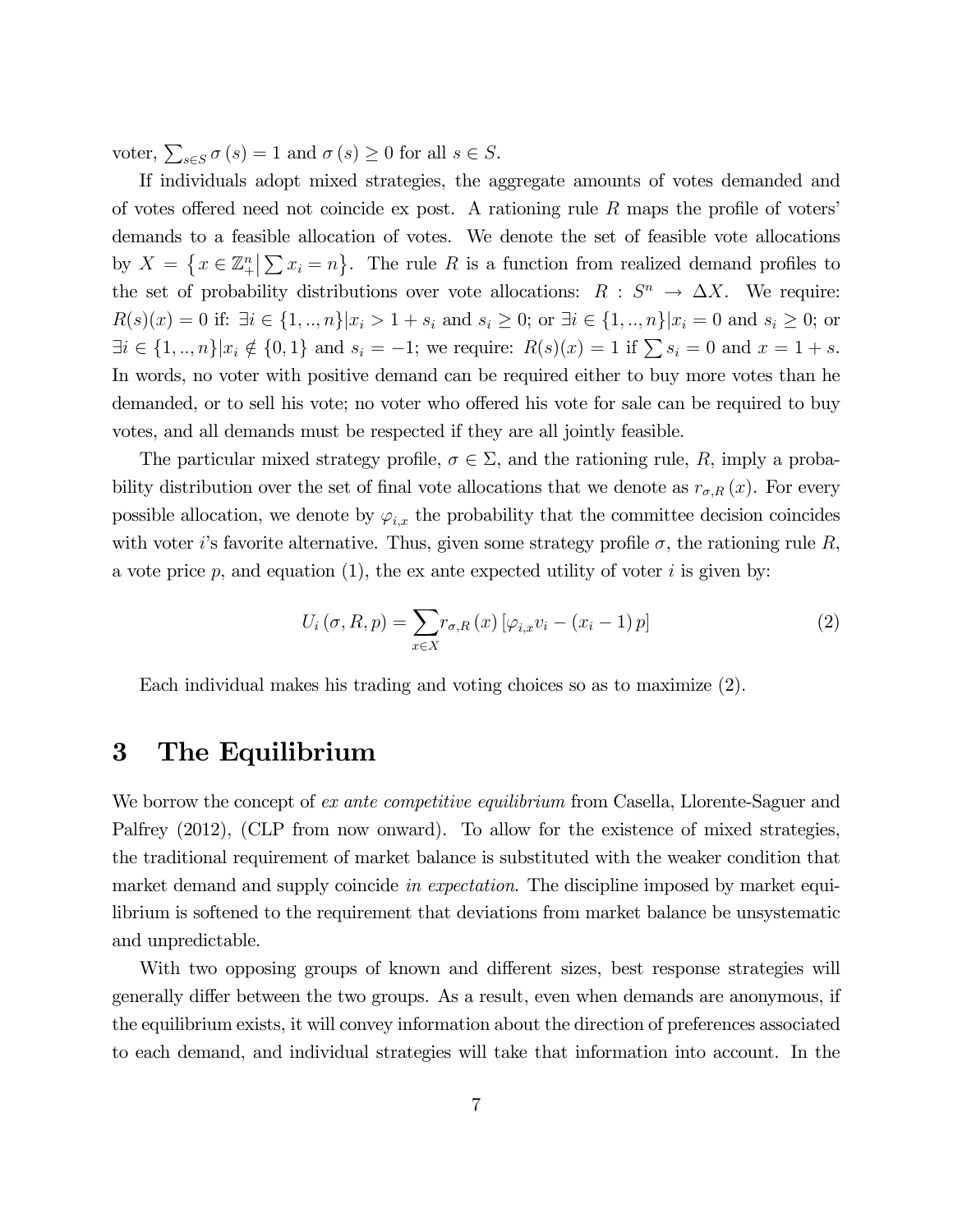spirit of rational expectations models, we call an equilibrium *fully revealing* if either: (1) the equilibrium price, together with the set of others' equilibrium strategies and market equilibrium, fully convey to voter  $i$  the direction of preferences associated to each demand; or  $(2)$  the information conveyed is partial but voter i has a unique best response, identical to his best response under full information. Thus in a fully revealing equilibrium the price and individual strategies are identical to what they would be with full information. Define  $\sigma_i^*(\mathbf{v})$  as individual *i*'s equilibrium strategy when all preferences are known, where **v** stands for the vector of realized intensity values. Then:

**Definition 1** The vector of strategies  $\sigma^*$  and the price  $p^*$  constitute a fully revealing ex ante competitive equilibrium relative to rationing rule  $R$  if the following conditions are satisfied:

1. For each agent i,  $\sigma_i^*$  satisfies

$$
\sigma_i^* \in \arg_{\sigma_i \in \Sigma} MaxU_i \left( \sigma_i, \sigma_{-i}^*, R, p^* \right)
$$

2. In expectation, the market clears, i.e.,

$$
\sum_{i=1}^{n} \sum_{s \in S} \sigma_i^*(s) \cdot s = 0
$$

3. Given  $\{\sigma_{-i}^*, p^*\}$  and the knowledge that the equilibrium is fully revealing,

$$
\sigma_i^* = \sigma_i^*(\mathbf{v}) \text{ for all } i.
$$

In equilibrium, individuals select strategies that maximize their expected utility, given the strategies used by others and the price. Demands are interdependent and best-respond to others' demands. In a market for votes, such interdependence is inevitable because the value of a vote depends on the full profile of votes allocation.<sup>6</sup> In competitive equilibrium theory, it is found in analyses of contributions to public goods (for example, Arrow and Hahn. 1971, pp.132-6). In the present setting, with two opposite groups of different sizes, the interdependence of demands plays a second important role. Together with the price, it supports the information revelation that occurs in equilibrium. Surveying the literature

 $6$ As a transparent example, all remaining votes have zero value if one voter holds a majority on his own.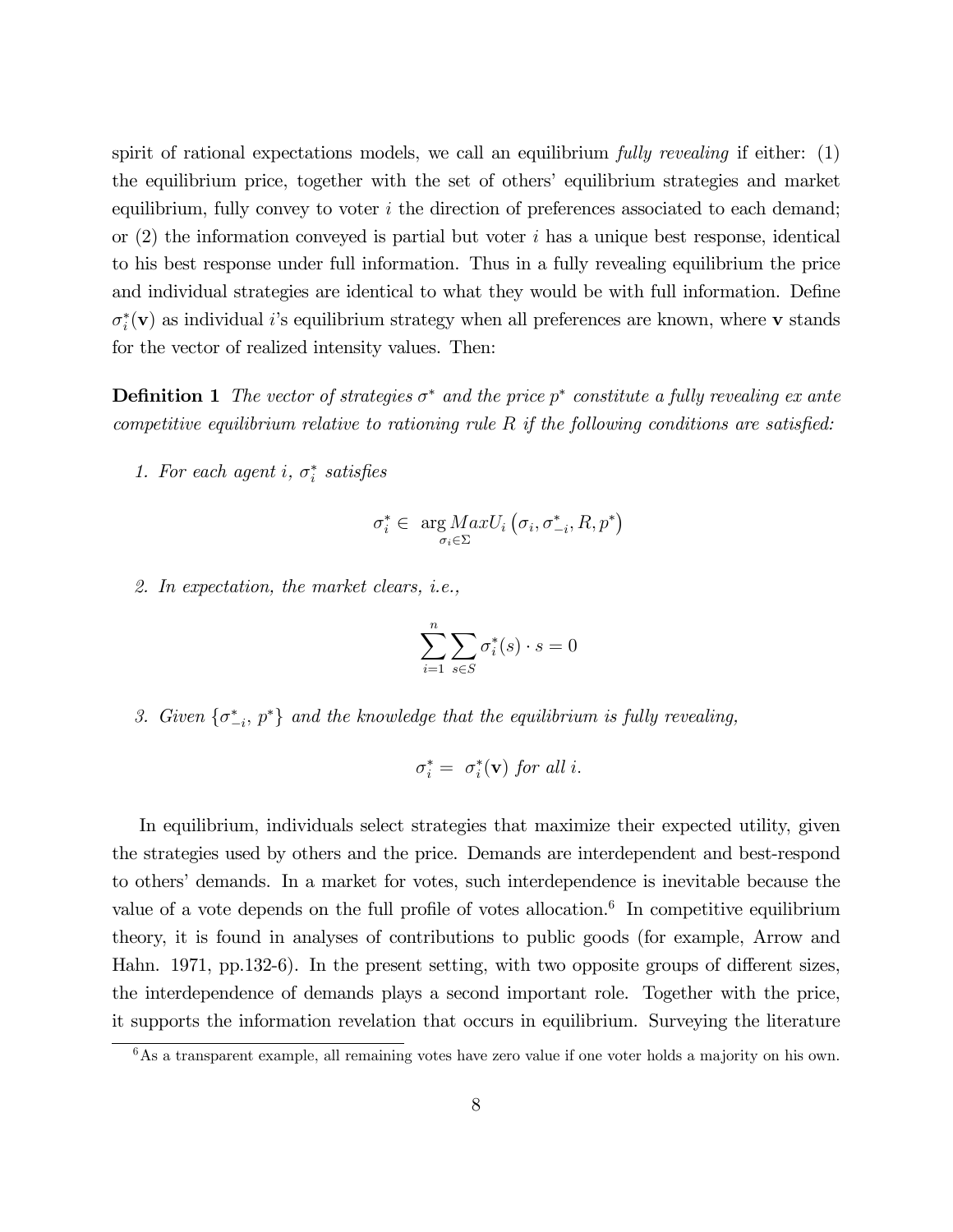on the existence of rational expectations equilibria, Allen and Jordan (1998) identify the "competitive message"—the price and the set of others' demands—as the smallest possible information message that supports a fully revealing equilibrium.

In our competitive market, demands are known but anonymous. What is crucial is not the full knowledge of realized values but an individual's ability to associate a demand  $\sigma_i$ with a direction of preferences for voter  $j$ . In a fully revealing equilibrium, others' strategies and the price are sufficient to convey such information and thus to identify uniquely one's own best response strategy. An important corollary is that if a fully revealing equilibrium exists, then it is also an equilibrium of the complete information game. We have assumed above that individual intensities of preferences are private information. But everything we say below will apply identically if all preferences are publicly known.<sup>7</sup>

In general, the existence and the characterization of the equilibrium will depend on the rationing rule. The selection of any particular rule is necessarily debatable, but we concentrate on a rule that seems well-suited to a market for votes. First, in line with the spirit of competitive markets, it is anonymous: every demand is treated equally, independently of the identity and preferences of the trader, or of the amount of the demand. Second, the rule does not require voters to accept and pay for partially filled orders: any individual demand is either satisfied in full or not at all. Being held responsible for partial orders is an expensive proposition in a market for votes where a single vote may make the difference between control and irrelevance. As in CLP, we call such a rule R1 or Rationing-by-Voter: any outstanding positive order for votes is equally likely to be selected; it is then either satisfied in full, if there exists sufficient outstanding supply; or not at all, in which case the voter exits the market; a second positive order is then randomly selected from those remaining, and the process continues until either all orders are satisfied or the only orders left outstanding are all unfeasible. Formally: call  $\pi_i(s)$  the probability of being recognized when s are realized demands,  $n_{s>0}^{R1}$  the number of voters with outstanding positive demands, and  $n_{-1}$  the number of voters with outstanding offers to sell. Then  $\pi_i(s) = 1/n_{s>0}^{R1}$  if  $s_i > 0$ ;  $\pi_i(s) = 1/n_{-1}$  if  $s_i = -1$ , and  $R(s)(x) = 0$  if  $\exists i \in \{1, ..., n\} | x_i \notin \{1, 1 + s_i\}$ , where the last condition just states that no allocation of votes has positive probability unless all individuals either fulfill their full demand or do not trade at all. At the end of the paper, we discuss the conditions

<sup>&</sup>lt;sup>7</sup>Note that the reverse does not hold: an equilibrium of the full information game need not be a fully revealing equilibrium of the incomplete information game, because it may be impossible for an agent to extract all relevant information.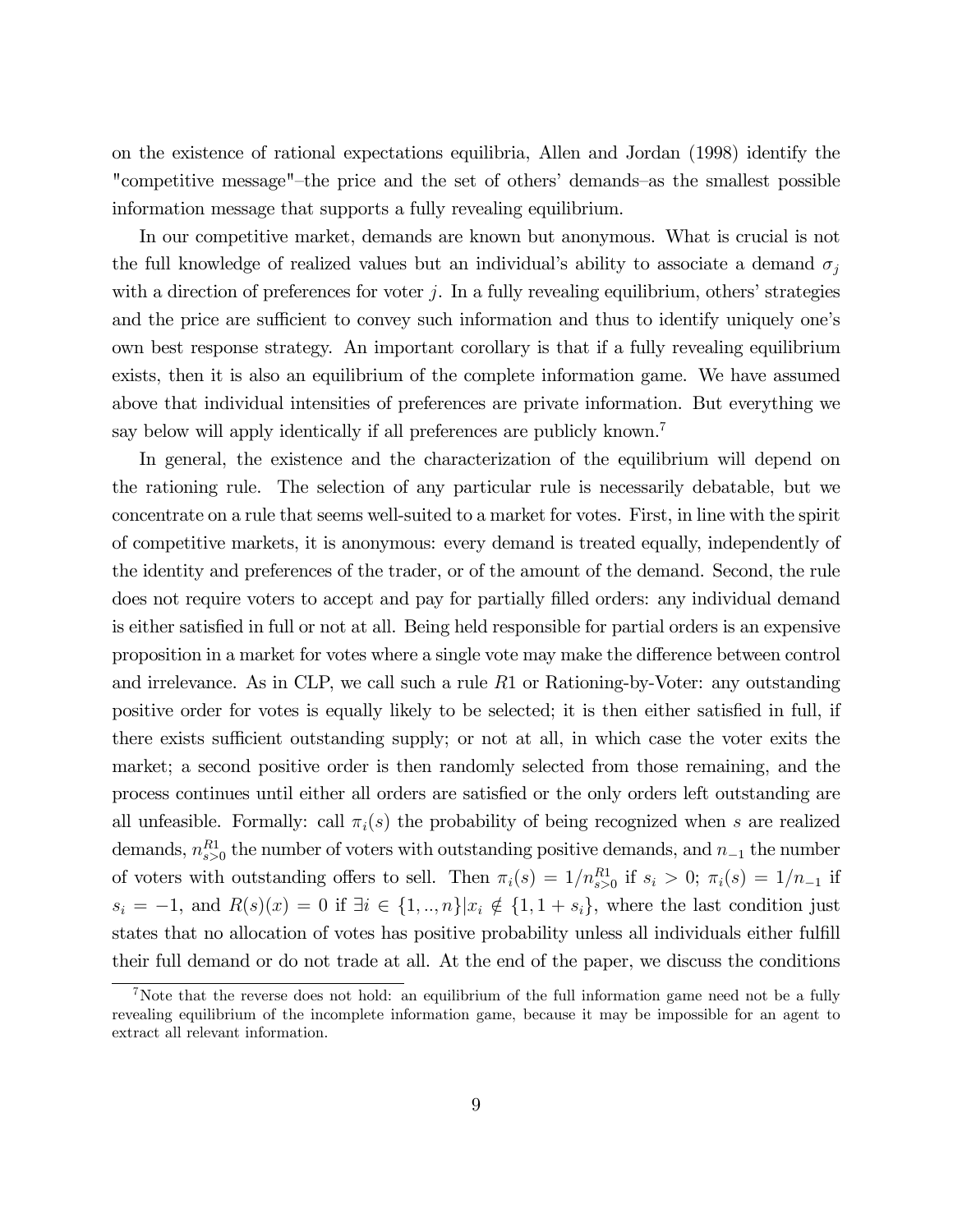under which our results are robust to an alternative rationing rule where each vote offered for sale is randomly allocated to any voter with positive demand, and orders can be filled only partially. Up to that point, all our results are to be read as *relative to rationing rule* R1. 8

An equilibrium with no trade always exists—if no-one else is trading, an individual is rationed with probability one—and is, trivially, fully revealing—strategies are identical to what they would be with full information. Our interest is in equilibria with trade.

If an equilibrium existed in pure strategies, market balance would hold not only ex ante but ex post, and no rationing would occur. We need to allow for mixed strategies and ex ante equilibrium because in a market for votes with two opposing groups of known sizes, no fully revealing competitive equilibrium with trade exists in pure strategies. This result is well-known but we reproduce it here because it is the point of departure of our analysis.

**Remark**<sup>9</sup>. For all n odd, m, F, and **v**, there is no price p<sup>\*</sup> and vector of strategies  $s^*(\mathbf{v}, p^*)$  such that  $s_i^*(\mathbf{v}, p^*) = \arg Max$  $s_i \in S$  $U_i(s_i, s_{-i}^*, p^*)$  for all i and  $\sum_i s_i^*(\mathbf{v}, p^*)=0$ , unless  $s_i^*(\mathbf{v}, p^*)=0$  for all i.

The logic is simple. If there is trade, for all  $p > 0$ ,  $\sum_{i \in m} s_i^*(\mathbf{v}, p) \in \{-m, (M-m+1)/2\}$ : if the aggregate demand of minority voters is positive, it must equal the minimum number of votes required to win; alternatively, at any positive price all losing votes must be offered for sale. But  $\sum_{i\in M} s_i^*(\mathbf{v}, p) \leq 0$ : in equilibrium, the aggregate demand by majority voters cannot be positive. In addition,  $\sum_{i\in M} s_i^*(\mathbf{v}, p) \neq -(M-m+1)/2$ : if  $(M-m+1)/2$  votes were traded, the remaining  $(M + m - 1)/2$  votes collectively held by M voters would be worthless and thus offered for sale too. Thus for all  $p > 0$ ,  $\sum_{i \in m} s_i^*(\mathbf{v}, p) + \sum_{i \in M} s_i^*(\mathbf{v}, p) \neq$ 0. If  $p = 0$ ,  $\sum_{i \in m} s_i^*(\mathbf{v}, p) \ge (M - m + 1)/2^{10}$ , but  $\sum_{i \in M} s_i^*(\mathbf{v}, p) \ge -(M - m - 1)/2$ , because the only supply can come from M voters whose vote is not pivotal. Thus for  $p = 0$ ,  $\sum_{i \in m} s_i^*(\mathbf{v}, p) + \sum_{i \in M} s_i^*(\mathbf{v}, p) > 0. \Box$ 

The question this paper addresses then is whether a fully revealing ex ante competitive equilibrium with trade exists, given the knowledge of  $m$  and  $M$ .

<sup>&</sup>lt;sup>8</sup>R1 resembles All-or-Nothing (AON) orders used in securities trading: the order is executed at the specified price only if it can be executed in full. See for example the description of AON orders by the New York Stock Exchange http://www.nyse.com/futuresoptions/nysearcaoptions/

<sup>9</sup>Ferejohn (1974), Philipson and Snyder (1996), Piketty (1994), Kultti and Salonen (2005), Casella, Palfrey, Turban (2012)

<sup>&</sup>lt;sup>10</sup>We are assuming that at  $p = 0$ , voters on the losing side demand rather than sell votes. This is equivalent to the standard assumption that goods are in excess demand at 0 price.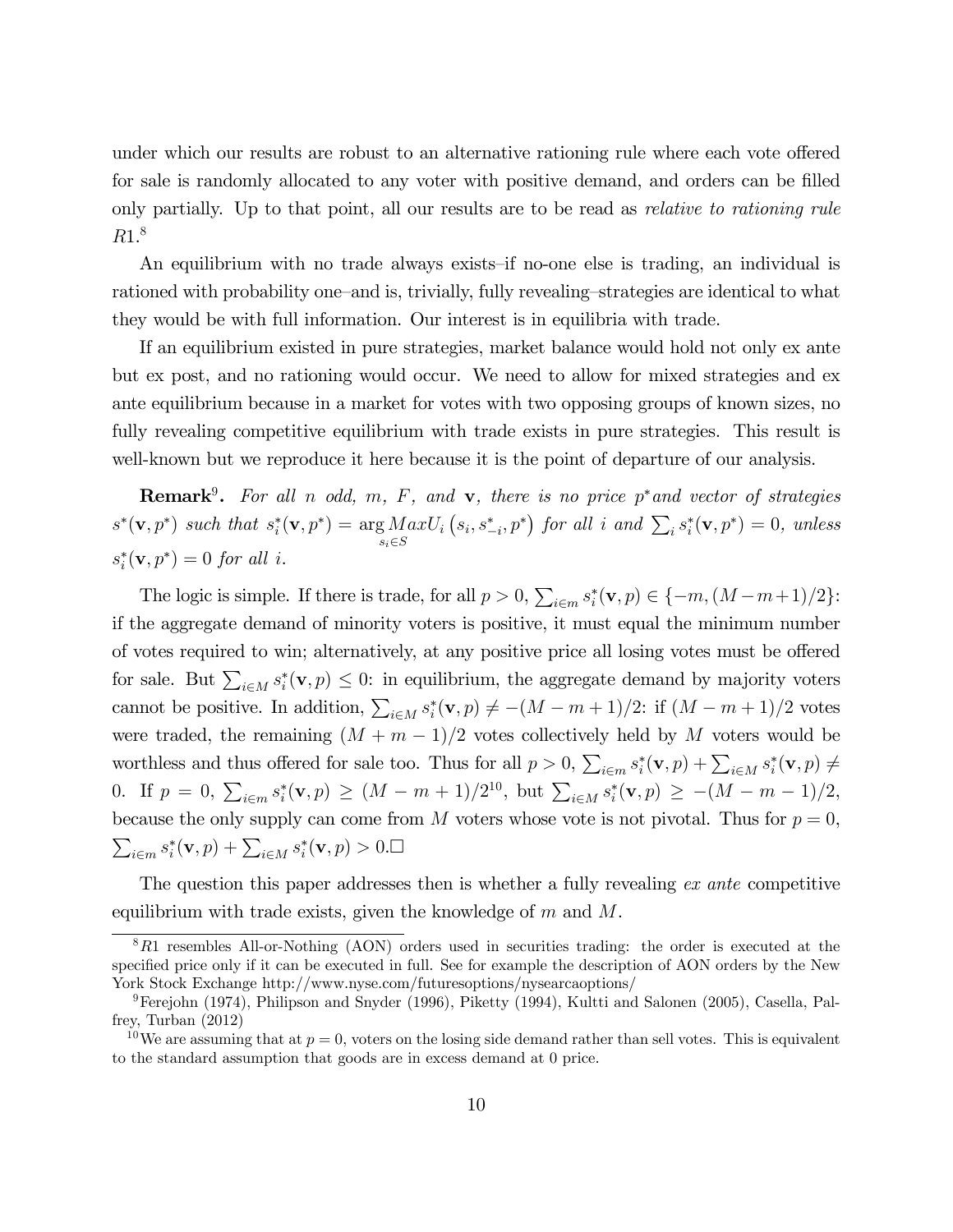#### 3.1 An example

It is useful to begin by discussing a simple example. Call  $\overline{v}_m$  the highest realized value in the minority group, group m, and  $\overline{v}_M$  the highest realized value in group M, and call  $v_{(2)m}$ and  $v_{(2)M}$  the second highest realized values in each of the two groups.

**Example 1.** Suppose **v** is such that  $\overline{v}_m \ge \overline{v}_M \ge v_{(2)m}$ . Then for all n odd, m, and F, there exists a fully revealing ex ante equilibrium with trade where:  $p = (2\overline{v}_M)/(n+1)$ ;  $\overline{v}_m$ demands  $(n-1)/2$  votes;  $\overline{v}_M$  randomizes between demanding  $(n-1)/2$  votes (with probability  $(n-1)/(n+1)$  and selling his vote; and all other individuals offer their vote for sale.

The ranking  $\overline{v}_m \ge \overline{v}_M \ge v_{(2)m}$  means that the (weakly) highest intensity voter belongs to the minority and that there exist two voters with intensities not lower than anyone else who disagree. The result is implied by Theorem 1 below and proved there. It states that in this example there exists an equilibrium where the only two voters with some probability of positive demand are the highest-value individuals in the two groups, and the only amount demanded is such that, if demand is satisfied, the individual will hold a majority of votes. The equilibrium does not depend on  $F$ , or, strikingly, on  $m$ , the size of the minority. Nor does the equilibrium depend on the value ranking of the other minority and majority members, besides requiring  $\overline{v}_m \ge \overline{v}_M \ge v_{(2)m}$ . For clarity, recall that values are private information: the group membership of the two highest-value voters, the values' ranking, and  $\overline{v}_M$  are revealed in equilibrium.

The market equilibrium recalls an auction for dictatorship: the equilibrium price is pinned down by the condition that  $\overline{v}_M$ , the individual with second-highest value if the inequalities are strict, is indifferent between selling his vote and demanding dictatorship. Equilibrium strategies are identical to those characterized in CLP, a surprising result because the information about preferences is very different in the two models: in CLP each voter is expected to favor either option with equal probability; here the size of the group favoring each alternative is known, and the two groups may be very unequal.<sup>11</sup> The conclusion that the vote market does not allocate votes somewhat smoothly among higher value individuals seems counterintuitive, but the robustness of the result to the different information assumptions in the two models suggests a central aspect of markets for votes. Votes have no value in them-

<sup>&</sup>lt;sup>11</sup>The different assumption explains the difference in the equilibrium price. In Example 1, the secondhighest value voter is sure to lose the election if rationed; in CLP, if rationed, he loses only with probability 1/2, the probability that his competitor for votes disagrees with him. Hence the price he is willing to pay in the first case is double the price he is willing to pay in the second.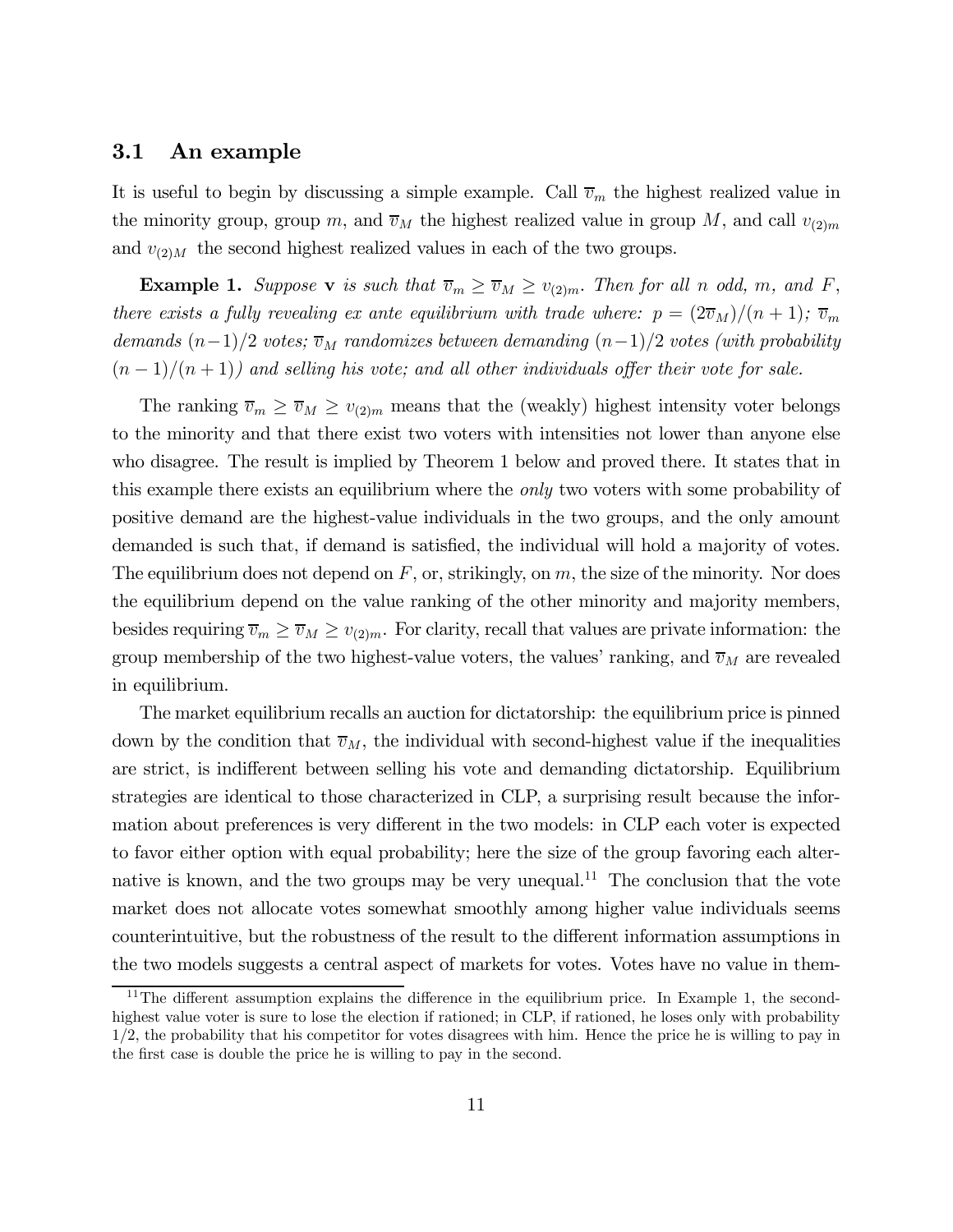selves, and in this equilibrium a well-functioning market for votes approximates a market for decision power. In the absence of income constraints, the market allocates decision power to one of the two individuals with the highest incentive to compete for it.

An implication of this result is that the equilibrium allocation of decision power is independent of the relative size of the minority, and of the values of all voters but the two highest. The equilibrium holds whether  $m = 1$  or  $m = M - 1$ , and for any m it holds whether large differences in values are possible, or all voters' values are equal, as long as  $\overline{v}_m \geq \overline{v}_M \geq v_{(2)m}.$ <sup>12</sup>

Four implications follow immediately. They are particularly transparent in this example, but will continue to be valid in the more general case. First, if we define efficiency in utilitarian terms—as the allocation of decision power to the group with higher aggregate value—then there can be no presumption that the market for votes will be efficient. More strongly, there can be no presumption that the market for votes is more efficient than no trading, or simple majority voting. For example, if all values are equal, it is clearly superior to let the majority win, an outcome that in the equilibrium characterized here the market delivers only if the highest value majority voter demands votes and is not rationed, or with probability  $(n-1)/[2(n+1)]$ , smaller than 50 percent.

Second, note that in such a case the only realized purchases of votes are by a majority member. The result is less paradoxical than it seems: all other majority members are offering their votes for sale, and the highest value majority member buys to prevent the transfer of votes to the minority. Preemptive purchases by the majority are very plausible—any sponsor of a bill needs to worry about the support of his weakest allies. But to our knowledge they have no role in usual formalizations of vote trading.

Third, and related, the equilibrium predicts intra-group trading with probability that for all  $m$  and  $M$  is positive and high. Again, most voters are offering their vote for sale, and high value individuals need to preempt sales to the opposite group by their own weak allies.

Finally, unless all of one's group votes are purchased, the winning majority will be larger than the minimal winning coalition. Thus in general the equilibrium predicts super-majority, a counter-intuitive result in a market for votes where votes command a positive price. Note that the result holds although the sizes of the two groups are known, and thus the number

 $12$  Even if all values are equal, the strategies of the two voters with positive demands cannot be interchanged. If  $v_i = v_j = v$ , there is no equilibrium where  $v_i \in M$  demands  $(n-1)/2$  votes,  $v_j \in m$  randomizes between selling and demanding  $(n-1)/2$  votes, and all other sell. See Theorem 1. The reason is the main theme of this paper: in the market, minority equilibrium strategies are systematically more aggressive.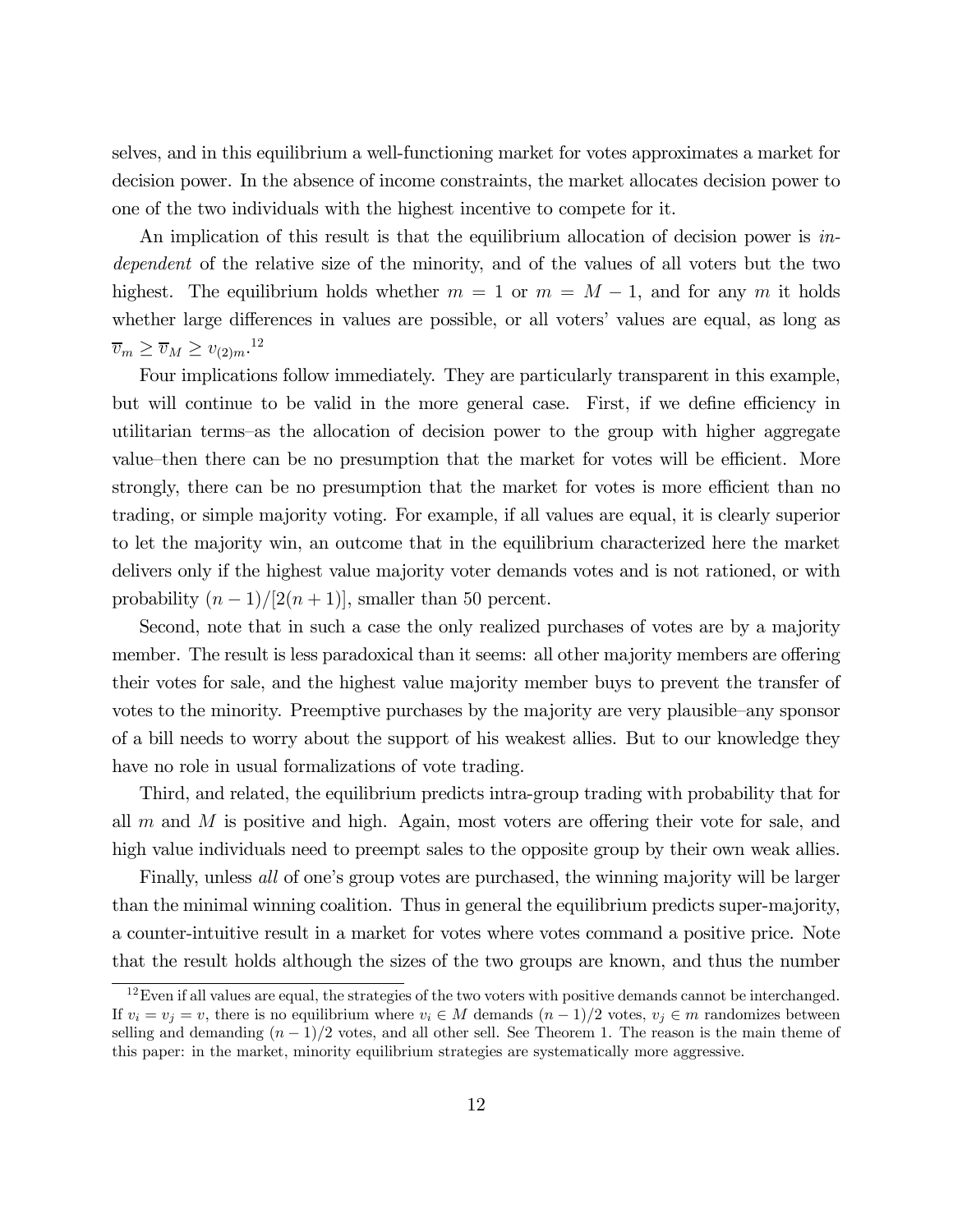of additional votes the minority needs to win is common knowledge.

#### 3.2 Two theorems

In this section we extend the example studied above to less restrictive configurations of realized values. Theorem 1 characterizes an ex ante equilibrium for a large range of value realizations. Theorem 2 shows that although the range is not exhaustive, with large electorates realized value configurations must fall under Theorem 1 with probability arbitrarily close to 1.

Given realized values v, we denote by  $v_{(1)}$  the highest realized value; by  $G \in \{m, M\}$ the group such that  $v_{(1)} \in G$ —the group to which the highest intensity individual belongs–, and by g the opposite group. We call  $\overline{v}_G$  ( $\overline{v}_g$ ) the highest realized value in G (g) (thus by definition  $\overline{v}_G = v_{(1)}$ . Finally, we denote by  $v_{(2)G}$  the second highest value in G:  $v_{(2)G}$  =  $\max\{v_i \in G, v_i \neq \overline{v}_G\}.$ <sup>13</sup>

**Theorem 1.** For all n odd, m, and F, there exists a threshold  $\mu(n) \in (0,1)$  such that if  $\overline{v}_g \ge \mu(n)v_{(2)G}$ , there exists a fully revealing ex ante equilibrium with trade where  $\overline{v}_G$  and  $\overline{v}_g$  randomize between demanding  $(n-1)/2$  votes (with probabilities  $q_{\overline{G}}$  and  $q_{\overline{g}}$  respectively) and selling their vote, and all other individuals sell. The randomization probabilities  $q_{\overline{G}}$  and  $q_{\overline{g}}$  and the price p depend on  $\overline{v}_g$  and  $\overline{v}_G$ , but for all  $\overline{v}_g \ge \mu(n)v_{(2)G}$ , and  $\overline{v}_G$ ,  $q_{\overline{G}} \in \left[\frac{n-1}{n+1}, 1\right]$ and  $q_{\overline{g}} \in [\frac{n-1}{n+1}, 1]$ . The threshold  $\mu(n)$  is given by:

$$
\mu(n) = \begin{cases} \frac{2}{3} & \text{if } n = 3\\ \max\left\{\frac{(n-2)(n-1)}{2(n^2+n-5)}, \frac{(n-2)(n-1)(n+1)}{2(n^3+3n^2-19n+21)}\right\} & \text{if } n > 3 \end{cases}
$$

The theorem is proved in the Appendix, where we also report the explicit solutions for  $q_{\overline{G}}$ ,  $q_{\overline{q}}$  and p. The expressions are simple but not very enlightening because of the need to consider different cases, depending on the realizations of  $\overline{v}_g$  and  $\overline{v}_G$ . An important observation is that  $\mu(n) < 1$  for all n, and  $\mu(n) < 1/2$  for all  $n > 3$ .<sup>14</sup> The condition  $\overline{v}_g \ge \mu(n)v_{(2)G}$  is necessary and sufficient for the existence of the equilibrium characterized in the theorem, and is thus

<sup>&</sup>lt;sup>13</sup>Throughout the paper, we use  $v_i$  to denote the value of i but also occasionally, with abuse of notation, the name of voter i. We use the notation  $v_{(1)}$  to indicate the highest draw, as opposed to the more standard  $v_{(n)}$ , for consistency with  $v_{(2)G}$ .<br><sup>14</sup>For all  $n > 3$ ,  $\mu(n)$  is increasing in n, and approaches 1/2 asymptotically for n arbitrarily large.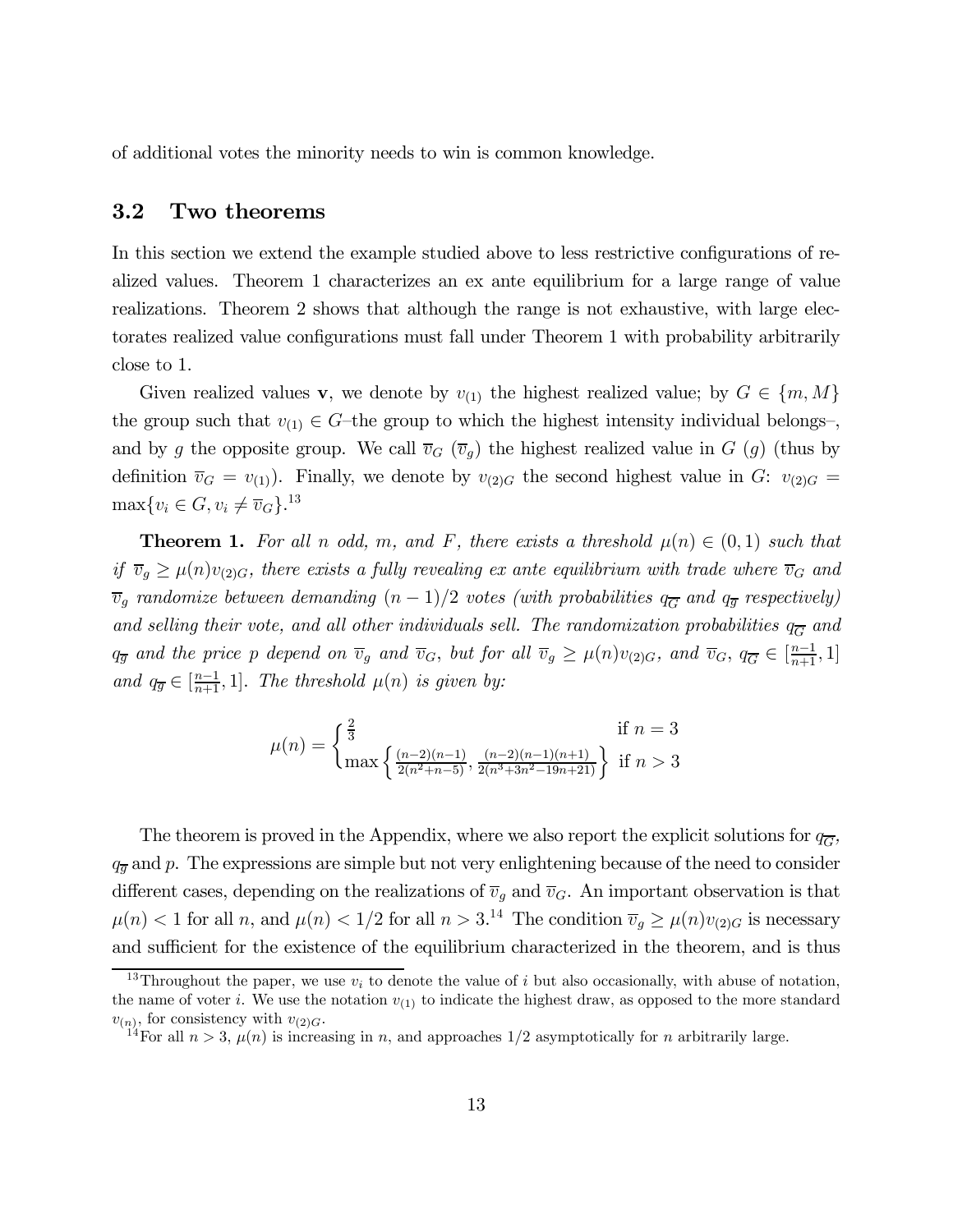sufficient for the existence of a fully revealing ex ante equilibrium with trade.<sup>15</sup>

Since  $\mu(n) < 1$  for all n, the example discussed in the previous subsection  $(G = m, g = M,$ and  $\overline{v}_g \geq v_{(2)G}$  satisfies the condition of the theorem, and the equilibrium characterized here applies. The condition  $\overline{v}_g \geq \mu(n)v_{(2)G}$  is weaker than  $\overline{v}_g \geq v_{(2)G}$  and is compatible with multiple highest-ranked value realizations all belonging to members of the same group, but the qualitative properties of Example 1 extend to the more general case. In particular: the market for votes amounts to a competition for dictatorship between  $\overline{v}_M$  and  $\overline{v}_m$ , and after rationing there always is one dictator; the price is always such that  $\min(\overline{v}_M, \overline{v}_m)$  is indifferent between selling his vote and demanding dictatorship; finally, the market results in intra-group trade and in a super-majority with strictly positive probability. Given  $n$ , both the existence and the properties of the equilibrium depend exclusively on the realizations of three values,  $\overline{v}_g$ ,  $\overline{v}_G$ , and  $v_{(2)G}$ . If the equilibrium exists, both the strategies and the price are fully independent of all other realized values, and, surprisingly, of the size of the two groups.

Figure 1 represents graphically the areas over which the equilibrium described in Theorem 1 exists and uses different colors to describe the equilibrium mixing probabilities. In all panels, the vertical axis measures  $\overline{v}_g/\overline{v}_G$  and the horizontal axis  $v_{(2)G}/\overline{v}_G$ , and thus both axes range between 0 and 1. The panels on the left are drawn for the case  $G = m$ -the highest value realization belongs to a minority voter-and the panels on the right for  $G = M$ -the highest value realization belongs to a majority voter. The upper panels correspond to  $n = 9$ , and the lower panels, in both columns, to  $n = 21$ . Because the existence and characterization of the equilibrium do not depend on the size of the minority, the figure applies for any  $m < M$ , as long as  $v_{(2)m}$  exists and thus  $m \ge 2^{16}$ 

In all panels, the equilibrium exists above the diagonal line  $\overline{v}_g = \mu(n)v_{(2)G}$ . Blue areas correspond to an equilibrium where the highest intensity minority voter,  $\overline{v}_m$ , demands (n − 1)/2 votes with probability 1; the highest intensity majority voter,  $\overline{v}_M$ , demands  $(n-1)/2$ votes with probability  $(n-1)/(n+1)$  and sells his vote otherwise, and all other voters sell. Note that such an equilibrium exists not only when the highest value belongs to the minority (the panels on the left) but also when the highest value belongs to the majority (the panels on the right) as long as  $\overline{v}_m$  is high enough, relative to  $\overline{v}_M$ -higher than a value

<sup>&</sup>lt;sup>15</sup>Theorem 1 does not state that no fully revealing equilibrium with trade exists if  $\overline{v}_g < \mu(n)v_{(2)G}$ , and in a specific example  $(M = 3, m = 2)$ , we have constructed an equilibrium when the condition is violated (Casella, Palfrey and Turban, 2012).

<sup>&</sup>lt;sup>16</sup>If  $m = 1$ , the panel on the right  $(G = M)$  is unchanged; the panel on the left  $(G = m)$  has no white area in the lower right corner because the condition  $\overline{v}_M > \mu(n)v_{(2)m}$  is trivially satisfied.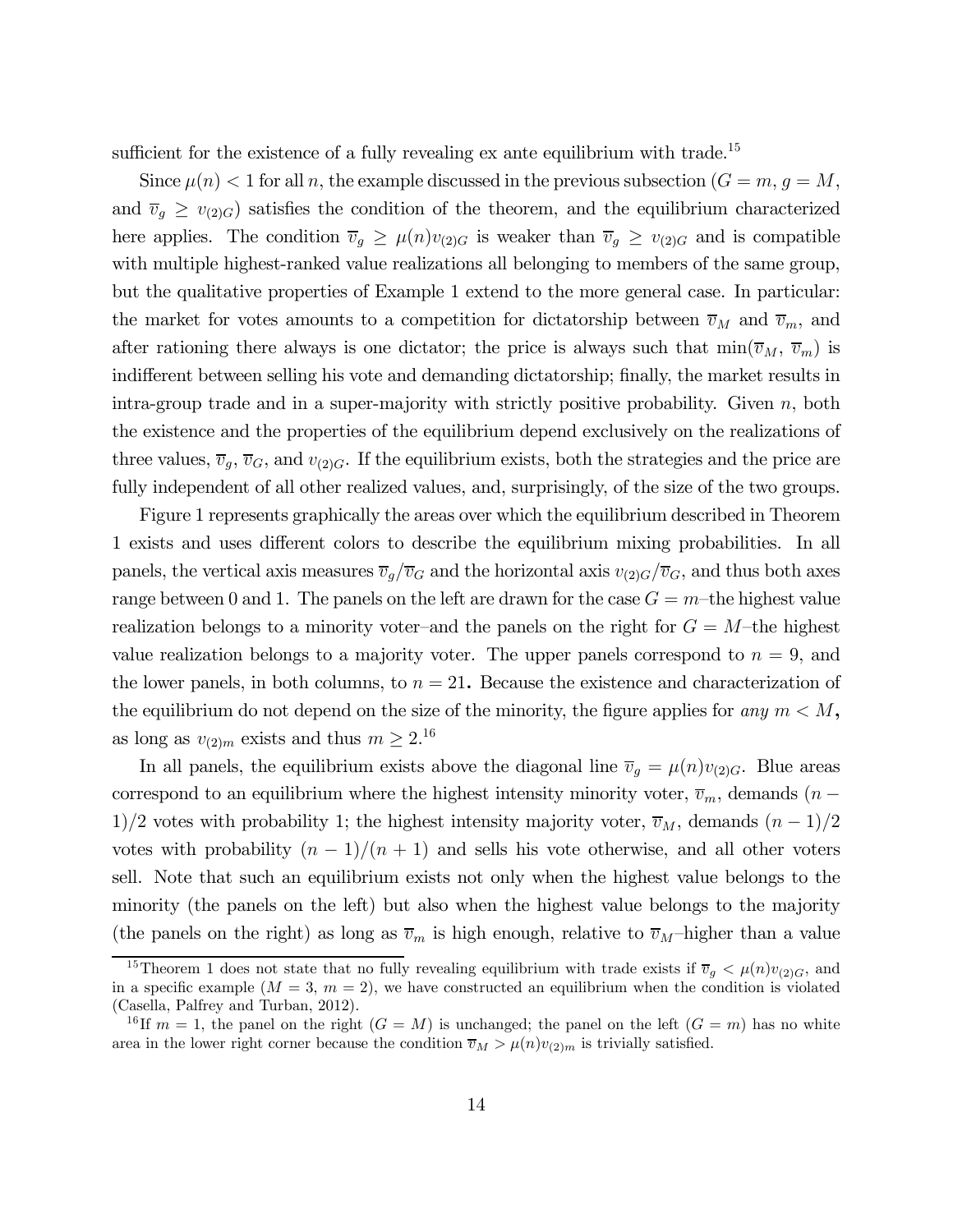

Figure 1: Equilibrium strategies in Theorem 1, as function of  $\overline{v}_G$ ,  $\overline{v}_g$ , and  $\overline{v}_{(2)G}$ .

 $\overline{\rho}(n)\overline{v}_M < \overline{v}_M$  that appears as the upper horizontal line in the panels on the right. The red area corresponds to an equilibrium where  $\overline{v}_M$  demands  $(n-1)/2$  votes with probability 1;  $\overline{v}_m$  demands  $(n-1)/2$  votes with probability  $(n-1)/(n+1)$  and sells his vote otherwise, and all other voters sell. Such an equilibrium exists when the highest value belongs to the majority and  $\overline{v}_m$  is low enough, relative to  $\overline{v}_M$ -lower than a value  $\rho(n)\overline{v}_M < \overline{\rho}(n)\overline{v}_M$  that appears as the lower horizontal line in the panels on the right. Both  $\rho(n)$  and  $\overline{\rho}(n)$  are defined precisely in the Appendix; for all n they satisfy  $1/2 \le \rho(n) < \bar{\rho}(n) < 1$ , and both converge to 1 at large n. Finally, in the purple area, for  $\overline{v}_m \in (\rho(n)\overline{v}_M < \overline{\rho}(n)\overline{v}_M)$ , both  $\overline{v}_m$ and  $\overline{v}_M$  randomize between demanding  $(n-1)/2$  votes, with probabilities  $q_{\overline{m}}$  and  $q_{\overline{M}}$  strictly between  $(n-1)/(n+1)$  and 1, and selling their vote, and all others sell. The values of  $\mu(n)$ ,  $\rho(n)$ , and  $\bar{\rho}(n)$ , and thus the exact borders between the different areas, depend on n, but qualitatively the figure is unchanged for all  $n$ .

Figure 1 represents vividly the equilibrium strategies in Theorem 1, but could be misleading. It is important to note that the relative size of an area in the figure is not informative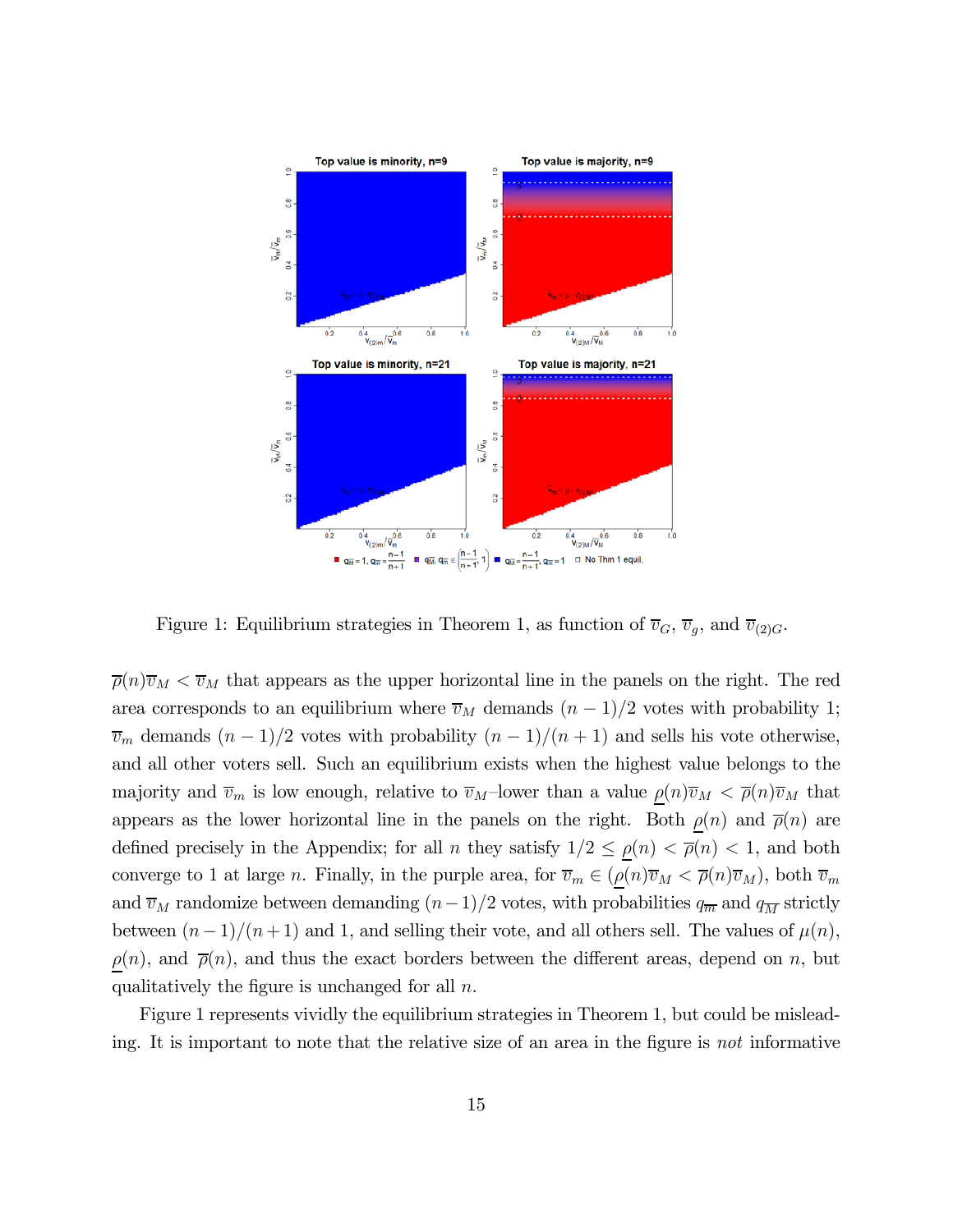about the probability with which values in the area are realized. The figure's axes report relative values of order statistics whose realizations depend on  $F$ ,  $n$ , and the size of the two groups, m and M. Figure 2 reports the same panels drawn in Figure 1, now using shading to represents probability mass: darker areas correspond to value realizations with higher probability. The probabilities were obtained from one hundred million simulations of random independent draws from a uniform distribution, fixing  $m = (1/3)n$ . As in Figure 1, the upper panels report results for  $n = 9$ , and the lower panels for  $n = 21$ ; the left panels are drawn for the case  $G = m$  and the right panels for  $G = M$ . Because the minority is by definition small, realizations in the right panels always have higher probability than realizations in the left panels, as reflected in the slightly darker shades. Note that this does not imply that a majority victory is necessarily more probable than a minority victory. As described in Figure 1, at equal relative values, in equilibrium  $\overline{v}_m$  demands votes more aggressively than  $\overline{v}_M$ .

Figure 2 shows two main regularities: first, in each panel, the probability mass is concentrated in the upper right corner; second, the concentration is stronger at higher  $n^{17}$ The figure gives a clear visual representation, but both results can be obtained analytically. As shown in Figure 1, the realizations of  $\overline{v}_g$ ,  $\overline{v}_G$ , and  $v_{(2)G}$  that support the equilibrium of Theorem 1 can be divided into three areas, corresponding to the different mixing probabilities: blue (B), where  $q_{\overline{m}} = 1$ , red (R), where  $q_{\overline{M}} = 1$ , and purple (P), where both  $q_{\overline{m}}$  and  $q_{\overline{M}} \in (\frac{n-1}{n+1}, 1)$ . Call Pr(B) the probability of value realizations in B, and similarly for R and P. Thus:

$$
Pr(B) = Pr(\overline{v}_m \ge \overline{\rho v}_M, \overline{v}_M \ge \mu v_{(2)m})
$$
  
\n
$$
Pr(P) = Pr(\underline{\rho v}_M < \overline{v}_m < \overline{\rho v}_M)
$$
  
\n
$$
Pr(R) = Pr(\overline{v}_m \le \underline{\rho v}_M, \overline{v}_m \ge \mu v_{(2)M})
$$

Given  $F$ , the different probabilities can be calculated. Suppose, for example, that  $F$  is

<sup>&</sup>lt;sup>17</sup>The different patterns in the left and right panels reflect the different sizes of the two groups. Because  $M>m$ ,  $\overline{v}_M$  is likely to be higher than  $v_{(2)m}$  (and thus the probability mass in the left panels concentrates around the upper horizontal boundary), and  $v_{(2)M}$  is likely to be higher than  $\overline{v}_m$  (and thus the probability mass in the right panels concentrates around the upper vertical boundary).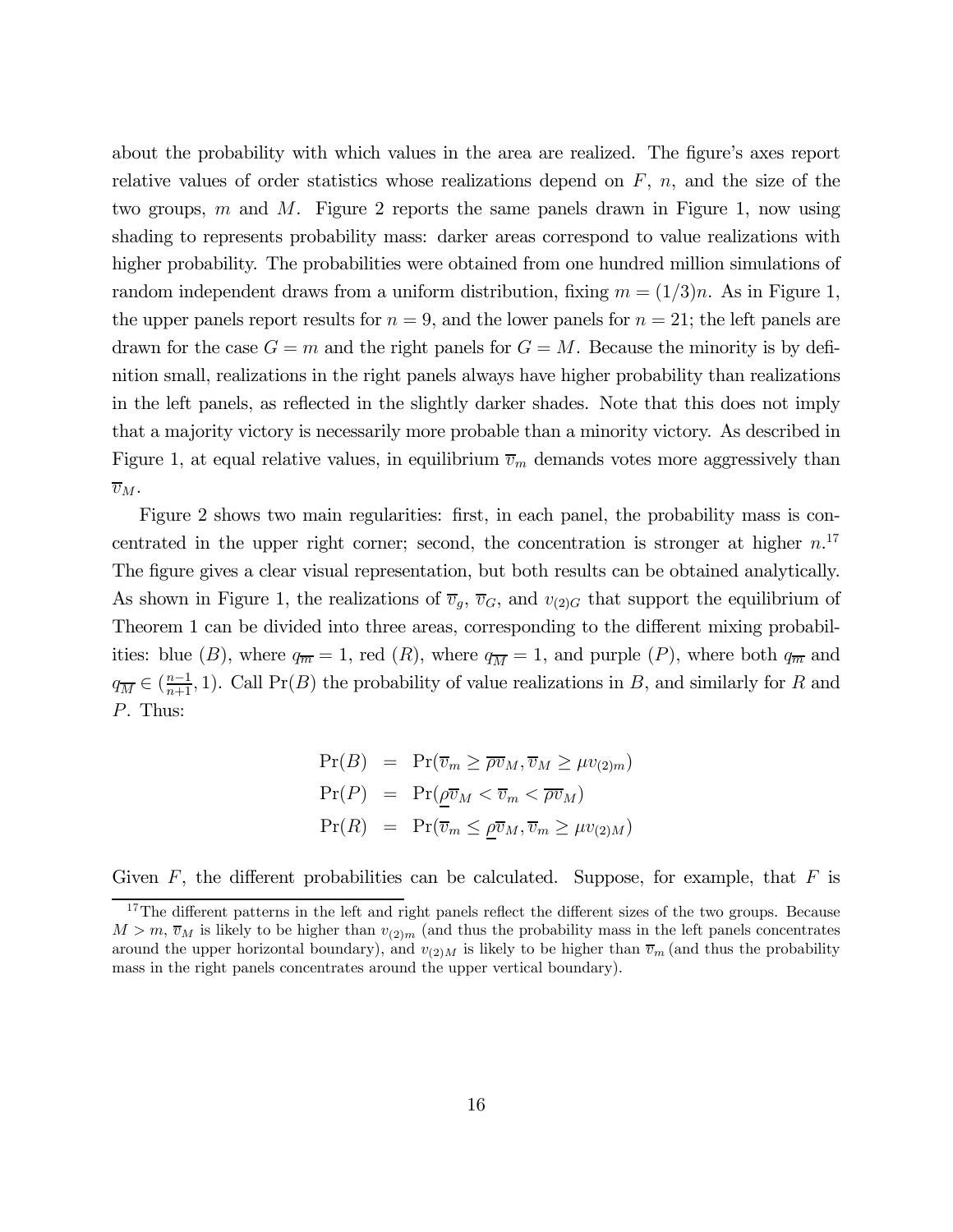

Figure 2: Probability of ordered value realizations;  $F(v)$  uniform. A darker shade indicates higher probability.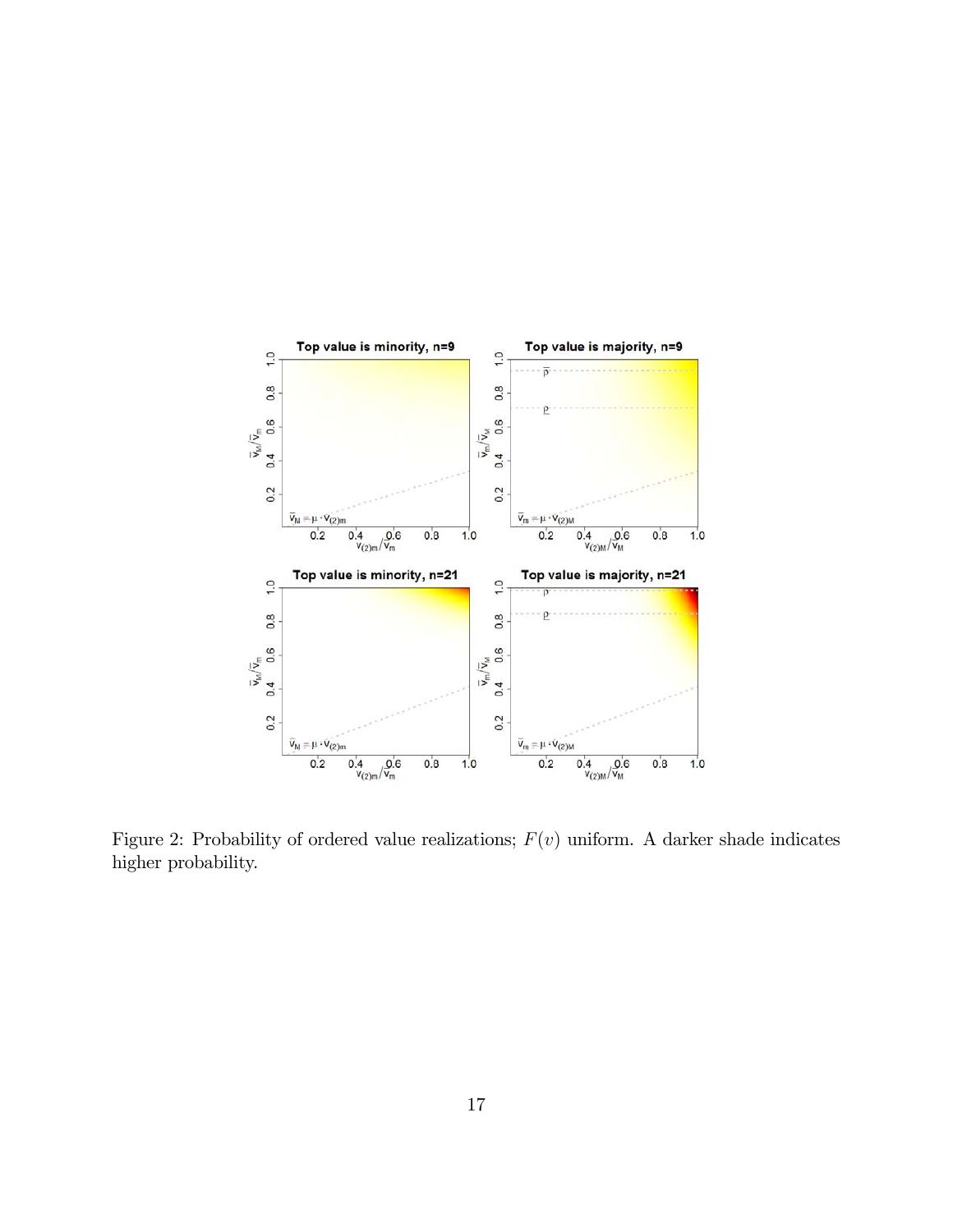uniform. Then:<sup>18</sup>

$$
Pr(B) = 1 - \frac{m(m-1)}{n(n-1)} \mu^M - \frac{M}{n} \overline{\rho}^m
$$
  
\n
$$
Pr(P) = \frac{M}{n} (\overline{\rho}^m - \underline{\rho}^m)
$$
  
\n
$$
Pr(R) = \underline{\rho}^m \frac{M}{n} - \frac{M(M-1)}{n(n-1)} \mu^m
$$
\n(3)

Specific values of n and m will then yield precise numerical values. For example, if  $n = 9$ and  $m = 3$ , as in the upper panels of Figure 2, the probability of falling in the blue area is 47.8 percent, in the red area is 22.6 percent, and in the purple area 29.9 percent. Thus the probability of value realizations for which the equilibrium of Theorem 1 does not exist is 1.7 percent. At  $n = 21$  and  $m = 7$ , as in the lower panels of Figure 2, the numbers become:  $Pr(B)=0.401$ ,  $Pr(P)=0.392$ , and  $Pr(R)=0.206$ ; the probability of value realizations that do not support the equilibrium of Theorem 1 is less than 1 in 1, 000.

As we increase  $n$ , both the concentration of probability mass in the upper right corner of each panel and the sharply decreased likelihood of realizations outside the equilibrium area are clear both from the figure and from the numbers. They arise from the increase

$$
g_{x_{(1)},x_{(2)}}(x,y) = n(n-1)[G_x(x)]^{n-2}g_{x_{(1)}}(y)g_{x_{(2)}}(x)
$$

where, calling  $x_{(r)}$  the rth highest order statistics:

$$
g_{x_{(r)}}(x) = \frac{n!}{(n-r)!(r-1)!} [G_x(x)]^{n-r} [1 - G_x(x)]^{r-1} g_x(x)
$$

See Gibbons and Chakraborty, (2003).

The expressions in (3) are obtained from solving the integrals in:

$$
Pr(B) = \int_{\overline{v}_M=0}^{1} \int_{v_{(2)m=0}}^{\min(\frac{\overline{v}_M}{\mu},1)} \int_{\overline{v}_m=\max(v_{(2)m},\overline{\rho v}_M)}^1 m(m-1)(v_{(2)m})^{m-2} M(\overline{v}_M)^{M-1} d\overline{v}_m dv_{(2)m} d\overline{v}_M
$$
  
\n
$$
Pr(P) = \frac{M}{M+m}(\overline{\rho}^m - \underline{\rho}^m)
$$
  
\n
$$
Pr(R) = \int_{\overline{v}_m=0}^{\underline{\rho}} \int_{v_{(2)M=0}}^{\min(\frac{\overline{v}_m}{\mu},1)} \int_{\overline{v}_M=\max(v_{(2)M},\frac{\overline{v}_m}{\underline{\rho}})}^1 M(M-1)(v_{(2)M})^{M-2} m(\overline{v}_m)^{m-1} d\overline{v}_M dv_{(2)M} d\overline{v}_m
$$

<sup>&</sup>lt;sup>18</sup>Using our notation, call  $x_{(1)}$  and  $x_{(2)}$  the two highest order statistics out of n independent draws, where each variable is distributed according to the cumulative distribution function  $G_x$ , with density  $g_x$ . Then the joint density of  $x_{(1)}$  and  $x_{(2)}$ ,  $g_{x_{(1)},x_{(2)}}$  is given by: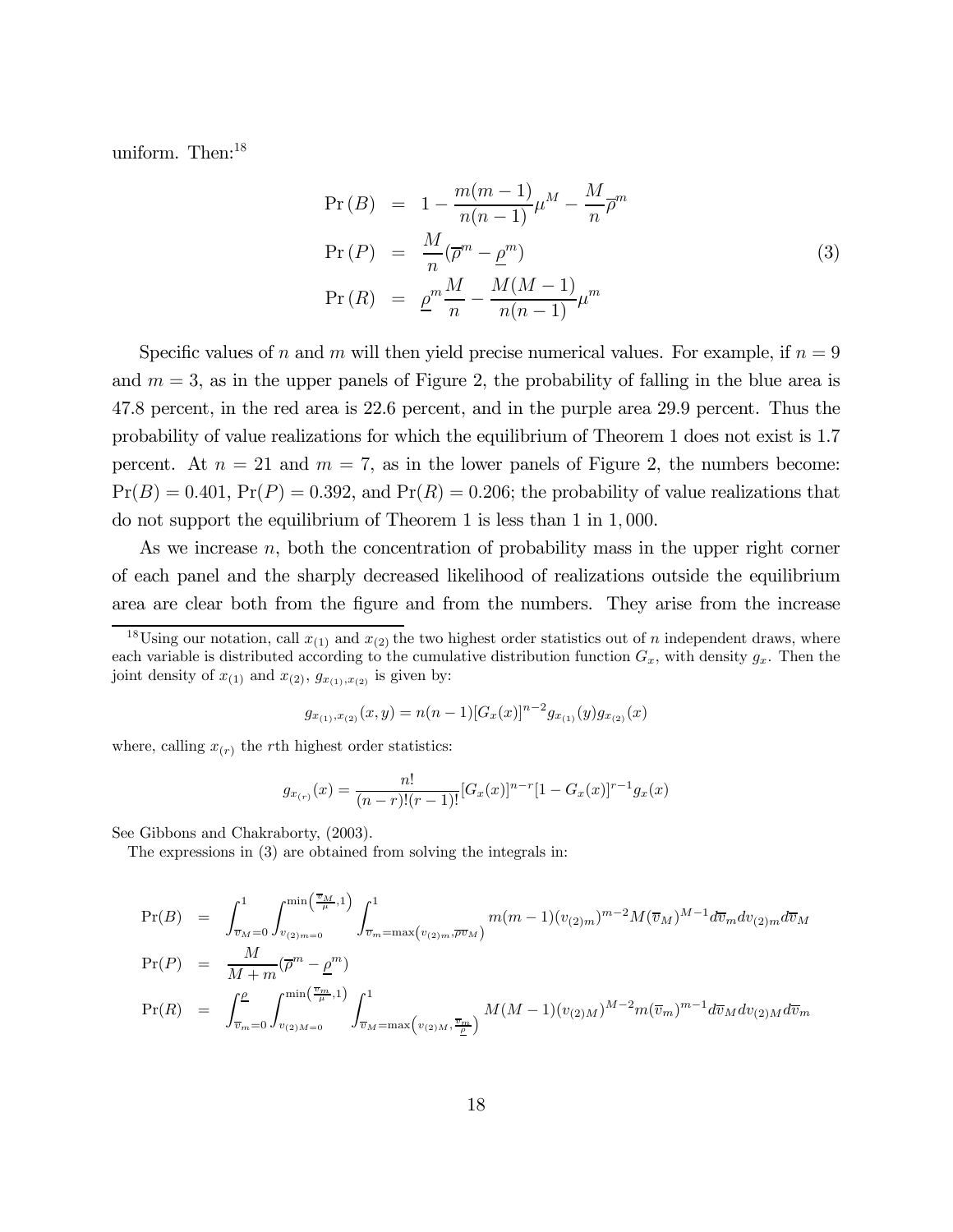in  $n$  and are independent, qualitatively, of the uniform distribution assumption used in these examples. If the minority is a non-vanishing fraction of the electorate<sup>19</sup>, then with independent draws from any common distribution F, at large n, both  $\overline{v}_g/\overline{v}_G$  and  $v_{(2)G}/\overline{v}_G$ must approach the upper boundary of the distribution's support. At large  $n$ , the probability mass must concentrate towards the upper right corner of the panel. It then follows that when the electorate is large, the restriction on realized values required for the existence of the equilibrium described in Theorem 1 is almost certainly satisfied. Indeed this is our second result. Suppose  $m = |\alpha n|$ , for all n, where  $|\alpha n|$  is the largest integer not greater than  $\alpha n$ , and  $\alpha$  is a constant in  $(0, 1/2)$ . We can state:

**Theorem 2.** Consider a sequence of vote markets. For all  $n, \alpha \in (0, 1/2)$ , and F, for any  $\delta > 0$  there exists a finite  $n'(F, \delta)$  such that if  $n > n'$ ,  $Pr_n(\overline{v}_g \ge \mu(n)v_{(2)G}) > (1 - \delta)$ .

The proof of the theorem is immediate. Given  $\mu(n) < 1/2$ , the theorem follows if  $\lim_{n\to\infty} \Pr_n(\overline{v}_g > 1/2) = 1.$  But  $\lim_{n\to\infty} \Pr_n(\overline{v}_g > 1/2) = \lim_{n\to\infty} 1 - [F(1/2)]^{\lfloor \alpha n \rfloor} = 1,$ and the result is established. $\Box$ 

The uniform distribution provides a transparent example. From (3):

$$
\lim_{n \to \infty} \Pr_n(B) = \alpha
$$
  
\n
$$
\lim_{n \to \infty} \Pr_n(P) = (1 - \alpha)(1 - e^{-4\alpha})
$$
  
\n
$$
\lim_{n \to \infty} \Pr_n(R) = (1 - \alpha)e^{-4\alpha}.
$$
\n(4)

As predicted,  $\lim_{n\to\infty}(\Pr(B) + \Pr(P) + \Pr(R)) = 1$ . The explicit solution allows us to see how the probability of realizations in the three different areas depends on the relative size of the minority,  $\alpha$ . As expected, the probability of  $\overline{v}_m/\overline{v}_M$  realizations high enough to support the more aggressive minority strategy (the Blue area) increases monotonically with  $\alpha$ ; conversely, the probability of the more aggressive majority strategy (the Red area, or low enough  $\overline{v}_m/\overline{v}_M$  realizations) falls monotonically with  $\alpha$ ; the intermediate case (the Purple area) is not monotonic in  $\alpha$ . Figure 3 depicts system (4) graphically. The horizontal axis measures  $\alpha$ ; each line is drawn in the color of the area whose probability it represents.<sup>20</sup>

The uniform distribution provides a clean example, but Theorem 2 holds generally. It

<sup>&</sup>lt;sup>19</sup> I.e.  $\frac{m}{n}$  does not converge to 0 as  $n \longrightarrow \infty$ .

<sup>&</sup>lt;sup>20</sup>The figure requires  $\alpha < 1/2$ . The equilibrium strategies are derived taking into account that the minority loses with probability 1 if no trade takes place. The discountinuity at  $\alpha = 1/2$ , where the red and blue curves must overlap, reflects the discontinuity of payoffs at the point of pivotality.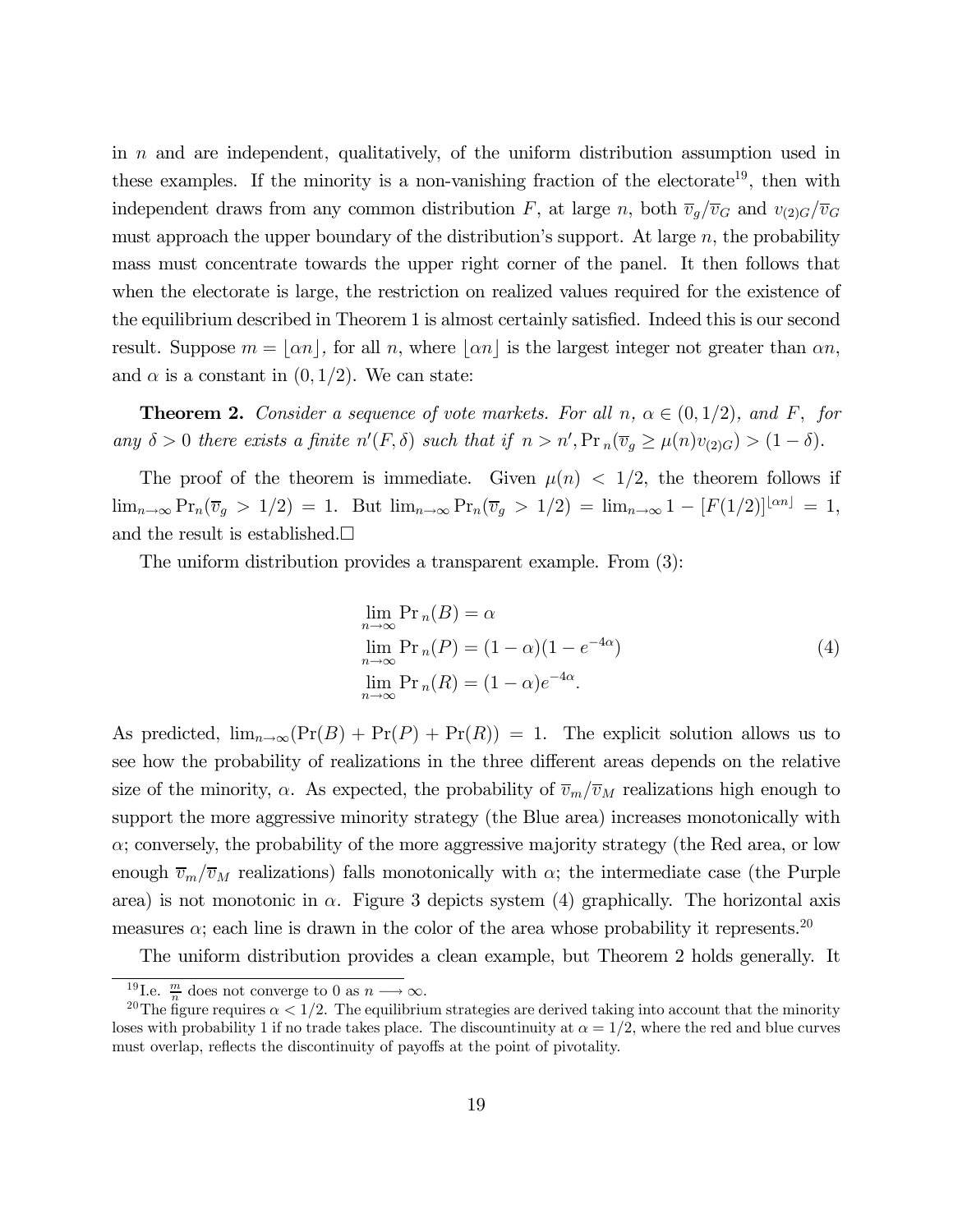

Figure 3: Asymptotic probability of the red area (in red), of the purple area (in purple) and of the blue area (in blue) as functions of the minority share  $\alpha$ .  $F(v)$  uniform.

implies that for large n the equilibrium described in Theorem 1 exists with probability that approaches 1. In addition, because in such an equilibrium the probabilities with which  $\overline{v}_G$ and  $\overline{v}_g$  demand  $(n-1)/2$  votes are bound below by  $(n-1)/(n+1)$ , at large n both probabilities must also approach 1. Theorem 2 thus implies the following Corollary:

**Corollary to Theorem 2.** For any  $\alpha \in (0,1/2)$  and F, for any  $\delta > 0$  there exists a finite  $n''(F, \delta)$  such that for all  $n > n''$   $q_{\overline{m},n} > (1 - \delta)$ , and  $q_{\overline{M},n} > (1 - \delta)^{21}$ 

### 4 Frequency of minority victories and welfare

The most unexpected feature of Theorem 1 is that when the equilibrium exists the market outcome depends on the size of the minority only indirectly. It is easy to see why: only two market participants demand votes with positive probability—the highest-value minority voter and the highest-value majority voter—and the only quantity demanded is such that, if demand is satisfied, the voter will hold a strict majority of the votes. Given these strategies, the relative size of the two groups is irrelevant to the outcome, i.e. to which group exits the market controlling a majority of votes. Group size matters indirectly because it affects the

<sup>&</sup>lt;sup>21</sup>Because n' in Theorem 2 depends on F, we allow for the possibility that  $n' > n'$ .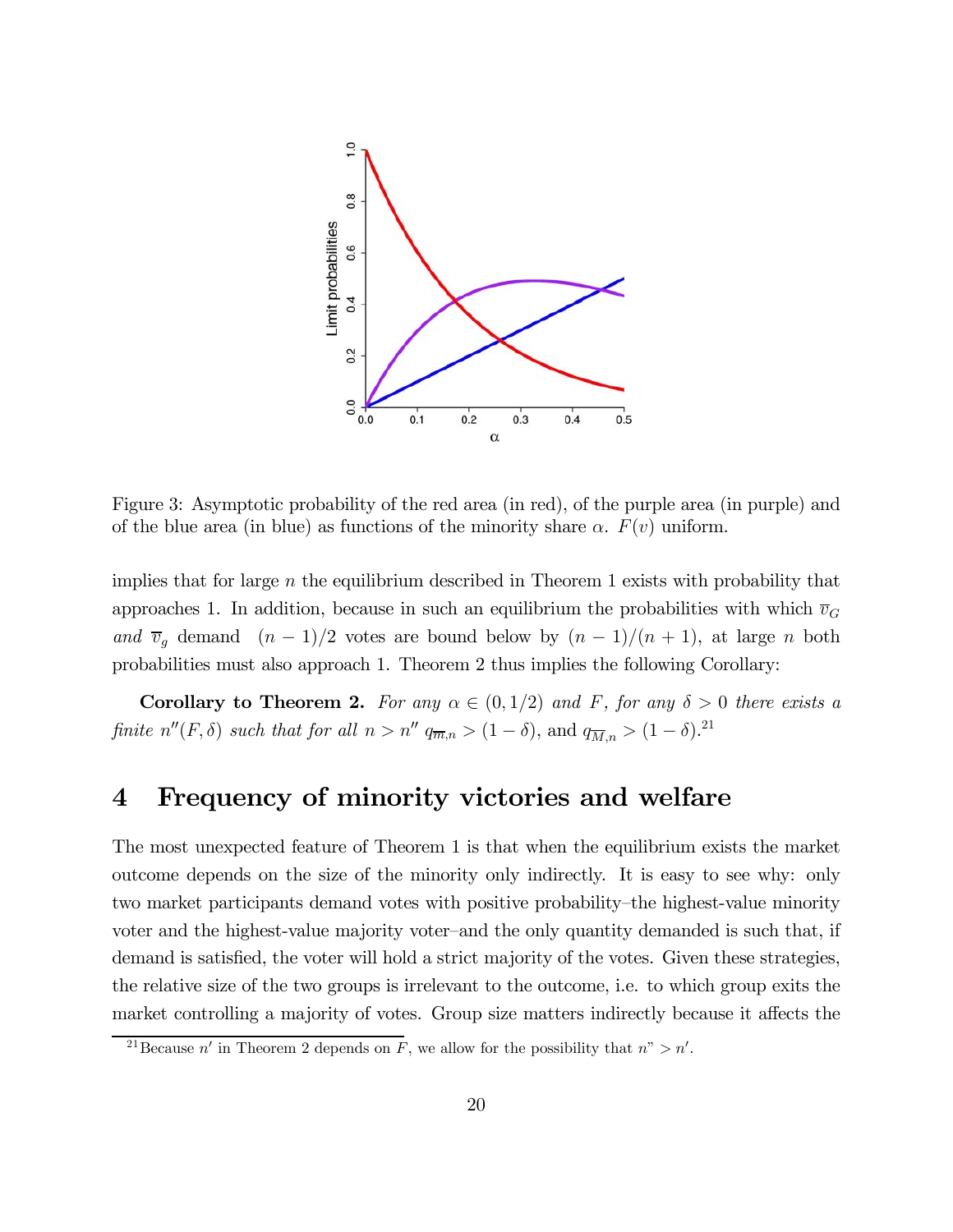probability of different value rankings, and thus the existence of the trading equilibrium and the equilibrium mixing probabilities of the two high-value voters. Given the single highest realized value in each group, however, if the equilibrium exists the expected outcome is the same whether there is a single minority voter or the minority comprises almost half of the electorate. This result suggests a systematic vote market bias in favor of the minority group: a higher frequency of minority victories than efficiency dictates.

To evaluate this conjecture, we need to construct an equilibrium that exists for all value draws, and define an efficiency benchmark. Since an equilibrium with no trade exists trivially for all value realizations, we can construct an equilibrium such that if  $\overline{v}_g \geq \mu(n)v_{(2)G}$ , then trade occurs and the equilibrium of Theorem 1 is selected; if  $\overline{v}_g < \mu(n)v_{(2)G}$ , then no votetrading takes place and the majority wins with probability 1. Our equilibrium construction thus minimizes the frequency of minority victories when the condition is not met.<sup>22</sup> We call  $\omega_m$  the ex ante expected frequency of minority victories in such an equilibrium, before values are drawn:  $\omega_m \equiv \Pr_F(\sum_{i \in m} x_i(\mathbf{v}) > \sum_{j \in M} x_j(\mathbf{v}))$ 

In line with the anonymity of the competitive market and of majority voting, we measure efficiency by ex ante efficiency, treating each voter identically—expected utility before the voter knows the group he belongs to and before values are drawn. Ex ante efficiency is equivalent to the utilitarian criterion: it is maximized when, for each realization of values, the group with higher aggregate value prevails. We call  $W$  the ex ante expected utility in the equilibrium we have constructed;  $W_0$  the ex ante expected utility in the absence of vote trading (i.e. with simple majority voting), and  $W^*$  the ex ante expected utility under full efficiency. Finally, we call  $\omega_m^*$  the expected frequency of majority victories under our efficiency benchmark:  $\omega_m^* \equiv \Pr_F(\sum_{i \in m} v_i > \sum_{j \in M} v_j).$ 

We begin by establishing a preliminary result. Because it can be of some general interest, we report it here as a separate lemma.

**Lemma 1.** If all  $v_i$ ,  $i \in m$  and  $i \in M$ , are i.i.d. according to some  $F(v)$ , then for all F, n, and  $m$ ,  $\omega_m^* \leq m/n$ .

The lemma is proved in the Appendix. It states that if values are i.i.d., then for any distribution F the expected share of value configurations such that the aggregate minority value is larger than the aggregate majority value, and thus a minority victory is efficient, cannot be larger than the share of the minority in the electorate. The statement is intuitive

<sup>&</sup>lt;sup>22</sup>As noted earlier, equilibria with trade may exist when  $\overline{v}_g < \mu(n)v_{(2)G}$ , in which case the expected fraction of minority victories must be weakly higher than in our equilibrium construction.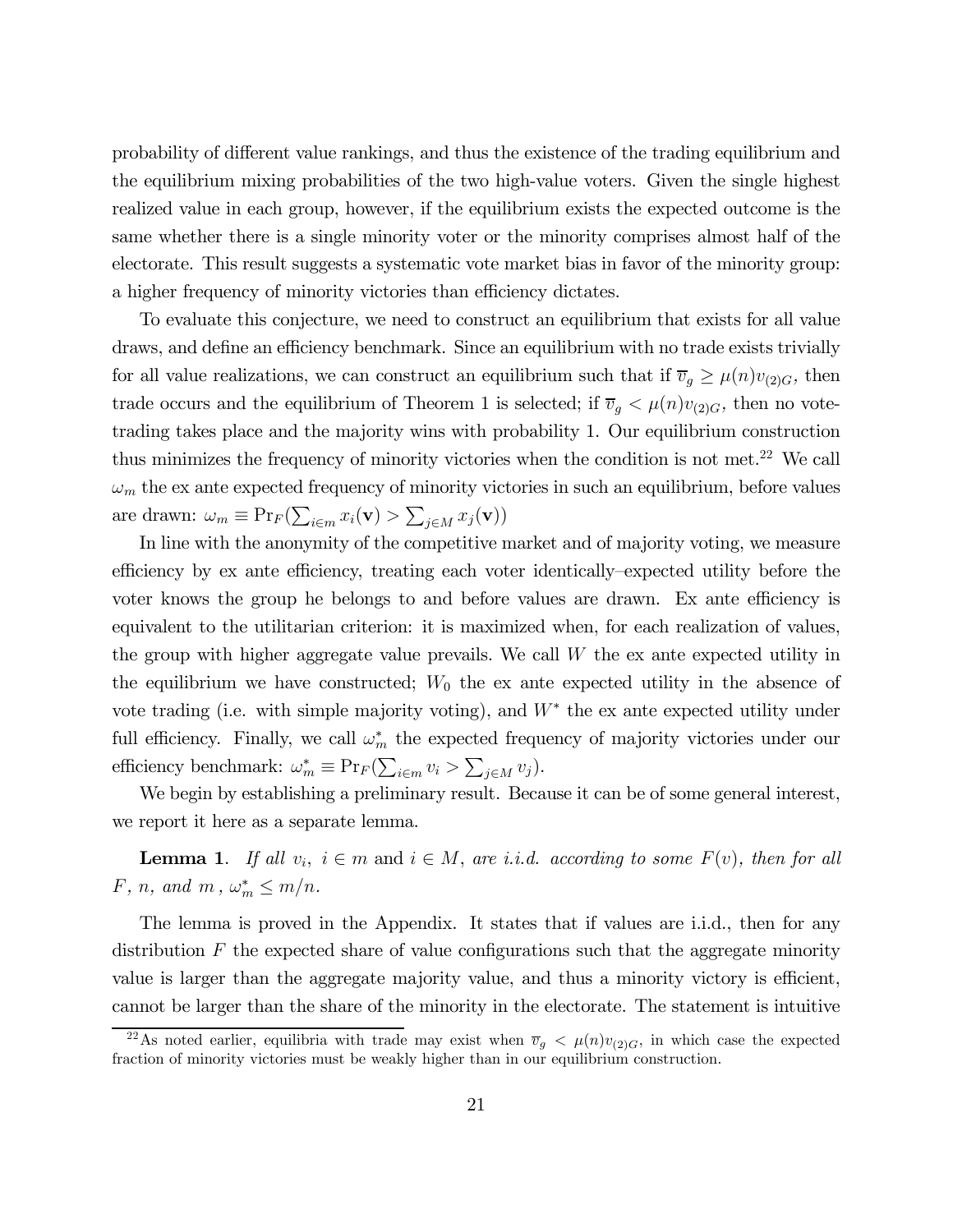and it is useful here because it establishes an upper bound for  $\omega_m^*$  that holds for all F, n, and m and can be compared to  $\omega_m$ , the equilibrium fraction of expected minority victories.

Conditional on value realizations,  $\omega_m$  is either characterized precisely by the strategies in Theorem 1, or equals 0, by our equilibrium construction, if the condition in Theorem 1 is not satisfied. In particular, because under Theorem 1 the final votes' allocation depends only on the probability with which  $v_{\overline{m}}$  and  $v_{\overline{M}}$  demand votes, we can write:

$$
\omega_m = \begin{cases} q_{\overline{m}}(1 - q_{\overline{M}}) + (1/2)q_{\overline{m}}q_{\overline{M}} & \text{if } \overline{v}_g \ge \mu(n)v_{(2)G} \\ 0 & \text{if } \overline{v}_g < \mu(n)v_{(2)G} \end{cases}
$$

where the equilibrium values of  $q_{\overline{m}}$  and  $q_{\overline{M}}$  depend on the realized values. It is convenient to refer to the regions of the value space according to their color in Figure 1: recall that Blue (B) corresponds to value realizations such that  $\overline{v}_M \in [\mu(n)v_{(2)m}, \overline{v}_m/\overline{\rho}(n)]$ ; Red (R) corresponds to  $\overline{v}_m \in [\mu(n)v_{(2)M}, \underline{\rho}(n)\overline{v}_M]$ , and Purple  $(P)$  to  $\overline{v}_m \in [\underline{\rho}(n)\overline{v}_M, \overline{\rho}(n)\overline{v}_M]$ . Then:

$$
q_{\overline{m}} = \left\{ \begin{array}{cc} 1 \text{ if } B \\ \frac{n-1}{n+1} \text{ if } R \\ q_{\overline{m}}' \in (\frac{n-1}{n+1}, 1) > \frac{n-1}{n+1} \text{ if } P \end{array} \right. \quad q_{\overline{M}} = \left\{ \begin{array}{cc} \frac{n-1}{n+1} \text{ if } B \\ 1 \text{ if } R \\ q_{\overline{M}}' \in (\frac{n-1}{n+1}, 1) < 1 \text{ if } P \end{array} \right.
$$

Hence:

$$
\omega_m \ge \left[ \left( 1 - \frac{n-1}{n+1} \right) + \frac{1}{2} \left( \frac{n-1}{n+1} \right) \right] \Pr(B) + \left[ \frac{1}{2} \left( \frac{n-1}{n+1} \right) \right] \Pr(R) + \left[ \frac{1}{2} \left( \frac{n-1}{n+1} \right) \right] \Pr(P)
$$

with strong inequality if  $Pr(P) > 0$ . Or:

$$
\omega_m \ge \left(\frac{n+3}{2(n+1)}\right) \Pr(B) + \left(\frac{n-1}{2(n+1)}\right) \left[\Pr(R) + \Pr(P)\right] \equiv \underline{\omega_m} \tag{5}
$$

The probability of realizations in the different regions of the value space depends on  $F$ , and thus so does  $\omega_m$ . Yes, as we prove in the Appendix, some claims can be made without specifying  $F$ :

**Proposition 1**. (a) There exists a value  $m' > 0$  such that if  $m < m'$ ,  $\omega_m > \omega_m^*$  for all n and F. (b) There exist distributions  $\mathbf{F}'$  such that if  $F \in \mathbf{F}'$ ,  $\omega_m > \omega_m^*$  for all n and m.

As the proposition states, for any value distribution and electorate size, it is always possible to find a minority size for which the equilibrium we are studying predicts excessive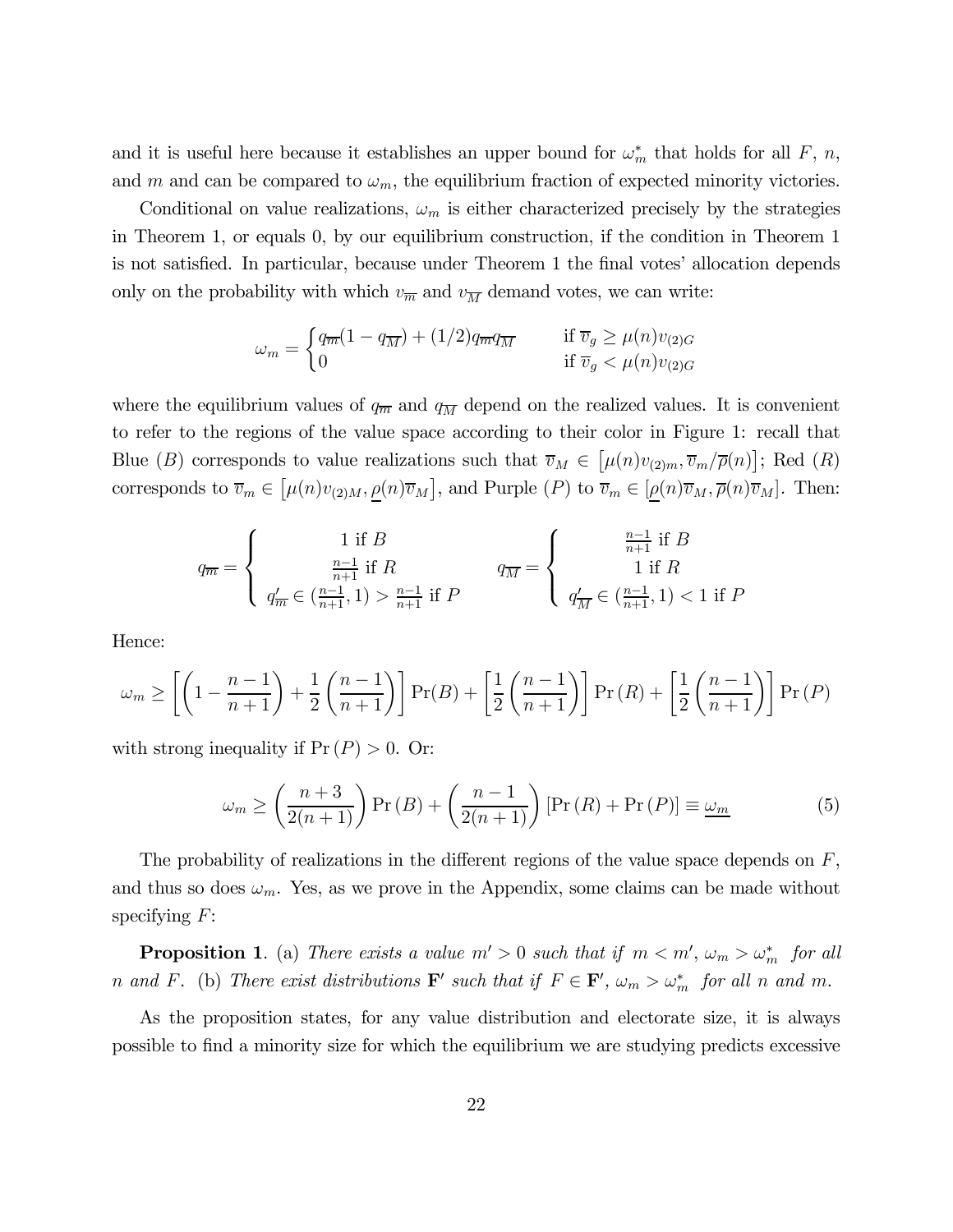

Figure 4: Lower bound on the probability of minority victories, as function of  $\alpha = m/n$ .  $F(v)$  uniform.

minority victories. The proof shows that this must always be the case if  $m = 1$ . It relies on sufficient conditions that can be weakened substantially if we make specific assumptions on the shape of the value distribution. In particular, we show in the Appendix that if  $F = v^b$ , then for any  $b \geq 1$ ,  $\omega_m > \omega_m^*$  for any electorate size and for any minority size, supporting the second claim in the proposition.

Consider the example of F uniform  $(b = 1)$ . Substituting (3) in (5), we obtain an explicit expression for  $\omega_m$ , as function of n and m. Figure 4 plots  $\omega_m$ , on the vertical axis, against  $m/n \equiv \alpha$  on the horizontal axis, with  $m = 1, ..., (n-1)/2$ . The different panels correspond to different values of n:  $n = 9$ , 15, and 21. In each panel, the 45<sup>0</sup> line thus equals  $m/n = \alpha$ , and by Lemma 1, since  $\omega_m^* \leq m/n$ , if  $\underline{\omega_m} > m/n$ , it follows that  $\omega_m > \omega_m^*$ . Thus in all cases in all three panels,  $\omega_m > \omega_m^*$ .

The figure shows that  $\omega_m$  can be surprisingly large. In all three panels,  $\omega_m > 1/2$  if  $m = (n-1)/2 = M - 1$  and assumes unexpectedly high values even at low  $m/n$ . For example, if  $m = 1$ ,  $\omega_m$  is 33 percent at  $n = 9$  (when m is 11 percent of the voters) and remains almost 29 percent at  $n = 21$  (when m is just below 5 percent of the voters).

Analyzing  $\omega_m$  when  $F = v^b$ , for arbitrary  $b > 0$ , provides a simple intuition for the role played by  $F$ . The higher is  $b$ , the larger the probability mass at high value realizations, the smaller the ratio  $Ev_{(1)}/Ev$ -the ratio of the expected highest order statistics to the mean-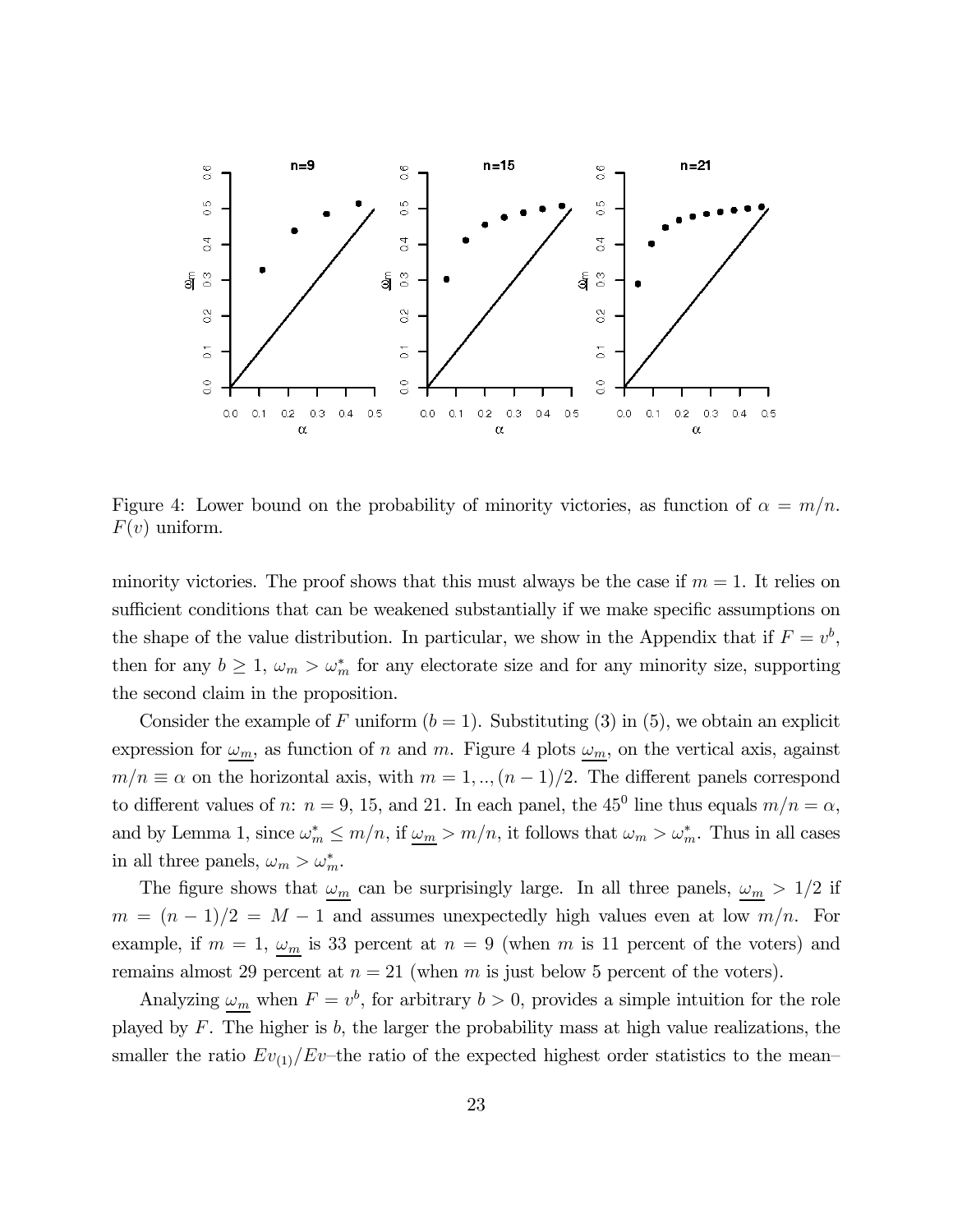and the smaller the probability that an unusually high value realization can compensate for the minority's smaller size. Hence the higher is b the lower is the probability that the aggregate minority value is higher than the aggregate majority value. Conversely, the lower is b, the larger the probability mass at low value realizations, the larger the ratio  $Ev_{(1)}/Ev$ , and the less important the relative size of the two groups in determining which group has higher aggregate value. Hence the lower is  $b$ , the less costly is the high frequency of minority victories built into the vote market.<sup>23</sup> Thus, as stated, if  $b \ge 1$ ,  $F = v^b \in \mathbf{F}'$  in Proposition 1 for all *n* and *m*, but there exists a  $\underline{b} \in (0,1)$  such that for  $b \leq \underline{b}$ ,  $F = v^b \notin \mathbf{F}'$ .

Proposition 1 establishes that there always are parameter values for which the first best solution has a lower probability of minority victory than the market delivers. The lack of full efficiency is not too surprising, given the externalities inherent in trading votes. But is the market inferior to majority voting with no trading? Are the excessive minority victories so costly that no minority victory at all, as delivered by simple majority voting, is in fact preferable? If n is small, the answer depends on the shape of the value distribution. We find:

**Proposition 2.** There exist distributions  $\mathbf{F}^{\prime\prime}$  such that if  $F \in \mathbf{F}^{\prime\prime}$ , then  $W \lt W_0$  for all n and m.

In principle, the set  $\mathbf{F}^{\prime\prime}$  could be larger or smaller than the set  $\mathbf{F}^{\prime}$ . The Appendix shows that  $F = v^b$ , with  $b \ge 1$ , belongs to both sets, i.e. it is such that for all n and m, not only  $\omega_m > \omega_m^*$ , but  $W < W_0$ . The intuition remains as discussed above: when the value distribution is such that the expected frequency of efficient minority victories is sufficiently low, ex ante welfare is higher when the minority always loses than with the pro-minority bias implied by the market.<sup>24</sup>

The complications tied to the specific shape of  $F$  disappear when the market is large. Both Propositions 1 and 2 become simpler and stronger. The point of departure is the Corollary to Theorem 2 in the previous section: if  $n$  is large, with probability approaching 1, realized values satisfy the condition in Theorem 1, and again with probability approaching 1, voters  $\overline{v}_m$  and  $\overline{v}_M$  both demand  $(n-1)/2$  votes, while all other voters offer their votes for sale. An immediate and unexpected result then follows: the final outcome depends exclusively on

<sup>&</sup>lt;sup>23</sup>To be clear: by Lemma 1,  $\omega_m^* \leq m/n$  always, but the shape of F determines how close  $\omega_m^*$  is to  $m/n$ . If  $F = v^b$ ,  $b > 0$ , the higher is b, the closer  $\omega_m^*$  is to 0; the lower is b, the closer  $\omega_n^*$ 

 $^{24}$ The same logic implies, correctly, that for other value distributions the market can be welfare superior. An example is  $F = v^b$  with  $b = 0.1$  and  $n = 7$ . As discussed below, however, the market can be welfare improving only for small n.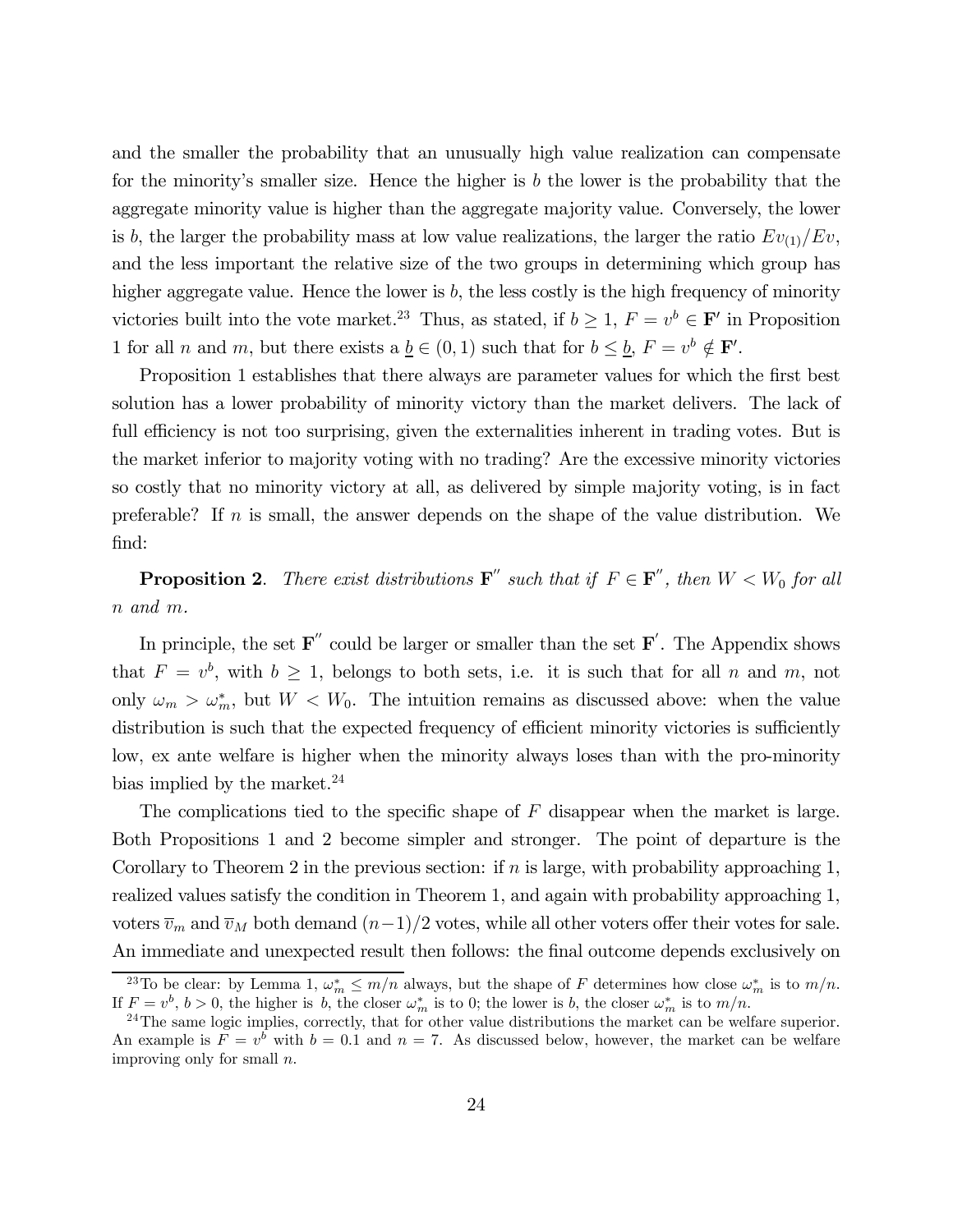which one of  $\overline{v}_m$  and  $\overline{v}_M$  has his order filled, and since both have identical chances, both win with equal probability. Theorem 2 and its Corollary directly imply:

**Proposition 3.** Consider a sequence of vote markets. For all n,  $m = |\alpha n|$ , with  $\alpha \in (0, 1/2)$ . Then for any  $\alpha$ , F, and  $\delta > 0$  there exists a finite  $n'''(F, \delta)$  such that for all  $n > n^{\prime\prime\prime}$ ,  $|\omega_n - 1/2| < \delta^{25}$ .

At sufficiently large market size, the minority is expected to win with probability arbitrarily close to  $1/2$ , for any minority share and for any distribution from which values are drawn. Given the previous results, the intuition is straightforward, but the result remains surprising. Whether the minority is 40 percent of the total electorate, 25 percent, or 10 percent, as long as it is not negligible, in a sufficiently large vote market there is an equilibrium such that the minority wins with probability  $1/2$  for any shape of the value distribution. After trade, the minority and the majority group are *equally likely* to control a majority of the votes. The market nullifies majority voting: following the will of the electorate becomes identical to flipping a coin.

The welfare implications are equally immediate. Call  $V_m = \sum_{i \in m} v_i$  the aggregate minority value,  $V_M = \sum_{j \in M} v_j$  the aggregate majority value, and Ev the expected value draw:  $Ev = \int_0^1 v dF(v)$ . With i.i.d. value draws, by the law of large numbers, with probability arbitrarily close to 1 both  $V_m/m$  and  $V_M/M$  converge to Ev. Thus, since  $\alpha < 1/2$  and, ignoring integer constraints,  $M/m = (1 - \alpha)/\alpha > 1$ , with probability arbitrarily close to 1,  $V_M > V_m$ : in a large electorate with i.i.d. value draws any minority victory is inefficient. The welfare loss implied by vote trading is easily quantified. Indexing variables to make their dependence on the size of the market clear, we can write:

$$
W_n = \frac{M_n}{n} E_n \left(\frac{V_{M_n}}{M_n}\right) \left(\frac{1}{2}\right) + \frac{m_n}{n} E_n \left(\frac{V_{m_n}}{m_n}\right) \left(\frac{1}{2}\right)
$$
  
\n
$$
W_{0n} = \frac{M_n}{n} E_n \left(\frac{V_{M_n}}{M_n}\right)
$$
  
\n
$$
W_n^* = \frac{M_n}{n} E_n \left(\frac{V_{M_n}}{M_n}|V_{M_n} > V_{m_n}\right) \Pr(V_{M_n} > V_{m_n}) + \frac{m_n}{n} E_n \left(\frac{V_{m_n}}{m_n}|V_{m_n} > V_{M_n}\right) \Pr(V_{m_n} > V_{M_n})
$$

<sup>25</sup>Denote  $G<sup>n</sup>$  the CDF of the joint distribution of n values.

$$
\lim_{n \to \infty} \omega_n = \lim_{n \to \infty} \int_{R \cup P \cup B} \left[ q_{\overline{m}}(\mathbf{v}) q_{\overline{M}}(\mathbf{v}) \frac{1}{2} + (1 - q_{\overline{m}}(\mathbf{v})) q_{\overline{M}}(\mathbf{v}) \right] dG^n
$$

But by Theorem 2 and its Corollary, as  $n \to \infty$ ,  $q_{\overline{m}} \to 1$ , and  $q_{\overline{M}} \to 1$  for all  $\mathbf{v} \in R \cup P \cup B$ , and  $\int_{R\cup P\cup B} dG^n \longrightarrow 1$ . Hence:  $\omega_n \longrightarrow \frac{1}{2}$ .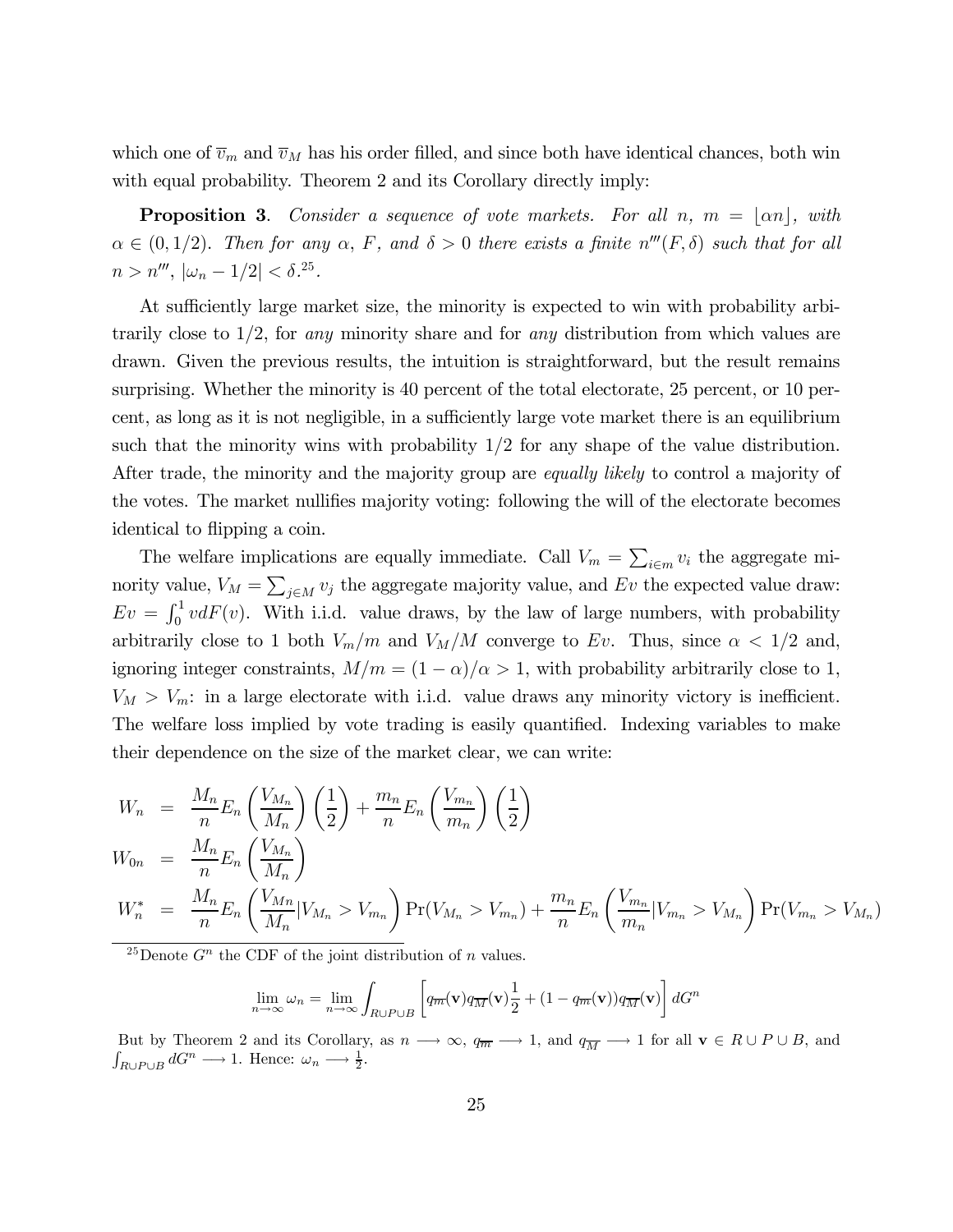Thus:

$$
\lim_{n \to \infty} W_n = \left(\frac{1}{2}\right) E v
$$
  

$$
\lim_{n \to \infty} W_{0n} = (1 - \alpha) E v
$$
  

$$
\lim_{n \to \infty} W_n^* = (1 - \alpha) E v
$$

Hence:

$$
\lim_{n \to \infty} \left( \frac{W_n}{W_{0n}} \right) = \frac{1}{2(1-\alpha)} < 1
$$

Note that the limit is independent of the distribution of valuations. The following proposition summarizes the result.

**Proposition 4.** Consider a sequence of vote markets. For any  $\alpha \in (0, 1/2)$ , F, and  $\delta > 0$ , there exists a finite  $\widetilde{n}(F, \delta)$  such that for all  $n > \widetilde{n}$ ,  $W_n < W_{0n}$ , and  $\frac{W_n}{W_{0n}} - \frac{1}{2(1-\alpha)}$  $\Big| < \delta.$ 

For any minority size and for any distribution of values, with a sufficiently large electorate vote-trading lowers welfare. Note the contribution of the proposition. The assumption of i.i.d. value draws implies that majority voting without trade must be asymptotically efficient<sup>26</sup>, but a priori a market for votes need not imply sizable minority victories when the electorate is very large. If the price becomes negligible (as the probability that a single vote be pivotal becomes negligible), a market for votes could in principle support an equilibrium with negligible minority victories, and negligible efficiency losses. The proposition makes clear that this is not the case, at least in the equilibrium we are considering. Because the minority wins with 50 percent probability, the efficiency loss is both significant and precisely quantifiable.

### 5 Robustness of the equilibrium

#### 5.1 Correlated and not identically distributed values

We have assumed so far that values are independent both across groups and within groups, and identically distributed according to some distribution  $F$ . The assumption has allowed us to look at simple examples and provide closed form solutions, but the logic of the arguments shows that neither independence nor a common distribution are necessary for our more

 $^{26}$ A special case of the result in Ledyard and Palfrey (2002).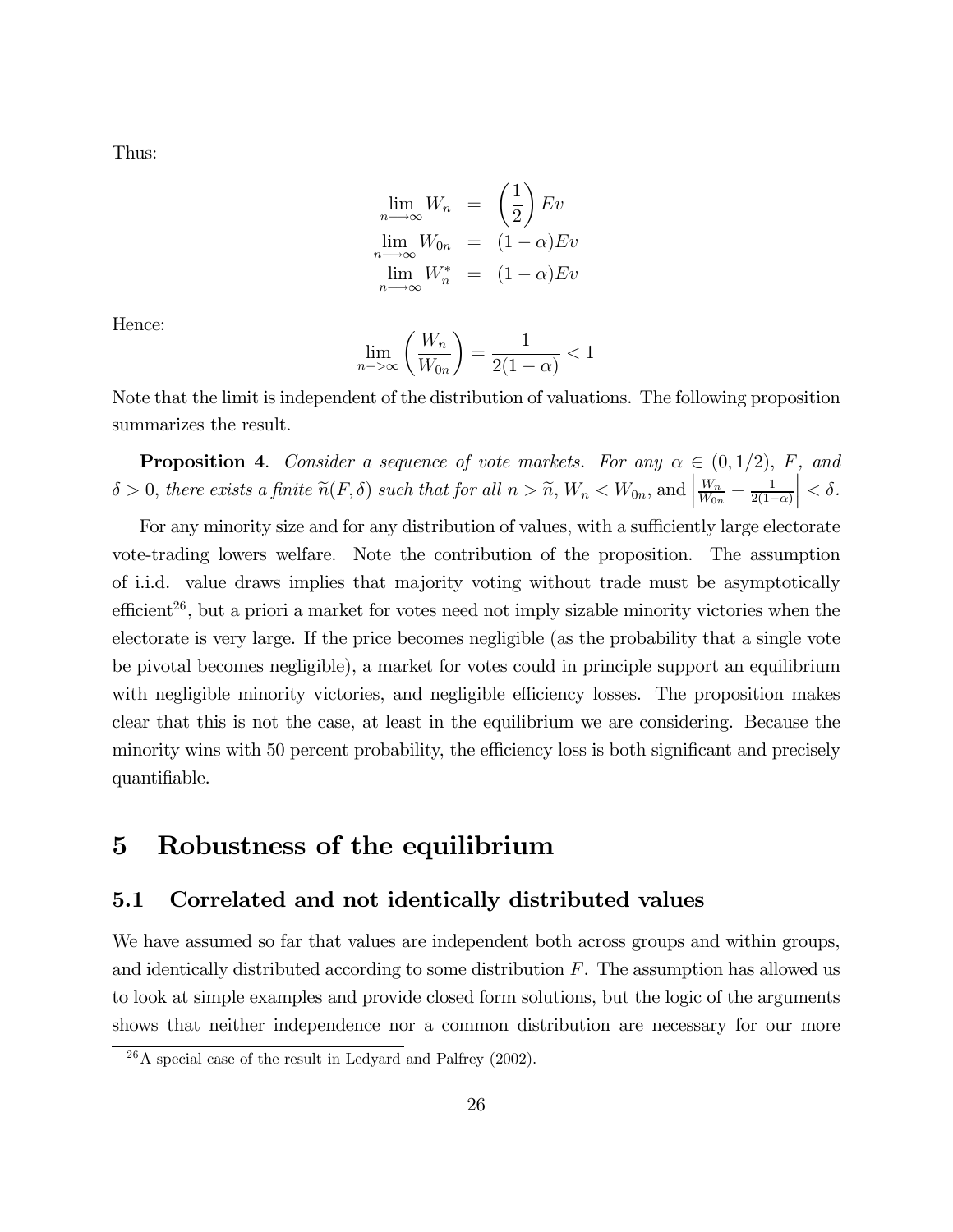substantive results. Theorem 1 states a sufficient condition for a trading equilibrium that depends only on the existence of a sufficient wedge between  $\overline{v}_g$  and  $\overline{v}_{(2)G}$ , the *realized* highest values in the two groups. Nor does the equilibrium depend on  $F$ : given  $m, M, R, p$ , and others' strategies, a voter's best response is fully identified. The probability that the condition in Theorem 1 is satisfied does depend on  $F$ , but the asymptotic result in Theorem 2 is robust to significant generalization.

Particularly relevant to our voting environment is the possibility of correlation in values. Consider then the following standard model, where the assumption of independence is weakened to conditional independence:

$$
v_i = v_m + \varepsilon_i \text{ for all } i \in m
$$
  

$$
v_j = v_M + u_j \text{ for all } j \in M
$$

where  $v_m(v_M)$  is a common value shared by all  $m(M)$  voters, and  $\varepsilon_i$  and  $u_j$  are idiosyncratic components, independently drawn from distribution  $G_m(\varepsilon)$ , with full support  $[0, \overline{\varepsilon}]$ , and  $G_M(u)$ , with full support  $[0, \overline{u}]$ . For all fixed  $\alpha \in (0, 1/2)$ , as  $n \longrightarrow \infty$ ,  $\overline{v}_m \longrightarrow v_m + \overline{\varepsilon}$ , and  $\overline{v}_M \longrightarrow v_M + \overline{u}$ . Thus for all  $2(v_M + \overline{u}) \ge (v_m + \overline{\varepsilon}) \ge \frac{v_M + \overline{u}}{2}$  the equilibrium of Theorem 1 exists with probability approaching 1 asymptotically.<sup>27</sup> And if the equilibrium exists, Proposition 3 follows: asymptotically, the minority is expected to win with probability 1/2.

Relative to our previous results, there are then two qualifications. First, to ensure that the equilibrium always exists asymptotically, we need additional conditions on the distributions of values, here on  $v_m$ ,  $\overline{v}_M$ ,  $\overline{\varepsilon}$ , and  $\overline{u}$ . Second, the welfare results need to be reevaluated and again in general will depend on the distributions. In this example, if  $v_m + E_{G_m}(\varepsilon)$  is sufficiently larger than  $v_M + E_{G_M}(u)$ , then, depending on  $\alpha$ , the vote market could be asymptotically superior to simple majority voting. Notice however that both qualifications stem from the assumption of different distributions of values for the two groups, not from relaxing independence. We see no convincing reason to assume systematically different intensities between the majority and the minority. Much stronger arguments can be made for allowing for richer forms of dependence in intensities, but the logic here is so simple that it makes us confident that the model can be extended with little change. Our asymptotic results require that the extremum statistic of the value draws in each group should converge to the upper bound of the support. The condition is violated if all values are perfectly correlated, but can

<sup>&</sup>lt;sup>27</sup>We are using  $\lim_{n\to\infty} \mu(n)=1/2$ .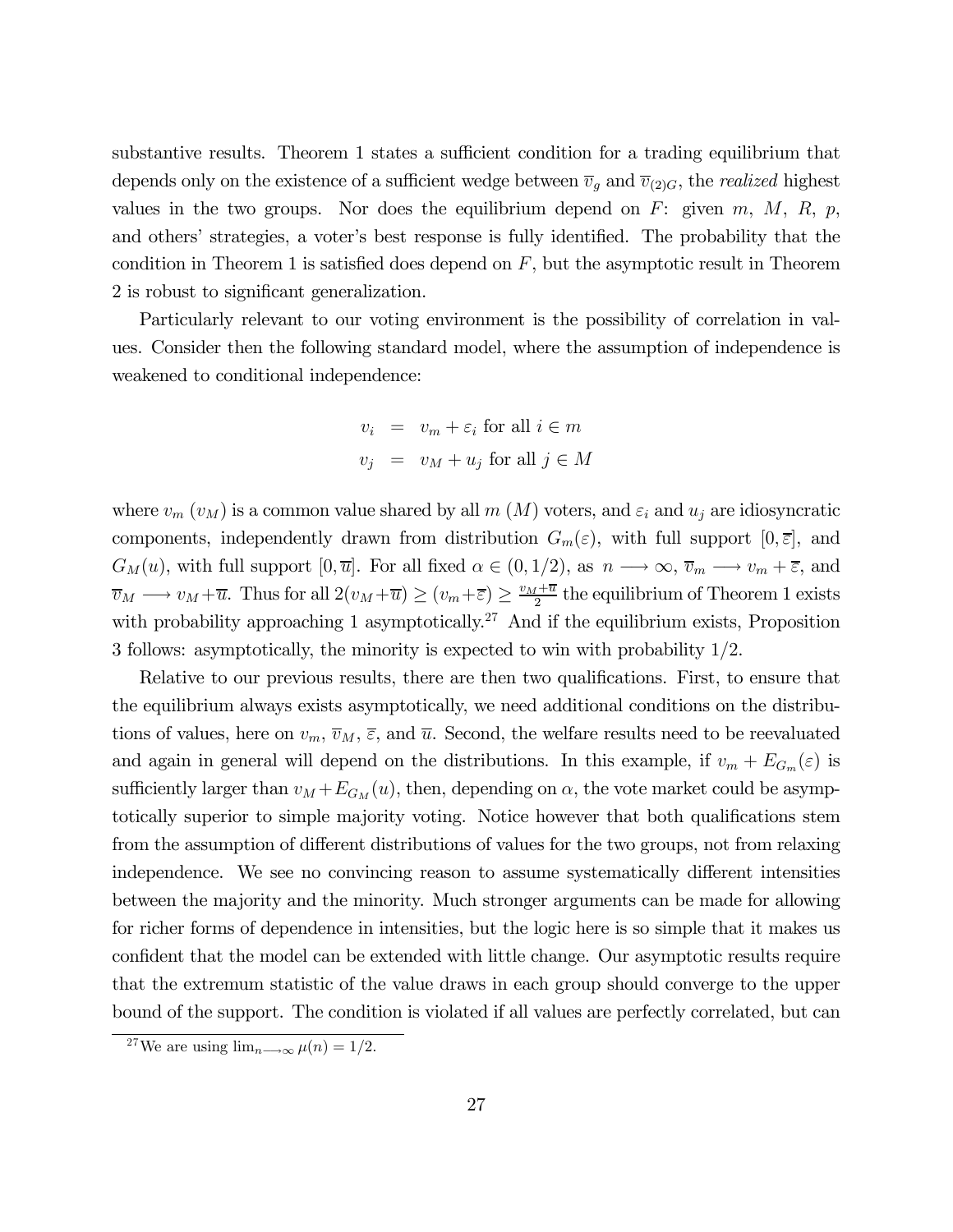accommodate high degrees of dependence.28

#### 5.2 An alternative rationing rule

The equilibrium strategies we have characterized have an extreme flavor: individuals either demand a majority of votes or sell. Intuitively, the behavior seems in line with the unusual nature of the goods being traded: because votes per se are worthless, the market allocates not votes but decision power. Yet, could the extreme strategies instead be the result of the all-or-nothing rationing rule (either an order is fully filled or it is passed over)? We show in this section that the result is robust to a different rationing rule that allocates offered votes with equal probability to any individual with unfilled demand. Under this alternative rule, a fully revealing ex ante competitive equilibrium with trade is guaranteed to exist under a condition that recalls the condition characterized in Theorem 1. The equilibrium we have constructed mimics the equilibrium in Theorem 1:  $\overline{v}_G$  and  $\overline{v}_g$  randomize between demanding a majority of votes and selling their vote, while all other voters sell.29

Consider the following rule, which we call  $R2$ , or rationing-by-vote: if voters' orders result in excess demand, any vote supplied is randomly allocated to one of the individuals with outstanding purchasing orders, with equal probability. An order remains outstanding until it has been completely filled. When all supply is allocated, each individual who put in an order must purchase all units that have been directed to him, even if the order is only partially filled. If there is excess supply, the votes to be sold are chosen randomly from each seller, with equal probability. Formally,  $\pi_i(s) = 1/n_{s>0}^{R2}$  if  $s_i > 0$ ;  $\pi_i(s) = 1/n_{-1}$  if  $s_i = -1$ , and  $R_2(s)(x) = 1$  if, for all  $i, x_i \in \{0, 1, 2, ..., 1 + s_i\}$  and  $\sum x_i = n$ , where, as earlier,  $\pi_i(s)$ is the probability of being recognized,  $n_{-1}$  the number of voters with outstanding offers to sell, and  $n_{s>0}^{R2}$  the number of voters with outstanding positive demands. Under R2,  $n_{s>0}^{R2}$  is the number of voters whose demand has not been fully filled, whether or not they have been recognized in the past.

Like R1, R2 is anonymous, in line with competitive analysis in this paper; contrary to

<sup>&</sup>lt;sup>28</sup>For example, statisticians working on limit distributions for maxima have proposed the concept of  $m$ dependence. When values are drawn in a natural sequence (think of floods over time), m-dependence applies when there exists a finite m such that draws that are more than  $m$  steps apart are independent (Hoeffding and Robbins, 1948). In our application, the concept could be relevant for geographically or ideologically concentrated subgroups of voters. Theorem 2 and Proposition 3 continue to hold in this case, under minor regularity assumptions.

 $^{29}$ A similar result, on the robustness of the equilibrium to this alternative rationing rule, holds for the model in CLP.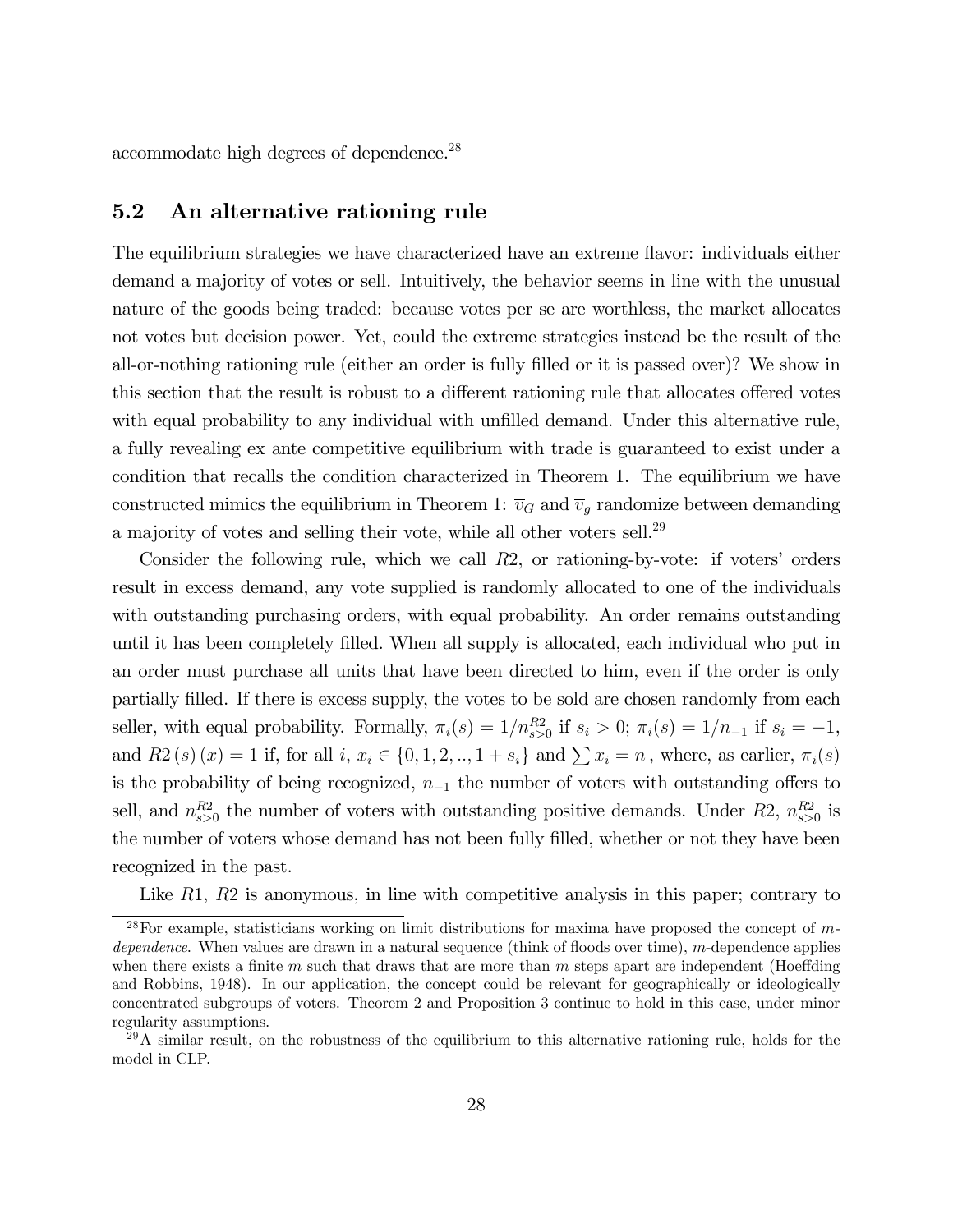R1, it guarantees that only one side of the market is ever rationed. However, R2 requires voters to accept and pay for partially filled orders, a scenario that can be very costly in a market for votes, where the value of votes hinges on pivotality, and thus on the exact number of votes transacted.

At  $n = 3$ , R2 and R1 are identical and Theorem 1 applies. Suppose then  $n > 3$ :

**Theorem 3.** Suppose R2 is the rationing rule. For all  $n > 3$  odd, m, and F, there exists a threshold  $\mu_{R2}(n) > 0$  such that if  $\overline{v}_g \geq \mu_{R2}(n) Max[v_{(2)G}, v_{(2)g}]$ , there exists a fully revealing ex ante equilibrium with trade where  $\overline{v}_G$  and  $\overline{v}_g$  randomize between demanding  $(n-1)/2$  votes (with probabilities  $q_{\overline{G}}'$  and  $q_{\overline{g}}'$  respectively) and selling their vote, and all other individuals sell. The randomization probabilities  $q_{\overline{G}}^{\prime}$  and  $q_{\overline{g}}^{\prime}$  and the price p' depend on the realized values  $\overline{v}_g$  and  $\overline{v}_G$ , but for all  $\overline{v}_G$  and  $\overline{v}_g \geq \mu_{R2}(n) Max[v_{(2)G}, v_{(2)g}], q'_{\overline{G}} \in [\frac{n-1}{n+1}, 1]$  and  $q'_{\overline{g}} \in [\frac{n-1}{n+1}, 1]$ . The threshold  $\mu_{R2}(n)$  is given by:

$$
\mu_{R2}(n) = \frac{(n-1)^2}{2^{n-2}n} \binom{n-3}{\frac{n-3}{2}}
$$

The theorem is proved in the Appendix. Its similarity to Theorem 1 is apparent. There are two main differences: first, the thresholds in the two theorems differ, and  $\mu_{R2}(n)$  $\mu(n)$ , implying that the equilibrium exists under R2 under more restrictive conditions than under R1. In particular,  $\lim_{n\to\infty} \mu_{R2}(n) = \infty$ : whereas under R1 the probability that the equilibrium exists in a very large market converges to 1, the probability converges to 0 under R2. Second, as can be verified in the Appendix, when the equilibrium exists, the equilibrium price  $p'$  is consistently lower than p, the equilibrium price under R1. The intuition is clear: when both  $\overline{v}_G$  and  $\overline{v}_g$  submit demands for  $(n-1)/2$  votes, one of the two will receive and be charged for  $(n-3)/2$  votes, useless votes, since the opponent will hold a majority. To compensate for this risk, the equilibrium price must be lower<sup>30</sup>.

The choice of rationing rule poses a number of interesting but challenging questions. We know that in general the equilibrium must depend on the exact rule, and we can debate whether the rationing rule is better thought of as part of the institution, controlled by the market designer, or as part of the equilibrium, and interpreted as reduced form for the

 $30$ There is a third difference as well. As the proof in the Appendix makes clear, the condition  $\overline{v}_g \geq \mu_{R2}(n) Max[v_{(2)G}, v_{(2)g}]$  is sufficient for the existence of the equilibrium in Theorem 3-there are value realizations for which weaker conditions are necessary–whereas under  $R1$  the condition in Theorem 1 is necessary and sufficient for the equilibrium characterized there.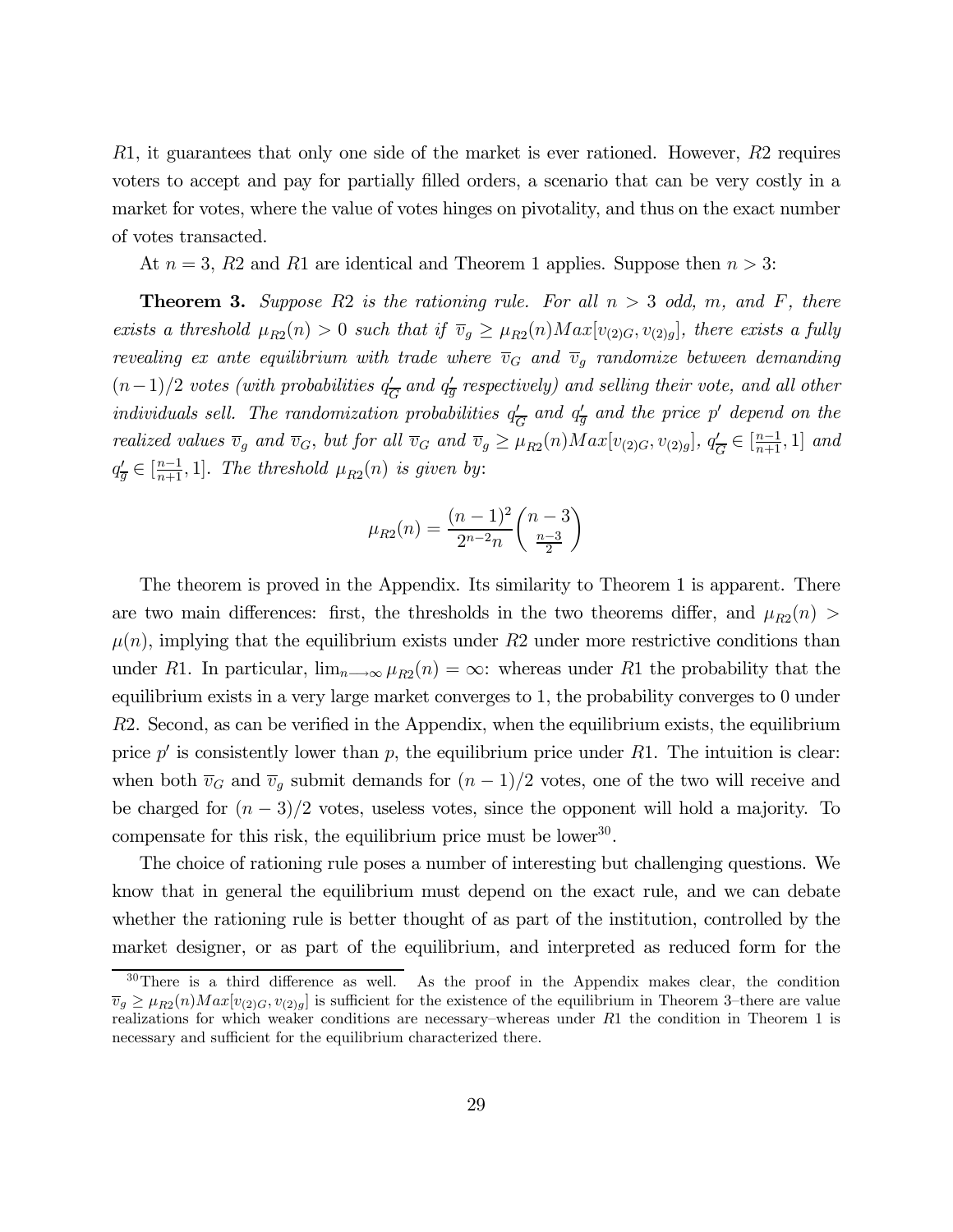complex, decentralized system of search that underlies the trades.<sup>31</sup> Our goal here is not to address these broad questions but to make a narrower point: Theorem 3 shows that the equilibrium discussed in this paper is not the artifact of one specific rationing rule, and in particular of the all-or-nothing nature of R1. We now revert to R1 for our concluding section.

## 6 Conclusions

We have shown in this paper that an ex ante competitive equilibrium exists in a market for votes in which the precise numerical advantage enjoyed by the majority is known, while the intensity of preferences is private information. The assumption seems faithful to many voting situations, but the knowledge of the precise number of votes on which the decision hangs defines pivotality sharply and makes the existence of an equilibrium particularly problematic. We have characterized a sufficient condition for the existence of an ex ante equilibrium with trade for any electorate size, any majority advantage, and any distribution of intensities.

It is well-known that the equilibrium of a competitive market for votes must involve randomization. The concept of ex ante competitive equilibrium is designed to accommodate probabilistic demands and weakens the requirement of market-clearing to market-clearing in expectation. The equilibrium we have constructed is such that only two voters, the highest intensity voters on each side, demand votes with positive probabilities; all others offer their votes for sale. The two voters who randomize assign positive probability to only two actions: either selling, or demanding enough votes to alone control a majority of all votes. The equilibrium exists unless multiple members of one of the two groups, whether the majority or the minority, have much higher intensities than all members of the opposite group. Although at first sight counterintuitive, the equilibrium reflects the unusual characteristics of votes: per se, votes are worthless; what matters is decision power. As in Casella, Llorente-Saguer and Palfrey (2012), in equilibrium the market comes to resemble an auction for decision power among those who value it most.

Because the probability of either group's victory depends only on the action of its most intense member and gives no direct weight to the size of the group, the equilibrium yields a systematic minority bias. If the minority is sufficiently small, then, for any number of voters and any distribution of intensities, the markets leads it to win more frequently than efficiency dictates. And for any minority size, there are well-behaved distributions of intensities such

<sup>31</sup>Green (1980) proposes the second interpretation.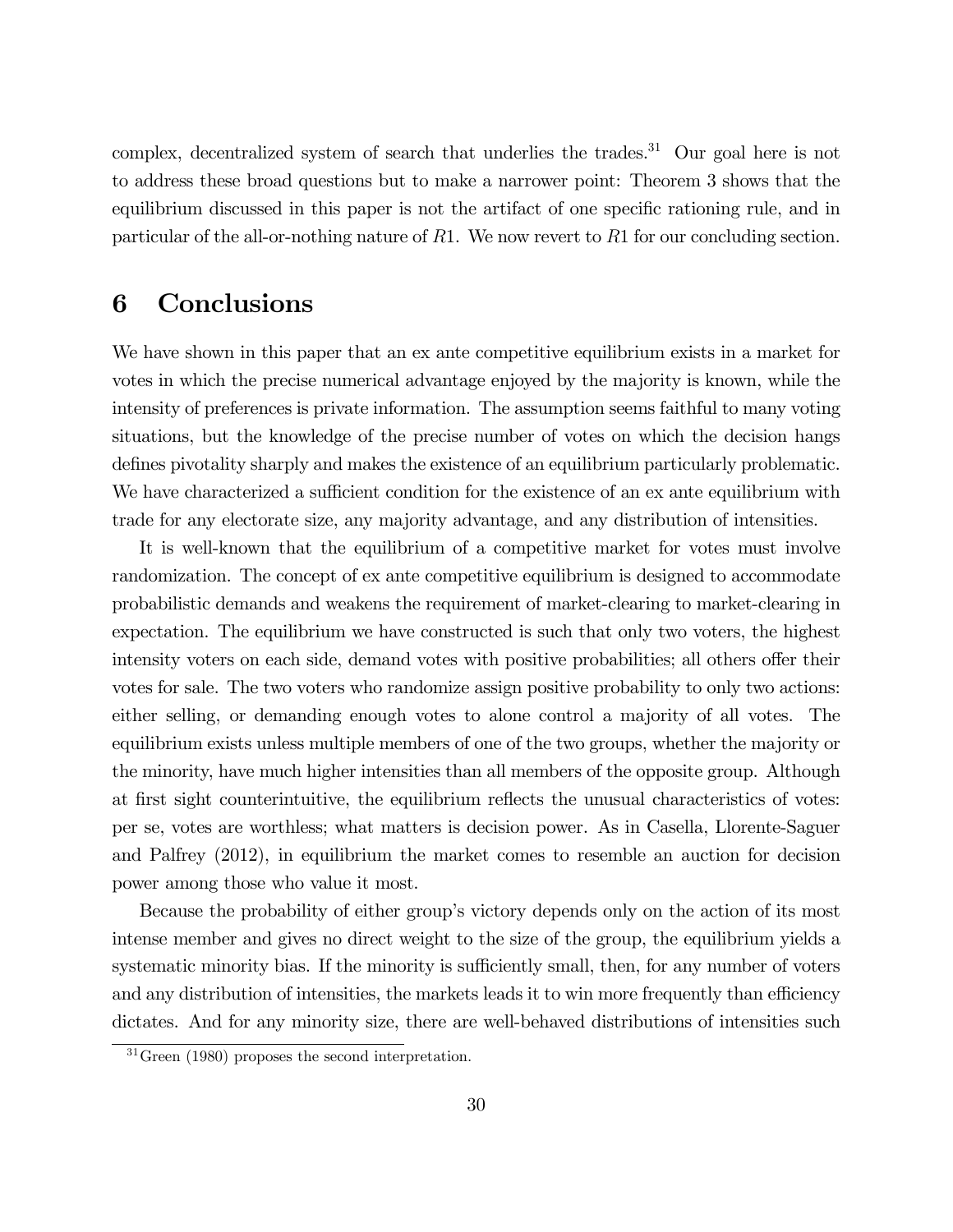that not only the minority wins too frequently relative to efficiency, but the market decreases expected welfare relative to majority voting alone. The results are particularly clean in a large electorate. There, the equilibrium always exists. Strikingly, for any distribution of intensities, the minority always wins as frequently as the majority does, for any minority sizes, and expected welfare is diminished by the market for votes.

The results are surprisingly clear-cut for such a long-debated problem, but depend on the specific equilibrium we have studied. It would be good to know to what extent the minority bias we uncovered is a general property of competitive markets for votes. The experimental results in Casella, Palfrey and Turban (2012) support the conjecture: in every experimental session, in fact in every committee of voters, the frequency of minority victories is higher than efficiency dictates. The experiment, however, concerned a specific case: a committee of five voters, with a minority of size two. Can the theory tell us more?

This is difficult question because it addresses the possible multiplicity of equilibria, an issue we are unable to resolve satisfactorily. The equilibrium we have discussed exists for a large range of value realizations (and with probability one asymptotically), and we have not identified any other equilibrium with trade when the condition in Theorem 1 is satisfied. We know however that other equilibria can be supported in special cases, if we simplify the model and focus on a degenerate distribution of intensities. Suppose that all voters in the same group share the same value, and define *quasi-symmetrical* an equilibrium where all voters in the same group adopt an identical strategy. Then, for example:

**Example 2.** Suppose  $n = 5$ ,  $m = 2$  and  $M = 3$ ;  $v_{im} = v_m$  for all  $i \in m$ , and  $v_{jM} = v_M$ for all  $j \in M$ . Then, if  $v_M/v_m \in [0.57, 1.55]$ , there exists a quasi-symmetrical ex ante equilibrium with trade where all voters randomize over demanding one vote, staying out of the market, and offering their vote for sale. The mixing probabilities differ across the two groups; together with the price p, the probabilities depend on  $v_M/v_m$ .<sup>32</sup>

The quasi-symmetry of the strategies makes the equilibrium trivially fully revealing. The example may be quite special: we do not know whether the equilibrium exists for other  $n$ 's, or for other  $m$ 's, or whether there is a similar equilibrium when values are allowed to differ within each group. It is an interesting equilibrium because its strategies are such that voters do not demand bundles of votes, contrary to the equilibrium characterized in Theorem 1.33

 $32\text{We have identified the equilibrium in the example with numerical methods in R and in Mathematica.}$ The programs are available upon request.

 $33\text{Note that the asymmetrical equilibrium of Theorem 1 continues to exist in this example: it requires.}$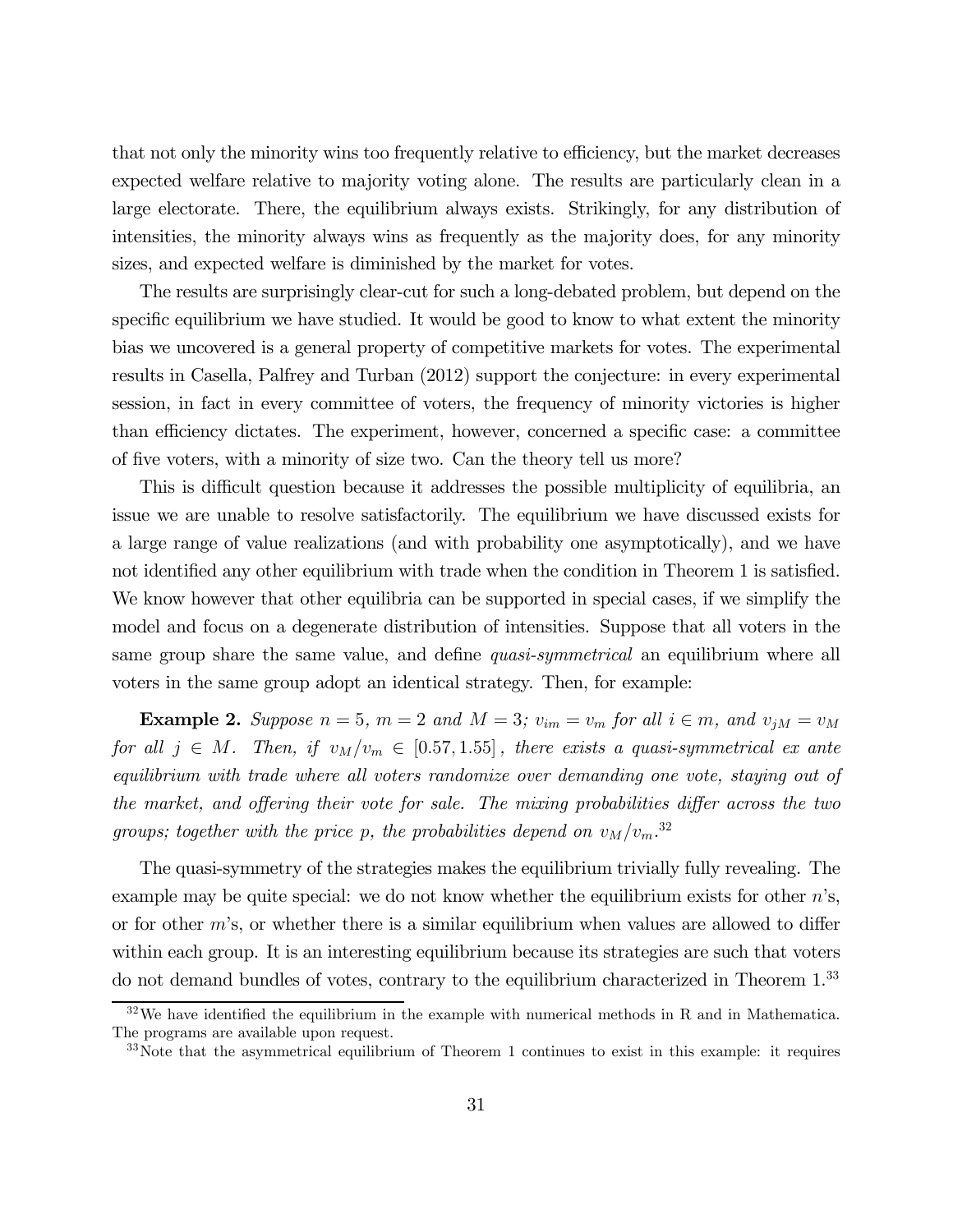And yet, our numerical results show that equilibrium strategies again induce a bias in favor of the minority. Suppose for example  $v_M/v_m = 1$ . To evaluate whether a bias exists, consider three different benchmarks: the efficient probability of a minority victory in this case is 0; a fair-division perspective suggests a probability of 2/5, or 40 percent; finally, if all voters adopted the same strategy, given the three actions over which the voters randomize and expected market balance, the minority would win at most with 28 percent probability.<sup>34</sup> In equilibrium, however, the minority wins with 57 percent probability, i.e. more than half of the times. With fixed values within each group, the efficient frequency of minority victories is a corner solution (1 for  $v_M/v_m < 2/3$  and 0 otherwise), and thus there are low  $v_M/v_m$  values for which the minority wins less in equilibrium than efficiency demands, but for 90 percent of all  $v_M/v_m$  realizations that support the equilibrium–for all  $v_M/v_m > 2/3$ –the minority wins more than it should. This is not because there is a positive but small probability of a minority victory: for all  $v_M/v_m$  such that the equilibrium exists, the minority wins with probability higher than 40 percent.

Looking at the equilibrium strategies in more detail, it is not difficult to see the source of the bias. In equilibrium, the minority consistently adopts more aggressive strategies. If we call  $\gamma_m$  ( $\sigma_m$ ) the equilibrium probability of demanding one vote (selling) for each member of the minority group, and analogously for the majority group, then:

Example 2 continued. For all  $v_M/v_m$  such that the equilibrium exists,  $\gamma_m > \gamma_M \geq 0$ , and  $0 \leq \sigma_m < \sigma_M$ . In addition,  $\gamma_m > \sigma_m \geq 0$ , and  $\sigma_M > \gamma_M \geq 0.35$ 

Nor is it difficult to understand the source of the difference in strategies: the minority is smaller and suffers from a weaker free-rider problem. This is what we would expect, once the externalities present in the market are recognized. It is this observation that leads us to conjecture that the pro-minority bias may a general feature of a market for votes, if an equilibrium exists.

 $v_M/v_m \in [\mu(5), 1/\mu(5)] = [2/7, 7/2]$ , and thus exists over a larger range of value realizations.

<sup>34</sup>With symmetrical strategies, ex ante equilibrium requires that the probability of selling be equal to the probability of demanding one vote in each group—call it  $\gamma$ . The probability of a minority victory goes from 0 when  $\gamma = 0$  to a maximum of 0.28 when  $\gamma$  is maximal, at 0.5.

<sup>&</sup>lt;sup>35</sup>The equilibrium strategies are the following: (1) For  $v_M/v_m \in [0.57, 1.05]$ ,  $\gamma_M = 0$ , and over this range of  $v_M/v_m$  values,  $\sigma_M$  rises from 0.25 to 0.36,  $\gamma_m$  falls from 0.56 to 0.54, and  $\sigma_m$  falls from 0.19 to 0. (2) For  $v_M/v_m \in [1.03, 1.56], \sigma_m = 0, \gamma_m$  falls from 0.62 to 0.57,  $\sigma_M$  rises from 0.41 to 0.49, and  $\gamma_M$  increases from 0 to 0.11. All probability changes are monotonic in  $v_M/v_m$ .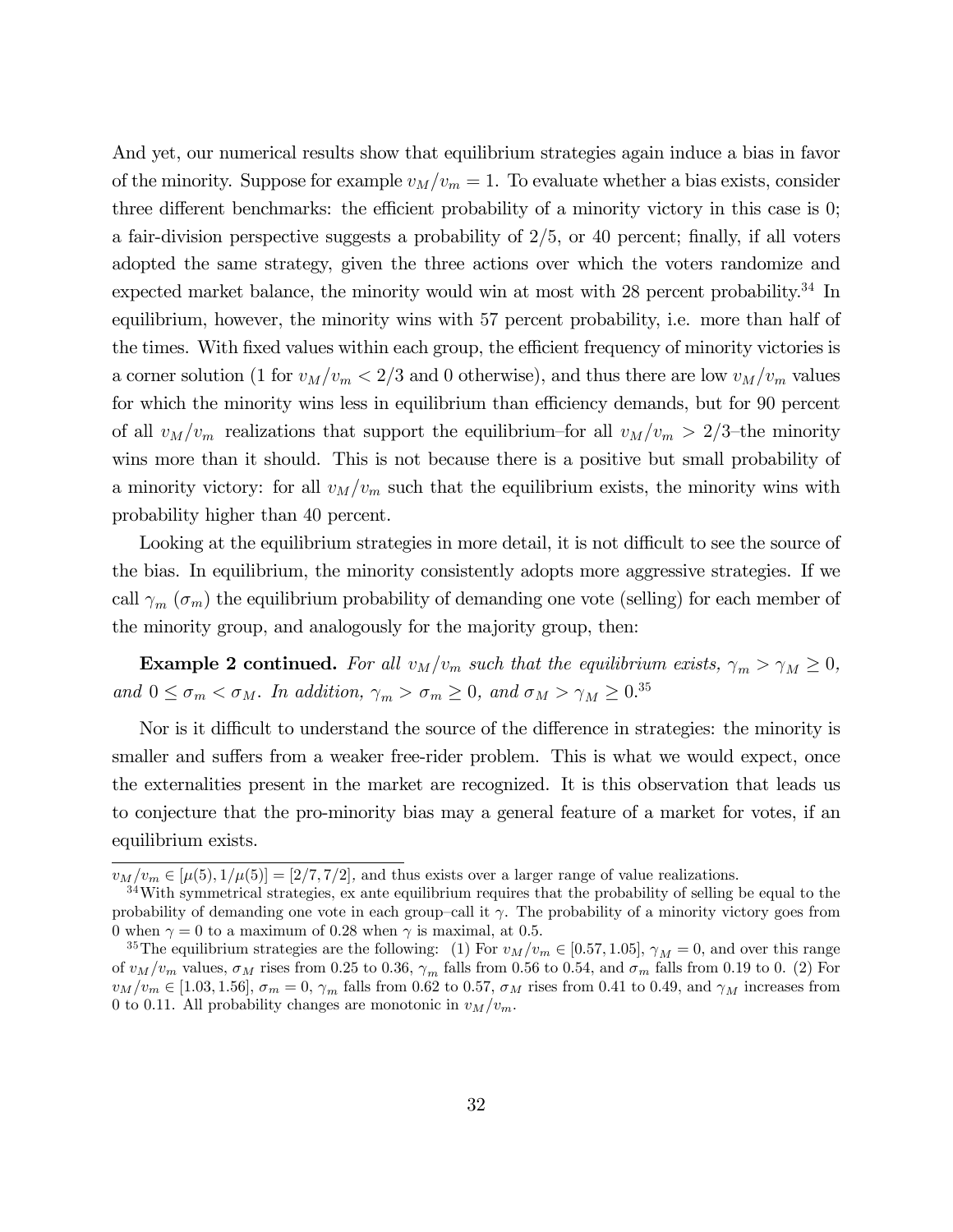# References

- [1] Allen, B. and J. S. Jordan (1998). "The existence of rational expectations equilibrium: a retrospective," Staff Report 252, Federal Reserve Bank of Minneapolis.
- [2] Anderson, E. (1993). Value in Ethics and Economics, Cambridge, Ma.: Harvard University Press.
- [3] Arrow, K. and F. Hahn (1971). General Competitive Analysis. San Francisco: Holden-Day.
- [4] Bernholz, P. (1973), "Logrolling, Arrow Paradox and Cyclical Preferences", Public Choice, 15, 87—96.
- [5] Bernholz, P. (1974), "Logrolling, Arrow Paradox and Decision Rules: A Generalization", Kyklos, 27, 49—62.
- [6] Brams, S.J. and W.H. Riker (1973). "The Paradox of Vote Trading", American Political Science Review, 67, 1235—1247.
- [7] Buchanan, J.M. and G. Tullock (1962). The Calculus of Consent. Ann Arbor: University of Michigan Press.
- [8] Carter, D. and R. Stone (2011). "Democracy and Multilateralism. The Case of Vote-Buying in the UN General Assembly", unpublished, Princeton University.
- [9] Casella, A. (2005). "Storable Votes", Games and Economic Behavior, 51, 391—419.
- [10] Casella, A. (2012). Storable Votes. Protecting the Minority Voice. New York and Oxford: Oxford University Press.
- [11] Casella, A., A. Gelman and T. Palfrey (2006). "An Experimental Study of Storable Votes", Games and Economic Behavior, 57, 123—154.
- [12] Casella, A, A. Llorente-Saguer, and T. Palfrey (2012). "Competitive Equilibrium in Market for Votes", *Journal of Political Economy*, August.
- [13] Casella, A., T. Palfrey and S. Turban (2012). "Vote Trading with and without Party Leaders", NBER WP 17847, Cambridge, Ma.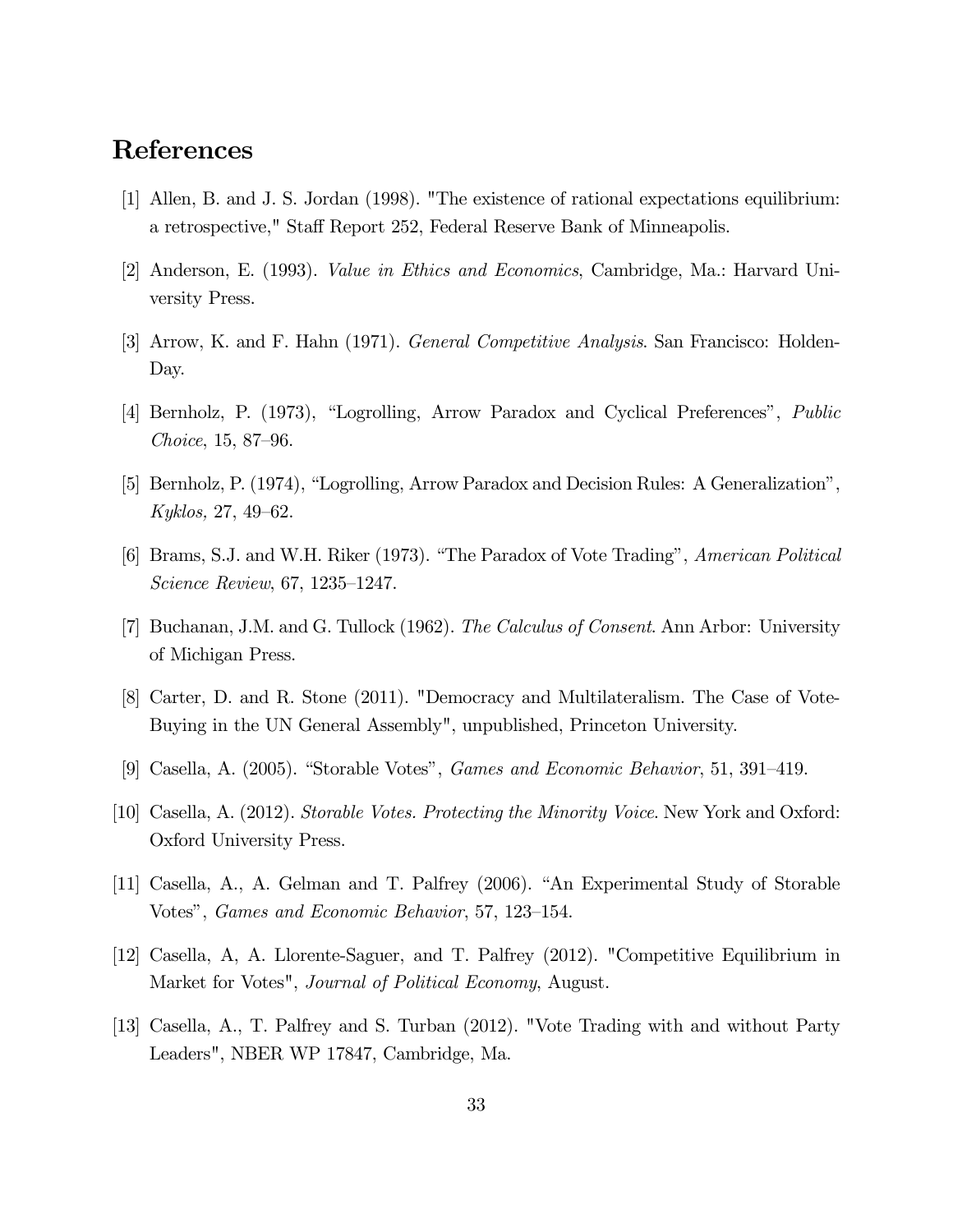- [14] Coleman, J. (1966). "The possibility of a social welfare function", American Economic Review, 56, 1105—1122.
- [15] Coleman, J. (1967). "Reply", American Economic Review, 57, 1311—1317
- [16] Dal Bò, E. (2007). "Bribing Voters", American Journal of Political Science, 51, 789-803.
- [17] Dekel, E., M.O. Jackson and A. Wolinsky (2008). "Vote Buying: General Elections", Journal of Political Economy, 116, 351-380.
- [18] Dekel, E., M.O. Jackson and A. Wolinsky (2009). "Vote Buying: Legislatures and Lobbying," Quarterly Journal of Political Science, 4, 103-128.
- [19] Dippel, C. (2010). "Foreign Aid and Vote-Buying in International Organizations. Evidence from the International Whaling Commission", unpublished, University of Toronto.
- [20] Dreher, A., J.-E. Sturm, and J. R. Vreeland (2009). "Global Horse-Trading: IMF Loans for Votes in the Security Council", European Economic Review, 52, 742-757.
- [21] Eldar, O. (2008). "Vote-Trading in International Organizations", European Journal of International Law, 19, 3-41.
- [22] Engelmann D. and V. Grimm (2012). "Mechanisms for Efficient Voting with Private Information about Preferences," Economic Journal, 122, 1010-1041.
- [23] Ferejohn, J. (1974). "Sour Notes on the Theory of Vote Trading", Social Science Working Paper #41, California Institute of Technology, Pasadena, California.
- [24] Gibbons, J. D. and S. Chakraborti (2003). Nonparametric Statistical Inference, 4th Edition, New York: Marcel Dekker.
- [25] Goodman, J.S. (1975). The Dynamics of Urban Government and Politics. New York: MacMillan.
- [26] Goeree, J. and J. Zhang (2012). "Electoral Design: One Man, One Bid", unpublished, University of Zurich.
- [27] Green, J. (1980). "On the Theory of Effective Demand", Economic Journal, 90, 341—353.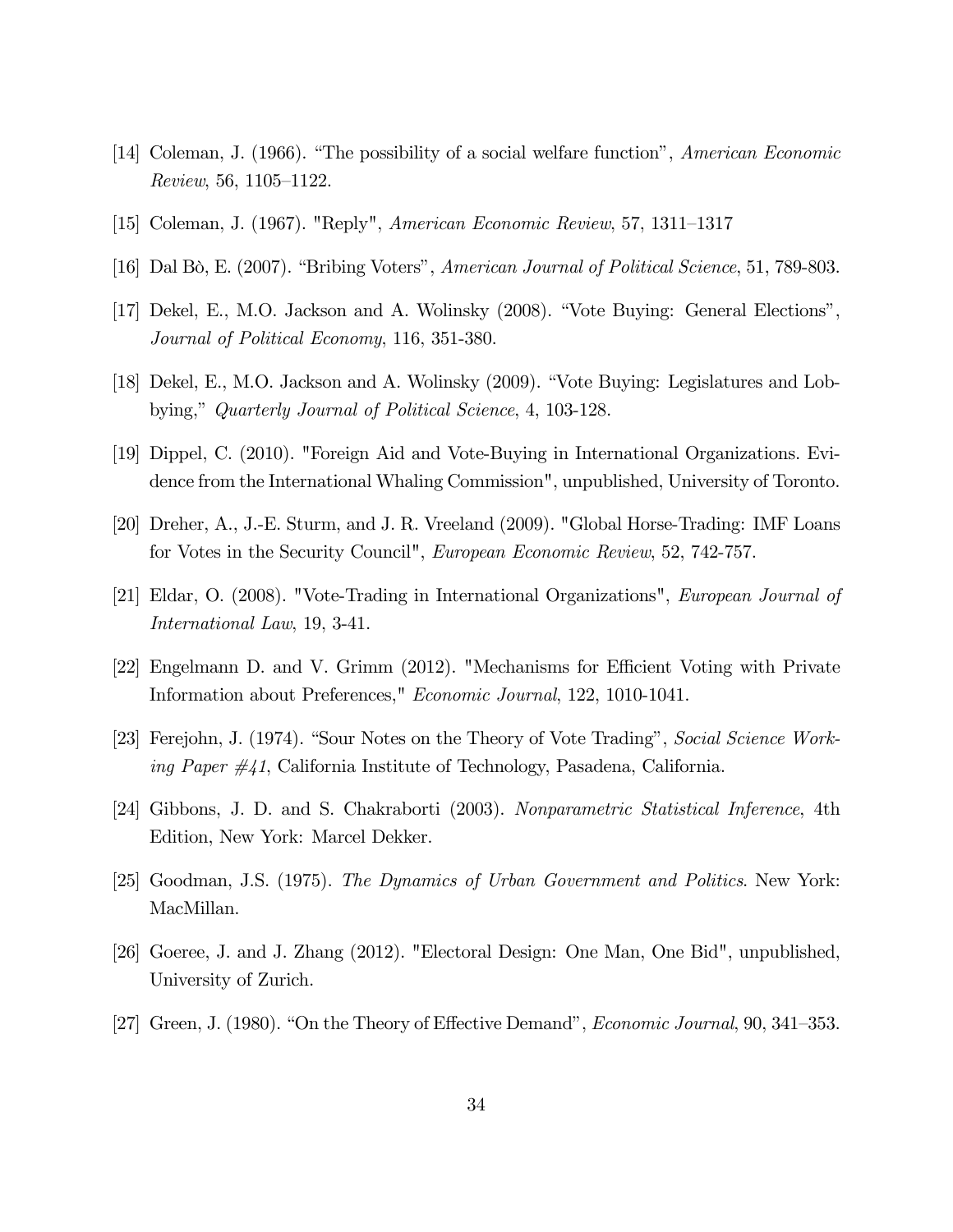- [28] Groseclose, T. J., and J. M. Snyder Jr. (1996). "Buying Supermajorities", American Political Science Review, 90, 303—15.
- [29] Haefele, E. (1971). "A Utility Theory of Representative Government", American Economic Review, 61, 350—365.
- [30] Hoeffding, W and H. Robbins (1948). "The central limit theorem for dependent random variables", Annals of Mathematical Statistics, 15, 773-780.
- [31] Kadane, J.B. (1972). "On Division of the Question", Public Choice, 13, 47—54.
- [32] Koford, K. (1982). "Centralized vote trading", Public Choice, 39, 245—68.
- [33] Kultti, K. and H. Salonen (2005). "Market for Votes", Homo Oeconomicus, 22, 323-332.
- [34] Kuzienko, I. and E. Werker (2006). "How Much is a Seat in the Security Council Worth? Foreign Aid and Bribery in the UN", *Journal of Political Economy*, 114, 905-930.
- [35] Marshall, T.H. (1977). Class, Citizenship and Social Development: Essays by T.H. Marshall, Chicago: University of Chicago Press.
- [36] May, K. O. (1952). "A Set of Independent Necessary and Sufficient Conditions for Simple Majority Decisions", Econometrica, 20, 680—684.
- [37] Mueller, D.C. (1973). "Constitutional Democracy and Social Welfare", Quarterly Journal of Economics, 87, 61—79.
- [38] Myerson, R. (1993). "Incentives to Cultivate Favorite Minorities under Alternative Voting Systems", American Political Science Review, 87, 856-869.
- [39] Park, R.E. (1967). "The Possibility of a Social Welfare Function: Comment", American Economic Review, 57, 1300—1304.
- [40] Philipson, T. and J. Snyder (1996). "Equilibrium and Efficiency in an Organized Vote Market", Public Choice, 89, 245-265.
- [41] Piketty, T. (1994). "Information Aggregation through Voting and vote trading", unpublished, MIT.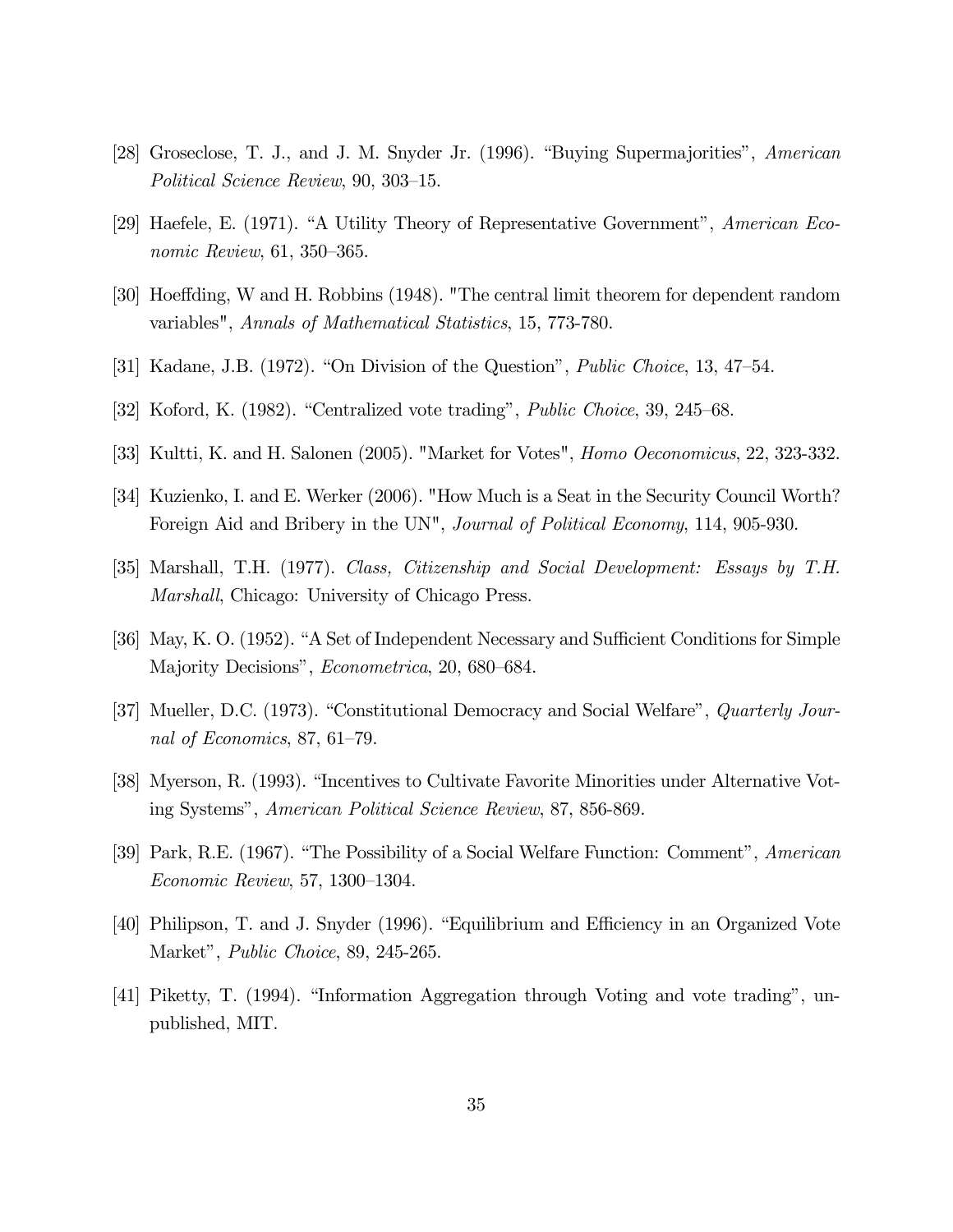- [42] Riker, W.H. and S.J. Brams (1973). "The Paradox of Vote Trading", American Political Science Review, 67, 1235—1247.
- [43] Sandels, M. (2012). What Money Can't Buy. The Moral Limits of Markets, New York: Farrar, Strauss and Giroux.
- [44] Satz, D. (2011). Why Some Things Should Not Be for Sale. The Moral Limits of Markets, New York and Oxford: Oxford University Press.
- [45] Schwartz, T. (1977). "Collective Choice, Separation of Issues and Vote Trading", American Political Science Review, 71, 999—1010.
- [46] Schwartz, T. (1981). "The Universal Instability Theorem", Public Choice, 37, 487—501.
- [47] Shubik, M. and L. Van der Heyden (1978). "Logrolling and Budget Allocation Games", International Journal of Game Theory, 7, 151—162.
- [48] Starr, R.M. (1969). "Quasi-Equilibria in Markets with Non-Convex Preferences", Econometrica, 17, 25-38.
- [49] Tobin, J. (1970). "On Limiting the Domain of Inequality", Journal of Law and Economics, 13, 263-77.
- [50] Tullock, G. (1970). "A Simple Algebraic Logrolling Model", American Economic Review, 60, 419-426.
- [51] Waltzer, M. (1983). Spheres of Justice. A Defense of Pluralism and Equality, New York: Basic Books.
- [52] Weiss, J.H. (1988). "Is Vote-Selling Desirable?", Public Choice, 59, 117—194.
- [53] Weyl, E. (2012). "Quadratic Vote-Buying", unpublished, University of Chicago.
- [54] Wilson, R. (1969). "An Axiomatic Model of Logrolling", American Economic Review, 59, 331-341.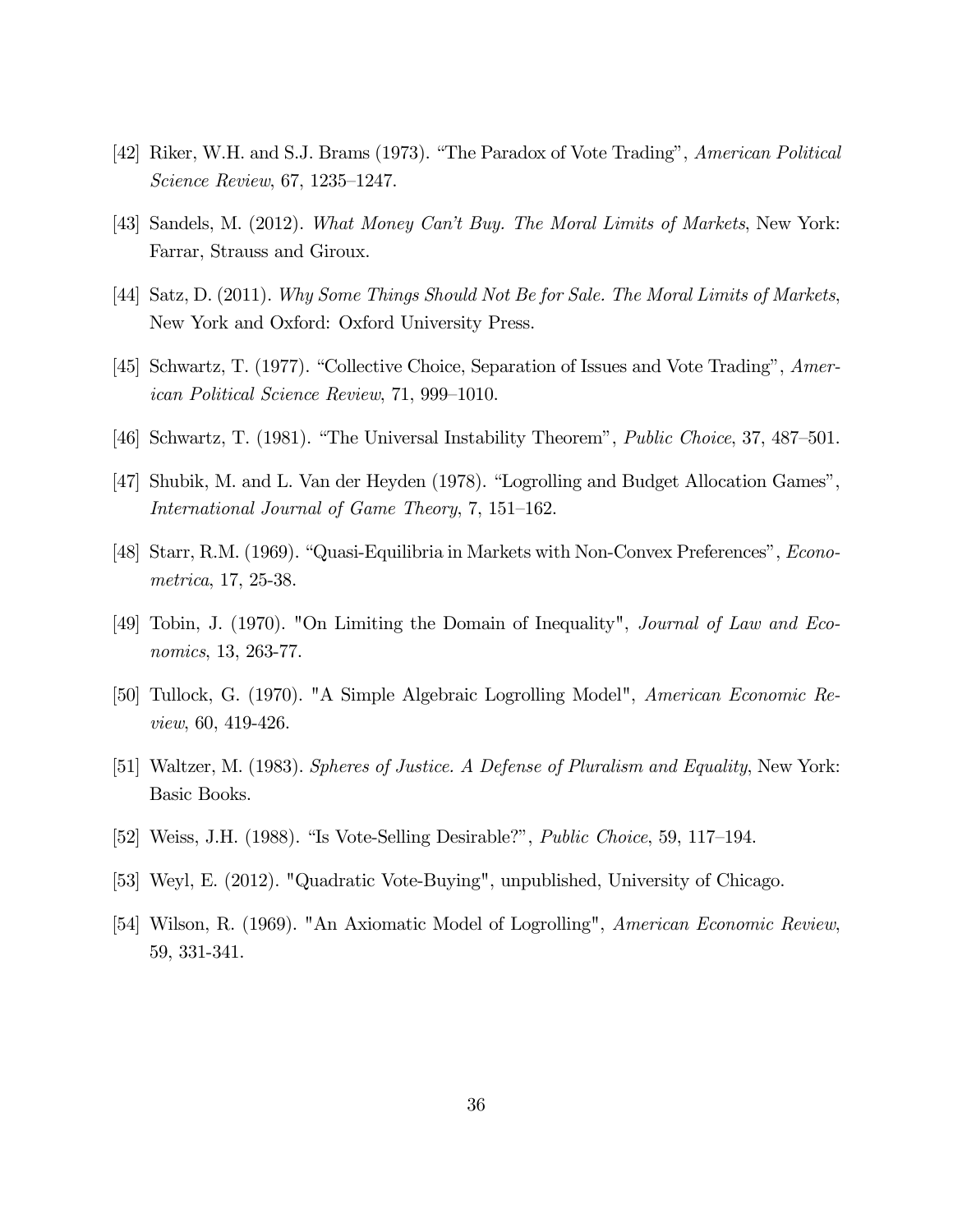# 7 Appendix

### 7.1 Proof of Theorem 1.

**Theorem 1.** For all n odd, m, and F, there exists a threshold  $\mu(n) \in (0,1)$  such that if  $\overline{v}_g \ge \mu(n)v_{(2)G}$ , there exists a fully revealing ex ante equilibrium with trade where  $\overline{v}_G$  and  $\overline{v}_g$ randomize between demanding  $(n-1)/2$  votes (with probabilities  $q_{\overline{G}}$  and  $q_{\overline{g}}$  respectively) and selling their vote, and all other individuals sell. The randomization probabilities  $q_{\overline{G}}$  and  $q_{\overline{g}}$ and the price p depend on  $\overline{v}_g$  and  $\overline{v}_G$ , but for all  $\overline{v}_G$  and  $\overline{v}_g \ge \mu(n)v_{(2)G}$ ,  $q_{\overline{G}} \in [\frac{n-1}{n+1}, 1]$  and  $q_{\overline{g}} \in \left[\frac{n-1}{n+1}, 1\right]$ . The threshold  $\mu(n)$  is given by:

$$
\mu(n) = \begin{cases} \frac{2}{3} & \text{if } n = 3\\ \max\left\{ \frac{(n-2)(n-1)}{2(n^2+n-5)}, \frac{(n-2)(n-1)(n+1)}{2(n^3+3n^2-19n+21)} \right\} & \text{if } n > 3 \end{cases}
$$
(6)

**Proof.** The theorem is implied by the following two lemmas. Lemma A1 characterizes the case  $G = M$  and Lemma A2 the case  $G = m$ .

### Lemma A1.

Suppose  $G = M$  (or  $\overline{v}_G = \overline{v}_M$  and  $\overline{v}_g = \overline{v}_m$ ). Then if  $\overline{v}_m \in [\mu(n)v_{(2)M}, \overline{v}_M]$ , the strategies described in the theorem are a fully revealing ex ante competitive equilibrium for all n odd, m, and F. The mixing probabilities  $q_{\overline{M}}$  and  $q_{\overline{m}}$  and the price p depend on the realizations of  $\overline{v}_m$  and  $\overline{v}_M$ . There exist two thresholds  $1/2 \le \rho(n) < \overline{\rho}(n) < 1$  such that:

- (a)  $n > 3$ .
- 1. If  $\overline{v}_m \in [\mu(n)v_{(2)M}, \underline{\rho}(n)\overline{v}_M]$ ,  $q_{\overline{M}}$ ,  $q_{\overline{m}}$ , and p satisfy:

$$
q_{\overline{M}} = 1
$$
  
\n
$$
q_{\overline{m}} = \frac{n-1}{n+1}
$$
  
\n
$$
p = 2 \frac{\overline{v}_m}{n+1}
$$
\n(7)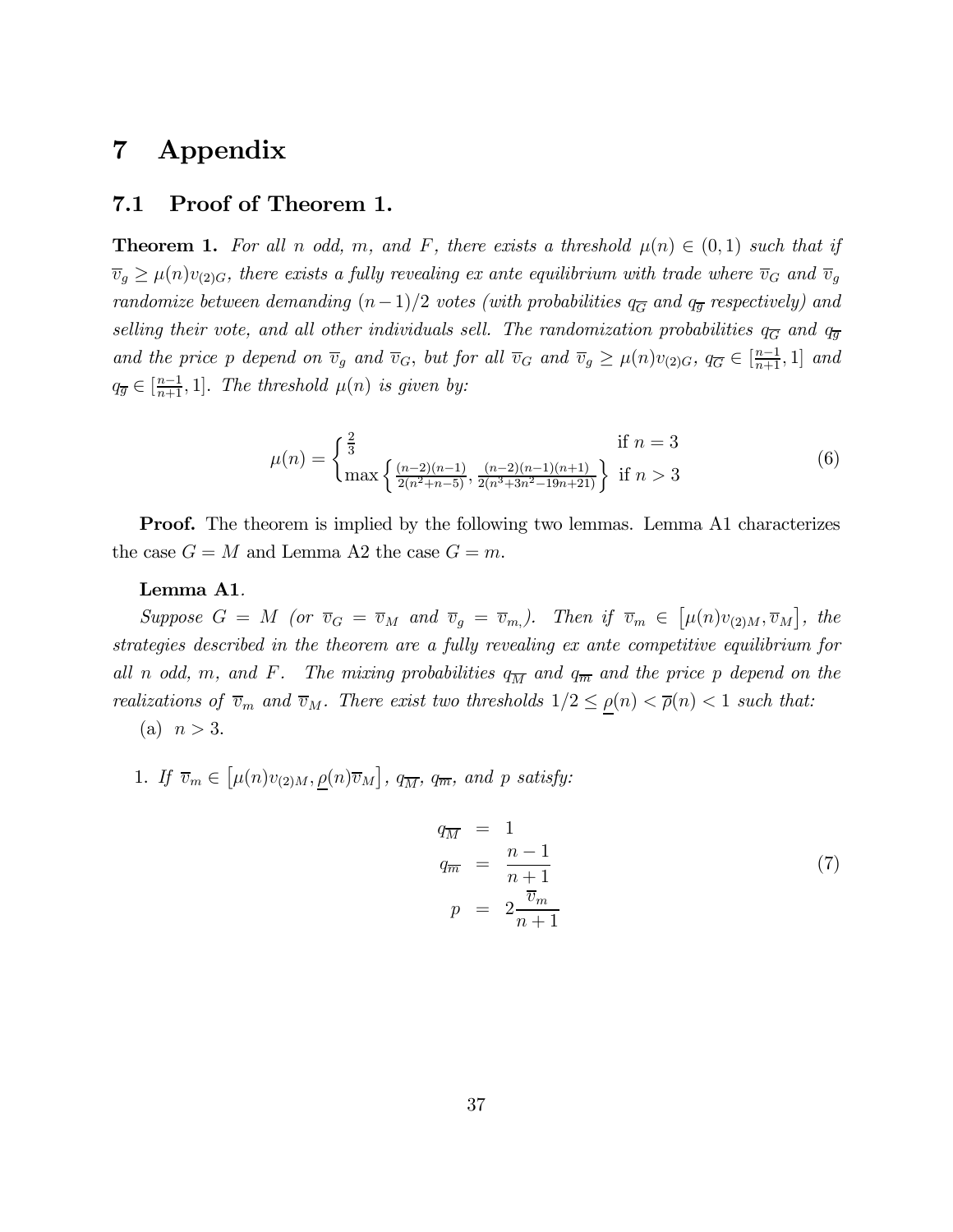2. If  $\overline{v}_m \in [\rho(n)\overline{v}_M, \overline{\rho}(n)\overline{v}_M]$ ,  $q_{\overline{M}}$ ,  $q_{\overline{m}}$ , and p satisfy:

$$
q_{\overline{m}} + q_{\overline{M}} = \frac{2n}{n+1}
$$
  
\n
$$
p = \frac{2q_{\overline{m}}\overline{v}_M}{(n-3)(1-q_{\overline{m}}) + n+1}
$$
  
\n
$$
p = \frac{2(2-q_{\overline{M}})\overline{v}_m}{(n-3)(1-q_{\overline{M}}) + n+1}.
$$
\n(8)

3. If  $\overline{v}_m \in [\overline{\rho}(n)\overline{v}_M, \overline{v}_M], q_{\overline{M}}, q_{\overline{m}}, \text{ and } p \text{ satisfy:}$ 

$$
q_{\overline{m}} = 1
$$
  
\n
$$
q_{\overline{M}} = \frac{n-1}{(n+1)}
$$
  
\n
$$
p = 2 \frac{\overline{v}_M}{n+1}
$$
\n(9)

The two thresholds  $\rho(n)$  and  $\overline{\rho}(n)$  are given by:

$$
\underline{\rho}(n) = \frac{n+1}{n+5} \n\overline{\rho}(n) = \frac{(n-1)(n+5)}{(n+3)(n+1)}
$$
\n(10)

(*b*)  $n = 3$ .

If  $v_{(2)M} \leq (3/4)\overline{v}_M$ , then  $\mu(3)v_{(2)M} \leq \rho(3)\overline{v}_M$ , and the characterization in part (a) above applies unchanged. If  $v_{(2)M} > (3/4)\overline{v}_M$ , then:

If  $\overline{v}_m \in [\mu(3)v_{(2)M}, \overline{\rho}(3)\overline{v}_M], q_{\overline{M}}, q_{\overline{m}}, \text{ and } p \text{ satisfy } (8); \text{ if } \overline{v}_m \in [\overline{\rho}(3)\overline{v}_M, \overline{v}_M], q_{\overline{M}}, q_{\overline{m}},$ and p satisfy (9).

**Lemma A2.** Suppose  $G = m$  (or  $\overline{v}_G = \overline{v}_m$  and  $\overline{v}_g = \overline{v}_M$ ). Then if  $\overline{v}_M \in [\mu(n)v_{(2)m}, \overline{v}_m]$ , where  $\mu(n)$  is given by (6) above, the strategies described in the theorem, together with the price and mixing probabilities given by  $(9)$  are a fully revealing ex ante competitive equilibrium for all n odd, m, and F.

The proof is organized in two stages. First, we show that if the direction of preferences associated with each demand is commonly known, the strategies and price described above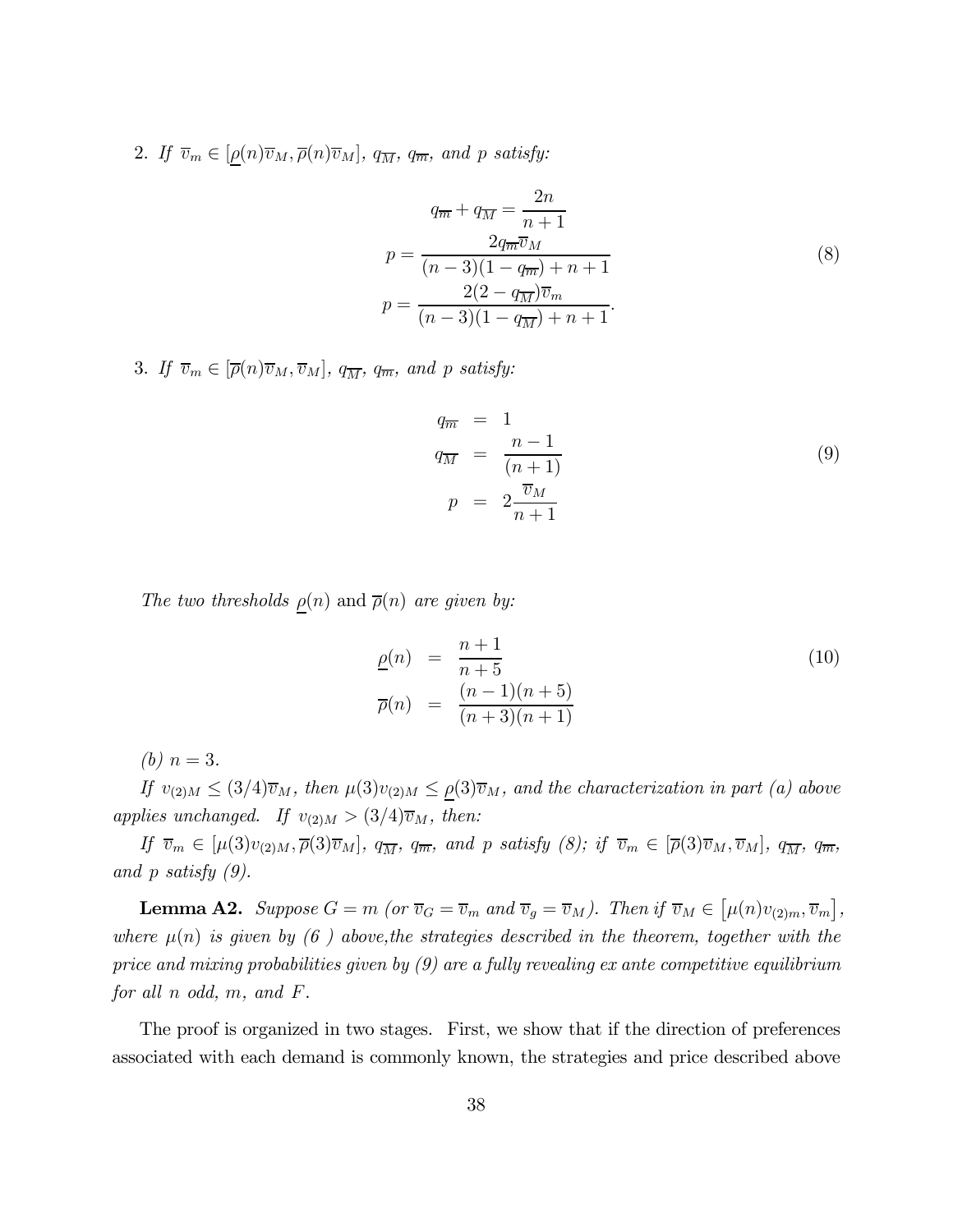are an equilibrium. Second, we show that when preferences are private information the equilibrium is fully revealing: given others' strategies and the market price, each individual's best response is identical to what it would be under full information. Others' strategies and the market price, together with the notion that the market is in equilibrium, fully reveal others' direction of preferences.

#### 7.1.1 Ex ante equilibrium with full information.

Suppose first that preferences are publicly known. We show here that the three systems (7), (8), and (9) characterize an ex ante equilibrium for each corresponding range of realized valutions.

1. Consider a candidate equilibrium with  $q_{\overline{M}} \in (0,1)$ ,  $q_{\overline{m}} \in (0,1)$ . Expected market balance requires  $(q_{\overline{M}} + q_{\overline{m}})(n-1)/2 = (n-2) + (1 - q_{\overline{M}}) + (1 - q_{\overline{m}})$ , or:

$$
q_{\overline{M}} + q_{\overline{m}} = \frac{2n}{n+1} \tag{11}
$$

Denote by  $U_M(s)$  the expected utility to voter  $\overline{v}_M$  from demand s. Then:

$$
U_M\left(\frac{n-1}{2}\right) = q_{\overline{m}}\left(\frac{q\overline{v}_M}{2} - \frac{n-1}{4}p\right) + (1-q_{\overline{m}})\overline{v}_M - \frac{n-1}{2}
$$

$$
U_M(-1) = q_{\overline{m}}\left(\frac{p}{2}\right) + (1-q_{\overline{m}})\left(\overline{v}_M\right)
$$

where we are assuming that voter  $\overline{v}_M$  is informed that the other voter randomizing with probability  $q_{\overline{m}}$  belongs to the minority. Voter  $\overline{v}_M$  is indifferent between the two pure demands if and only if:

$$
p = \frac{2q_{\overline{m}}\overline{v}_M}{n+1+(n-3)(1-q_{\overline{m}})}
$$
(12)

Similarly, denoting by  $U_m(s)$  the expected utility from demand s to voter  $\overline{v}_m$ :

$$
U_m \left( \frac{n-1}{2} \right) = q_{\overline{M}} \left( \frac{\overline{v}_m}{2} - \frac{n-1}{4} p \right) + (1 - q_{\overline{M}}) \left( \overline{v}_m - \frac{n-1}{2} \right)
$$
(13)  

$$
U_m \left( -1 \right) = q_{\overline{M}} \left( \frac{p}{2} \right) + (1 - q_{\overline{M}}) \left( 0 \right),
$$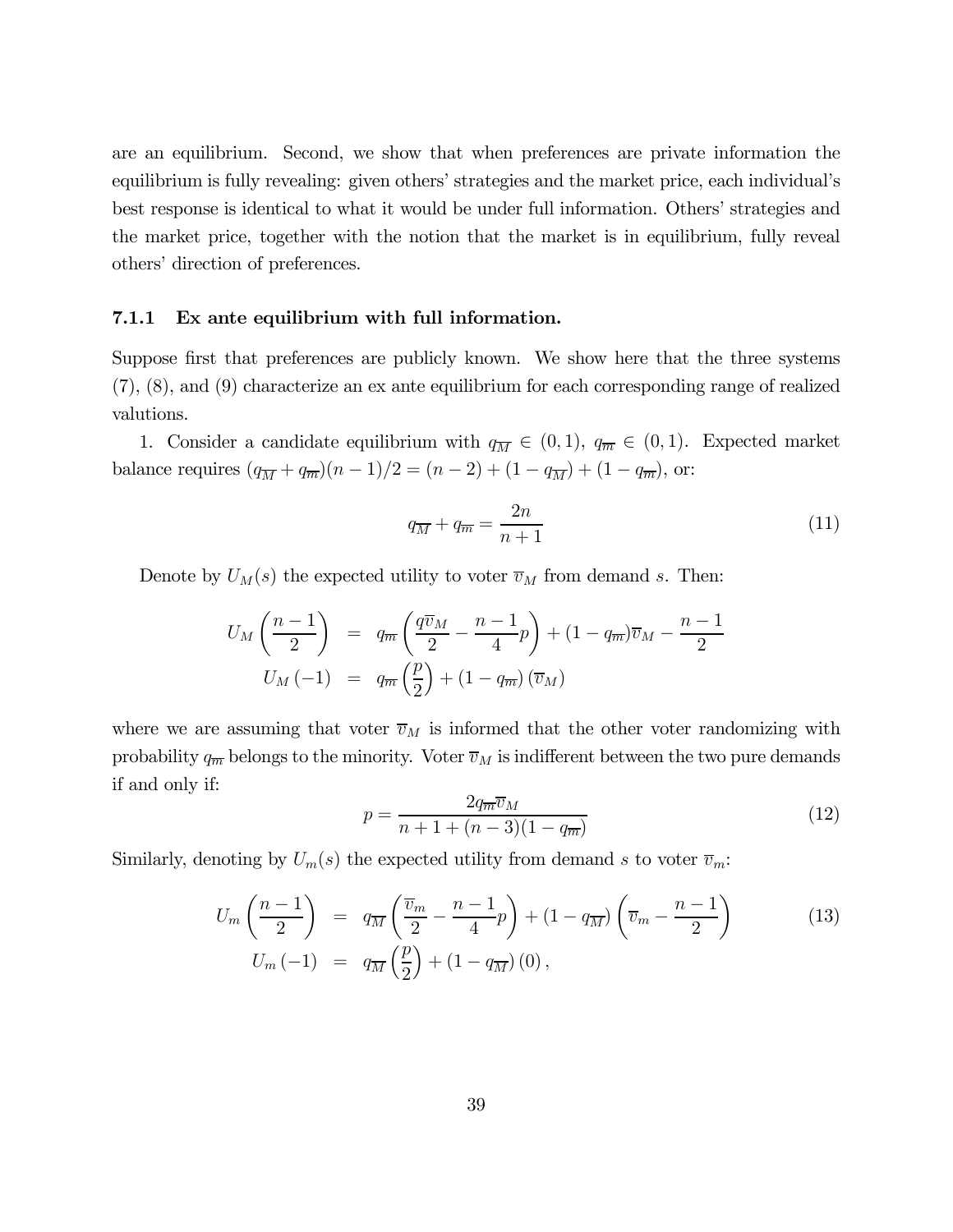again assuming full information. Indifference requires:

$$
p = \frac{2(2 - q_{\overline{M}})\overline{v}_m}{n + 1 + (n - 3)q_{\overline{M}}}
$$
\n(14)

System  $(11)$ ,  $(12)$  and  $(14)$  corresponds to system  $(7)$  in Lemma 2. The existence of a solution is not guaranteed. There is a solution if and only if there exists  $q_{\overline{M}} \in [0,1]$  and  $q_{\overline{m}} \in [0,1]$  with  $q_{\overline{M}} + q_{\overline{m}} = (2n)/(n+1)$  such that  $(12)=(14)$ . Such conditions are satisfied if and only if:

$$
\overline{v}_m \in [\underline{\rho}(n)\overline{v}_M, \overline{\rho}(n)\overline{v}_M]
$$

where:

$$
\begin{array}{rcl}\n\underline{\rho}(n) & = & \frac{n+1}{n+5} \\
\overline{p}(n) & = & \frac{(n-1)(n+5)}{(n+3)(n+1)},\n\end{array}
$$

conditions (10) in Lemma A2. Note that  $1/2 \le \rho(n) < \bar{\rho}(n) < 1$  for all  $n \ge 3$ .

To verify that this is indeed an equilibrium, we need to rule out profitable deviations. Note that for any voter any demand  $s_i > n-1$  is always fully rationed, and thus is equivalent to  $s_i = 0$ .

(i) Consider first voter  $\overline{v}_M$ . For any  $s_M \in (\frac{n-1}{2}, n-1]$ ,  $U_M(s_M) < U_M(\frac{n-1}{2})$ : demanding more votes than required to achieve a strict majority does not affect the probability of rationing and is strictly costly. For any  $s_M \in [0, \frac{n-1}{2}), U_M(s_M) < U_M(-1)$ : demanding less than  $\frac{n-1}{2}$  votes is dominated by selling. To see this, note that when  $s_m = \frac{n-1}{2}$ , any  $s_M < \frac{n-1}{2}$ guarantees that  $\overline{v}_m$  will not be rationed and will win (because all other voters are selling). Thus, whether  $s_M \in (0, \frac{n-1}{2})$  and the action is strictly costly, or  $s_M = 0$  and voter  $\overline{v}_M$ stays out of the market, when  $s_m = \frac{n-1}{2}$ , any  $s_M \in [0, \frac{n-1}{2})$  is strictly dominated by selling. When  $s_m = -1$ , any  $s_M \in (0, \frac{n-1}{2}]$  is dominated by  $s_M \in \{-1, 0\}$  and these two actions are equivalent because both  $s_M = -1$  and  $s_M = 0$  induce no trade and guarantee a majority victory. Therefore, when facing the strategy profile defined in the candidate equilibrium,  $\overline{v}_M$ 's best response can only be either  $s_M = -1$  or  $s_M = \frac{n-1}{2}$ . System (7) guarantees that  $\overline{v}_M$  is indifferent between the two demands.

(ii) Consider now voter  $\overline{v}_m$ . As above, for any  $s_m \in (\frac{n-1}{2}, n-1]$ ,  $U_m(s_m) < U_m(\frac{n-1}{2})$ : demanding more votes than required to achieve a strict majority does not affect the prob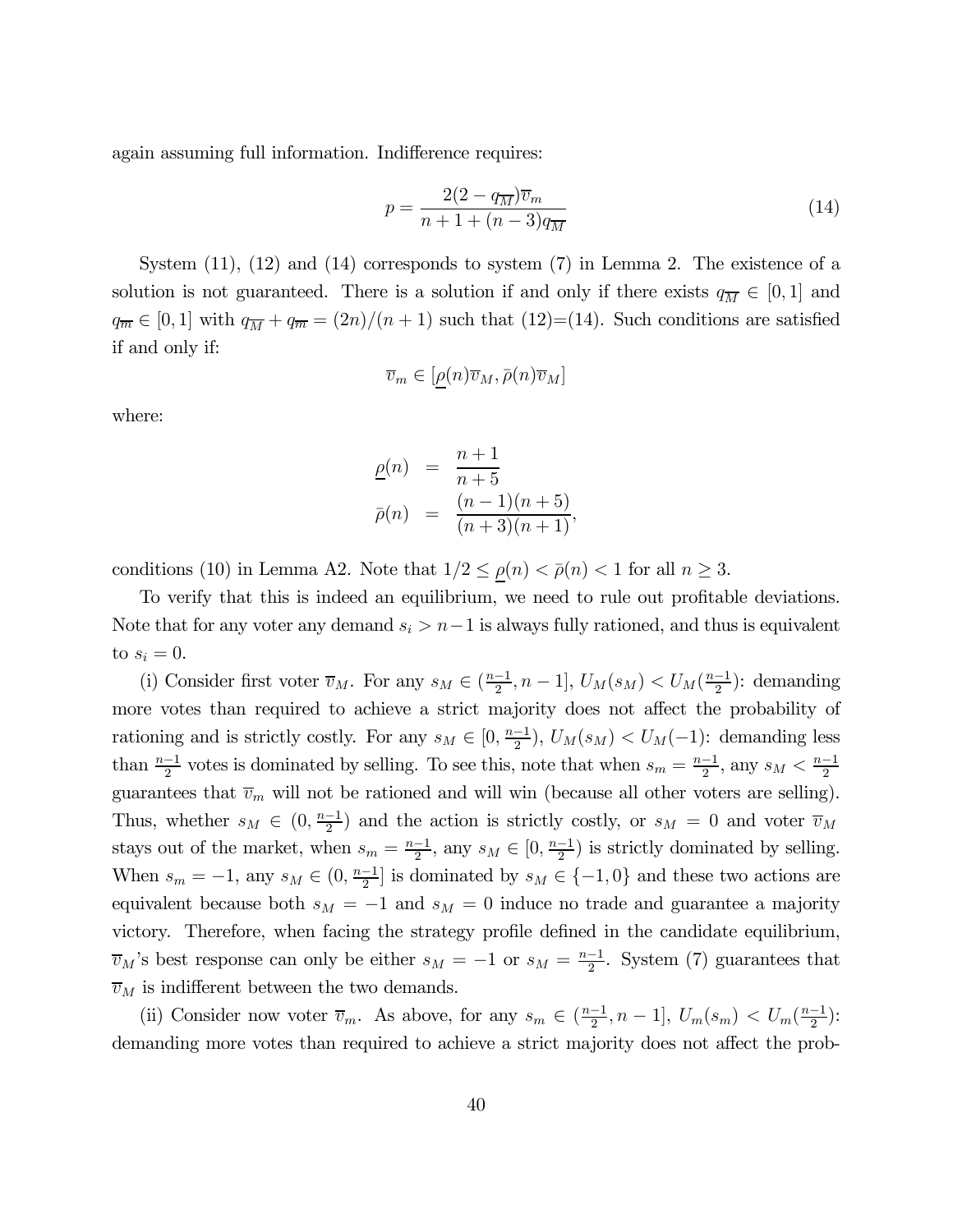ability of rationing and is strictly costly. It is also clear that  $U_m(0) < U_m(-1)$ : the two demands are equivalent if  $s_M = -1$  and selling is strictly superior to staying out of the market if  $s_M = \frac{n-1}{2}$ . The question is whether  $\overline{v}_m$  could gain by demanding less than  $\frac{n-1}{2}$ votes: although such a strategy is dominated by selling when  $s_M = \frac{n-1}{2}$ , it could in principle be superior when  $s_M = -1$ . Consider the relevant expected utilities:

$$
U_m \left( \frac{n-1}{2} \right) = (1 - q_{\bar{M}}) \left( \bar{v}_m - \frac{n-1}{2} p \right) + q_{\bar{M}} \left( \frac{\bar{v}_m}{2} - \frac{n-1}{4} p \right)
$$
  
\n
$$
U_m \left( -1 \right) = (1 - q_{\bar{M}}) \cdot 0 + q_{\bar{M}} \left( \frac{p}{2} \right)
$$
  
\n
$$
U_m \left( x \right) = (1 - q_{\bar{M}}) \left( P(x) \bar{v}_m - x p \right) + q_{\bar{M}} \left( -x p \right)
$$
\n(15)

where  $P(x)$  is the probability of a minority victory when  $\overline{v}_m$  demands  $x \in (0, \frac{n-1}{2})$  votes and  $\overline{v}_M$  offers his vote for sale. Since  $P(x) < 1$  for all  $x \in (0, \frac{n-1}{2})$ , and  $U_m(x)$  is increasing in  $P(x)$  and decreasing in x, it follows that  $U_m(x) < (1 - q_{\overline{M}})(\overline{v}_m - p) + q_{\overline{M}}(-p)$ . Hence  $U_m\left(\frac{n-1}{2}\right) > (1-q_{\bar{M}})(\overline{v}_m-p) + q_{\bar{M}}(-p)$  is sufficient to rule out a profitable deviation to  $x \in (0, \frac{n-1}{2})$ . The condition is equivalent to:

$$
\frac{q_{\bar{M}}}{2}\bar{v}_m \ge \frac{2(1-q_{\bar{M}})(n-1) + q_{\bar{M}}(n-1) - 4}{4}p
$$

Substituting  $p$  from (14) and simplifying, the condition amounts to:

$$
(2-n)q_{\bar{M}}^2 + (3n-5)q_{\bar{M}} - 2n + 6 \ge 0
$$

This function is increasing in  $q_{\bar{M}}$  for all  $n \geq 3$ . By (11)  $q_{\bar{M}} \geq \frac{n-1}{n+1}$ . Hence, we can evaluate the condition at  $q_{\bar{M}} = \frac{n-1}{n+1}$ . If it is positive, the deviation is not profitable. Substituting, we obtain:

$$
n^2 + 2n + 13 \ge 0
$$

which is trivially satisfied for all *n*. Hence for any  $s_m \in [1, \frac{n-1}{2}), U_m(s_m) < U_m(\frac{n-1}{2})$ . We can conclude that when facing the strategy profile defined in the candidate equilibrium,  $\overline{v}_m$ 's best response can only be either  $s_M = -1$  or  $s_M = \frac{n-1}{2}$ . System (7) guarantees that  $\overline{v}_m$  is indifferent between them.

(iii) Consider  $v_i \in M$ ,  $v_i \neq \overline{v}_M$ . We show here that, given others' specified strategies,  $v_i$ 's best response is selling:  $s_i = -1$ . First notice that, as argued above and for the same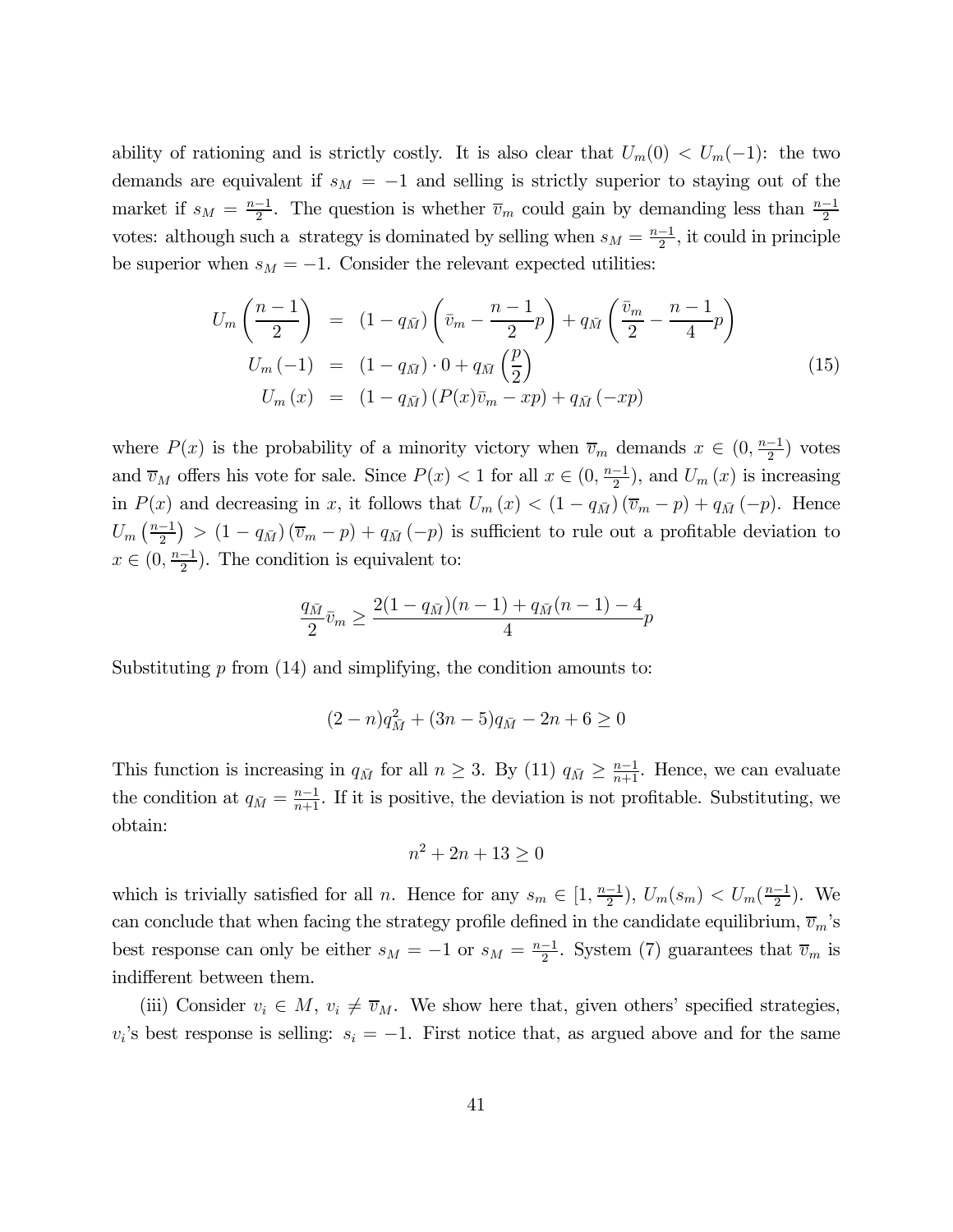reasons,  $U_i(s_i) < U_i(\frac{n-1}{2})$  for any  $s_i \in (\frac{n-1}{2}, n-1]$ . We need to treat the cases  $n \geq 5$  and  $n=3$  separately.

(iii.a) Suppose first  $n > 3$ . In this case, for the same reasons descrobed above  $U_i(0)$  $U_i(-1)$ . If a deviation from  $s_i = -1$  is profitable, it must be to some  $s_i \in (0, \frac{n-1}{2}]$ . Suppose first  $s_M = -1$ . Then in the candidate equilibrium the profile of others' strategies faced by v<sub>i</sub> is identical to the profile faced by  $\overline{v}_M$ . In particular,  $U_i(-1) = U_M(-1) = U_M(\frac{n-1}{2})$  $U_M(s)$  for all  $s \in [0, \frac{n-1}{2})$ . But  $U_i(s)$  is increasing in  $v_i$  for all  $s \in (0, \frac{n-1}{2}]$ ; hence for all s in this interval  $U_i(s) < U_M(s)$ , and thus  $U_i(-1) > U_i(s)$  for all  $s \in (0, \frac{n-1}{2}]$ . Thus if  $s_M = -1$ ,  $s_i = -1$  is  $v_i$ 's best response. Suppose then  $s_M = \frac{n-1}{2}$ . For all  $s_i \in [0, \frac{n-3}{2})$ ,  $v_i$  is never rationed, but there is always another voter, either  $\overline{v}_M$  or  $\overline{v}_m$ , who exits the market holding a majority of the votes. Hence the strategy is costly for  $v_i$  and never increases the probability of his side winning. It is dominated by  $s_i = -1$ . Consider then the two remaining strategies  $s_i = \frac{n-1}{2}$ , and  $s_i = \frac{n-3}{2}$ . Conditional on  $s_M = \frac{n-1}{2}$ , the relevant expected utilities are:

$$
U_{i \in M} \left(\frac{n-1}{2}\right) \Big|_{s_M = \frac{n-1}{2}} = (1 - q_{\overline{m}}) \left(v_i - \frac{n-1}{4}p\right) + q_{\overline{m}} \left(\frac{2v_i}{3} - \frac{n-1}{6}p\right)
$$
  

$$
U_{i \in M} \left(\frac{n-3}{2}\right) \Big|_{s_M = \frac{n-1}{2}} = (1 - q_{\overline{m}}) \left(v_i - \frac{n-3}{2}p\right) + q_{\overline{m}} \left(\frac{2v_i}{3} - \frac{n-3}{6}p\right)
$$
(16)  

$$
U_{i \in M} \left(-1\right) \Big|_{s_M = \frac{n-1}{2}} = (1 - q_{\overline{m}}) \left(v_i + \frac{p}{2}\right) + q_{\overline{m}} \left(\frac{v_i}{2} + \frac{n-1}{2(n-2)}p\right)
$$

Taking into account  $q_{\overline{m}} \in \left[\frac{n-1}{n+1}, 1\right]$ , (12), and  $v_i \leq \overline{v}_M$ , it is then straightforward to show that, conditional on  $s_M = \frac{n-1}{2}$ ,  $U_{i \in M}(-1) > U_{i \in M}(\frac{n-1}{2})$ , and  $U_{i \in M}(-1) > U_{i \in M}(\frac{n-3}{2})$ . But if  $s_i = -1$  is  $v_i$ 's best response both when  $s_M = -1$  and when  $s_M = \frac{n-1}{2}$ , than it is  $v_i$ 's best response when  $\overline{v}_M$  randomizes between  $s_M = -1$  and  $s_M = \frac{n-1}{2}$ . No profitable deviation exists.

(iii.b) Suppose now  $n = 3$ . There are two M voters; hence  $v_i \in M$ ,  $v_i \le \overline{v}_M$ , is  $v_{(2)M}$ , the M voter with second highest value. This case must be considered separately because if  $n = 3$ , and only if  $n = 3$ ,  $v_{(2)M}$  can induce no trade with probability  $q_{\overline{M}}q_{\overline{M}}$  by unilaterally deviating and staying out of the market. Conditional on  $s_M = \frac{n-1}{2} = 1$ , the relevant expected utilities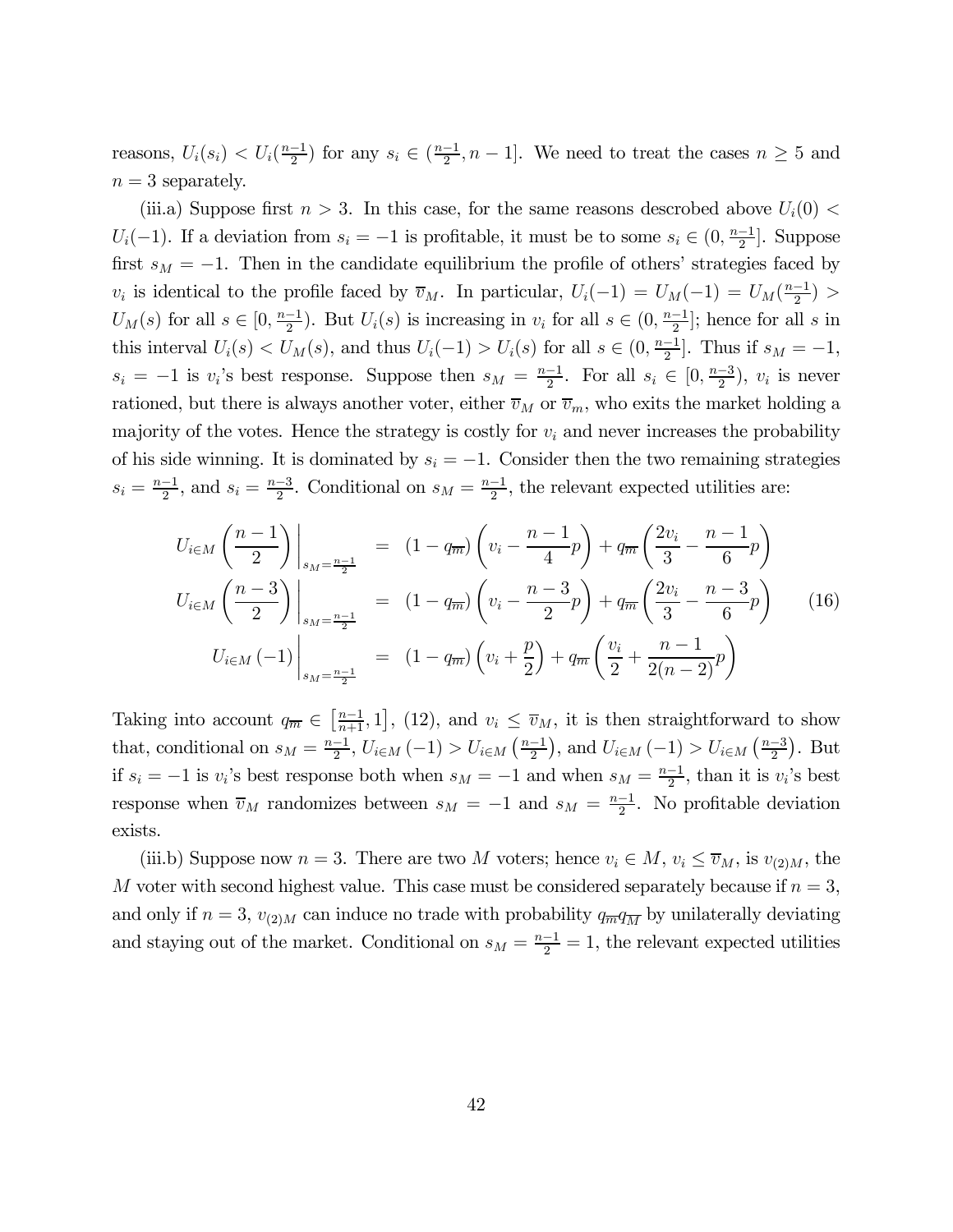are:

$$
U_{(2)M}(1)\Big|_{s_M=1} = (1 - q_{\overline{m}}) \left(v_i - \frac{n-1}{4}p\right) + q_{\overline{m}}v_i
$$
  
\n
$$
U_{(2)M}(0)\Big|_{s_M=1} = v_i
$$
  
\n
$$
U_{(2)M}(-1)\Big|_{s_M=1} = (1 - q_{\overline{m}}) \left(v_i + \frac{p}{2}\right) + q_{\overline{m}} \left(\frac{v_i}{2} + p\right)
$$
\n(17)

It is immediately clear that  $U_{(2)M}(0) > U_{(2)M}(1)$ . Given (14) and (11),  $U_{(2)M}(-1) >$  $U_{(2)M}(0)$  for all  $\overline{v}_m \in [\rho(3)\overline{v}_M, \overline{\rho(3)}\overline{v}_M] \Longleftrightarrow \overline{v}_m > (2/3)v_{(2)M}$ . Thus  $s_i = -1$  is indeed a best response for  $v_{(2)M}$  as long as  $\overline{v}_m \in [\max\{(2/3)v_{(2)M}, \rho(3)\overline{v}_M\}, \overline{\rho}(3)\overline{v}_M\}$ .

(iv) Finally, consider  $v_i \in m$ ,  $v_i \neq \overline{v}_m$ . Note that such a voter only exists for  $n > 3$ . Again, we show here that, given others' specified strategies,  $v_i$ 's best response is selling:  $s_i = -1$ . The proof proceeds as above. First notice that, as above,  $U_i(s_i) < U_i(\frac{n-1}{2})$  for any  $s_i \in \left(\frac{n-1}{2}, n-1\right]$ , and  $U_i(0) < U_i(-1)$ . If a deviation from  $s_i = -1$  is profitable, it must be to some  $s_i \in (0, \frac{n-1}{2}]$ . Suppose first  $s_m = -1$ . Then in the candidate equilibrium the profile of others' strategies faced by  $v_i$  is identical to the profile faced by  $\overline{v}_m$ . In particular,  $U_i(-1) = U_m(-1) = U_m(\frac{n-1}{2}) > U_m(s)$  for all  $s \in [0, \frac{n-1}{2})$ . But  $U_i(s)$  is increasing in  $v_i$  for all  $s \in (0, \frac{n-1}{2}]$ ; hence for all s in this interval  $U_i(s) < U_m(s)$ , and thus  $U_i(-1) > U_i(s)$  for all  $s \in (0, \frac{n-1}{2}]$ . Thus if  $s_m = -1$ ,  $s_i = -1$  is  $v_i$ 's best response.

Suppose then  $s_m = \frac{n-1}{2}$ . Eaxctly as argued above, if  $s_i \in [0, \frac{n-3}{2})$ ,  $v_i$  is never rationed, but there is always another voter, either  $\overline{v}_M$  or  $\overline{v}_m$ , who exits the market holding a majority of the votes. Hence the strategy is costly for  $v_i$  and never increases the probability of his side winning. It is dominated by  $s_i = -1$ . Consider then the two remaining strategies  $s_i =$  $\frac{n-1}{2}$ , and  $s_i = \frac{n-3}{2}$ . Conditional on  $s_m = \frac{n-1}{2}$ , the relevant expected utilities are:

$$
U_{i \in m} \left(\frac{n-1}{2}\right) \Big|_{s_m = \frac{n-1}{2}} = (1 - q_{\bar{M}}) \left(v_i - \frac{n-1}{4}p\right) + q_{\bar{M}} \left(\frac{2v_i}{3} - \frac{n-1}{6}p\right)
$$
  

$$
U_{i \in m} \left(\frac{n-3}{2}\right) \Big|_{s_m = \frac{n-1}{2}} = (1 - q_{\bar{M}}) \left(v_i - \frac{n-3}{2}p\right) + q_{\bar{M}} \left(\frac{2v_i}{3} - \frac{n-3}{6}p\right)
$$
  

$$
U_{i \in m} \left(-1\right) \Big|_{s_m = \frac{n-1}{2}} = (1 - q_{\bar{M}}) \left(v_i + \frac{p}{2}\right) + q_{\bar{M}} \left(\frac{v_i}{2} + \frac{n-1}{2(n-2)}p\right)
$$

Taking into account  $q_{\overline{M}} \in \left[\frac{n-1}{n+1}, 1\right]$ , (14), and  $v_i \leq \overline{v}_m$ , it is then straightforward to show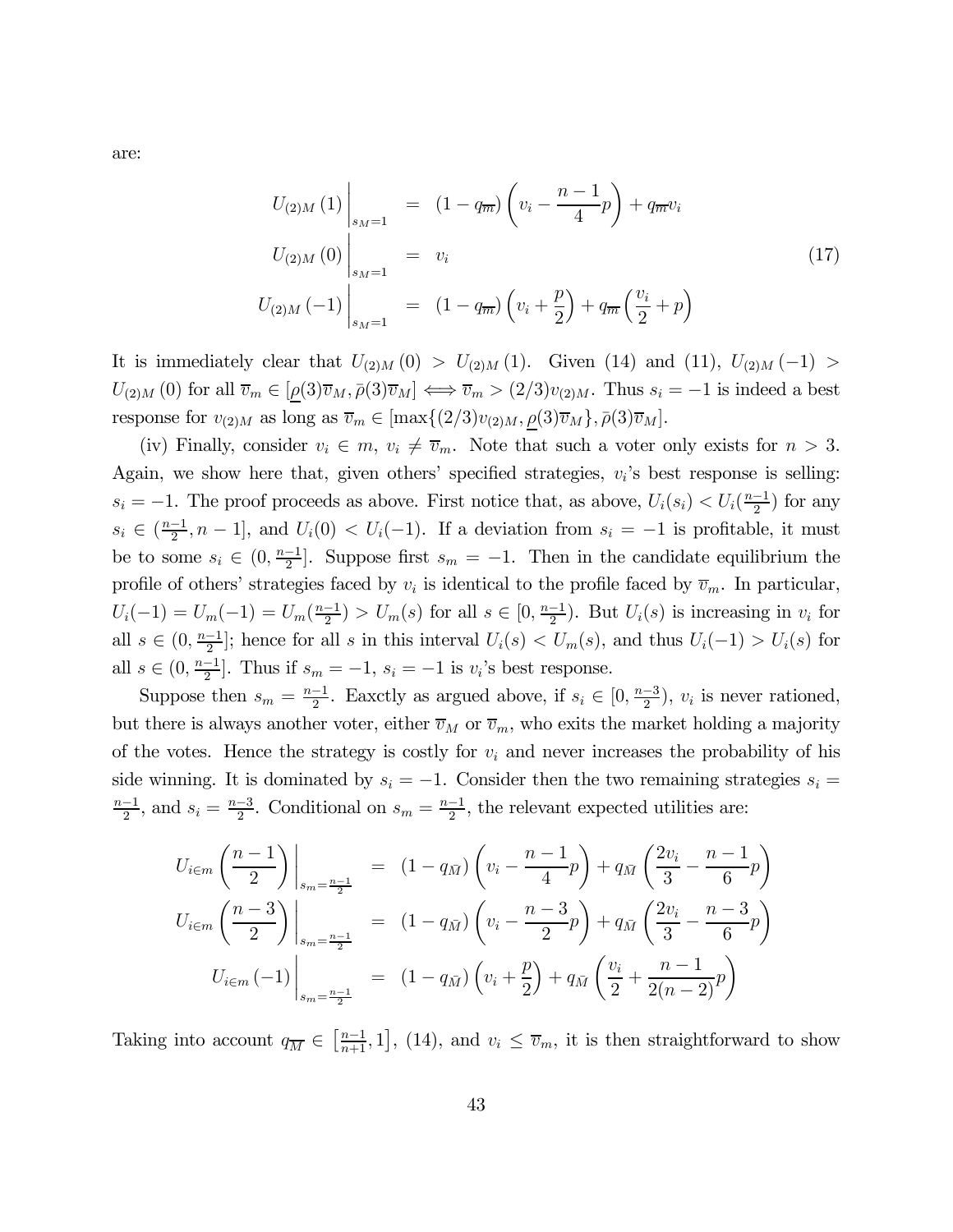that, conditional on  $s_m = \frac{n-1}{2}$ ,  $U_{i \in m}(-1) > U_{i \in m}(\frac{n-1}{2})$ , and  $U_{i \in m}(-1) > U_{i \in m}(\frac{n-3}{2})$ . But if  $s_i = -1$  is  $v_i$ 's best response both when  $s_m = -1$  and when  $s_m = \frac{n-1}{2}$ , than it is  $v_i$ 's best response when  $\overline{v}_m$  randomizes between  $s_m = -1$  and  $s_m = \frac{n-1}{2}$ . No profitable deviation exists.

We can conclude that if  $\overline{v}_m \in [\max{\mu(n)v_{(2)M}, \rho(n)\overline{v}_M}, \overline{\rho(n)}\overline{v}_M]$ , where  $\mu(n)$  is given by (6), and  $\rho(n)$  and  $\bar{\rho}(n)$  are given by (10), the strategies described in the theorem, together with the price and the mixing probabilities characterized in system  $(8)$ , are indeed an ex ante equilibrium of the full information game. Note that  $\rho(n)\overline{v}_M > \mu(n)v_{(2)M}$  for all  $n > 3$ ;

if  $n = 3$ ,  $\rho(3)\overline{v}_M > (2/3)v_{(2)M} \Longleftrightarrow v_{(2)M} < (3/4)\overline{v}_M$ .

2. Consider now  $\overline{v}_m \in [\mu(n)v_{(2)M}, \rho(n)\overline{v}_M]$ , where  $\mu(n)$  is given by (6). Note that this case is relevant if  $\rho(n)\overline{v}_M > \mu(n)v_{(2)M}$ , and thus for all  $n > 3$ , or for  $v_{(2)M} < (3/4)\overline{v}_M$ if  $n = 3$ . Suppose all voters adopt the strategies described in the theorem, and  $q_{\overline{M}} = 1$ . Expected market clearing (equation (11)) implies  $q_{\overline{m}} = \frac{n-1}{n+1}$ , and  $U_m(-1) = U_m(\frac{n-1}{2})$  (or equation (14)) implies  $p = \frac{2\overline{v}_m}{n+1}$ . Thus suppose system (8) holds. We show here that such strategies and price are an ex ante equilibrium of the full information game. As above, we rule out any profitable deviation for each voter in turn. Again, note that for any voter any demand  $s_i > n - 1$  is always fully rationed, and thus is equivalent to  $s_i = 0$ .

(i) Consider first voter  $\overline{v}_M$ . In the candidate equilibrium,  $s_M = \frac{n-1}{2}$ . As argued earlier, it remains true that for any  $s_M \in (\frac{n-1}{2}, n-1]$ ,  $U_M(s_M) < U_M(\frac{n-1}{2})$ : demanding more votes than required to achieve a strict majority does not affect the probability of rationing and is strictly costly. Similarly, it remains true that for any  $s_M \in [0, \frac{n-1}{2})$ ,  $U_M(s_M) < U_M(-1)$ : demanding less than  $\frac{n-1}{2}$  votes is dominated by selling. The argument is identical to what described earlier. Thus the only deviation we need to consider is to  $s_M = -1$ . The relevant expected utilities are:

$$
U_M\left(\frac{n-1}{2}\right) = q_{\bar{m}}\left(\frac{\overline{v}_M}{2} - \frac{n-1}{4}p\right) + (1 - q_{\bar{m}})\left(\overline{v}_M - \frac{n-1}{2}\right)
$$
  

$$
U_M(-1) = q_{\bar{m}}\left(\frac{p}{2}\right) + (1 - q_{\bar{m}})\left(\overline{v}_M\right)
$$

Substituting  $q_{\overline{m}} = \frac{n-1}{n+1}$ , we obtain:

$$
U_M\left(\frac{n-1}{2}\right) \ge U_M\left(-1\right) \Leftrightarrow \frac{\overline{v}_M}{p} > \frac{n+5}{2}
$$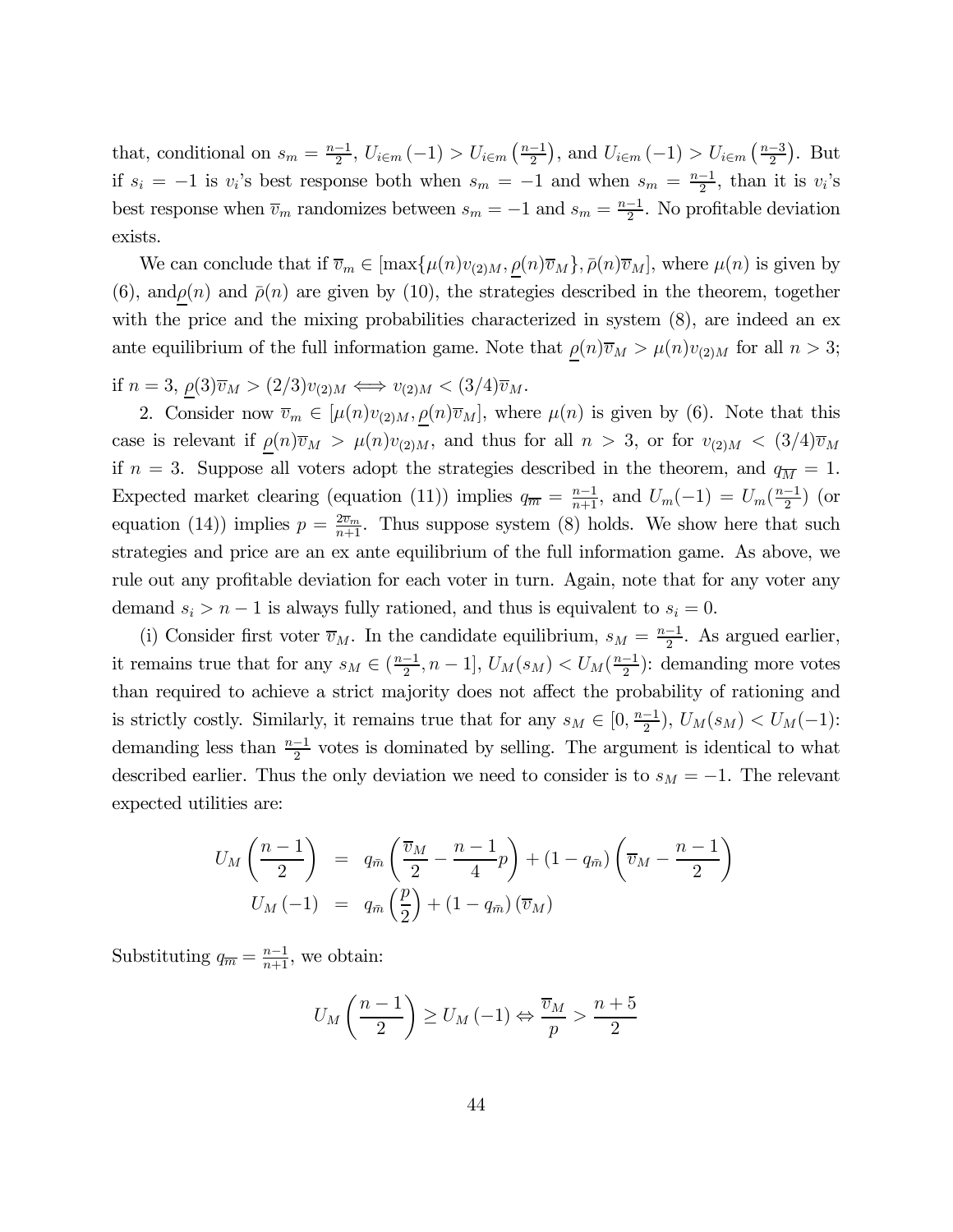Given  $p = \frac{2\overline{v}_m}{n+1}$ , the condition amounts to:

$$
U_M\left(\frac{n-1}{2}\right) \ge U_M\left(-1\right) \Leftrightarrow \overline{v}_M \ge \frac{n+5}{n+1}\overline{v}_m = \frac{1}{\underline{\rho}(n)}\overline{v}_m
$$

The requirement established the upper bound of the range of  $\overline{v}_m$  values considered here:  $\overline{v}_m \in [\mu(n)v_{(2)M}, \rho(n)\overline{v}_M].$ 

(ii) Consider voter  $\overline{v}_m$ . The arguments discussed under point 1.(ii) apply. With  $s_M = \frac{n-1}{2}$ and all other voters selling,  $s_m = \frac{n-1}{2}$  and  $s_m = -1$  dominate all other  $v_{\overline{m}}$ 's strategies. With  $p = \frac{2\overline{v}_m}{n+1}$ ,  $\overline{v}_m$  is indifferent between them and has no profitable deviation.

(iii) Consider now  $v_i \in M$ ,  $v_i \neq \overline{v}_M$ . We show here that, given others' specified strategies,  $v_i$ 's best response is selling:  $s_i = -1$ . By the arguments under point 1.(iii) above, the only deviations we need to consider are  $s_i = \frac{n-1}{2}$  and  $s_i = \frac{n-3}{2}$ . The relevant expected utilities are given by (16) for  $n > 3$ , and (17) for  $n = 3$ . Substituting  $p = \frac{2\overline{v}_m}{n+1}$ , and  $q_{\overline{m}} = \frac{n-1}{n+1}$ , we derive the following conditions. If  $n > 3$ :

$$
U_{i \in M} \left(\frac{n-1}{2}\right) \le U_{i \in M} \left(-1\right) \Leftrightarrow v_i \frac{(n-2)(n-1)}{2(n^2+n-5)} \le \overline{v}_m
$$

and

$$
U_{i \in M} \left( \frac{n-3}{2} \right) \le U_{i \in M} \left( -1 \right) \Leftrightarrow v_i \frac{(n-2)(n-1)(n+1)}{2(n^3 + 3n^2 - 19n + 21)} \le \overline{v}_m
$$

The two conditions are satisfied if and only if  $\mu(n)v_i \leq \overline{v}_m$ . Thus they are satisfied for all  $v_i \in M$ ,  $v_i \leq \overline{v}_M$  if they are satisfied for  $v_i = v_{(2)M}$ . If  $n = 3$ :

$$
U_{(2)M}(1) \le U_{(2)M}(-1) \Leftrightarrow \frac{v_{(2)M}}{2} \le \overline{v}_m
$$

and:

$$
U_{(2)M}(0) \le U_{(2)M}(-1) \Leftrightarrow \frac{2}{3}v_{(2)M} \le \overline{v}_m
$$

This latter condition is stricter and again is satisfied if and only if  $\mu(3)v_{(2)M} \leq \overline{v}_m$ . For all n, we have established the lower bound of the range of  $\overline{v}_m$  values considered here:  $\overline{v}_m \in$  $[\mu(n)v_{(2)M}, \underline{\rho}(n)\overline{v}_m]$ . Recall that  $\underline{\rho}(n)\overline{v}_M > \mu(n)v_{(2)M}$  for all  $n > 3$ , but if  $n = 3$ ,  $\underline{\rho}(3)\overline{v}_M >$  $\mu(3)v_{(2)M} \Longleftrightarrow v_{(2)M} < (3/4)\overline{v}_M$  if  $n=3$ .

(iv) Finally, consider  $v_i \in m$ ,  $v_i \neq \overline{v}_m$ . Again, this voter only exists if  $n > 3$ . The arguments in 1.(iv) above can be applied identically here and establish that  $s_i = -1$  is  $v_i$ 's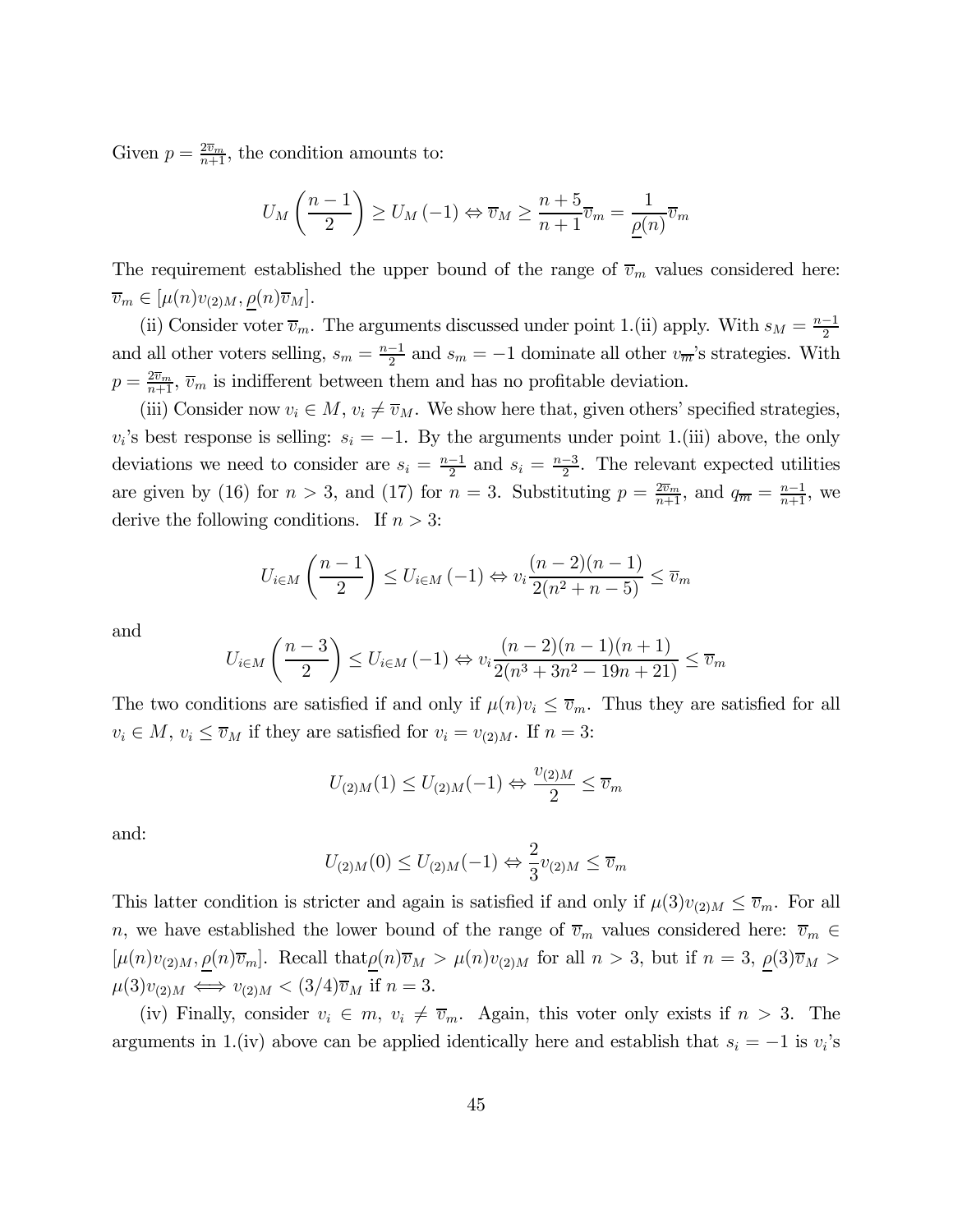unique best response. In particular, if  $s_m = -1$ , the profile of others' strategies faced by  $v_i$  is identical to the profile faced by  $\overline{v}_m$ . Given others' specified strategies, the differential utility from selling, relative to any other action, is decreasing in  $v_i$ ; hence if  $s_m = -1$  is  $\overline{v}_m$ 's best response, then it must be a best response for  $v_i \leq \overline{v}_m$ . If  $s_m = \frac{n-1}{2}$ , the identical proof detailed in 1.(iv) is relevant. The proof made use of the constraint  $q_{\bar{M}} \in \left[\frac{n-1}{n+1}, 1\right]$ , which is still satisfied here.

We conclude that for all  $\overline{v}_m \in [\mu(n)v_{(2)M}, \rho(n)\overline{v}_M]$ , where  $\mu(n)$  is given by (6), the strategies described in the theorem, together with the price and the mixing probabilities characterized in system (7), are indeed an ex ante equilibrium of the full information game. If  $n = 3$ , this case is only relevant if  $v_{(2)M} < (3/4)\overline{v}_M$ .

3. Consider now  $\overline{v}_m > \overline{\rho}(n)\overline{v}_M$ , where  $\overline{\rho}(n)$  is defined in (10). Suppose all voters adopt the strategies described in the theorem, and  $q_{\overline{m}} = 1$ . Expected market clearing (equation (11)) implies  $q_{\overline{M}} = \frac{n-1}{n+1}$ , and  $U_M(-1) = U_M(\frac{n-1}{2})$  (or equation (12)) implies  $p = \frac{2\overline{v}_M}{n+1}$ . Thus suppose system (9) holds. We show here that such strategies and price are an ex ante equilibrium of the full information game. As above, we rule out any profitable deviation for each voter in turn. The proofs follow immediately from the arguments used earlier. In particular:

(i) Consider first voter  $\overline{v}_M$ . The arguments discussed under point 1.(i) apply. With  $s_m = \frac{n-1}{2}$  and all other voters selling,  $s_M = \frac{n-1}{2}$  and  $s_M = -1$  dominate all other  $\overline{v}_M$ 's strategies. With  $p = \frac{2\overline{v}_M}{n+1}$ ,  $\overline{v}_M$  is indifferent between them and has no profitable deviation.

(ii) Consider then voter  $\overline{v}_m$ . Recall that when  $\overline{v}_M$  randomizes between  $s_M = \frac{n-1}{2}$  and  $s_M = -1$  and all others sell,  $s_m = \frac{n-1}{2}$  and  $s_m = -1$  dominate all other  $\overline{v}_m$ 's strategies. The relevant expected utilities are given by (13). Hence, substituting  $q_{\overline{M}} = \frac{n-1}{n+1}$ :

$$
U_m\left(\frac{n-1}{2}\right) \ge U_m\left(-1\right) \Leftrightarrow \frac{\overline{v}_m}{p} \ge \frac{(n-1)(n+5)}{2(n+3)}
$$

With  $p = \frac{2\overline{v}_M}{n+1}$ , therefore:

$$
U_m\left(\frac{n-1}{2}\right) \ge U_m\left(-1\right) \Leftrightarrow \overline{v}_m \ge \frac{(n-1)(n+5)}{(n+1)(n+3)}\overline{v}_M = \overline{\rho}(n)\overline{v}_M
$$

The condition establishes the lower bound of the range of  $\overline{v}_m$  values considered under this case.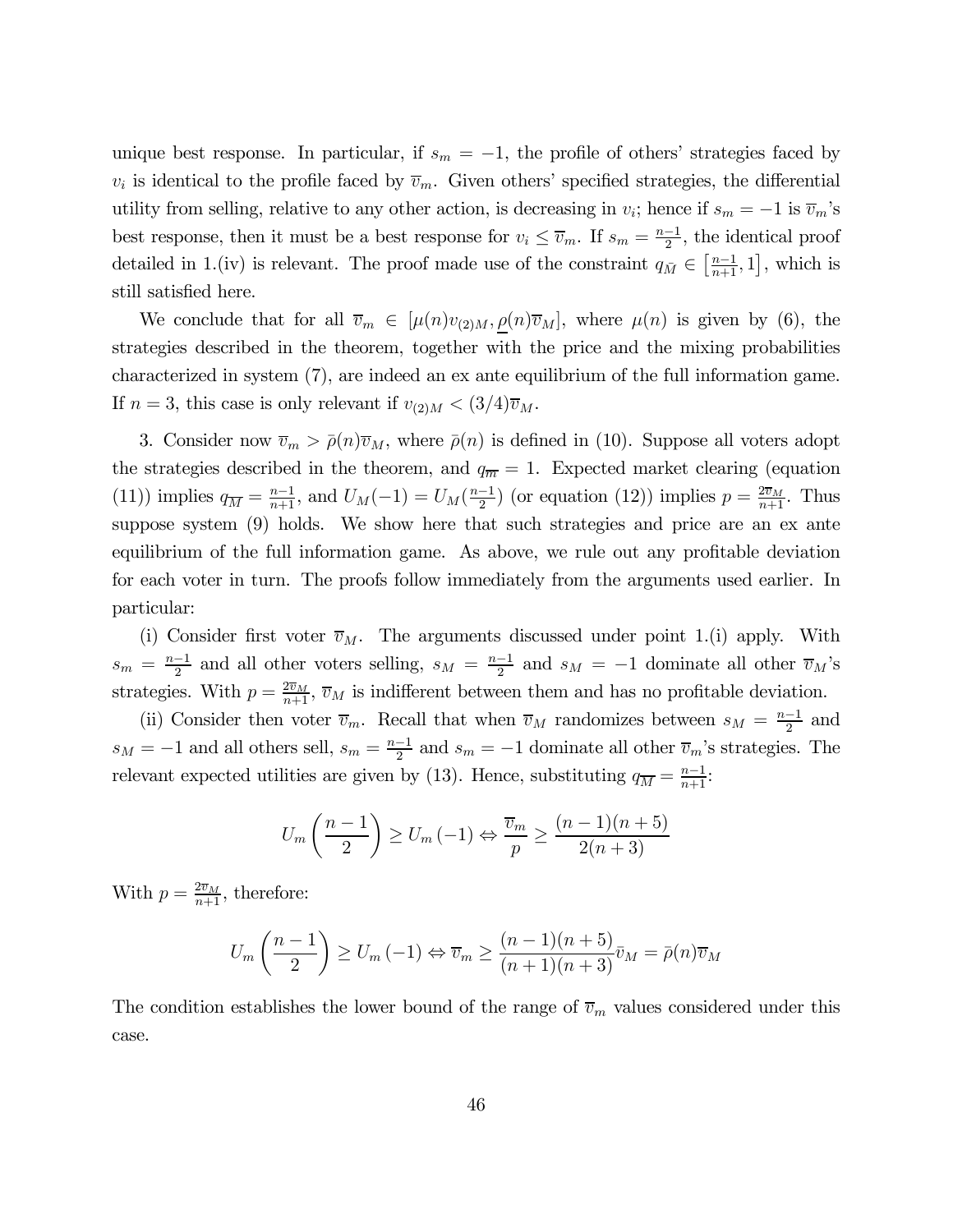(iii) Consider  $v_i \in M$ ,  $v_i \neq \overline{v}_M$ . If  $n > 3$ , the arguments in 1.(iii.a) above can be applied identically here and establish that  $s_i = -1$  is  $v_i$ 's unique best response. In particular, if  $s_M = -1$ , the profile of others' strategies faced by  $v_i$  is identical to the profile faced by  $\overline{v}_M$ . Hence if  $s_M = -1$  is  $\overline{v}_M$ 's best response, then it must be a best response for  $v_i \leq \overline{v}_M$ . If  $s_M = \frac{n-1}{2}$ , the identical proof detailed in 1.(iii) is relevant. The proof made use of the constraint  $q_m \in \left[\frac{n-1}{n+1}, 1\right]$ , which is still satisfied here. If  $n = 3$ ,  $v_i \equiv v_{(2)M}$  and:

$$
U_{(2)M}(1)\Big|_{s_m=1} = q_{\overline{M}}v_{(2)M} + (1 - q_{\overline{M}})\left(\frac{v_{(2)M}}{2} + \frac{p}{2}\right)
$$
  

$$
U_{(2)M}(0)\Big|_{s_m=1} = q_{\overline{M}}v_{(2)M}
$$
  

$$
U_{(2)M}(-1)\Big|_{s_m=1} = q_{\overline{M}}\left(\frac{v_{(2)M}}{2} + p\right) + (1 - q_{\overline{M}})\left(\frac{p}{2}\right)
$$

With  $p = \frac{2\bar{v}_M}{n+1}$  and  $q_{\overline{M}} = 1/2$  by (11), it is trivial to verify that  $U_{(2)M}(-1) > U_{(2)M}(1)$  and  $U_{(2)M}(-1) > U_{(2)M}(0).$ 

(iv) Finally, when  $n > 3$ , consider  $v_i \in m$ ,  $v_i \neq \overline{v}_m$ . The problem faced here by  $v_i \in m$ is identical to the problem faced by  $v_i \in M$ ,  $v_i \neq \overline{v}_M$  in case 2.(iii) above, when  $q_{\overline{M}} = 1$ ,  $q_{\overline{m}} = \frac{n-1}{n+1}$ . Taking into account  $p = \frac{2\bar{v}_M}{n+1}$ , all profitable deviations can be ruled out if and only if  $v_i$  max  $\left\{\frac{(n-2)(n-1)}{2(n^2+n-5)}, \frac{(n-2)(n-1)(n+1)}{2(n^3+3n^2-19n+21)}\right\} \leq \overline{v}_M$ , or  $v_i\mu(n) \leq \overline{v}_M$ .

Because  $\mu(n) < 1$ , two observations follow immediately. First, if  $\overline{v}_M \ge \overline{v}_m$ , the condition  $v_i\mu(n) \leq \overline{v}_M$  for all  $v_i \in m$ ,  $v_i \neq \overline{v}_m$  is always satisfied. Thus the strategies described in the theorem, together with the price and mixing probabilities characterized in system (9) are indeed an ex ante equilibrium of the full information game for all  $\overline{v}_m \in (\overline{\rho}(n)\overline{v}_M, \overline{v}_M]$ . Second, the condition  $\overline{v}_M \geq \overline{v}_m$  has not been imposed anywhere in the proof of the equilibrium of case 3. The equilibrium requires  $\overline{v}_m > \overline{\rho}(n)\overline{v}_M$ , where  $\overline{\rho}(n) < 1$ , and, for  $n > 3$ ,  $v_i\mu(n) \leq \overline{v}_M$  $\forall v_i \in m, v_i \neq \overline{v}_m$ . Thus it is compatible with  $\overline{v}_m > \overline{v}_M$ , as long as  $\overline{v}_M \geq \mu(n)v_{(2)m}$  if  $n > 5$ , and with no additional constraint if  $n = 3$ . Hence Lemma A2 follows immediately.

We now show that when preferences are private information, the strategies and price identified above constitute a fully revealing ex ante equilibrium.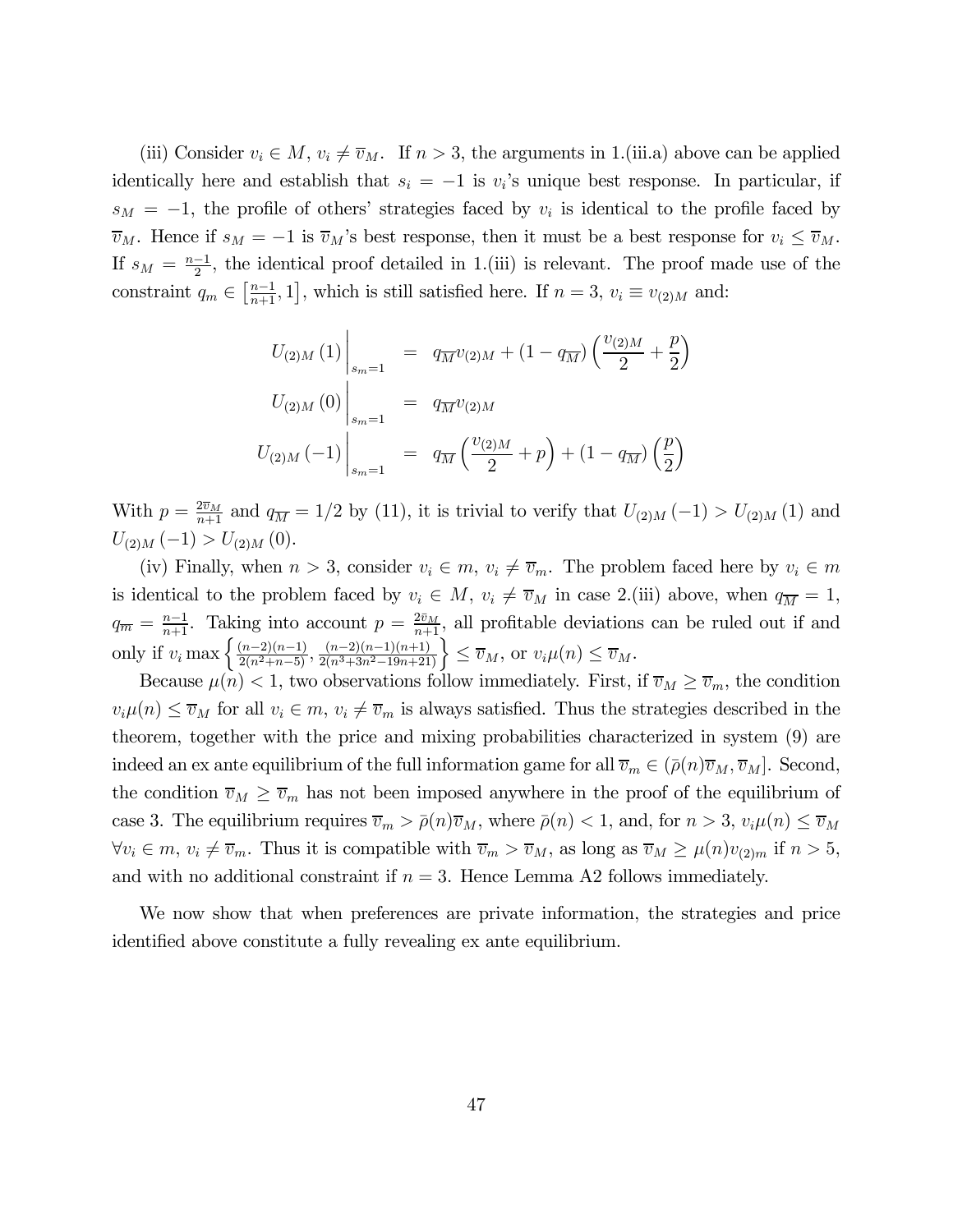#### 7.1.2 Fully revealing equilibrium.

We conjecture an equilibrium identical to the full information equilibrium characterized above and show that given others' strategies, the equilibrium price and the knowledge that the market is in a fully revealing equilibrium, each voter's best response when preferences are private information is uniquely identified and equals the voter's best response with full information. Thus the equilibrium exists when preferences are private information and is indeed fully revealing.

(i) Consider first the perspective of voter  $\overline{v}_M$ , in equilibrium. In any of the scenarios identified above, expected market equilibrium requires  $\overline{v}_M$  to demand a positive number of votes with positive probability. It then follows that the other voter who demands a positive number of votes with positive probability must belong to the minority. If not,  $\overline{v}_M$ 's best response would be to sell, violating expected market equilibrium. Thus  $\overline{v}_M$  also knows that  $M-1$  majority members and  $m-1$  minority members are offering their vote for sale; he cannot identify them individually, but that is irrelevant. Given that the other net demand for votes comes from a minority voter,  $\overline{v}_M$ 's best response is identified uniquely and is identical to his best response under full information.

(ii) Consider then the perspective of voter  $\overline{v}_m$ . If  $n = 3$ , he is the only minority voter and the problem is trivial. Suppose  $n > 3$ . Suppose first that  $\overline{v}_m \in \left[\mu(n)v_{(2)M}, \underline{\rho_M}(n)\overline{v}_M\right]$ , and hence  $s_M = \frac{n-1}{2}$  with probability 1. Expected market balance requires  $\overline{v}_m$  to demand a positive number of votes with positive probability. But that can only be a best response if the voter who demands  $\frac{n-1}{2}$  votes belongs to the majority; if not,  $\overline{v}_m$ 's best response would be to sell. Again,  $\overline{v}_m$  also knows that  $M-1$  majority members and  $m-1$  minority members are offering their vote for sale; he cannot identify them individually, but that is irrelevant.

Suppose now  $\overline{v}_m \in [\rho(n)\overline{v}_M,\overline{\rho}(n)\overline{v}_M]$ . Expected market balance rules out that  $\overline{v}_m$  could sell with probability 1 (because over this range of valuations the minimal expected demand of votes by  $\overline{v}_m$  required for expected market balance is  $\min(q_{\overline{m}})(\frac{n-1}{2}) + (1 - \min(q_{\overline{m}})(-1)) =$  $\left(\frac{n-1}{n+1}\right)\left(\frac{n-1}{2}\right) + \left(1 - \frac{n-1}{n+1}\right)(-1) = \frac{n-5}{2(n+1)} > -1$  for all  $n \geq 3$ ). Given the profile of strategies faced by  $\overline{v}_m$ , staying out of the market  $(s_m = 0)$  is always dominated by selling. Thus  $\overline{v}_m$ 's best response in equilibrium must include demanding a positive number of votes with positive probability. As in all previous cases, demanding more than  $\frac{n-1}{2}$  votes is always dominated by demanding  $\frac{n-1}{2}$  votes. Thus the actions over which  $\overline{v}_m$  can randomize with positive probability are  $s_m = \frac{n-1}{2}$ ,  $s_m = x$ , with  $0 \le x < \frac{n-1}{2}$ , and  $s_m = -1$ . Suppose that the voter demanding  $\frac{n-1}{2}$  with probability  $q_{\overline{M}}$  (with  $q_{\overline{M}}$  identified in (7)), and selling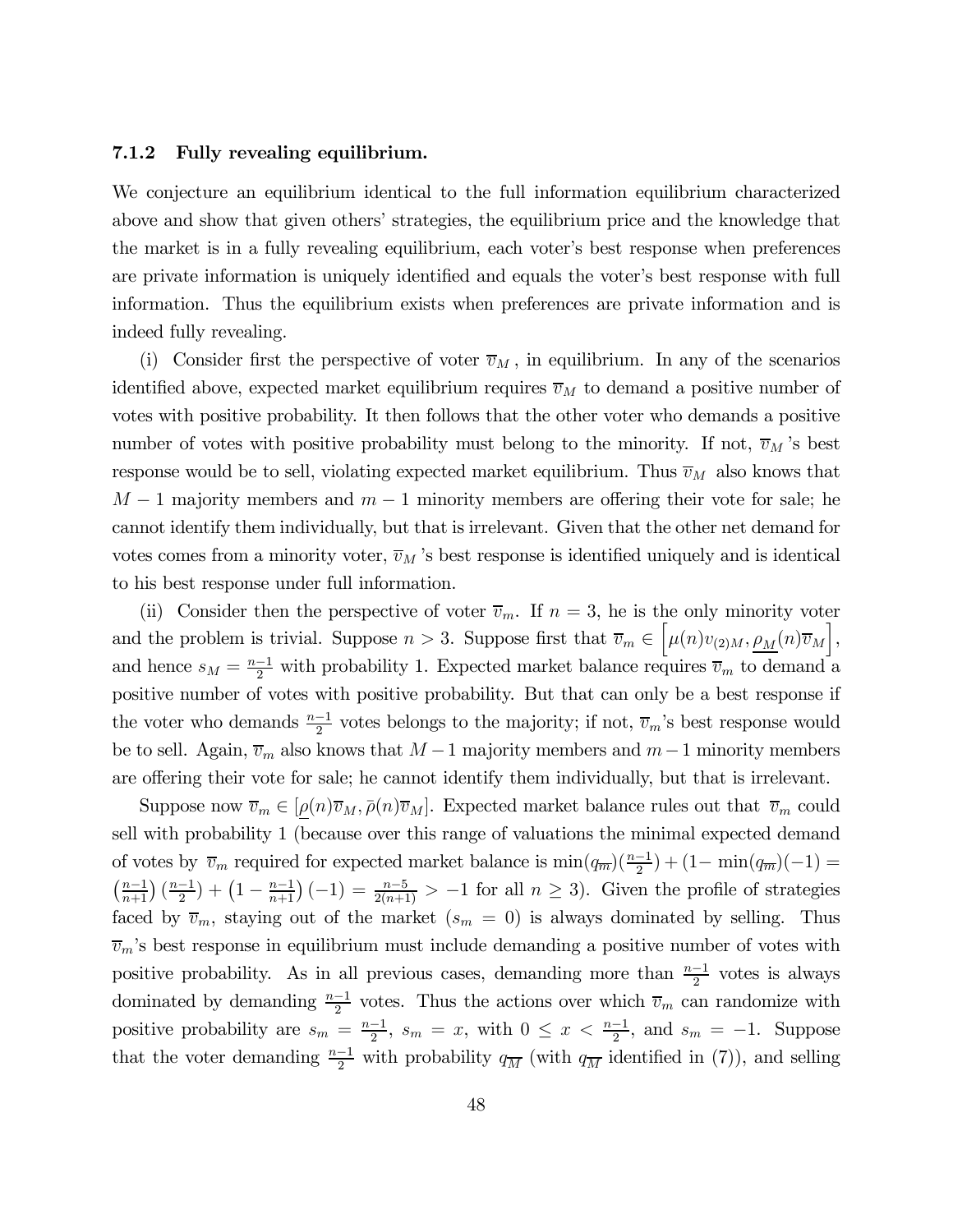otherwise, belonged to the minority. Then:

$$
U_m \left( \frac{n-1}{2} \right) \Big|_{\substack{(\bar{v}_M \in m)_e \\ (p_{\bar{w}_M \in m)_e}}} = (1 - q_{\bar{M}}) \left( \bar{v}_m - \frac{n-1}{2} p \right) + q_{\bar{M}} \left( \bar{v}_m - \frac{n-1}{4} p \right)
$$
  
\n
$$
U_m \left( -1 \right) \Big|_{\substack{(\bar{v}_M \in m)_e \\ (\bar{v}_M \in m)_e}} = (1 - q_{\bar{M}}) \cdot 0 + q_{\bar{M}} \left( \bar{v}_m + \frac{p}{2} \right)
$$
(18)  
\n
$$
U_m \left( x \right) \Big|_{\substack{(\bar{v}_M \in m)_e}} = (1 - q_{\bar{M}}) \left( P(x) \bar{v}_m - xp \right) + q_{\bar{M}} \left( \bar{v}_m - xp \right)
$$

where the index  $(\overline{v}_m \in m)_e$  indicates the belief that the other voter with positive expected demand belongs to the minority. System (18) is similar to system (15). In particular: (1) The differential utility from selling relative to demanding  $x \in [0, \frac{n-1}{2})$  votes,  $U_m(-1) - U_m(x)$ , is identical. We saw earlier that such term must be positive for all  $q_{\bar{M}} \in \left[\frac{n-1}{n+1}, 1\right]$ , a result that thus applies immediately here. (2) For all  $\overline{v}_m > 0$ , the differential utility from selling relative to demanding  $\frac{n-1}{2}$  votes,  $U_m(-1) - U_m\left(\frac{n-1}{2}\right)$ , is strictly higher than in system (15), where, at equilibrium  $q_{\bar{M}}$ , it equalled 0. Hence at equilibrium  $q_{\bar{M}}$  it must be positive here. It follows that if the voter demanding  $\frac{n-1}{2}$  with probability  $q_{\overline{M}}$  belonged to the minority,  $\overline{v}_m$ 's best response would be to sell. But that would violate expected market balance. Hence the voter demanding  $\frac{n-1}{2}$  with probability  $q_{\overline{M}}$  must belong to the majority. Of all remaining voters offering their votes for sale,  $M-1$  belongs to the majority, and  $m-1$  to the minority. They cannot be distinguished but that has no impact on  $\overline{v}_m$ 's unique best response.

Finally, suppose either  $\overline{v}_m \in (\overline{\rho}(n)\overline{v}_M, \overline{v}_M]$ , or  $\overline{v}_M \in [\mu(n)v_{(2)m}, \overline{v}_m]$ . Expected market balance requires  $s_m = \frac{n-1}{2}$  with probability 1. But then the other voter demanding  $\frac{n-1}{2}$ votes with positive probability cannot belong to the minority (because in a fully revealing equilibrium, if  $s_m = \frac{n-1}{2}$  with probability 1, all other minority voters would prefer to sell). Hence again the other voter with positive demand for votes must be a majority voter. All remaining voters are sellers; identifying the group each of them belongs to is not possible but has no impact on  $\overline{v}_m$ 's unique best response.

(iii) Consider now the perspective of all voters who in the full information equilibrium offer their vote for sale with probability 1:  $v_i \in M$ ,  $v_i \neq \overline{v}_M$ , or  $v_i \in m$ ,  $v_i \neq \overline{v}_m$ . By the arguments above, each of them knows that in a fully revealing equilibrium the two voters with positive expected demand must belong to the two different parties. Which one belongs to the majority and which one to the minority cannot be distinguished, but is irrelevant: since in the full information case  $v_i$ 's best response is  $s_i = -1$  with probability 1 whether  $v_i \in M$ ,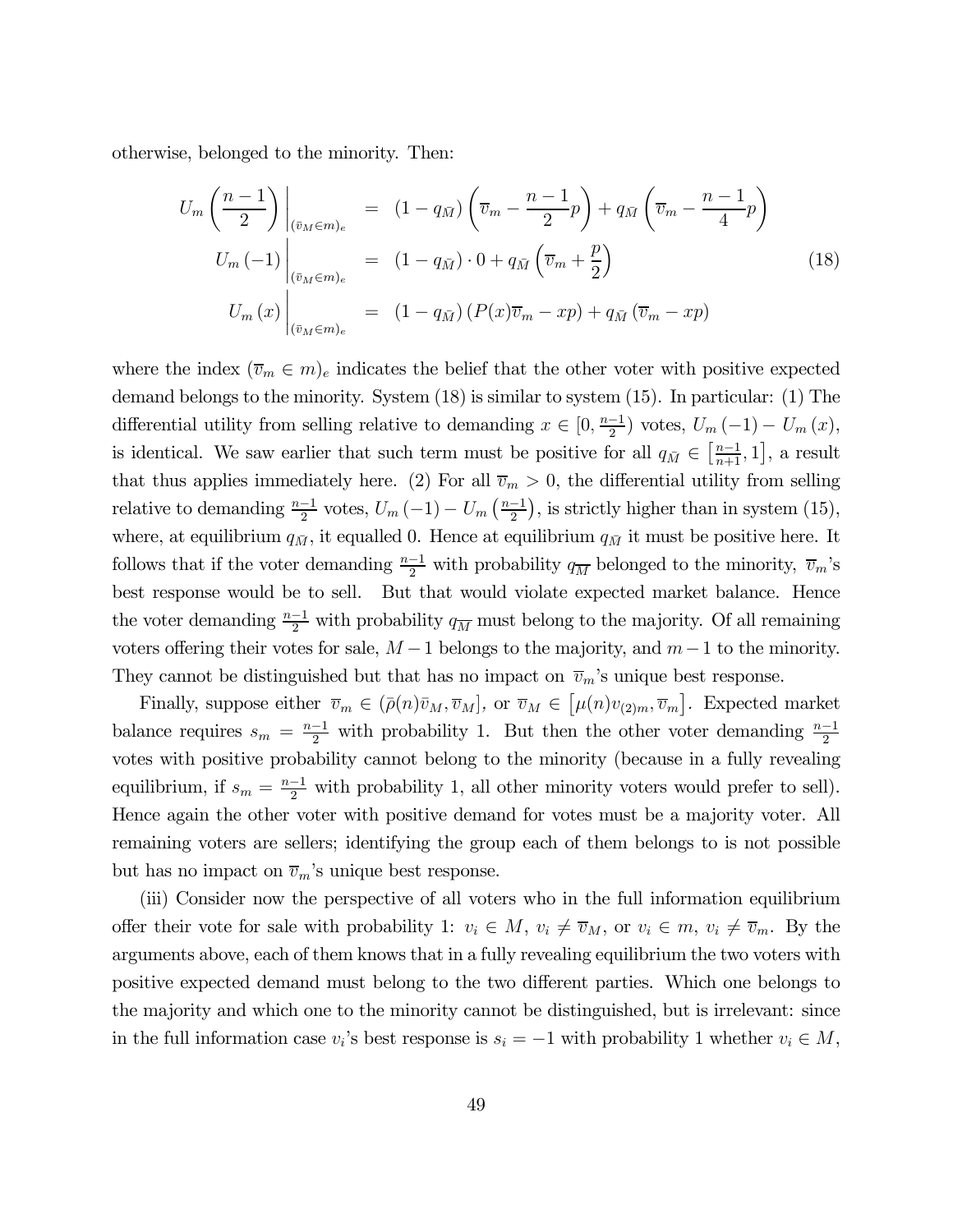or  $v_i \in m$ , it follows that identifying which of the two voters with positive expected demand belongs to which group is irrelevant to  $v_i$ 's best response. Equally irrelevant is identifying which of the sellers belongs to which group. Although the direction of preferences associated with each individual voter cannot be identified,  $v_i$ 's best response is unique and identical to his best response with full information.

We can conclude that the equilibrium strategies and price identified by Lemmas A1 and A2 are indeed a fully revealing ex ante equilibrium with private information. $\Box$ 

# 7.2 Proof of Lemma 1.

**Lemma 1.** If all  $v_i$ ,  $i \in m$  and  $i \in M$ , are i.i.d. according to some  $F(v)$ , then for all F, *n*, and  $\alpha$ ,  $\omega_m^* \leq m/n$ .

**Proof.** Call a realization of n values a profile  $\Pi$ , and call a partition  $\mathcal{P}(\Pi)$  a corresponding minority profile **m** and majority profile  $\mathfrak{M}$ :  $\mathcal{P}(\Pi) = \{\mathfrak{m}, \mathfrak{M}\}\.$ <sup>36</sup> The probability of a profile  $\Pi$  depends on the distribution F, but note that because values are i.i.d., given  $\Pi$ any partition  $\mathcal{P}(\Pi)$  is equally likely. Call  $V_m$  the sum of realized minority values  $(V_m =$  $(i \in m, v_i)$ , and similarly for  $V_M$   $(V_M = \sum_{j \in M} v_j)$ . Consider any  $\mathcal{P}(\Pi) = \{\mathfrak{m}, \mathfrak{M}\}\)$  such that  $V_m > V_M$ , supposing that at least one such profile Π and partition  $\mathcal{P}(\Pi)$  exist. Now, keeping  $\Pi$  fixed, consider an alternative partition  $\mathcal{P}'(\Pi)$  such that the values in the minority profile m are reassigned to majority voters. By construction,  $V_M > V_m$ . The values assigned to the remaining  $M - m$  majority voters are chosen freely among all realized values in the original majority profile  $\mathfrak{M}$ . Thus for any  $\mathfrak{m}$ , there are  $\binom{n-m}{M-m}$  $=\binom{M}{M-m}$  $= \binom{M}{m}$  equally likely partitions  $\mathcal{P}'(\Pi)$  such that  $V_M > V_m$ . But then:

$$
\Pr(V_M > V_m|\Pi) \ge \binom{M}{m} \Pr(V_m > V_M|\Pi),
$$

with inequality because for given  $\Pi$  we are ignoring partitions  $\mathcal{P}''(\Pi)$  such that some of m values are associated with minority and some with majority voters and  $V_M > V_m^{37}$ .

<sup>&</sup>lt;sup>36</sup>For clarity: for any Π, there are  $\binom{n}{m}$  possible partitions  $\mathcal{P}(\Pi)$ , and for any partition  $\mathcal{P}(\Pi)$  there are m!M! possible permutations of values among the different voters, all keeping  $\mathcal{P}(\Pi) = \{\mathfrak{m}, \mathfrak{M}\}\)$  constant.

<sup>&</sup>lt;sup>37</sup>We are not ignoring those such that  $V_m > V_M$  because they are taken into account as different initial partitions  $\mathcal{P}(\Pi)$ .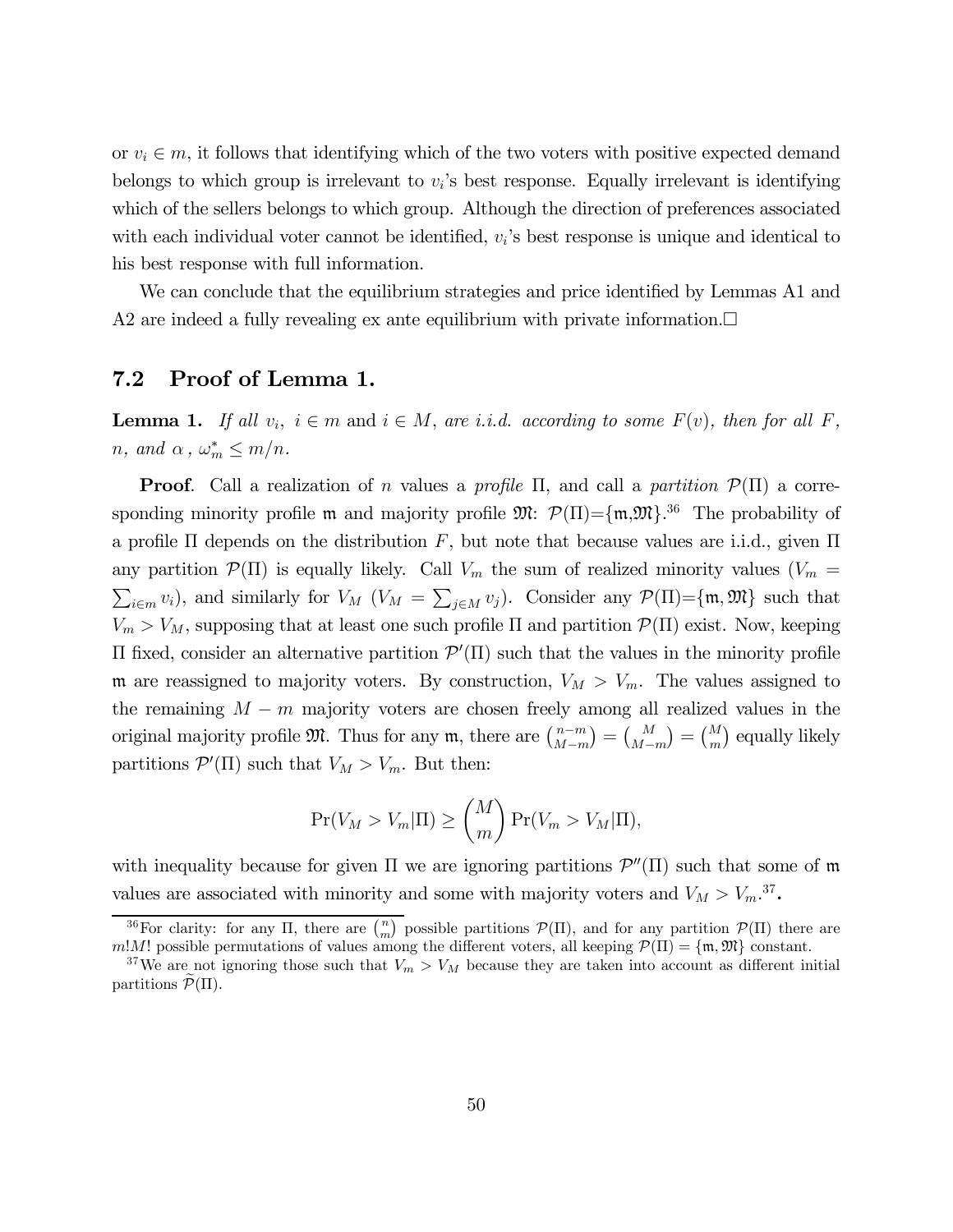Now:

$$
Pr(V_m > V_m) = \int_{\Pi} Pr(V_m > V_m | \Pi) dG
$$

$$
Pr(V_M > V_m) = \int_{\Pi} Pr(V_M > V_m | \Pi) dG \ge \binom{M}{m} \int_{\Pi} Pr(V_m > V_M | \Pi) dG = \binom{M}{m} Pr(V_m > V_M)
$$

where  $G = F^n$  is the joint density of a profile Π. But  $Pr(V_m > V_M) = 1 - Pr(V_M > V_m)$ . Hence:

$$
\Pr(V_m > V_M) \le \frac{1}{1 + {M \choose m}}.
$$

The Lemma then follows if:

$$
\frac{1}{1 + {M \choose m}} \le \frac{m}{m + M}.\tag{19}
$$

Condition (19) is equivalent to:

$$
\frac{m!(M-m)!}{m!(M-m)!+M!} \le \frac{m}{m+M}
$$

or, after some manipulations:

$$
(m-1)!(M-m)! \le (M-1)!
$$

which is equivalent to:

$$
\binom{M-1}{m-1}\geq 1,
$$

an inequality that holds for all  $m \geq 1$ .

## 7.3 Proof of Proposition 1.

**Proposition 1**. (a) There exists a value  $m' > 0$  such that if  $m < m'$ ,  $\omega_m > \omega_m^*$  for all n and F. (b) There exist distributions  $\mathbf{F}'$  such that if  $F \in \mathbf{F}'$ ,  $\omega_m > \omega_m^*$  for all n and m.

**Proof of part (a)**. We know that if  $\overline{v}_g > v_{(2)G}$ , the equilibrium in Theorem 1 always applies. If  $G = m$  (i.e.  $v_n \in m$ ), m wins with probability  $\frac{n+3}{2(n+1)}$ ; if  $G = M$  (i.e.  $v_n \in M$ ), m wins with probability  $\frac{n-1}{2(n+1)}$  if  $\overline{v}_m < \underline{\rho} \overline{v}_M$ , and with some probability  $\in (\frac{n-1}{2(n+1)}, \frac{n+3}{2(n+1)})$ otherwise. Hence: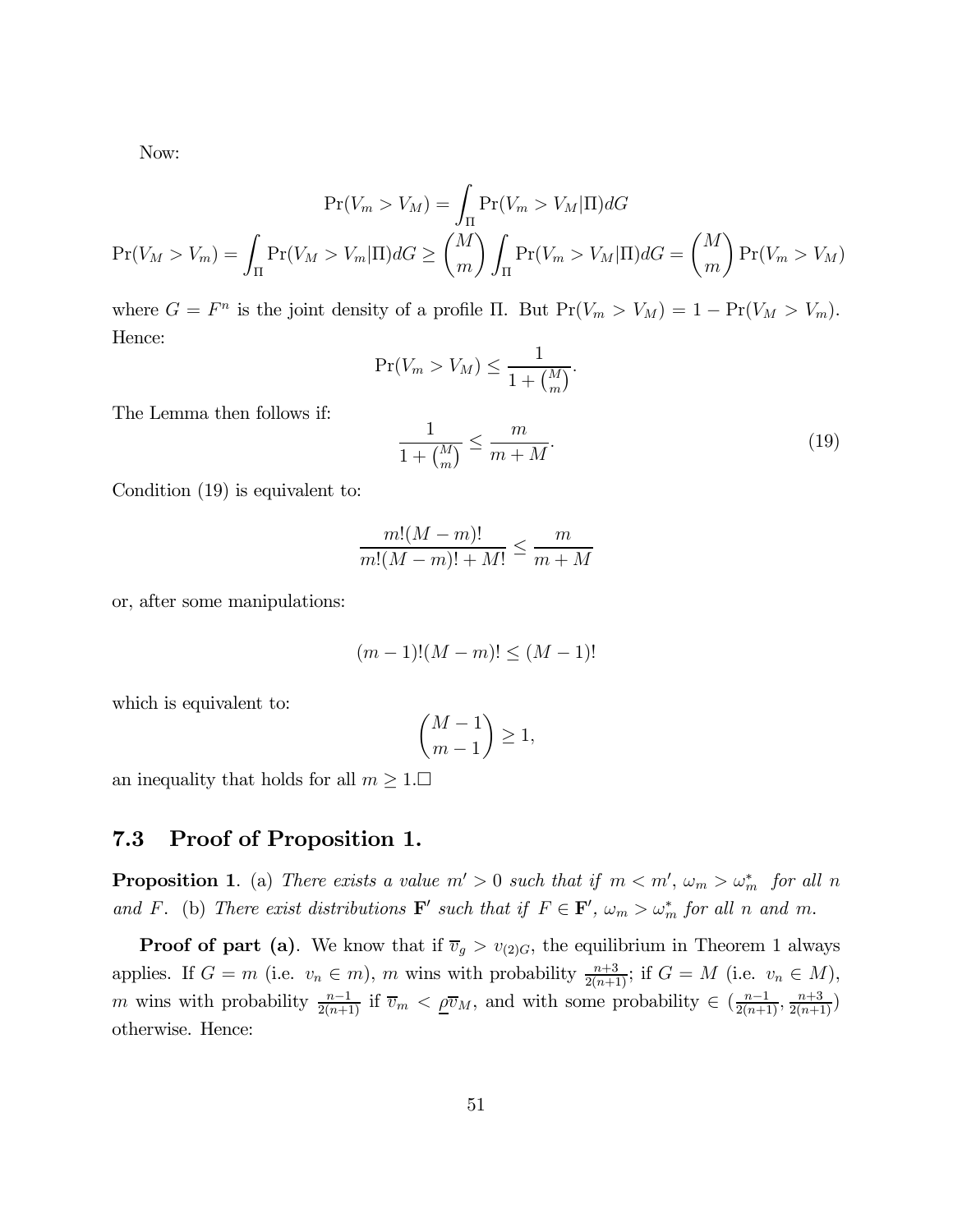$$
\omega_m > \frac{n+3}{2(n+1)} \Pr(G = m \cap \overline{v}_M > v_{(2)m}) + \frac{n-1}{2(n+1)} \Pr(G = M \cap \overline{v}_m > v_{(2)M}) \tag{20}
$$

The inequality is strict both because (20) sets to  $\frac{n-1}{2(n+1)}$  the probability of minority victories whenever  $\overline{v}_g > \overline{v}_{(2)G}$  and  $G = M$ , and because it ignores value realizations such that  $\overline{v}_g \in$  $(\mu(n)v_{(2)G}, v_{(2)G})$  – the condition in Theorem 1 is satisfied, and the minority wins with positive probability.38

With i.i.d. value draws:

$$
\Pr(G = m \cap \overline{v}_M > \overline{v}_{(2)m}) = \Pr(G = M \cap \overline{v}_m > \overline{v}_{(2)M}) = \frac{mM}{n(n-1)}
$$

Thus:

$$
\omega_m > \frac{n+3}{2(n+1)} \frac{mM}{n(n-1)} + \frac{n-1}{2(n+1)} \frac{mM}{n(n-1)} = \frac{mM}{n(n-1)}
$$

Given Lemma 1, the proposition follows if there exists a  $m'$  such that for all  $m < m'$ ,  $mM/[n(n-1)] \geq 1/n$ . This last condition holds with equality at  $m = 1$ , and thus the proposition always holds at  $m' = 2$ .  $\Box$ 

**Proof of part (b)** Assume that  $F(v) = v^b$ . Then we can derive:

$$
P(B) = 1 - \frac{m(m-1)}{n(n-1)} \mu^{bM} - \frac{M}{n} \bar{\rho}^{bm}
$$
\n(21)

$$
P(P) = \frac{M}{n} \left( \bar{\rho}^{bm} - \underline{\rho}^{bm} \right) \tag{22}
$$

$$
P(R) = \underline{\rho}^{bm} \frac{M}{n} - \frac{M(M-1)}{n(n-1)} \mu^{bm}
$$
\n(23)

Ignoring integer constraints, we can rewrite equations  $(21)-(23)$  above as:

$$
P(B) = 1 - \frac{\alpha(\alpha n - 1)}{n - 1} \mu^{b(1 - \alpha)n} - (1 - \alpha)\overline{\rho}^{b\alpha n}
$$

$$
P(P) = (1 - \alpha) \left(\overline{\rho}^{b\alpha n} - \underline{\rho}^{b\alpha n}\right)
$$

$$
P(R) = \underline{\rho}^{b\alpha n} (1 - \alpha) - \frac{(1 - \alpha)((1 - \alpha)n - 1)}{n - 1} \mu^{b\alpha n}.
$$

 $38$ Note that such realizations have positive probability for all F with full support.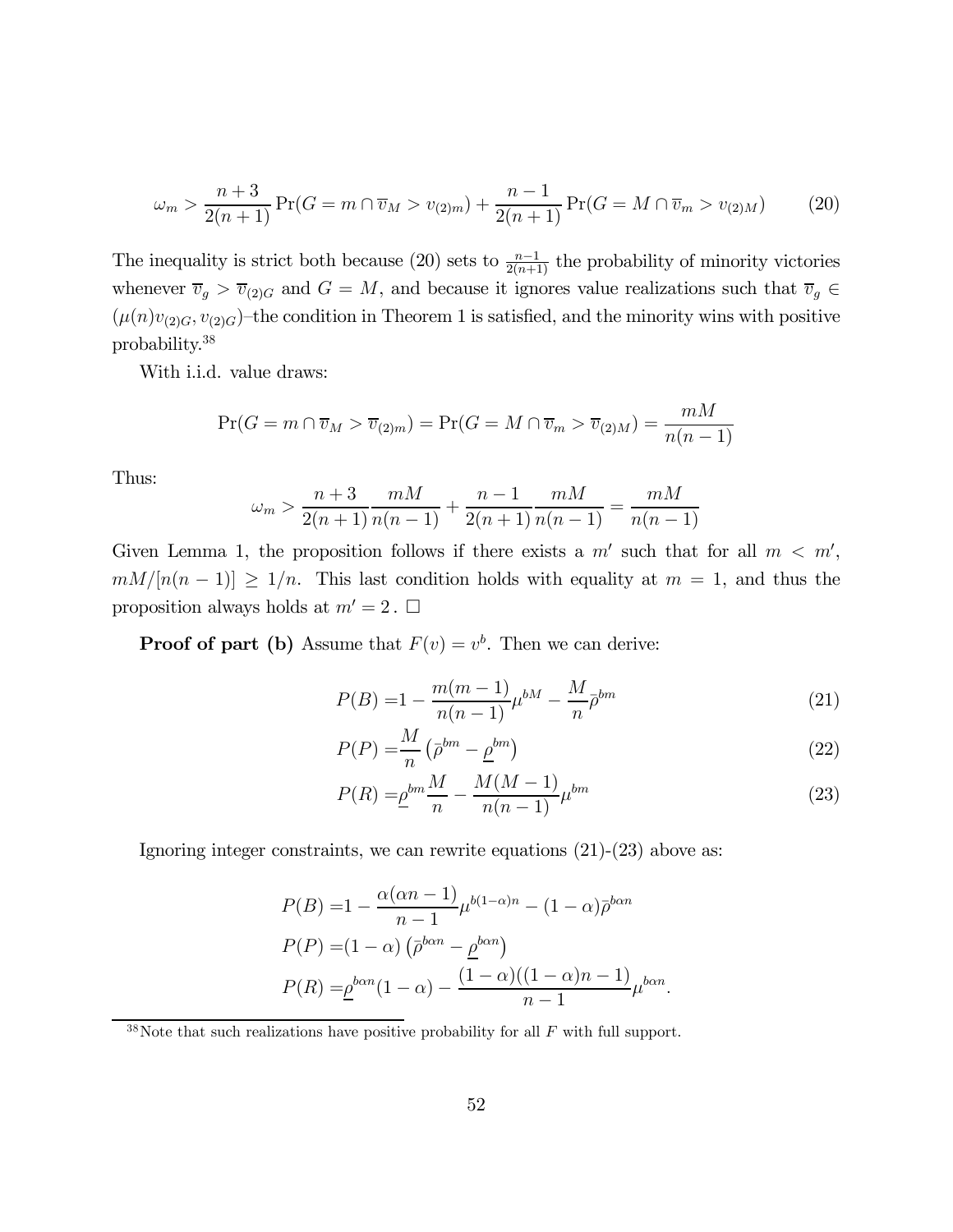Therefore:

$$
\omega_m \geq \frac{n+3}{2(n+1)} \left[ 1 - \frac{\alpha(\alpha n - 1)}{n-1} \mu^{b(1-\alpha)n} - (1-\alpha) \bar{\rho}^{b\alpha n} \right] + \frac{n-1}{2(n+1)} \left[ (1-\alpha) \bar{\rho}^{b\alpha n} - \frac{(1-\alpha)((1-\alpha)n - 1)}{n-1} \mu^{b\alpha n} \right]
$$

The condition that  $\omega_m \geq m/n$  is equivalent to

$$
(n+3)(n-1) - 4(n-1)(1-\alpha)\bar{p}^{b\alpha n} - (n-1)(1-\alpha)((1-\alpha)n - 1)\mu^{b\alpha n} - (n+3)\alpha(\alpha n - 1)\mu^{b(1-\alpha)n} - 2\alpha(n+1)(n-1) \ge 0
$$
 (24)

If  $n = 3$ , then  $\alpha = 1/3$ ,  $\bar{\rho}(3) = \mu(3) = 2/3$ . Substituting these values, we can verify immediately that the condition is satisfied for all  $b > 0$ . Suppose then  $n > 3$ , and consider some loose bounds on the various parameters. We know that  $\bar{\rho}^{ban} < 1$  and  $\mu^{b(1-\alpha)n} < \mu^{ban} <$  $\mu < \frac{1}{2}$  provided  $ban = bm \ge 1$  and, for the last inequality,  $n > 3$ . Hence, a sufficient condition for (24) is:

$$
(n+3)(n-1)-4(n-1)(1-\alpha)-\frac{n-1}{2}(1-\alpha)((1-\alpha)n-1)-\frac{n+3}{2}\alpha(\alpha n-1)-2\alpha(n+1)(n-1)\geq 0
$$

This is equivalent to:

$$
a(\alpha)n^2 + c(\alpha)n + \frac{1}{2} \ge 0
$$
\n(25)

where:

$$
a(\alpha) = \frac{1}{2} - \alpha - \alpha^2
$$
  

$$
c(\alpha) = -(\alpha^2 + 1 - 3\alpha)
$$

If  $f(\alpha) \equiv \alpha^3 - 6\alpha^2 + 13\alpha - 4 \leq 0$ , the discriminant of the left handside of inequality (25) is negative. Provided  $a(\alpha) \geq 0$ , inequality (25) would then hold. Note that  $f(\alpha)$  is increasing in  $\alpha$  and that there exists an  $\alpha^* > 0$  such that  $f(\alpha^*) = 0$ . It can be easily verified that  $a(\alpha) \geq 0$  for all  $\alpha \leq \frac{\sqrt{3}-1}{2}$ , and  $\alpha^* < \frac{\sqrt{3}-1}{2}$ . It follows that (25) is satisfied, and thus (24) is satisfied and  $\omega_m \ge \alpha$  for all  $n > 3$  for all  $\alpha \in (1/n, \alpha^*)$ . To conclude the proof, we need to show that (24) is also satisfied when  $\alpha \in \left[\alpha^*, \frac{n-1}{2n}\right]^{39}$ .

<sup>&</sup>lt;sup>39</sup>The upper bound comes from the fact that  $m = \alpha \cdot n$ , n is odd. and  $m < M$  so that  $m \leq \frac{n-1}{2}$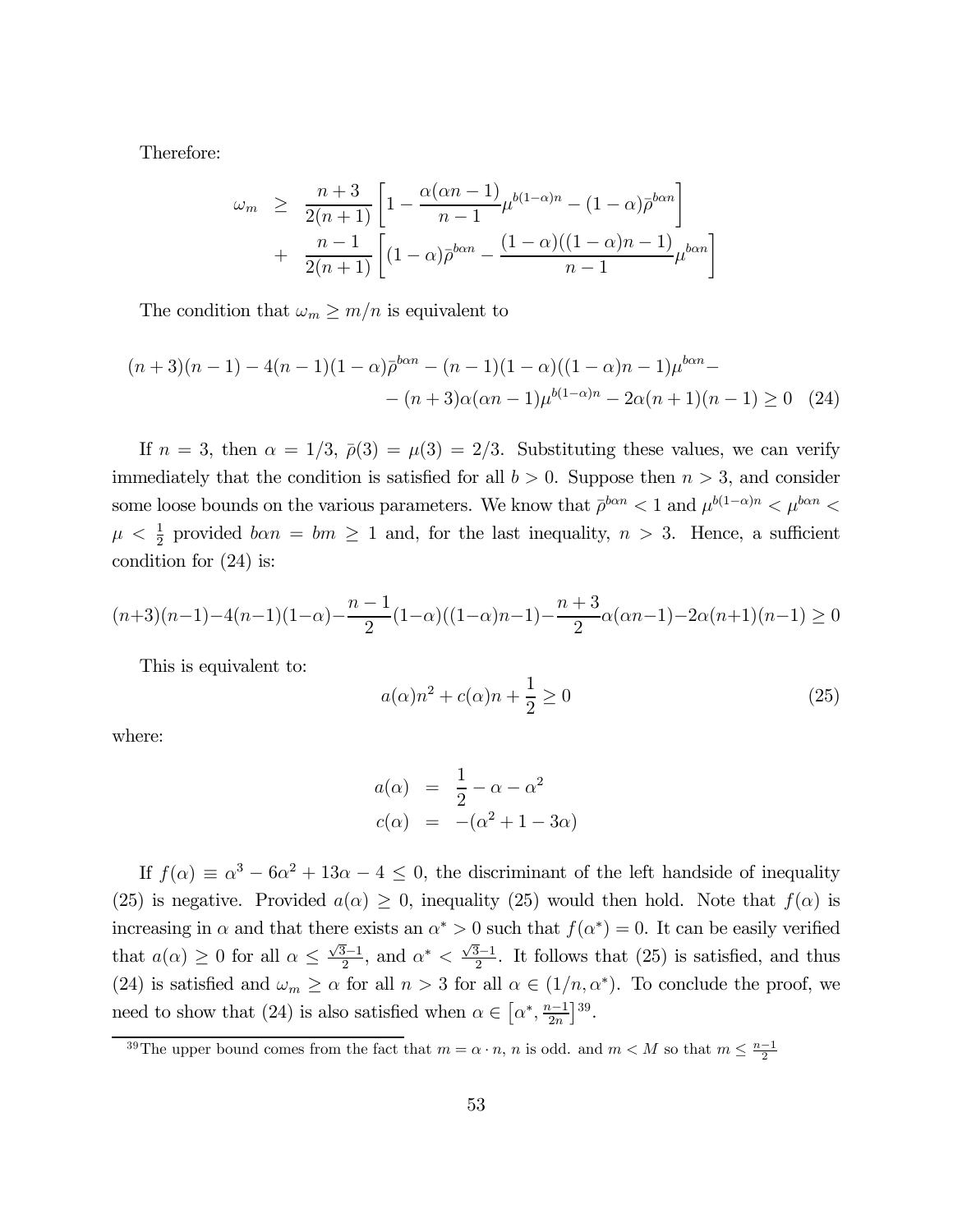For any  $b \ge 1$  and  $n > 3$ ,  $\mu^{b(1-\alpha)n} < \mu^{b\alpha n} < \mu^{c\alpha n} < \frac{1}{2^{a^*n}}$ ,  $\forall \alpha \in (\alpha^*, \frac{n-1}{2n}]$ . Thus a sufficient condition for (24) is:

$$
n^{2} \left[ 1 - 2\alpha - \frac{1 - 2\alpha + 2\alpha^{2}}{2^{\alpha^{*} \cdot n}} \right] + n \left[ 4\alpha - 2 + \frac{1 - \alpha - \alpha^{2}}{2^{\alpha^{*} \cdot n - 1}} \right] + 1 - 2\alpha + \frac{4\alpha - 1}{2^{\alpha^{*} \cdot n}} \ge 0
$$

Rearrange the terms as :

$$
(1 - 2\alpha)(n - 1)^2 + \frac{1}{2^{\alpha^* \cdot n}} \left[ -2(n^2 + n)\alpha^2 + 2(n^2 - n + 2)\alpha - (n - 1)^2 \right] \ge 0 \tag{26}
$$

One can show that  $-2(n^2 + n)\alpha^2 + 2(n^2 - n + 2)\alpha \ge \alpha(1 - \alpha)(n - 1)^2$  for  $\alpha \in [\alpha^*, \frac{n-1}{2n}]$ . A sufficient condition for inequality (26) is then:

$$
\forall \alpha \in \left[\alpha^*, \frac{n-1}{2n}\right], 1-2\alpha-\frac{1}{2^{\alpha^* \cdot n}}+\frac{\alpha(1-\alpha)}{2^{\alpha^* \cdot n}} \geq 0
$$

The left handside of this equation is decreasing in  $\alpha$ , and thus the inequality is satisfied if it is satisfied at  $\alpha = \frac{n-1}{2n}$ . The condition becomes:

$$
\frac{2^{\alpha^* \cdot n}}{n} \ge 1 - \frac{n^2 - 1}{4n^2} = \frac{3n^2 + 1}{4n^2}
$$

The difference of the two terms is increasing in n for  $n \geq 5$ . Moreover, it is satisfied at  $n = 7^{40}$ , so is satisfied for all  $n \ge 7$ . Thus for  $n \ge 7$ , we can conclude that (24) is satisfied for all  $b \ge 1$  and for all  $\alpha$ . To complete the proof, we need to consider the last remaining case:  $n = 5$ . But at  $n = 5, \alpha \in {\frac{1}{5}, \frac{2}{5}}, \overline{\rho} = \frac{5}{6}, \mu = \frac{2}{7}$  and  $b = 1, (24)$  is satisfied. Hence at  $n = 5$ , it is also satisfied for  $b > 1$ . The proposition is proven.  $\Box$ 

### 7.4 Proof of Proposition 2.

**Proposition 2.** There exist distributions  $\mathbf{F}''$  such that if  $F \in \mathbf{F}''$ , then  $W < W_0$  for all n and m.

**Proof.** Recall that  $V_m$  denotes the sum of realized minority values  $(V_m = \sum_{i \in m} v_i)$ , and  $V_M$  the sum of realized majority values  $(V_M = \sum_{j \in M} v_j)$ . Suppose  $F(v) = v^b$ ,  $b > 0$ . We show here that  $W < W_0$  if  $b \geq 1$ , for all n, m.

<sup>&</sup>lt;sup>40</sup>To see that, one can use the fact that  $\alpha^* > 0.36$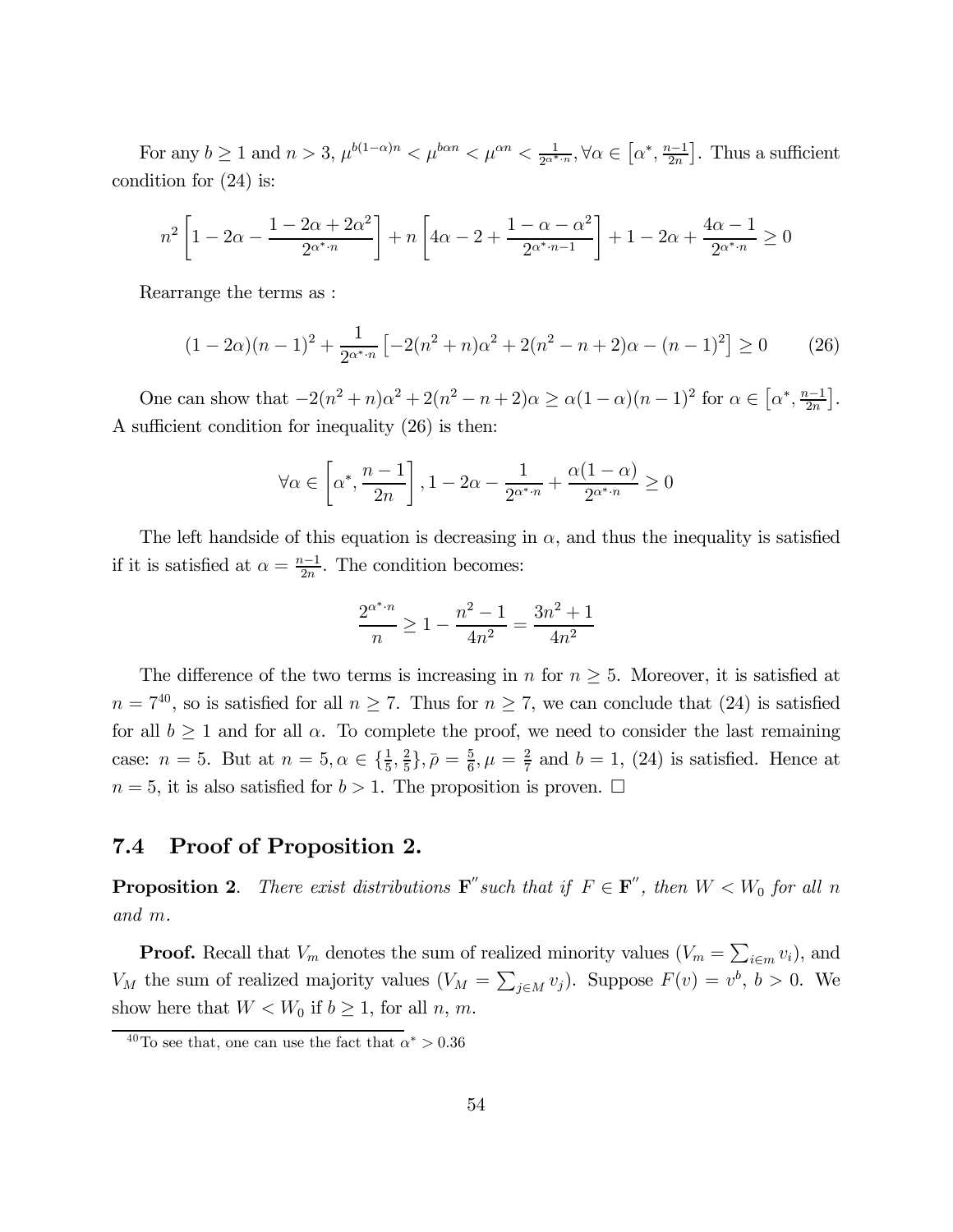For value realizations such that the condition in Theorem 1 is not satisfied, the equilibrium construction selects the majority voting outcome, and thus  $(W|\overline{v}_g \langle \mu v_{(2)G}) = (W_0|\overline{v}_g \langle \mu v_{(2)G})$  $\mu v_{(2)G}$ ). When the value realizations are in areas R ( $\rho \overline{v}_M > \overline{v}_m > \mu v_{(2)M}$ ) and P ( $\rho \overline{v}_M >$  $\overline{v}_m > \rho \overline{v}_M$ ,  $\overline{v}_M > \overline{v}_m$ , and given  $m < M$  and i.i.d. values, it follows that  $E[V_M|R, P] >$  $E[V_m|R, P]$ . Thus  $(W|\overline{\rho v}_M > \overline{v}_m > \mu v_{(2)M}) < (W_0|\overline{\rho v}_M > \overline{v}_m > \mu v_{(2)M})$ . Hence, for all n and m, a sufficient condition for  $W < W_0$  is  $E[V_M|B] > E[V_m|B]$ , where B is the area of value realizations such that  $\overline{v}_m > \overline{\rho v}_M$ ,  $\overline{v}_M > \mu v_{(2)m}$ . The proposition is an immediate result of the following Lemma.

**Lemma A.1.** If  $F(v) = v^b$ , then:

$$
\Pr(B)E(V_m|B) = \frac{bm}{b+1} - \frac{b^2 M m}{(bn+1)(b+1)} \rho^{bm+1} -
$$
  

$$
-\mu^{bM} \frac{b^2 m(m-1)}{bn+1} \left[ \frac{1}{b(n-1)} + \frac{(b(m-1)+1)}{(b+1)(b(n-1)+1)} \right]
$$
  

$$
\Pr(B)E(V_M|B) = \frac{bM}{b+1} - \frac{bM(bM+1)}{(b+1)(bn+1)} \rho^{bm} - \frac{b^3 M m(m-1)\mu^{bM+1}}{(b+1)(b(n-1)+1)(bn+1)}
$$

**Proof of Lemma A1.** Recall that  $\overline{v}_m > \overline{\rho v}_M$ ,  $\overline{v}_M > \mu v_{(2)m}$ . If we call  $x = \overline{v}_m$ ,  $y = v_{(2)m}$ , and  $z = \bar{v}_M$ , then:

$$
\Pr(B)E[V_M|B] = \int_{x=0}^1 \int_{y=0}^x \int_{z=\mu y}^{\min(\frac{x}{\rho},1)} \left[ \frac{bM+1}{b+1} z \right] b^2 m(m-1) y^{b(m-1)-1} x^{b-1} M b z^{bM-1}
$$

$$
= \frac{bM}{b+1} - \frac{bM(bM+1)}{(b+1)(bn+1)} \overline{\rho}^{bm} - \frac{b^3 M m(m-1) \mu^{bM+1}}{(b+1)(b(n-1)+1)(bn+1)}
$$

$$
\Pr(B)E[V_m|B] = \int_{x=0}^1 \int_{y=0}^x \int_{z=\mu y}^{\min(\frac{x}{\rho},1)} \left[ x + \frac{b(m-1)+1}{b+1} y \right] b^2 m(m-1) y^{b(m-1)-1} x^{b-1} M b z^{bM-1}
$$

$$
= \frac{bm}{b+1} - \frac{b^2 M m}{(bn+1)(b+1)} \rho^{bm+1} - \mu^{bM} \frac{b^2 m(m-1)}{bn+1} \left[ \frac{1}{b(n-1)} + \frac{(b(m-1)+1)}{(b+1)(b(n-1)+1)} \right]
$$

¤

The proof of Proposition 2 proceeds in two stages. First, we show that if  $W < W_0$  for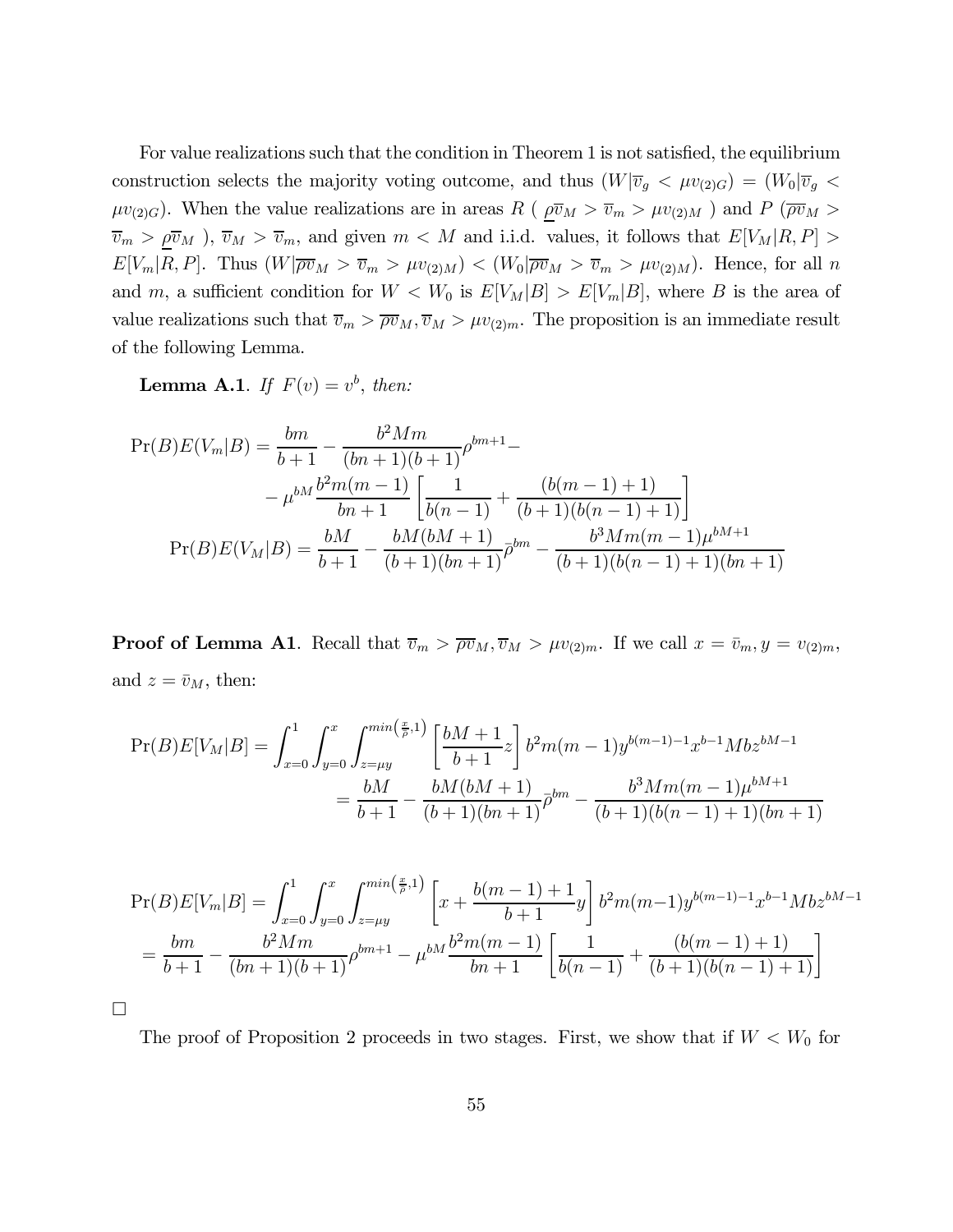$b = 1$ , the uniform case, then  $W < W_0$  for  $b > 1$ . Second, we show that  $W < W_0$  for  $b = 1$ . Given Lemma A.1, for any b, a sufficient condition for  $W < W_0$  is:

$$
W < W_0 \Leftarrow 2\frac{b}{b+1} \left[ \frac{M-m}{2} - \frac{M(bM+1-bm\bar{\rho})}{2(bn+1)} \bar{\rho}^{bm} \right] - \frac{b^2m(m-1)}{(b+1)(b(n-1)+1)(bn+1)} \left[ bM\mu - \frac{b^2m(n-1)+b(n-1)+bn+1}{b(n-1)} \right] \mu^{bm} > 0 \n\Leftrightarrow 2\frac{b}{b+1} \left[ \frac{M-m}{2} - \frac{M(bM+1-bm\bar{\rho})}{2(bn+1)} \bar{\rho}^{bm} \right] - 2\frac{b}{b+1} \left[ \frac{bm(m-1)}{b(n-1)} \frac{1}{2(b(n-1)+1)(bn+1)} \left[ b^2(n-1)(M\mu - m - 1) - bn - 1 \right] \mu^{bm} \right] > 0
$$

Note first that:

$$
b2(n-1)(M\mu - m) - bn - 1 < b2(n-1)(n\mu - 1) - b(n - 1)
$$
  
< 
$$
< b2(n-1)(n-1) - b(n - 1)
$$

Hence:

$$
\frac{b^2(n-1)(M\mu - m - 1) - bn - 1}{2(b(n-1) + 1)(bn + 1)} < \frac{b(n-1)}{2(bn+1)} \\
\leq \frac{1}{2}
$$

Thus  $W < W_0$  if:

$$
\frac{M-m}{2} - \frac{M(bM+1-bm\bar{\rho})}{2(bn+1)}\bar{\rho}^{bm} - \frac{m(m-1)}{(n-1)}\frac{\mu^{bM}}{2} \ge 0
$$
\n(27)

Straightforward manipulations show that  $\frac{M(bM+1-bm\bar{p})}{2(bn+1)}\bar{p}^{bm}$  is decreasing in b. The term in  $\mu^{bM}$  is obviously decreasing in b. Hence, if condition (27) is satisfied at  $b = 1$ , then it is satisfied for all  $b > 1$ .

(b) We can thus focus on the case  $b = 1$ . First, we consider the case  $n = 3$ , which is slightly different from the general case. If  $n = 3$ , then  $m = 1$ ,  $M = 2$ ,  $\bar{\rho} = 2/3$ , and  $\mu = 2/3$ . Condition (27) becomes:  $1/2 - 7/18 > 0$  and is satisfied.

Suppose then  $n > 3$ . Substituting  $b = 1$  and  $M = n - m$ , condition (27) becomes: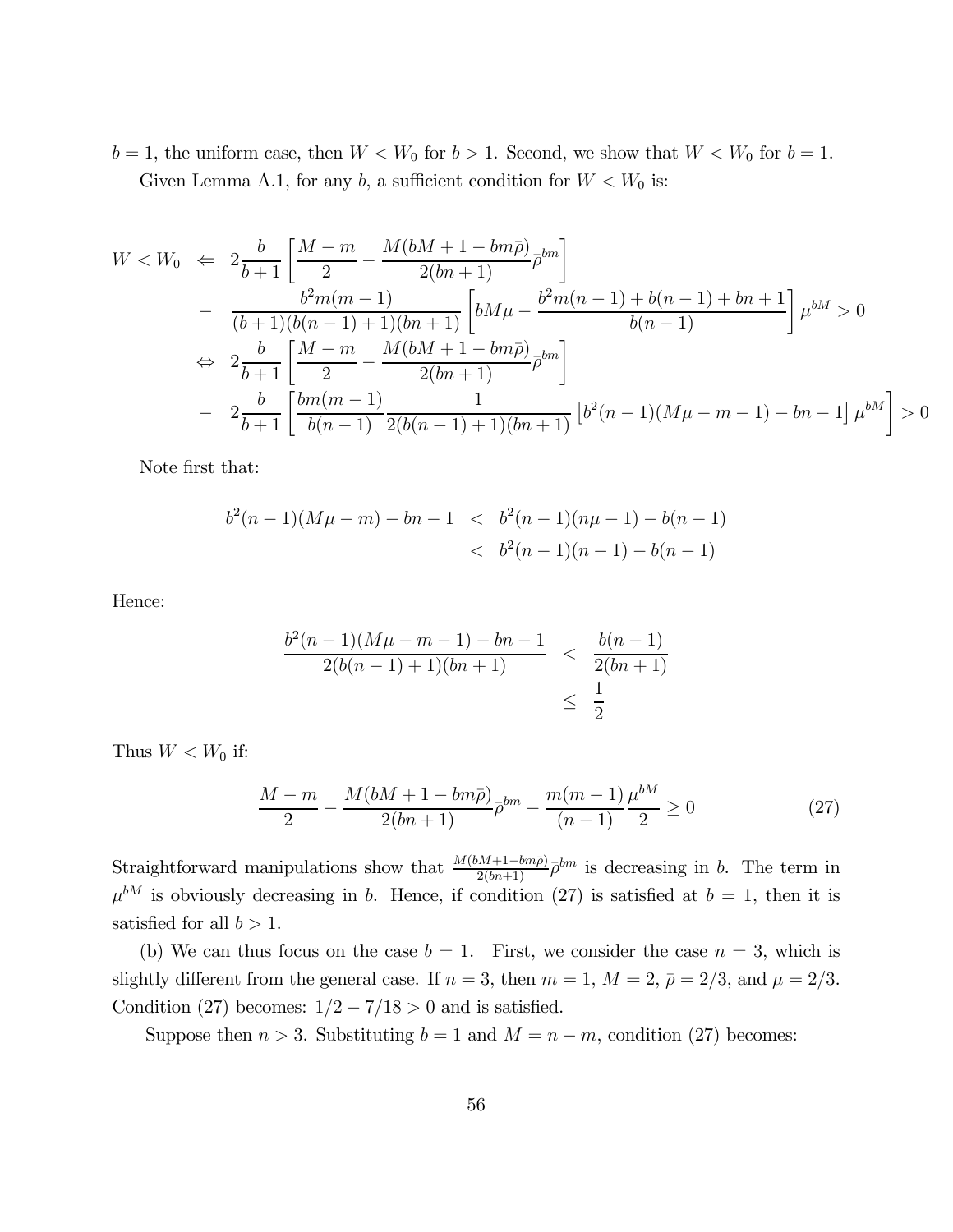$$
\frac{n-2m}{2} - \frac{(n-m)(n-m+1-m\bar{\rho})}{2(n+1)}\bar{\rho}^m - \frac{m(m-1)}{2(n-1)}\mu^{n-m} \ge 0
$$

Suppose first  $n \ge (2m+3)$ , or  $m \le (n-3)/2$ . Given  $n > 3$  and  $\bar{\rho} = 1 - \frac{8}{(n+1)(n+3)}$ , if  $n \ge (2m + 3)$ :

$$
\frac{n-2m}{2} - \frac{(n-m)(n-m+1-m\bar{\rho})}{2(n+1)}\bar{\rho}^m \ge \frac{37m}{2(n+1)^2(n+3)}
$$

Hence the condition becomes:

$$
\frac{37m}{(n+1)^2(n+3)} - \frac{m(m-1)}{(n-1)} \left(\frac{1}{2}\right)^{n-m} \ge 0
$$

But  $37m(n-1) - m(m-1)(n+1)^2(n+3) \left(\frac{1}{2}\right)^{n-m} \geq 37m(n-1) - m(m-1)(n+1)^2(n+1)$  $3\left(\frac{1}{2}\right)^{\frac{n+1}{2}} \geq 37(n-1) - (m-1)(n+1)^2(n+3)\left(\frac{1}{2}\right)^{\frac{n+1}{2}}$ . Finally, notice that  $37(n-1) (m-1)(n+1)^2(n+3)(\frac{1}{2})^{\frac{n+1}{2}}$  evaluated at  $m=\frac{n-1}{2}$  is always positive for any  $n>3$ , and thus must be positive for all  $m \le (n-3)/2$ . Therefore, condition (27) is always satisfied for  $n > 3$  and  $n \geq (2m+3)$ 

The condition  $n \ge (2m+3)$  excludes the only case  $m = \frac{n-1}{2}$ . Suppose then  $m = \frac{n-1}{2}$ . In this case,  $M\mu - m < 0$  and the term in  $\mu^M$  in condition 27 is positive. A sufficient condition for  $W < W_0$  is then:

$$
2\frac{b}{b+1}\left[\frac{M-m}{2} - \frac{M(bM+1-bm\bar{\rho})}{2(bn+1)}\bar{\rho}^{bm}\right] > 0
$$

or, with  $m = \frac{n-1}{2}$ :

$$
\frac{1}{2} - \frac{\frac{n+3}{2} - \frac{n-1}{2}\bar{\rho}}{4}\bar{\rho}^m = \frac{1}{2} - \frac{2 + \frac{8}{(n+1)(n+3)}}{4}\bar{\rho}^m > 0
$$

Or:

$$
\left[1 + \frac{4}{(n+1)(n+3)}\right] \exp\left(\frac{n-1}{2} \ln\left(1 - \frac{8}{(n+1)(n+3)}\right)\right) < 1
$$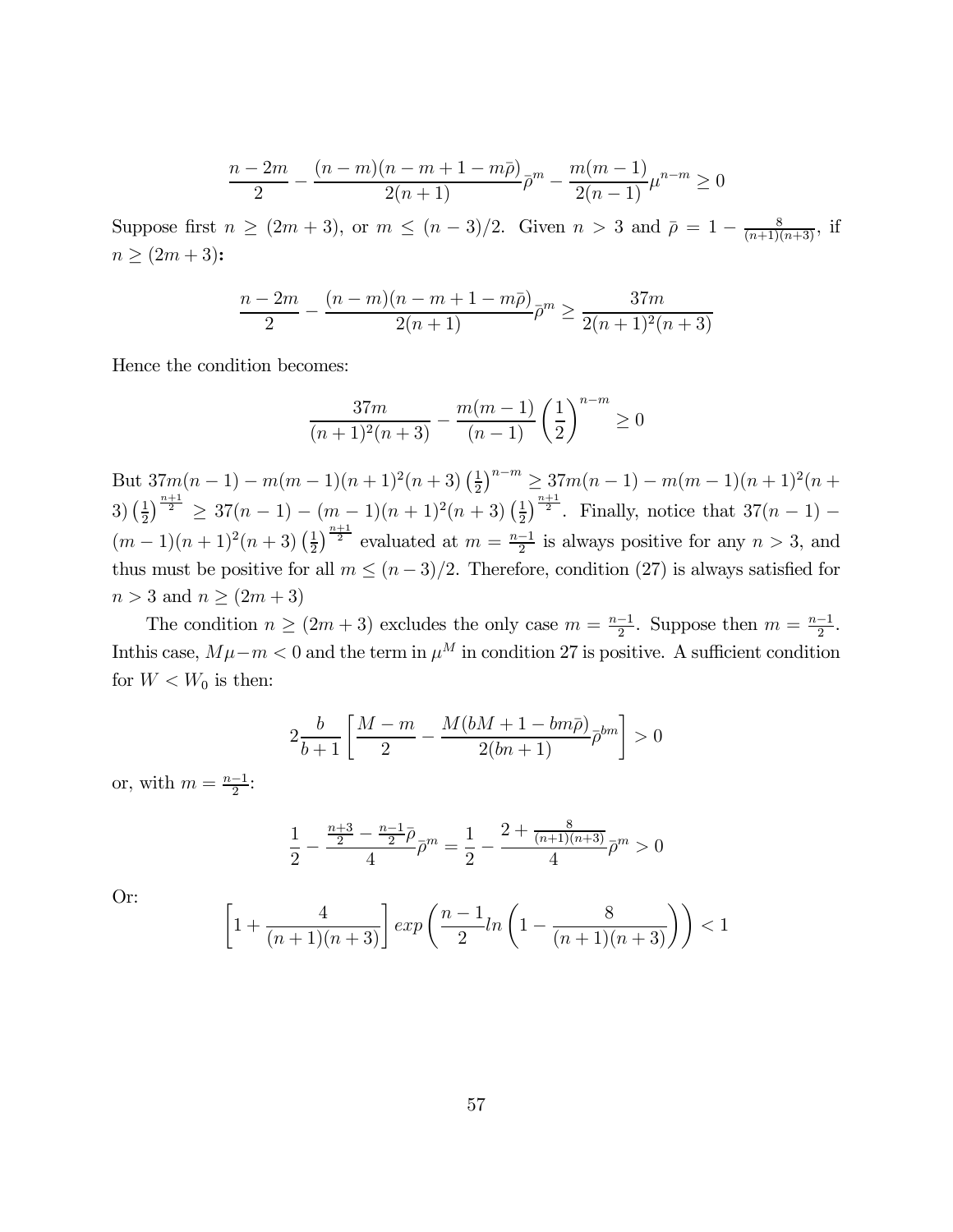Denote  $x = \frac{4}{(n+1)(n+3)}$ . Note that:

$$
\exp\left(\frac{n-1}{2}ln\left(1 - \frac{8}{(n+1)(n+3)}\right)\right) = \exp\left(\frac{n-1}{2}ln(1-2x)\right) \n< \exp(-(n-1)x)
$$

But  $f(x) = (1+x)exp(-(n-1)x)$  is decreasing in x and is equal to 1 at  $x = 0$ . Hence, the inequality is satisfied, for any n. This concludes the proof.  $\Box$ 

## 7.5 Proof of Theorem 3

**Theorem 3.** Suppose R2 is the rationing rule. For all  $n > 3$  odd, m, and F, there exists a threshold  $\mu_{R2}(n) > 0$  such that if  $\overline{v}_g \geq \mu_{R2}(n) Max[v_{(2)G}, v_{(2)g}]$ , there exists a fully revealing ex ante equilibrium with trade where  $\overline{v}_G$  and  $\overline{v}_g$  randomize between demanding  $(n-1)/2$  votes (with probabilities  $q'_{\overline{G}}$  and  $q'_{\overline{g}}$  respectively) and selling their vote, and all other individuals sell. The randomization probabilities  $q'_{\overline{G}}$  and  $q'_{\overline{g}}$  and the price p' depend on  $\overline{v}_g$  and  $\overline{v}_G$ , but for all  $\overline{v}_G$  and  $\overline{v}_g \ge \mu_{R2}(n) Max[v_{(2)G}, v_{(2)g}], q'_{\overline{G}} \in \left[\frac{n-1}{n+1}, 1\right]$  and  $q'_{\overline{g}} \in \left[\frac{n-1}{n+1}, 1\right]$ . The threshold  $\mu_{R2}(n)$ is given by:

$$
\mu_{R2}(n) = \frac{(n-1)^2}{2^{n-2}n} \binom{n-3}{\frac{n-3}{2}}
$$

**Proof.** The theorem is implied by the following three lemmas.

**Lemma A4.** Suppose  $\overline{v}_M/\overline{v}_m \ge (n+1)/(n-1)$ . Then for all  $n > 3$  odd, m, and F, if  $\overline{v}_m \geq \mu_{R2}(n) Max[v_{(2)M}, v_{(2)m}]$ , there exists a fully revealing ex ante equilibrium with trade where  $\overline{v}_M$  demands  $(n - 1)/2$  votes with probability 1,  $\overline{v}_m$  randomizes between demanding  $(n-1)/2$  votes (with probability  $q_{\overline{m}}' = (n-1)/(n+1)$  and selling, and all others sell. The equilibrium price p' equals  $\overline{v}_m/(n-1)$ .

**Lemma A5.** Suppose  $\overline{v}_M/\overline{v}_m \leq (n+3)/(n+1)$ . Then for all  $n > 3$  odd, m, and F, if  $\overline{v}_M \geq \mu_{R2}(n) Max[v_{(2)M}, v_{(2)m}]$ , there exists a fully revealing ex ante equilibrium with trade where  $\overline{v}_m$  demands  $(n-1)/2$  votes with probability 1,  $\overline{v}_M$  randomizes between demanding  $(n-1)/2$  votes (with probability  $q_{\overline{M}}^{\prime} = (n-1)/(n+1)$  and selling, and all others sell. The equilibrium price p' equals  $\overline{v}_M/(n-1)$ .

**Lemma A6.** Suppose  $\overline{v}_M/\overline{v}_m \in ((n+3)/(n+1),(n+1)/(n-1))$ . Then for all  $n > 3$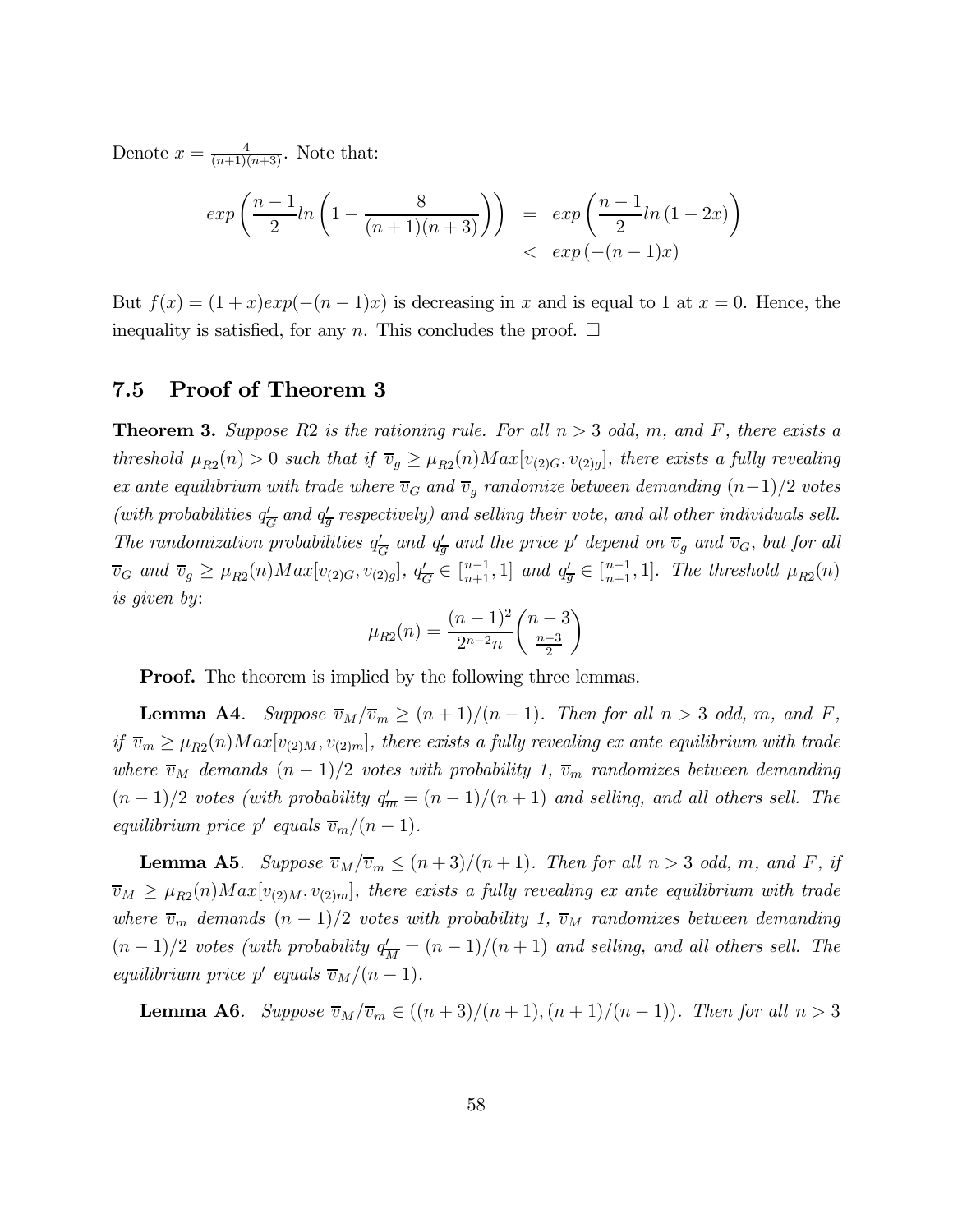odd,  $m$ , and  $F$ , if :

$$
\overline{v}_m \ge \mu_{R2}(n) \frac{2(nx - n - 1)}{(n - 1)(x - 1)x} Max[v_{(2)M}, v_{(2)m}]
$$

where  $x \equiv \overline{v}_M/\overline{v}_m$ , there exists a fully revealing ex ante equilibrium with trade where  $\overline{v}_M$  and  $\overline{v}_m$  randomize between demanding  $(n-1)/2$  votes (with probabilities  $q_{\overline{M}}'$  and  $q_{\overline{m}}'$  respectively) and selling their vote, and all other individuals sell. The randomization probabilities  $q'_{\overline{M}}$  and  $q'_{\overline{m}}$  and the price p' solve:

$$
q'_{\overline{M}} + q'_{\overline{m}} = \frac{2n}{n+1}
$$
  

$$
p' = \left(\frac{2-q'_{\overline{M}}}{n-1}\right) \overline{v}_m
$$
  

$$
p' = \left(\frac{q'_{\overline{m}}}{n-1}\right) \overline{v}_M.
$$

Note that in lemmas A4 and A6,  $\overline{v}_m < \overline{v}_M$ , or  $\overline{v}_m \equiv \overline{v}_g$ , and the condition thus applies to  $\overline{v}_g$ , as stated in the theorem. In Lemma A5 the condition is stated in terms of  $\overline{v}_M$ , and  $\overline{v}_M \lessgtr \overline{v}_m$ , but if the condition is satisfied for  $\overline{v}_g = \min[\overline{v}_M, \overline{v}_m]$ , then it is always satisfied for  $\overline{v}_M$  (i.e. the condition stated in the theorem is sufficient for the condition stated in the lemma). Finally, in Lemma A6, the condition depends on  $x \equiv \overline{v}_M/\overline{v}_m$ . Over the interval  $x \in (\frac{n+3}{n+1}, \frac{n+1}{n-1})$ , the expression  $\frac{2(nx-n-1)}{(n-1)(x-1)x}$  is increasing in x, and maximal at  $x = \frac{n+1}{n-1}$  where  $\frac{2(nx-n-1)}{(n-1)(x-1)x} = 1$  for all n. Hence again the condition stated in the theorem is sufficient for the condition stated in the lemma.

As in the case of Theorem 1, the proof is organized in two stages. First, we show that the strategies and price described in the lemmas are an equilibrium if the direction of preferences associated with each demand is commonly known. Second, we show that when preferences are private information the equilibrium is fully revealing.

### 7.5.1 Ex ante equilibrium with full information.

Suppose first that the direction of preferences associated with each demand is commonly known. Expected market balance requires  $(q'_{\overline{M}}+q'_{\overline{m}})(n-1)/2 = (n-2)+(1-q'_{\overline{M}})+(1-q'_{\overline{m}})$ ,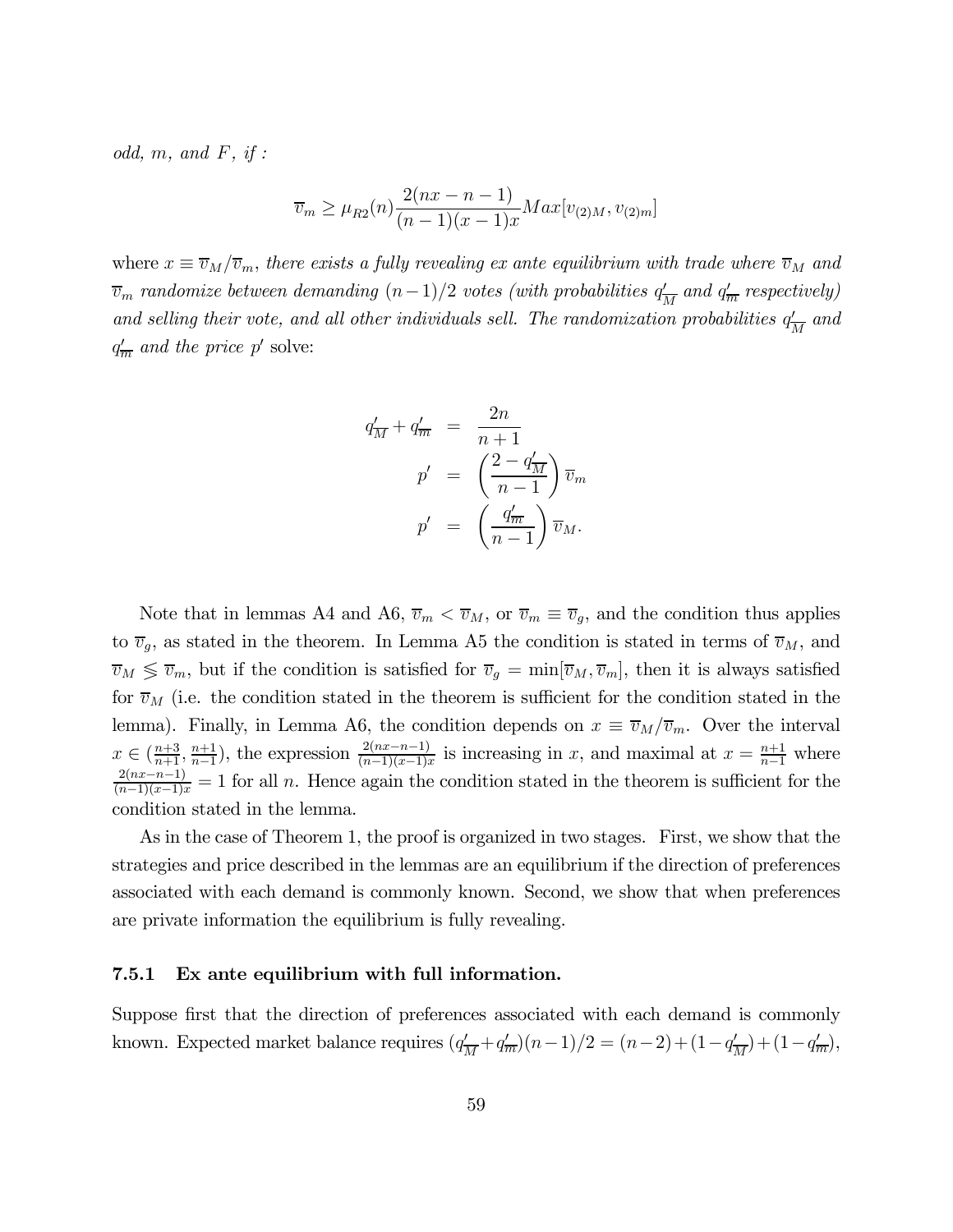$$
q'_{\overline{M}} + q'_{\overline{m}} = \frac{2n}{n+1}
$$

We begin by proving Lemma A4.

or:

**Proof of Lemma A4.** Recall that we denote by  $U_m(s)$  the expected utility to voter  $\overline{v}_m$ from demand s (and similarly for  $U_M(s)$ ). Then, in the candidate equilibrium:

$$
U_m(-1) = \frac{p'}{2}
$$
  

$$
U_m\left(\frac{n-1}{2}\right) = \frac{\overline{v}_m}{2} - \frac{n-2}{2}p'
$$

Indifference between the two actions requires:

$$
p' = \frac{\overline{v}_m}{n-1}
$$

By expected market balance, if  $q'_{\overline{M}} = 1$ , then:

$$
q'_{\overline{m}} = \frac{n-1}{n+1}.
$$

To verify that this is indeed an equilibrium, we need to rule out profitable deviations.

(i) Consider first voter  $\overline{v}_M$ . For any  $s_M \in (\frac{n-1}{2}, n-1]$ ,  $U_M(s_M) < U_M(\frac{n-1}{2})$ : demanding more votes than required to achieve a strict majority is strictly costly and does not affect the probability of rationing  $\overline{v}_m$  (because  $s_M > \frac{n-1}{2}$  becomes relevant only once  $s_M = \frac{n-1}{2}$ is satisfied, at which point  $\overline{v}_m$  is already rationed and  $\overline{v}_M$  holds a majority of votes). For any  $s_M \in [0, \frac{n-1}{2})$ ,  $U_M(s_M) < U_M(-1)$ : demanding less than  $\frac{n-1}{2}$  votes is dominated by selling because demanding any positive number of votes less than  $\frac{n-1}{2}$  would be costly and not affect the outcome, whether  $\overline{v}_m$  is selling or demanding  $\frac{n-1}{2}$ . Therefore, the majority leader is optimizing if and only if the deviation to selling is not profitable. In the candidate equilibrium:

$$
U_M(-1) = q'_m(\frac{1}{2}p') + (1 - q'_m)(\bar{v}_M)
$$
  

$$
U_M\left(\frac{n-1}{2}\right) = q'_M(\frac{\bar{v}_m}{2} - \frac{n-2}{2}p') + (1 - q'_M)(\bar{v}_m - \frac{n-1}{2}p)
$$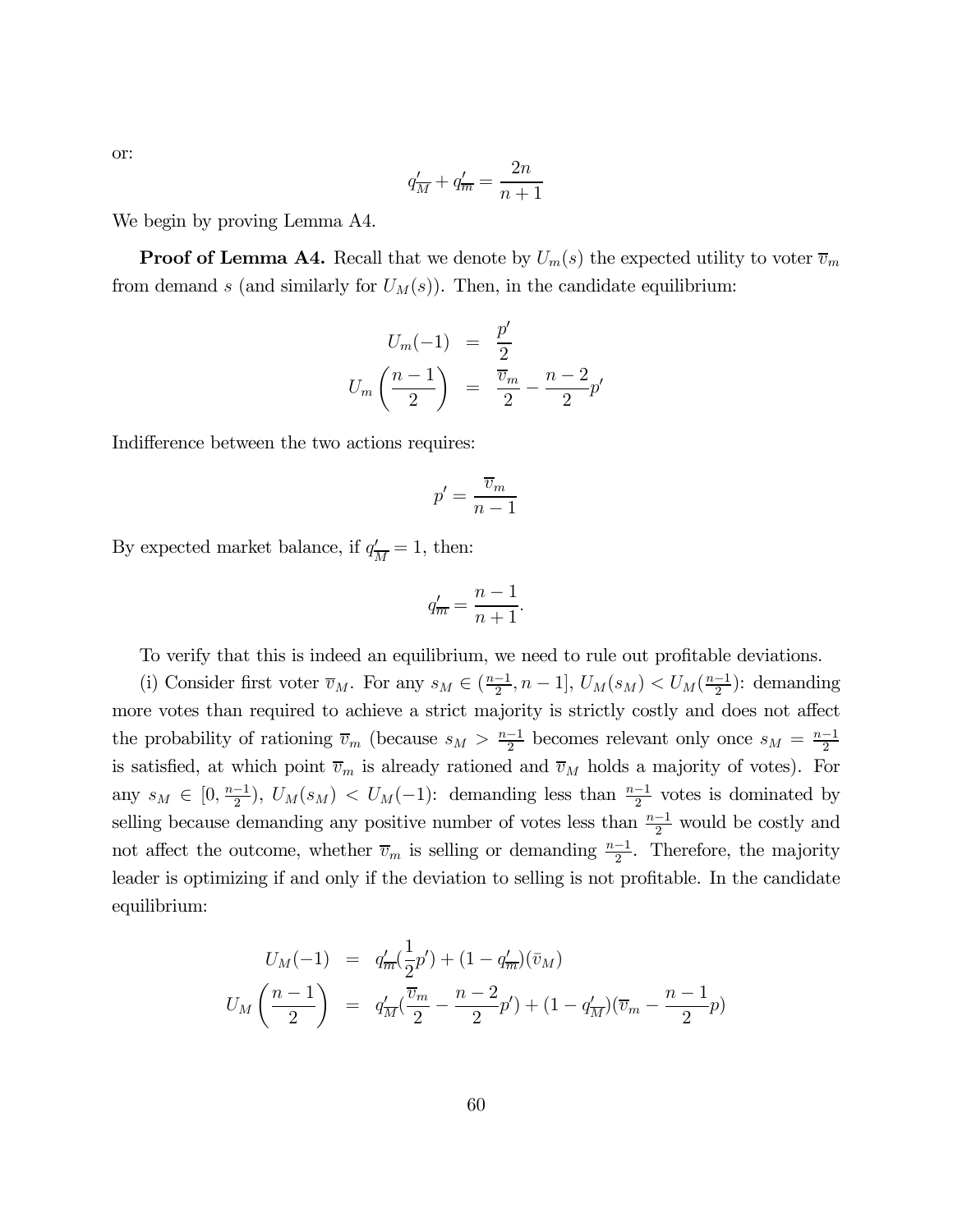The deviation is not desirable if and only if  $\overline{v}_M/\overline{v}_m \ge (n+1)/(n-1)$ .

(ii) Consider voter  $\overline{v}_m$ . Given  $s_M = \frac{n-1}{2}$ ,  $U_m(s_m) < U_m(\frac{n-1}{2})$  for all  $s_m > 0 \neq \frac{n-1}{2}$ , and  $U_m(0) < U_m(-1)$ . Hence no deviation dominates randomizing over selling or demanding  $\frac{n-1}{2}$ .

(iii) Consider now  $v_i \in M$ ,  $v_i \neq \overline{v}_M$ . Here the rationing rule makes an important difference. With R2, any incremental demand has a positive incremental impact on the probability that  $\overline{v}_m$  and/or  $\overline{v}_M$  will be rationed. We need to consider and exclude deviation to any  $s_i \in [0, \frac{n-1}{2}]$ . We show here, however, that for all  $v_i \in M$ ,  $v_i \neq \overline{v}_M$ ,  $U_i(-1) \geq U_i(0)$ is sufficient to guarantee  $U_i(-1) \geq U_i(s_i)$  for all  $s_i \in [0, \frac{n-1}{2}]$ . Hence only one possible deviation, to  $s_i = 0$ , needs to be ruled out. It is this step that makes the proof possible.

Consider the utilities from demanding  $s + 1$  votes and demanding s. The probability of receiving 0 to  $s - 1$  votes is identical when demanding s or  $s + 1$  votes. The probability of receiving s votes when demanding s votes is equal to the probability of receiving s or  $s + 1$ votes when demanding  $s + 1$  votes. Therefore, calling x the number of votes received after rationing, for all  $s \in [0, \frac{n-5}{2}]$ :

$$
U_i(s+1) - U_i(s) = (1 - q'_{\overline{m}})(-p') + q'_{\overline{m}}[P(x_i = s+1|s+1)] \cdot
$$

$$
\cdot \left[ (P(x_{\overline{m}} = \frac{n-1}{2}|s_i = s) - P(x_{\overline{m}} = \frac{n-1}{2}|s_i = s+1))v - p' \right]
$$

Calling  $[(P(x_{\overline{m}} = \frac{n-1}{2}|s_i = s) - P(x_{\overline{m}} = \frac{n-1}{2}|s_i = s+1))v - p'] \equiv \Delta(s)$ , we can rewrite the expression more concisely as:

$$
U_i(s+1) - U_i(s) = q'_{\overline{m}}[P(x_i = s+1|s+1)\Delta(s)] - (1 - q'_{\overline{m}})p'
$$
\n(28)

and thus, for  $s \in [0, \frac{n-5}{2}]$ :

$$
U_i(s) - U_i(s-1) = q'_{\overline{m}}(P(x_i = s | s) \Delta(s-1) - (1 - q'_{\overline{m}})p'
$$
\n(29)

where, as argued above,  $P(x_i = s | s) > P(x_i = s + 1 | s + 1)$ .

Given:

$$
P(x_{\overline{m}} = \frac{n-1}{2} | s_i = s) = \sum_{z = \frac{n-1}{2}}^{n-3-s} {n-3-s \choose z} \left(\frac{1}{2}\right)^{n-3-s} \quad \forall s \in \left[0, \frac{n-5}{2}\right],
$$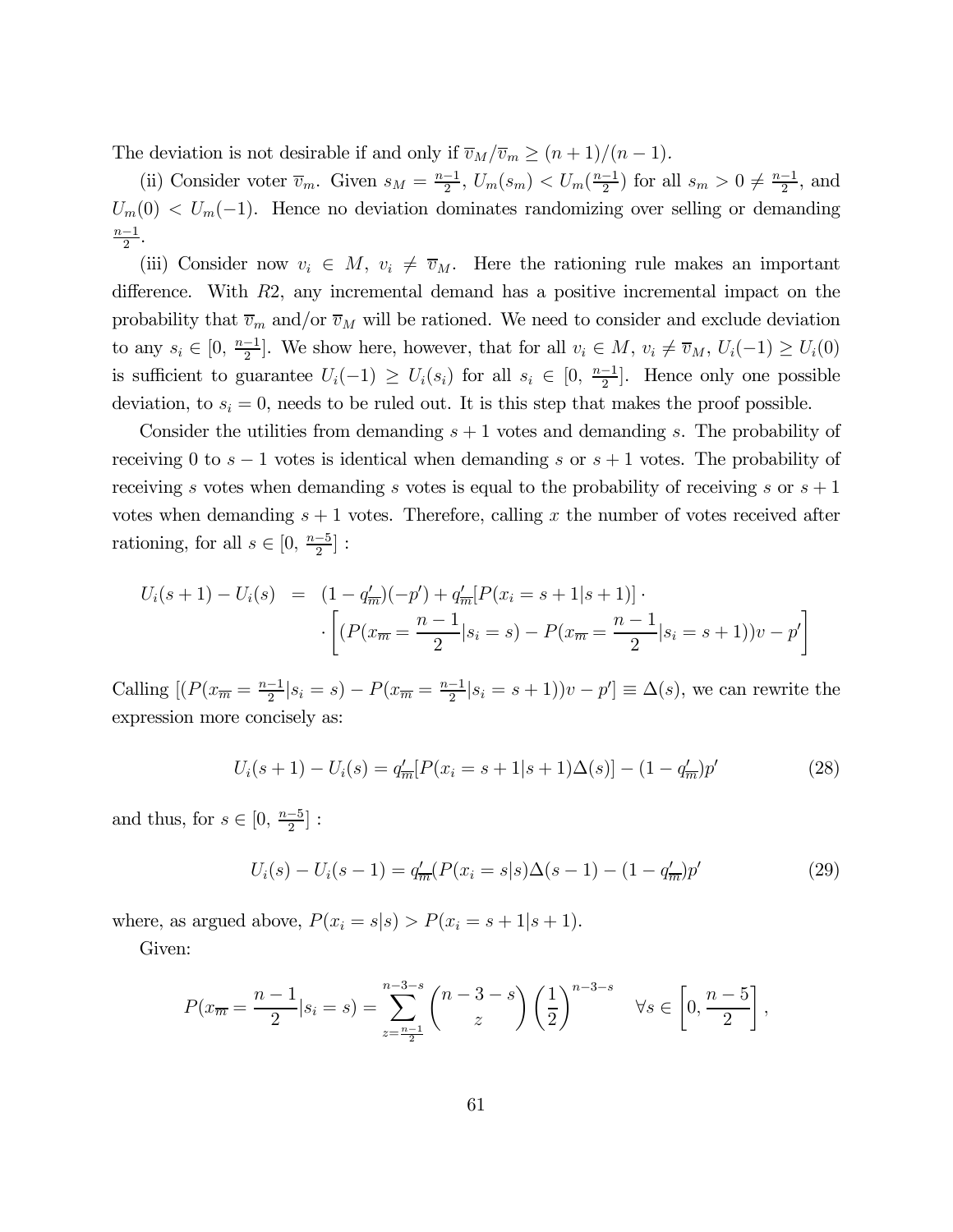and hence:

$$
\Delta(s) = \sum_{z = \frac{n-1}{2}}^{n-3-s} \left(\frac{1}{2}\right)^{n-4-s} \left[ \binom{n-4-s}{z-1} (1 - \frac{n-3-s}{2z}) \right] v - p',
$$

it is possible to show that  $\Delta(s) \leq 0$  implies  $\Delta(s+1) \leq 0$  for all  $s \in [0, \frac{n-5}{2}]^{41}$ . It follows that if 0 is preferred to 1, then 0 dominates all strategies up to buying  $\frac{n-3}{2}$  votes.

From (28):

$$
U_i(1) - U_i(0) = q'_{\overline{m}}(P(x_i = 1|1)\Delta(0) - (1 - q'_{\overline{m}})p'
$$

and since

$$
\Delta(0) = \left[ \frac{\binom{n-4}{2}}{2^{n-4}} - \frac{\binom{n-3}{2}}{2^{n-2}} \right] v_i - p'
$$

it follows that  $U_i(1) < U_i(0)$  if  $\Delta(0) \leq 0$  or, given  $p' = \frac{\overline{v}_m}{n-1}$ ,  $U_i(1) < U_i(0)$  for all  $v_i \in M$ ,  $v_i \neq \overline{v}_M$ , if  $\overline{v}_m \geq$  $(n-1)\left[4\Big(\frac{n-4}{2}\Big)-\Big(\frac{n-3}{2}\Big)\right]$  $\frac{2}{2^{n-2}}$   $\sqrt{2}$   $\frac{1}{2}$   $v_{(2)M}$ . But:

$$
U_i(0) = q'_m \left[ \frac{1}{2} + \frac{\binom{n-3}{2}}{2^{n-2}} \right] v_i + (1 - q'_m) v_i
$$
  

$$
U_i(-1) = q'_m \left( \frac{v_i}{2} + p' \right) + (1 - q'_m) \left( v_i + \frac{p'}{2} \right)
$$

and thus:

$$
U_i(0) < U_i(-1)
$$
 for all  $v_i \in M$ ,  $v_i \neq \overline{v}_M$  if  $\frac{\binom{n-3}{\frac{n-3}{2}}}{2^{n-2}}v_{(2)M} \leq \frac{v_{\bar{m}}}{n-1}$ 

or:

$$
\overline{v}_m \ge \frac{(n-1)\binom{n-3}{\frac{n-3}{2}}}{2^{n-2}} v_{(2)M}.
$$
\n(30)

Note that  $4\left(\frac{n-4}{\frac{n-7}{2}}\right)$  $(-\frac{n-3}{2}) \leq (\frac{n-3}{2})$ ). Hence, the last condition is sufficient for  $\Delta(0) \leq 0$ . It is the condition in the lemma, and it is sufficient to establish both that  $s_i = -1$  dominates  $s_i = 0$ , and that  $s_i = 0$ , and hence  $s_i = -1$ , dominate all  $s_i \in [1, \frac{n-3}{2}]$ .

The last step in proof is verifying that a deviation to  $\frac{n-1}{2}$  is not profitable. Note that  $P(x_{\overline{m}} = \frac{n-1}{2}|s_i = \frac{n-1}{2}) = P(x_{\overline{m}} = \frac{n-1}{2}|s_i = \frac{n-3}{2})$ : demanding  $\frac{n-1}{2}$  does not change the probability that  $\overline{v}_m$  receive  $\frac{n-1}{2}$  votes, relative to demanding  $\frac{n-3}{2}$ . It may however lead to a

<sup>41</sup>The proof requires some work. Details are posted at: columbia.edu/~st2511/demundone/theorem3\_supp.pdf.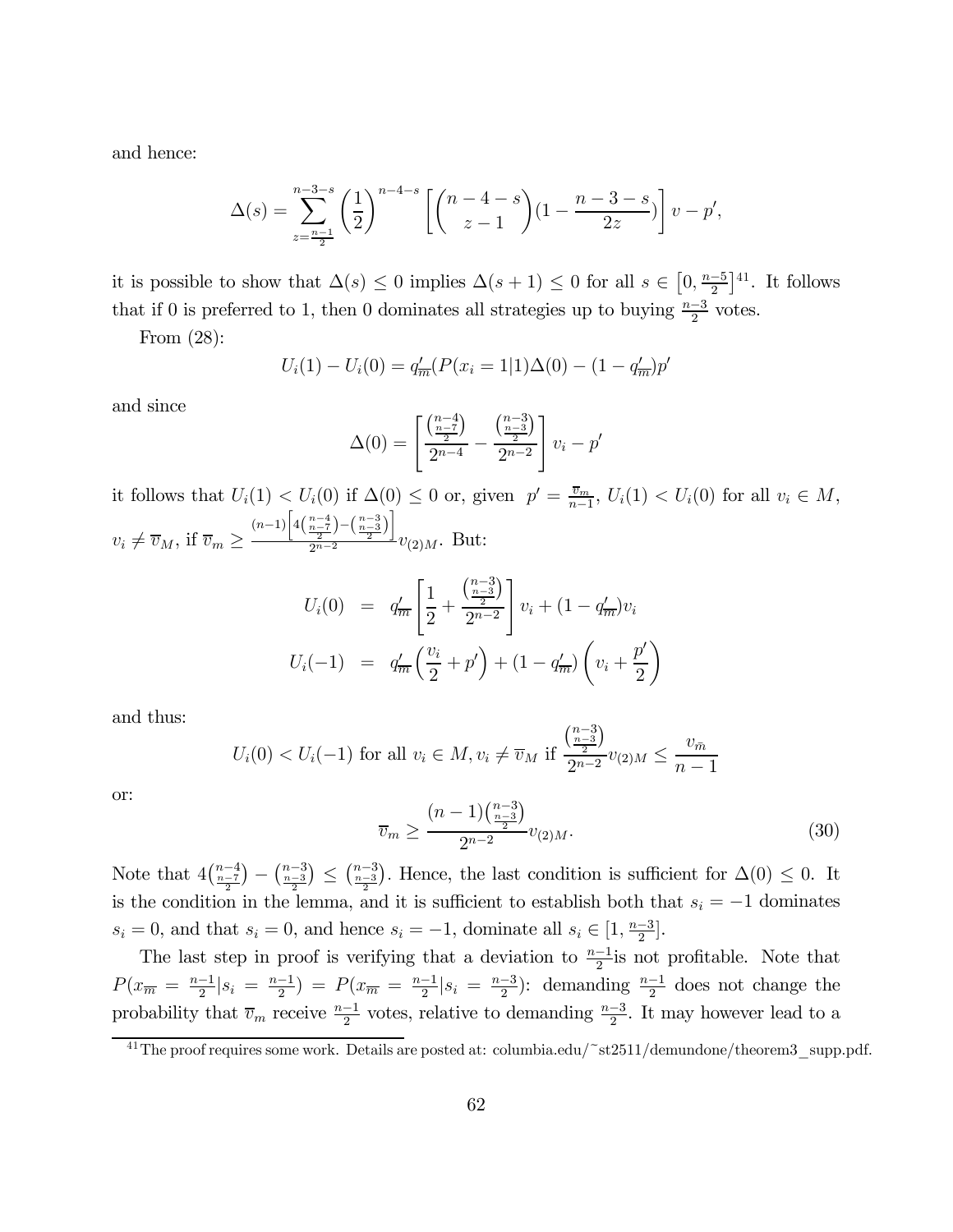higher number of votes paid. Thus  $s_i = \frac{n-1}{2}$  is dominated by  $s_i = \frac{n-3}{2}$  which, as we have seen, is dominated by  $s_i = 0$ . Ruling out a profitable deviation to 0 is thus sufficient to rule out all other deviations. It follows that no deviation is profitable if (30) is satisfied.

(iv). Finally, consider  $v_i \in m$ ,  $v_i \neq \overline{v}_m$ . With probability  $q'_m$ ,  $\overline{v}_m$  demands  $\frac{n-1}{2}$  votes, as does  $\overline{v}_M$ . In this case, a demand of votes by  $v_i$  is justified if it increases the probability that  $\overline{v}_M$  is rationed. This is exactly the reasoning we considered in point (iii) above, for  $v_i \in M$ . We established there that if  $s_i = -1$  dominates  $s_i = 0$ , then it dominates all  $s_i \in [0, \frac{n-3}{2}]$ . With probability  $(1 - q_m^2)$ , however,  $\overline{v}_m$  sells his vote. Since  $\overline{v}_M$  demands  $\frac{n-1}{2}$  votes with probability 1, in this case  $s_i = 0$  is dominated by  $s_i = -1$  and any  $s_i \in \left[1, \frac{n-3}{2}\right]$  is dominated by  $s_i = \frac{n-1}{2}$  (because for any  $s_i \in [1, \frac{n-3}{2}]$ , neither  $\overline{v}_M$  nor  $v_i$  are rationed,  $\overline{v}_M$  wins, and  $v_i$ pays  $s_i p'$ ). We conclude the only deviations from  $s_i = -1$  that cannot be excluded are to  $s_i = 0$ , and  $s_i = \frac{n-1}{2}$ . The condition  $U_i(0) < U_i(-1)$  leads to a condition parallel to (30):

$$
\overline{v}_m \ge \frac{(n-1)\binom{n-3}{\frac{n-3}{2}}}{2^{n-2}} v_{(2)m}.\tag{31}
$$

Consider now  $U_i\left(\frac{n-1}{2}\right)$ . If  $\overline{v}_m$  demands  $\frac{n-1}{2}$  votes,  $v_i$  can expect to receive  $\frac{n-3}{3}$ votes. The minority wins unless  $\overline{v}_M$  receives  $\frac{n-1}{2}$  votes. If  $\overline{v}_m$  sells his vote,  $v_i$  receives  $\frac{n-1}{2}$ votes with probability 1/2 (and wins), and  $\frac{n-3}{2}$  $\frac{3}{2}$  votes with probability 1/2 (and loses). Hence:

$$
U_i\left(\frac{n-1}{2}\right) = q'_{\overline{m}}[(1 - P(x_{\overline{M}} = \frac{n-1}{2}|s_m = \frac{n-1}{2}, s_i = \frac{n-1}{2}))v_i - \frac{n-3}{3}p'] +
$$
  
 
$$
+ (1 - q'_{\overline{m}})(\frac{1}{2}v_i - \frac{n-2}{2}p')
$$

Call  $P(x_{\overline{M}} = \frac{n-1}{2} | s_m = \frac{n-1}{2}, s_i = \frac{n-1}{2}) = \sum_{z=\frac{n-1}{2}}^{n-3}$  $\sum_{y=0}^{n-3-z} \binom{n-3}{n-3-z-y,z,y} \left(\frac{1}{3}\right)^{n-3} \equiv \delta$ . For all  $v_i \in m$ ,  $v_i \neq \overline{v}_m$ , the deviation to buying  $\frac{n-1}{2}$  is not desirable if:

$$
\overline{v}_m \ge \frac{n(3-6\delta) + 3 + 6\delta}{2n + 6}v_{(2)m}.
$$

This constraint is not binding if  $n = 5$  (when the ratio equals  $\frac{24}{23} > 1$ ) and when  $n = 7$  (when the ratio equals 1), and it is less stringent than (31) for all  $n \geq 9$ .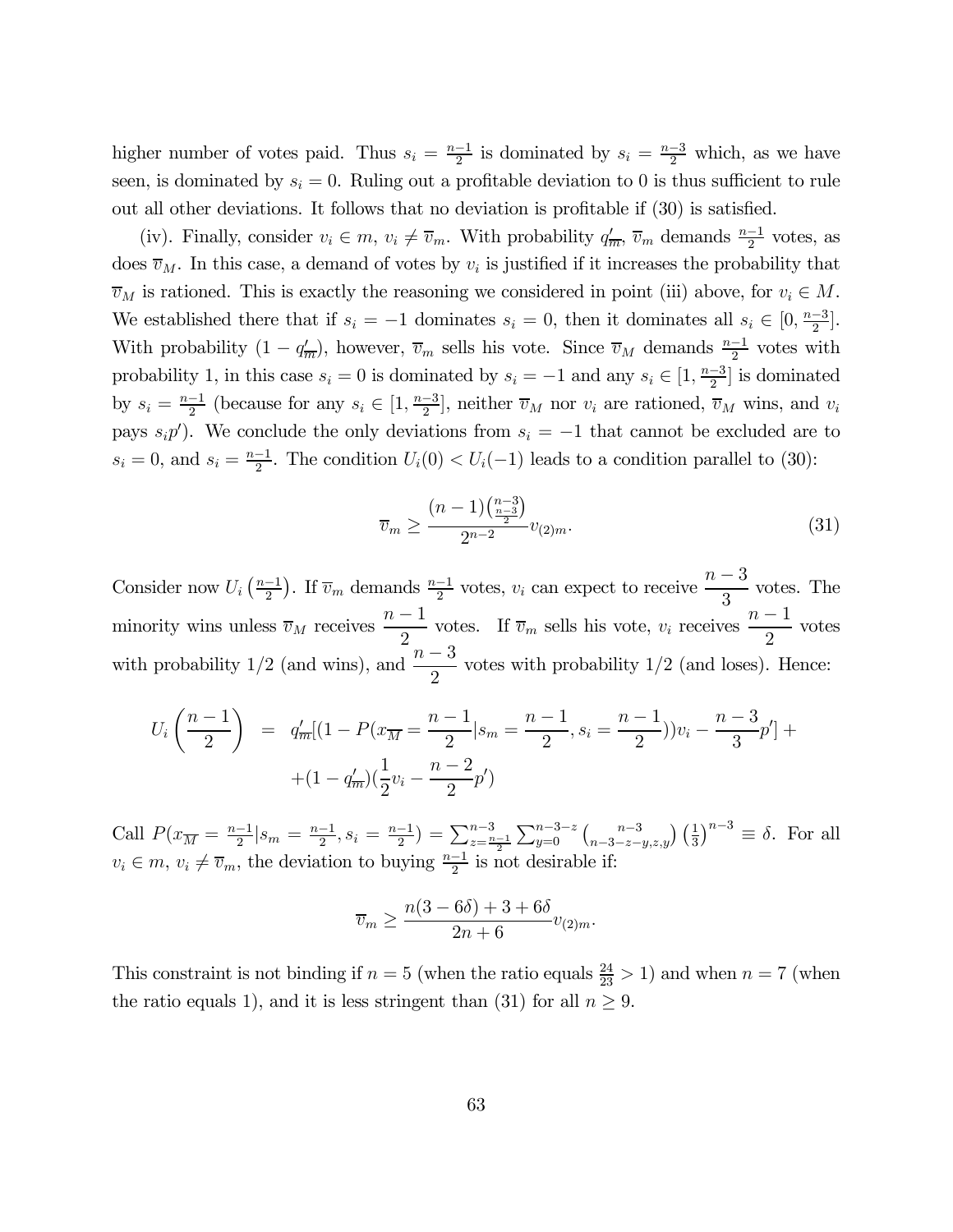We conclude that the equilibrium exists if  $\overline{v}_M/\overline{v}_m \ge (n+1)/(n-1)$ , and

$$
\overline{v}_m \geq \frac{(n-1)\binom{n-3}{\frac{n-3}{2}}}{2^{n-2}} Max[v_{(2)M},v_{(2)m}],
$$

as stated in the lemma.  $\Box$ 

Proof of Lemma A5. In the candidate equilibrium:

$$
U_M(-1) = \frac{p'}{2}
$$
  

$$
U_M\left(\frac{n-1}{2}\right) = \frac{\overline{v}_M}{2} - \frac{n-2}{2}p'
$$

Indifference between the two actions requires:

$$
p'=\frac{\overline{v}_M}{n-1}
$$

By expected market balance, if  $q'_{\overline{m}} = 1$ , then:

$$
q'_{\overline{M}} = \frac{n-1}{n+1}.
$$

To verify that this is indeed an equilibrium, we need to rule out profitable deviations.

(i) Consider first voter  $\overline{v}_M$ . Given  $s_m = \frac{n-1}{2}$ ,  $U_M(s_M) < U_M(\frac{n-1}{2})$  for all  $s_M > 0 \neq \frac{n-1}{2}$ , and  $U_M(0) < U_M(-1)$ . Hence no deviation dominates randomizing over selling or demanding  $\frac{n-1}{2}$ .

(ii) Consider voter  $\overline{v}_m$ . Call  $P(k)$  the probability of a minority victory when  $\overline{v}_m$  demands k votes, for  $k < \frac{n-1}{2}$ . Then:

$$
U_m(-1) = q'_{\overline{M}}(\frac{1}{2}p')
$$
  
\n
$$
U_m\left(\frac{n-1}{2}\right) = q'_{\overline{M}}(\frac{\overline{v}_m}{2} - \frac{n-2}{2}p') + (1 - q'_{\overline{M}})(\overline{v}_m - \frac{n-1}{2}p)
$$
  
\n
$$
U_m(k) = q'_{\overline{M}}(-kp') + (1 - q'_{\overline{M}})(P(k)\overline{v}_m - kp')
$$

where

$$
P(k|n,m) = \frac{\sum_{i=\frac{n+1}{2}-m}^{k} \binom{n-m}{i} \binom{m-1}{k-i}}{\binom{n-1}{k}}
$$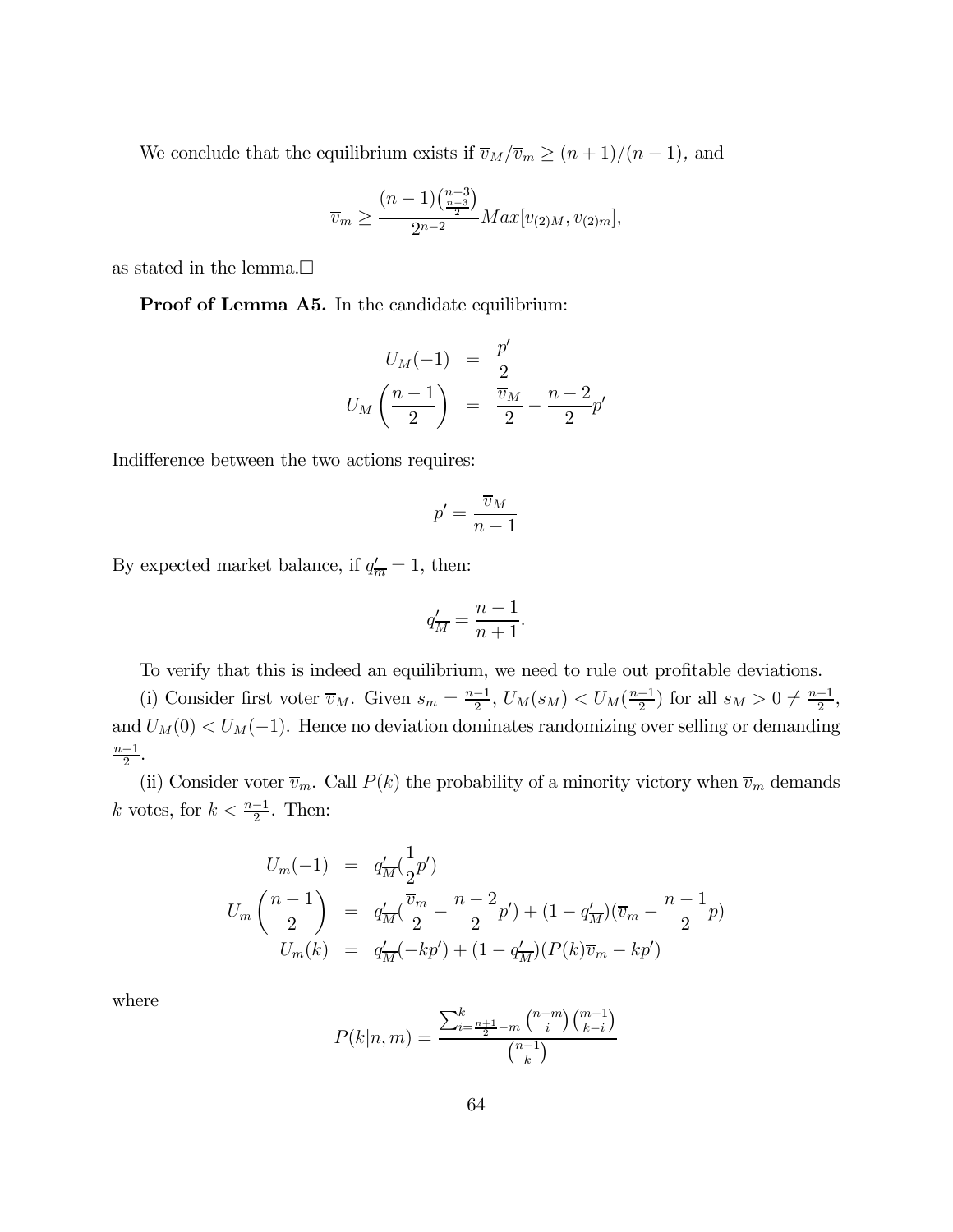Note that  $P(k) = 0$  if  $k < \frac{n+1}{2} - m$ . Moreover, with n fixed,  $P(k)$  is increasing in m for  $k \in \left[\frac{n+1}{2} - m, \frac{n-3}{2}\right]^{42}$  Thus if  $U_m\left(\frac{n-1}{2}\right) > U_m(k)$  when  $m = M - 1$ , then  $U_m\left(\frac{n-1}{2}\right) > U_m(k)$ for all  $m < M$ . Suppose then  $m = M - 1$ . In this case:

$$
P(k) = 1 - \frac{\binom{m-1}{k}}{\binom{n-1}{k}}
$$

and, for  $0 \leq k \leq \frac{n-5}{2}$ :

$$
U(k+1) - U(k) = -p + (1 - q'_{\overline{M}})(P(k+1) - P(k))\overline{v}_m
$$
  
= 
$$
-p + \frac{\binom{m-1}{k}}{\binom{n-1}{k}} \frac{n-m}{n-1-k} \overline{v}_m
$$

The difference is decreasing in k: if one defines  $h(k) = \frac{\binom{m-1}{k}}{\binom{n-1}{k}}$  $\frac{\binom{k}{k}}{\binom{n-1}{k}} \frac{n-m}{n-1-k},$ 

$$
\frac{h(k-1)}{h(k)} = \frac{n-1-k}{m-k} > 1
$$

It follows that  $U_m\left(\frac{n-1}{2}\right) \ge U_m(k)$  for all  $k \in [0, \frac{n-3}{2}]$  if  $U_m\left(\frac{n-1}{2}\right) \ge U_m(0)$ . But note that  $U_m(-1) \ge U_m(0) = 0$ . Hence  $s_m = -1$  is the only possibly profitable deviation for  $\overline{v}_m$ .  $U_m\left(\frac{n-1}{2}\right) \geq U_m\left(-1\right)$  yields the condition:  $\overline{v}_M/\overline{v}_m \leq (n+3)/(n+1)$ .

(iii) Consider now  $v_i \in M$ ,  $v_i \neq \overline{v}_M$ . The incentives are identical to (iv) in the proof of Lemma A4: with  $\overline{v}_m$  demanding  $\frac{n-1}{2}$  with probability 1, the only possibly profitable deviation for  $v_i \in M$  are either  $s_i = 0$  or  $s_i = \frac{n-1}{2}$ . For all  $v_i \in M$ ,  $v_i \le v_{(2)M}$ ,  $U_i(-1) \ge U_i(0)$  if:

$$
\overline{v}_m \ge \frac{(n-1)\binom{n-3}{\frac{n-3}{2}}}{2^{n-2}} v_{(2)M},\tag{32}
$$

and  $U_i(-1) \ge U_i(\frac{n-1}{2})$  if:

$$
\overline{v}_m \ge \frac{n(3-6\delta) + 3 + 6\delta}{2n + 6} v_{(2)M}.
$$

where  $\delta \equiv P(x_{\overline{n}} = \frac{n-1}{2} | s_M = \frac{n-1}{2}, s_i = \frac{n-1}{2}) = \sum_{z=\frac{n-1}{2}}^{n-3}$  $\sum_{y=0}^{n-3-z} \binom{n-3}{n-3-z-y,z,y} \left(\frac{1}{3}\right)^{n-3}$ . This latter condition is not binding for  $n = \{5, 7\}$  and is less stringent than (32) for all  $n \geq 9$ .

 $42$ See columbia.edu/~st2511/demundone/theorem3\_supp.pdf.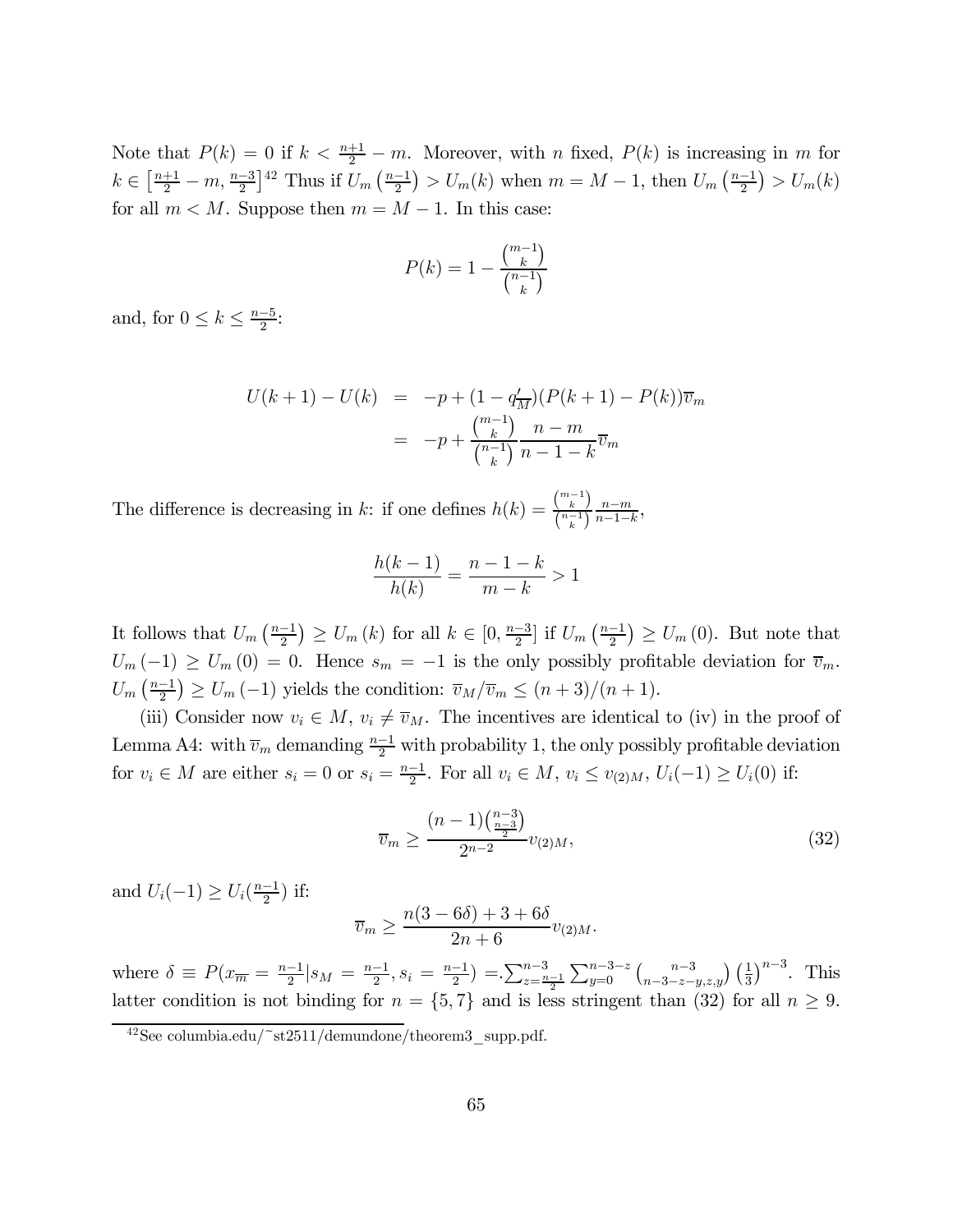Thus (32) is sufficient ot guarantee that no  $v_i \in M$ ,  $v_i \neq \overline{v}_M$  has an incentive to deviate.

(iv) Finally, consider  $v_i \in m$ ,  $v_i \neq \overline{v}_m$ . The incentives are identical to (iii) in the proof of Lemma A4: with  $\overline{v}_m$  demanding  $\frac{n-1}{2}$  with probability 1, the only possibly profitable deviation for  $v_i \in m$  is to stay out of the market. For all  $v_i \in m$ ,  $v_i \le v_{(2)m}$ ,  $U_i(-1) \ge U_i(0)$  if:

$$
\overline{v}_M \ge \frac{(n-1)\binom{n-3}{\frac{n-3}{2}}}{2^{n-2}} v_{(2)m}.
$$

We conclude that the equilibrium exists if  $\overline{v}_M/\overline{v}_m \leq (n+3)/(n+1)$ , and

$$
\overline{v}_M \ge \frac{(n-1)\binom{n-3}{\frac{n-3}{2}}}{2^{n-2}} Max[v_{(2)M}, v_{(2)m}],
$$

as stated in the lemma. $\Box$ 

Proof of Lemma A6. In the candidate equilibrium:

$$
U_m(-1) = q'_{\overline{M}}(\frac{1}{2}p')
$$
  

$$
U_m\left(\frac{n-1}{2}\right) = q'_{\overline{M}}(\frac{\overline{v}_m}{2} - \frac{n-2}{2}p') + (1 - q'_{\overline{M}})(\overline{v}_m - \frac{n-1}{2}p')
$$

and

$$
U_M(-1) = q'_m(\frac{1}{2}p') + (1 - q'_m)(\overline{v}_M)
$$
  

$$
U_M\left(\frac{n-1}{2}\right) = q'_m(\frac{\overline{v}_M}{2} - \frac{n-2}{2}p') + (1 - q'_m)(\overline{v}_M - \frac{n-1}{2}p')
$$

The two equivalence conditions yield:

$$
p' = \left(\frac{2 - q'_{\overline{M}}}{n - 1}\right) \overline{v}_m
$$

$$
p' = \left(\frac{q'_{\overline{m}}}{n - 1}\right) \overline{v}_M
$$

This system has a solution if and only if:

$$
\frac{n+3}{n+1} \le \frac{\overline{v}_M}{\overline{v}_m} \le \frac{n+1}{n-1}
$$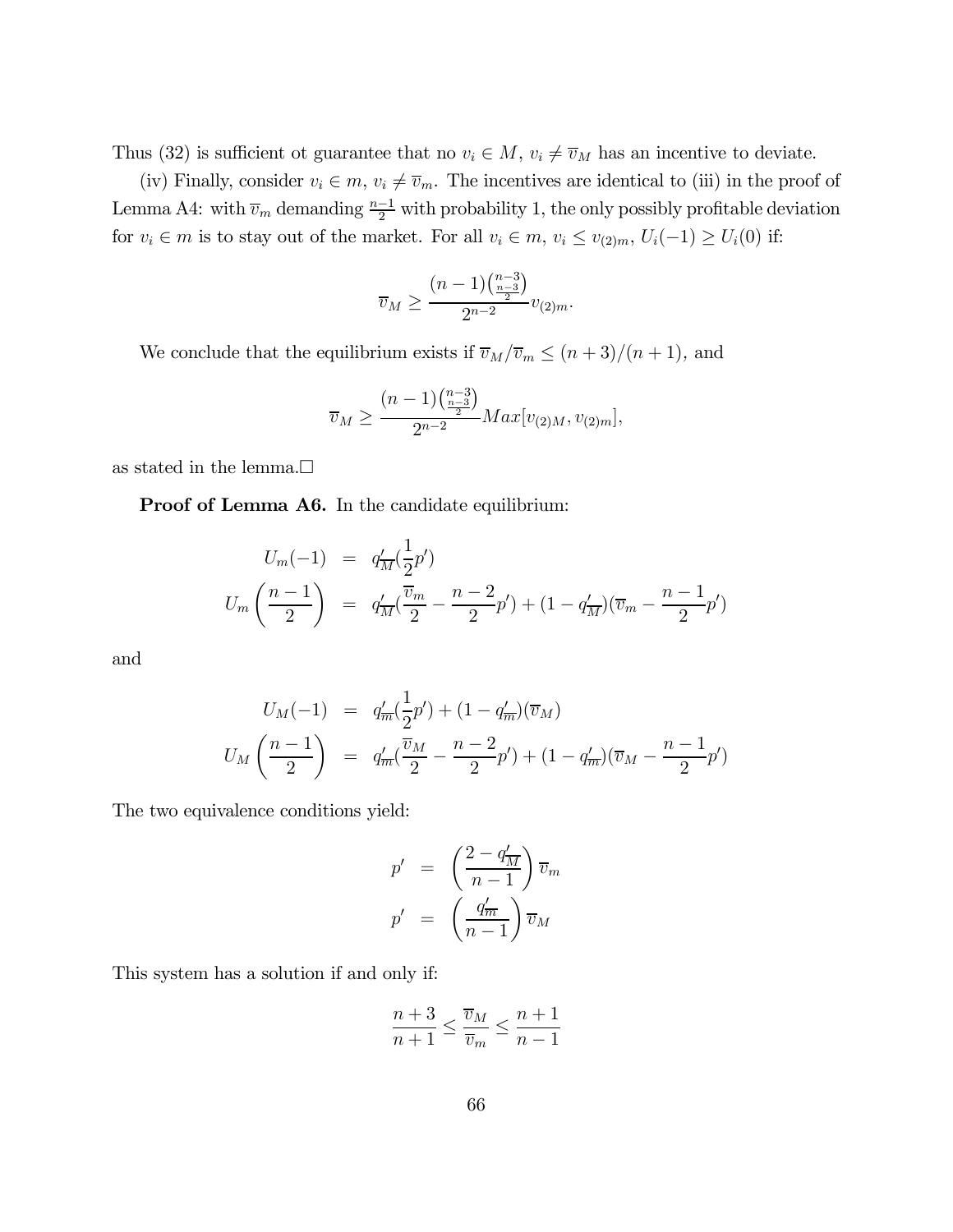Given the expected market clearing constraint  $q'_{\overline{M}} + q'_{\overline{m}} = \frac{2n}{n+1}$ , we obtain:

$$
q'_{\overline{M}} = 2 \frac{n x - n - 1}{(n+1)(x-1)}
$$
  

$$
q'_{\overline{m}} = \frac{2}{(n+1)(x-1)}
$$

with  $x = \frac{\bar{v}_M}{\bar{v}_m}$ .

Consider now the scope for deviations.

(i) Consider first voter  $\overline{v}_M$ . As in the proof of Lemma A5,  $U_M(s_M) < U_M(\frac{n-1}{2})$  for all  $s_M > 0 \neq \frac{n-1}{2}$ , and  $U_M(0) < U_M(-1)$ . Hence no deviation dominates randomizing over  $s_M = -1$  and  $s_M = \frac{n-1}{2}$ .

(ii) Consider voter  $\overline{v}_m$ . Again, exactly as in the proof of Lemma A5, the only two possible best responses are  $s_m = -1$  and  $s_m = \frac{n-1}{2}$ . Hence no profitable deviation exists when  $\overline{v}_m$ randomizes over the two actions.

(iii) Consider now  $v_i \in M$ ,  $v_i \neq \overline{v}_M$ . We have established above that if  $s_M = \frac{n-1}{2}$  and  $s_m = \frac{n-1}{2}$ , v<sub>i</sub>'s best response can put positive probability on only two actions, either  $s_i = -1$ or  $s_i = 0$ . If  $s_M = \frac{n-1}{2}$  and  $s_m = -1$ ,  $v_i$ 's best response is  $s_i = -1$ . If  $s_M = -1$  and  $s_m = -1$ ,  $v_i$ 's best response is either  $s_i = -1$  or  $s_i = 0$ , which in this case are equivalent. Finally, if  $s_M = -1$  and  $s_m = \frac{n-1}{2}$ , v<sub>i</sub>'s best response can put positive probability on only two actions, either  $s_i = -1$  or  $s_i = \frac{n-1}{2}$ . It follows that all demands  $s_i \in \left[1, \frac{n-3}{2}\right]$  are strictly dominated. Only  $s_i = 0$  and  $s_i = \frac{n-1}{2}$  are possible alternatives to  $s_i = -1$ : no profitable deviation exists if  $U_i(-1) \ge U_i(0)$ , and  $U_i(-1) \ge U_i(\frac{n-1}{2})$ .

We have:

$$
U_i(-1) = q'_{\overline{M}} q'_{\overline{m}}(p' + \frac{1}{2}v_i) + q'_{\overline{M}}(1 - q'_{\overline{m}})(v_i + \frac{1}{2}p') + (1 - q'_{\overline{M}})q'_{\overline{m}} \frac{1}{2}p' + (1 - q'_{\overline{M}})(1 - q'_{\overline{m}})v_i;
$$
  

$$
U_i(0) = q'_{\overline{M}} q'_{\overline{m}}\left(\frac{1 + \binom{n-3}{(n-3)/2} (1/2)^{n-3}}{2}v_i\right) + q'_{\overline{M}}(1 - q'_{\overline{m}})v_i + (1 - q'_{\overline{M}})(1 - q'_{\overline{m}})v_i,
$$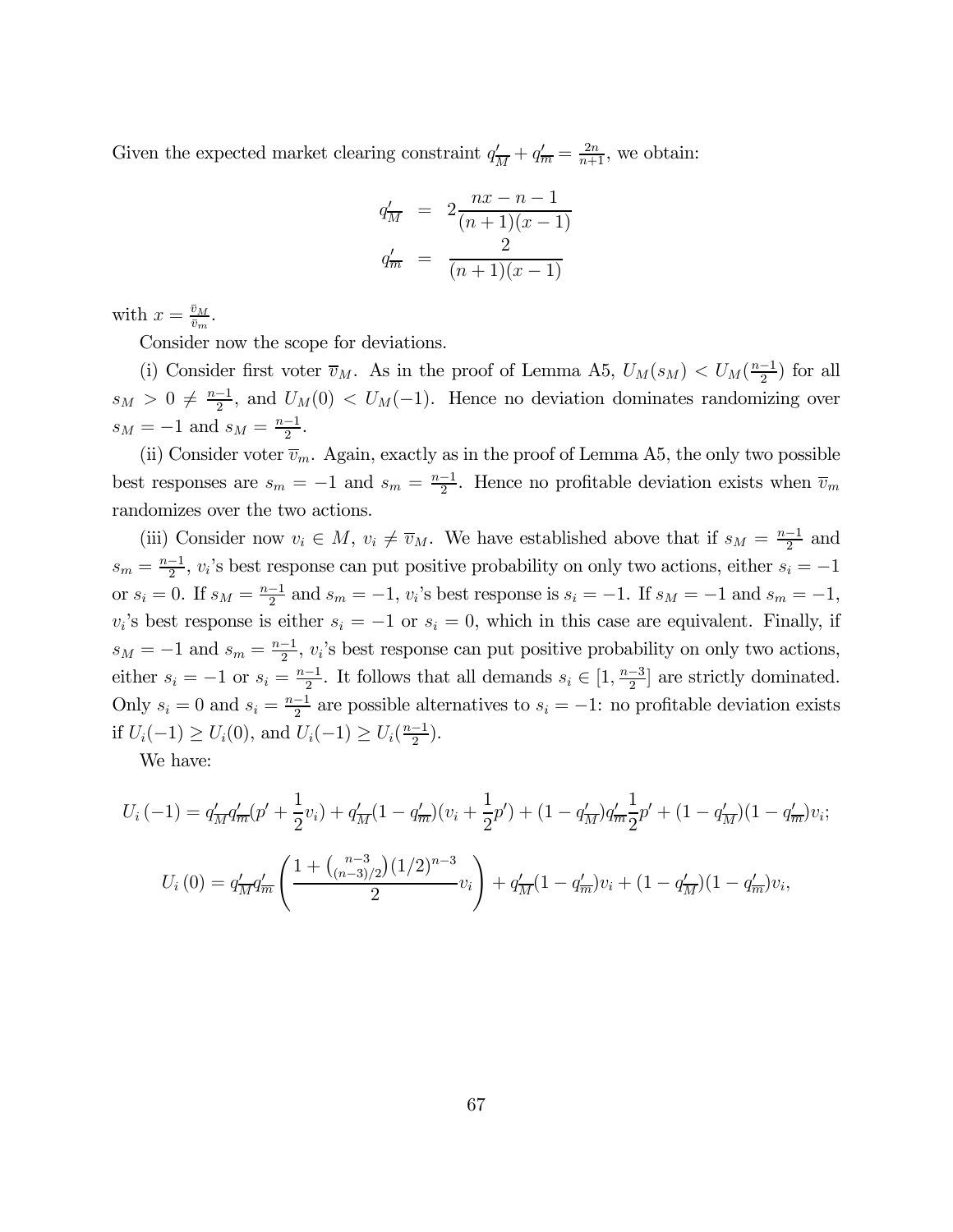where 
$$
\left(\frac{1 + {n-3 \choose (n-3)/2} (1/2)^{n-3}}{2}\right) = P(x_{\overline{M}} = \frac{n-1}{2} | s_m = \frac{n-1}{2}, s_i = 0), \text{ and:}
$$
  

$$
U\left(\frac{n-1}{2}\right) = q'_{\overline{m}} \left[ q'_{\overline{M}} \left( (1-\delta)v_i - \frac{n-3}{3}p' \right) + (1-q'_{\overline{M}}) \left( \frac{v_i}{2} - \frac{n-2}{2}p' \right) \right] +
$$
  

$$
+ (1-q'_{\overline{m}}) \left[ v_i - \left( q'_{\overline{M}} \cdot \frac{n-2}{2} + (1-q'_{\overline{M}}) \cdot \frac{n-1}{2} \right) p' \right].
$$

Hence, for all  $v_i \in M$ ,  $v_i \le v_{(2)M}$ ,  $U_i(-1) \ge U_i(0)$  if:

$$
\overline{v}_M \ge \frac{\binom{n-3}{\frac{n-3}{2}}(n-1)}{2^{n-2}n} \frac{2(nx-n-1)}{(x-1)} v_{(2)M}.
$$
\n(33)

and  $U_i(-1) \ge U_i(\frac{n-1}{2})$  if:

$$
\overline{v}_M \ge \frac{3(n^2 - 1)(x - 1)[(1 + n)(1 - x - 4\delta) + 4\delta nx)]}{15 + 11n - 7n^2 - 3n^3 - 6x - 18nx + 10n^2x + 6n^3x + 3x^2 + 3nx^2 - 3n^2x^2 - 3n^3x^2}v_{(2)M}.
$$
\n
$$
\overline{v}_M = \overline{v}_M \cdot \nabla \cdot \overline{v}_M + \overline{v}_M \cdot \overline{v}_M + \overline{v}_M \cdot \overline{v}_M + \overline{v}_M \cdot \overline{v}_M + \overline{v}_M \cdot \overline{v}_M + \overline{v}_M \cdot \overline{v}_M + \overline{v}_M \cdot \overline{v}_M + \overline{v}_M \cdot \overline{v}_M + \overline{v}_M \cdot \overline{v}_M + \overline{v}_M \cdot \overline{v}_M + \overline{v}_M \cdot \overline{v}_M + \overline{v}_M \cdot \overline{v}_M + \overline{v}_M \cdot \overline{v}_M + \overline{v}_M \cdot \overline{v}_M + \overline{v}_M \cdot \overline{v}_M + \overline{v}_M \cdot \overline{v}_M + \overline{v}_M \cdot \overline{v}_M + \overline{v}_M \cdot \overline{v}_M + \overline{v}_M \cdot \overline{v}_M + \overline{v}_M \cdot \overline{v}_M + \overline{v}_M \cdot \overline{v}_M + \overline{v}_M \cdot \overline{v}_M + \overline{v}_M \cdot \overline{v}_M + \overline{v}_M \cdot \overline{v}_M + \overline{v}_M \cdot \overline{v}_M + \overline{v}_M \cdot \overline{v}_M + \overline{v}_M \cdot \overline{v}_M + \overline{v}_M \cdot \overline{v}_M + \overline{v}_M \cdot \overline{v}_M + \overline{v}_M \cdot \overline{v}_M + \overline{v}_M \cdot \overline{v}_M + \overline{v}_M \cdot \overline{v}_M + \overline{v}_M \cdot \overline{v}_M + \overline{v}_M \cdot \overline{v}_M + \overline{v}_M \cdot \overline{v}_M + \overline{v}_M \cdot \overline{v
$$

where  $x \equiv \frac{\overline{v}_M}{\overline{v}_m}$ . For  $n = 5, 7$ , the right-hand side of (34) is above 1 for any  $x \in$  [  $\frac{n+3}{n+1},$  $n - 1$ ] and therefore the constraint is not binding. For  $n \geq 9$ , (34) is less stringent than (33).<sup>43</sup> Hence (33) is sufficient to guarantee that all  $v_i \in M$ ,  $v_i \le v_{(2)M}$ , have no profitable deviation. By dividing both sides of  $(33)$  by x, we obtain the condition in the lemma.

(iii) Finally, consider  $v_i \in m$ ,  $v_i \neq \overline{v}_m$ . Exactly as described in point (iii) above, the analysis so far has established that only  $s_i = 0$  and  $s_i = \frac{n-1}{2}$  are possible alternatives to  $s_i = -1$ : no profitable deviation exists if  $U_i(-1) \ge U_i(0)$ , and  $U_i(-1) \ge U_i(\frac{n-1}{2})$ .

We have:

$$
U_i(-1) = q'_{\overline{M}} q'_{\overline{m}}(p' + \frac{1}{2}v_i) + q'_{\overline{M}} (1 - q'_{\overline{m}}) \frac{1}{2} p' + (1 - q'_{\overline{M}}) q'_{\overline{m}}(v_i + \frac{1}{2} p');
$$
  

$$
U_i(0) = q'_{\overline{M}} q'_{\overline{m}}(\frac{1 + {n-3 \choose (n-3)/2} (1/2)^{n-3}}{2} v_i) + (1 - q'_{\overline{M}}) q'_{\overline{m}} v_i,
$$

43The details are available from the authors.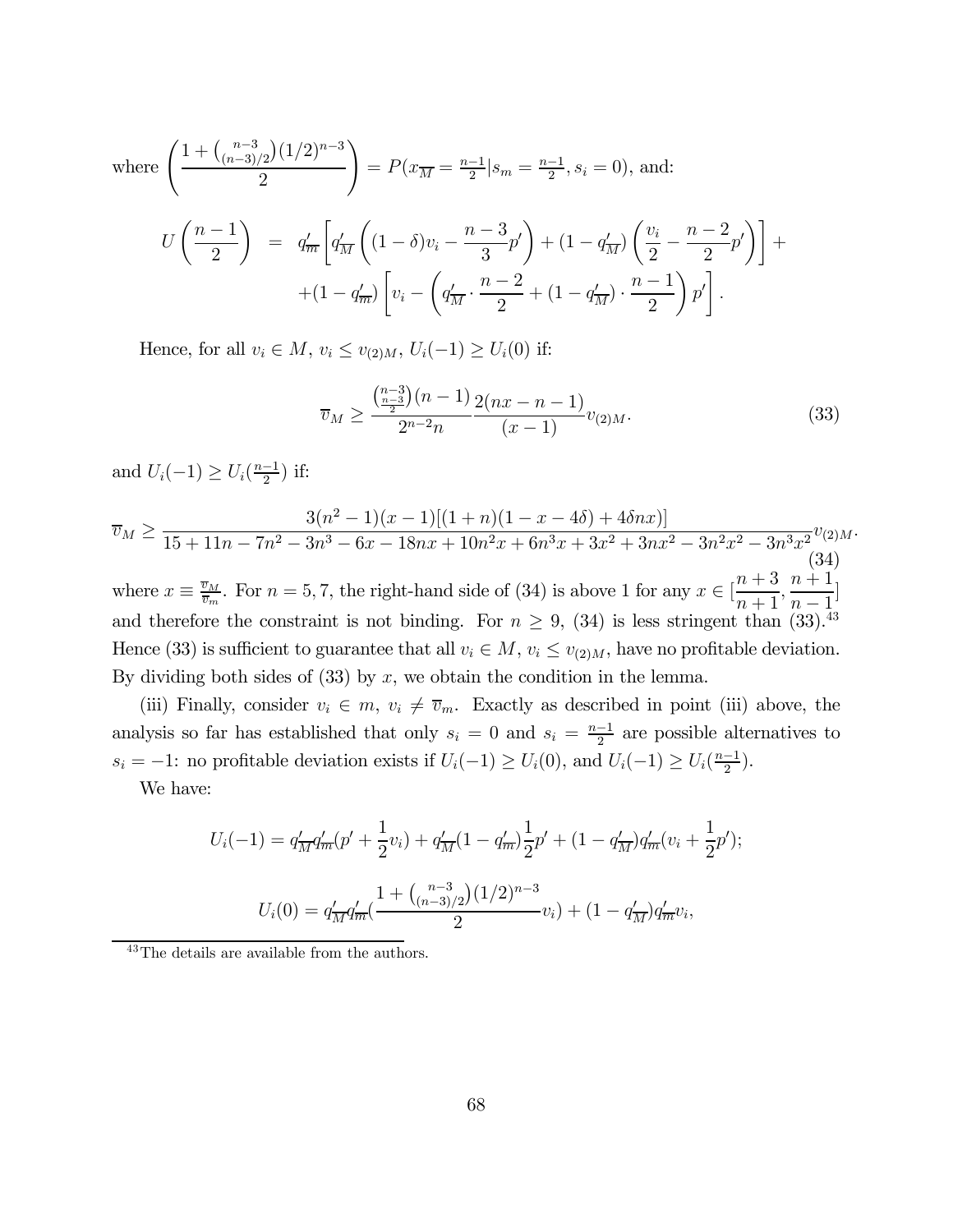and:

$$
U_i\left(\frac{n-1}{2}\right) = q'_{\overline{M}}q'_{\overline{m}}\left[ (1-\delta)v_i - \frac{n-3}{3}p' \right] + q'_{\overline{M}}(1-q'_{\overline{m}})(\frac{1}{2}v_i - \frac{n-2}{2}p') +
$$
  
 
$$
+ (1-q'_{\overline{M}})q'_{\overline{m}}(v_i - \frac{n-2}{2}p') + (1-q'_{\overline{M}})(1-q'_{\overline{m}})(v_i - \frac{n-1}{2}p').
$$

Thus, for all  $v_i \in m$ ,  $v_i \le v_{(2)m}$ ,  $U_i(-1) \ge U_i(0)$  if:

$$
\overline{v}_m \ge \frac{\binom{n-3}{\frac{n-3}{2}}(n-1)}{2^{n-2}n} \frac{2(nx-n-1)}{(x-1)x} v_{(2)m}
$$
\n(35)

and  $U_i(-1) \ge U_i(\frac{n-1}{2})$  if:

$$
\overline{v}_m \ge \frac{3(n^2 - 1)(x - 1)[(1 + n)(1 + 3x + x^2 - 4\delta) + 4\delta nx)]}{x(15 + 11n - 7n^2 - 3n^3 - 6x - 18nx + 10n^2x + 6n^3x + 3x^2 + 3nx^2 - 3n^2x^2 - 3n^3x^2)}v_{(2)m}.
$$
\n(36)

As under point (iii) above, it is possible to show that (35) is a more stringent condition than (36).<sup>44</sup> It is then the sufficient condition, guaranteeing that no profitable deviation exists for all  $v_i \in m$ ,  $v_i \neq \overline{v}_m$ .  $\Box$ 

We now show that when preferences are private information, the strategies and price identified above constitute a fully revealing ex ante equilibrium.

#### 7.5.2 Fully revealing equilibrium.

We proceed as for Theorem 1. We conjecture an equilibrium identical to the full information equilibrium characterized above and show that given others' strategies, the equilibrium price and the knowledge that the market is in a fully revealing equilibrium, each voter's best response when preferences are private information is uniquely identified and equals the voter's best response with full information. Thus the equilibrium exists when preferences are private information and is indeed fully revealing.

(i) Consider first the perspective of voter  $\overline{v}_M$ , in equilibrium. When the equilibrium exists, expected market balance requires  $\overline{v}_M$  to demand a positive number of votes with positive probability. It then follows that the other voter who demands a positive number of votes with positive probability must belong to the minority. If not,  $\overline{v}_M$  's best response

 $44$ See columbia.edu/~st2511/demundone/theorem3\_supp.pdf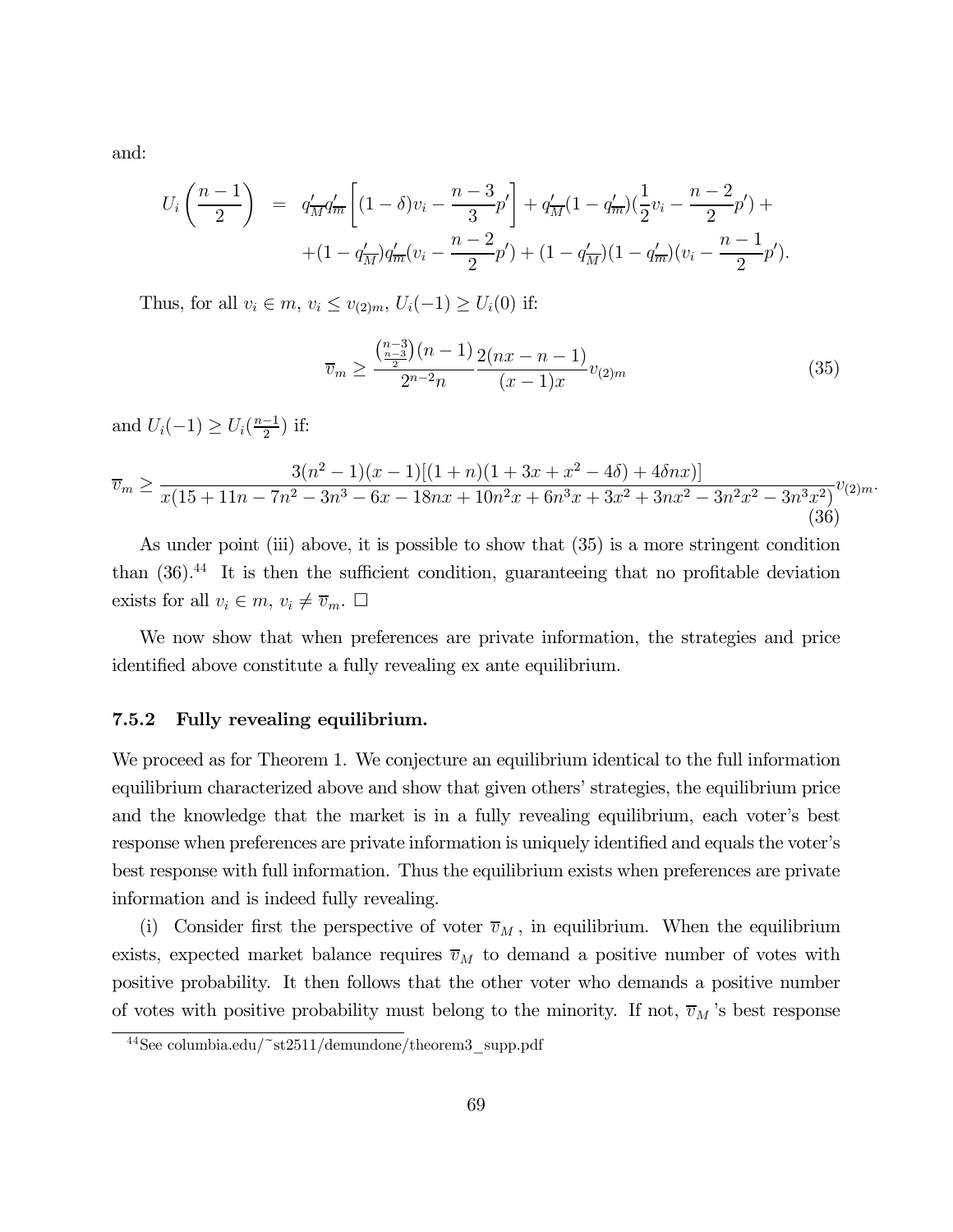would be to sell, violating expected market equilibrium. Thus  $\overline{v}_M$  also knows that  $M - 1$ majority members and  $m-1$  minority members are offering their vote for sale; he cannot identify them individually, but that is irrelevant. Given that the other net demand for votes comes from a minority voter,  $\overline{v}_M$  's best response is identified uniquely and is identical to his best response under full information.

(ii) Consider then the perspective of voter  $\overline{v}_m$ . Suppose first that  $\overline{v}_M/\overline{v}_m \ge \frac{n+1}{n-1}$ , and hence  $s_M = \frac{n-1}{2}$  with probability 1. Expected market balance requires  $\overline{v}_m$  to demand a positive number of votes with positive probability. But that can only be a best response if the voter who demands  $\frac{n-1}{2}$  votes belongs to the majority. Again,  $\overline{v}_m$  also knows that  $M-1$ majority members and  $m-1$  minority members are offering their vote for sale; he cannot identify them individually, but that is irrelevant.

Suppose now  $\overline{v}_M/\overline{v}_m \in (\frac{n+3}{n+1}, \frac{n+1}{n-1})$ . By market balance, the minimal demand on which  $\overline{v}_m$  must put positive probability is  $\frac{n-3}{2}$  (because  $\frac{n-3}{2} = \left(\frac{n-1}{n+1}\right)\left(\frac{n-1}{2}\right) - \left(1 - \frac{n-1}{n+1}\right)$ ). Suppose that the voter demanding  $\frac{n-1}{2}$  votes with probability  $q_M'$  were in fact a member of group m. Then, given that all others offer to sell:

$$
U_{m,m}(-1) = q'_{\overline{M}}(\overline{v}_m + \frac{p'}{2})
$$
  
\n
$$
U_{m,m}(\frac{n-3}{2}) = q'_{\overline{M}}(\overline{v}_m - \frac{n-3}{2}p') + (1 - q'_{\overline{M}})(P(\frac{n-3}{2})\overline{v}_m - \frac{n-3}{2}p')
$$
  
\n
$$
\leq \overline{v}_m - \frac{n-3}{2}p'
$$

where  $P(\frac{n-3}{2})$  < 1 is, as earlier, the probability that the minority wins when  $\overline{v}_m$  is the only buyer in the market and purchases  $\frac{n-3}{2}$  votes. The index m, m indicates  $\overline{v}_m$ 's expected utility if the voter demanding  $\frac{n-1}{2}$  votes with probability  $q'_M$  is a member of group m. Given  $p' = \overline{v}_m(2 - q'_{\overline{M}})/(n-1)$ , it is easy to verify that  $U_{m,m}(-1) > U_{m,m}(\frac{n-3}{2})$  for all  $q'_{\overline{M}} \in (\frac{n-1}{n+1}, 1)$ if  $U_{m,m}(-1) > U_{m,m}(\frac{n-3}{2})$  at  $q'_{\overline{M}} = \frac{n-1}{n+1}$ , a condition satisfied for all  $n \geq 5$ . Thus, any strategy for  $\overline{v}_m$  that satisfies expected market balance cannot be his best response, if the voter demanding  $\frac{n-1}{2}$  votes with probability  $q_M'$  belongs to group m. Hence such a voter must belong to group M. Of all remaining voters offering their votes for sale,  $M - 1$  belongs to the majority, and  $m-1$  to the minority. They cannot be distinguished but that has no impact on  $\overline{v}_m$ 's unique best response.

Finally, suppose either  $\overline{v}_M/\overline{v}_m \leq \frac{n+3}{n+1}$ . Expected market balance requires  $s_m = \frac{n-1}{2}$ with probability 1. But then the other voter demanding  $\frac{n-1}{2}$  votes with positive probability